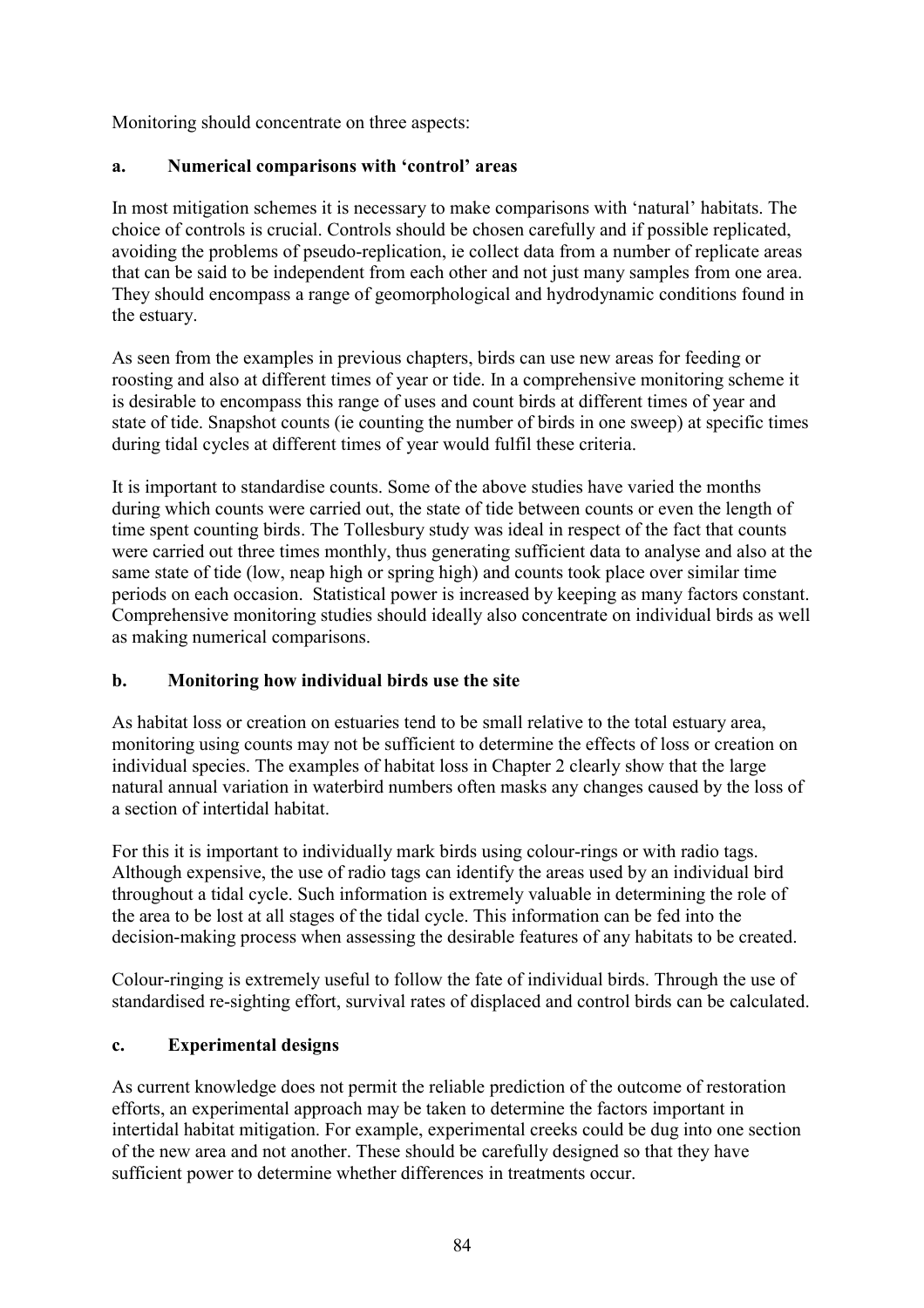## **5.6 Conclusions**

All the studies above indicated that waterbirds will colonise new areas of intertidal habitat. However in almost every case, differences between restored and natural bird assemblages are present. Some species, such as Redshank, occur in higher densities on new habitat than on natural habitat whereas other species such Grey Plover do not. Some of these differences are due to the immaturity of the new site, whereas others have reached an alternative stable state which is likely to persist. The causes for these differences is mostly due to habitat characteristics which impinge on food supply or some aspect of a species' behaviour. The studies also indicate that the restoration outcome is not always predictable given current knowledge but that if specific efforts are made to ensure success then the site is more likely to achieve it. Future mitigation schemes should therefore take an experimental approach and also have clear criteria determining success.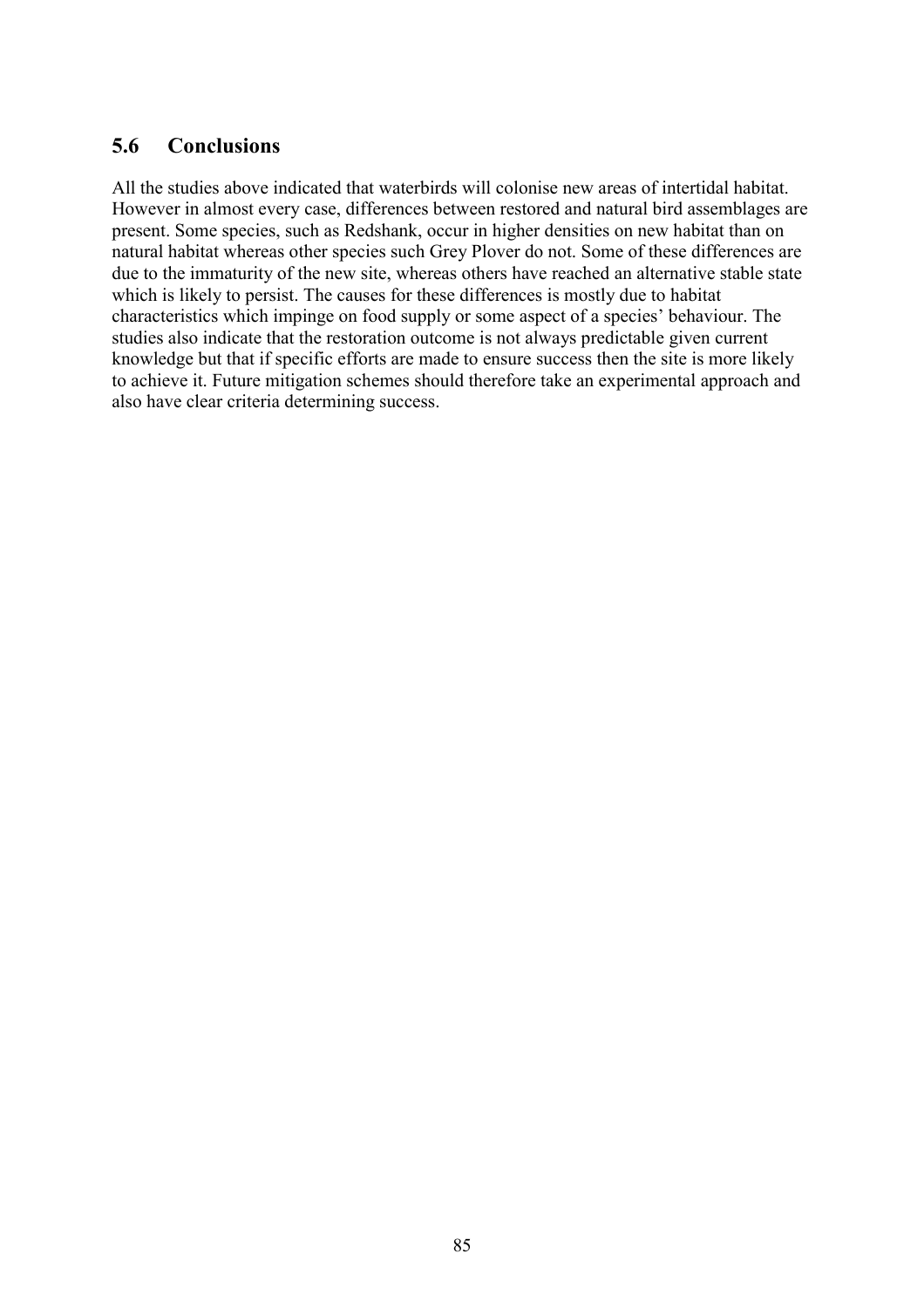**Table 5-1** Intertidal habitat creation or restoration schemes in the UK which have monitoring schemes associated with them

| <b>Site</b>                | Nature of bird data                                            | <b>Conclusions</b>                                                                                                                                                                                  | Reference                                |
|----------------------------|----------------------------------------------------------------|-----------------------------------------------------------------------------------------------------------------------------------------------------------------------------------------------------|------------------------------------------|
| <b>UK</b> - Retreat sites  |                                                                |                                                                                                                                                                                                     |                                          |
| Seal Sands                 | Comprehensive bird and invertebrate surveys                    | Some invertebrates took longer to colonise.<br>Bird usage has increased in relation to<br>changing invertebrate densities. Mudflat can<br>be restored but at least 5 years lead in time<br>required | Evans et al (1998)<br>Evans et al (2001) |
| Tollesbury Wick            | Comprehensive bird monitoring in retreat and<br>reference area | No analyses carried out                                                                                                                                                                             | Unpublished reports                      |
| Orplands                   | Summer & winter bird counts in retreat and<br>reference areas  | No analyses carried out                                                                                                                                                                             | Unpublished reports                      |
| <b>Abbotts Hall</b>        | Summer & winter bird counts in retreat and<br>reference areas  | No analyses carried out                                                                                                                                                                             | Unpublished reports                      |
| Northey Island             | No comprehensive counts                                        |                                                                                                                                                                                                     |                                          |
| Saltram                    | No counts                                                      |                                                                                                                                                                                                     |                                          |
| Chichester Harbour         | No counts                                                      |                                                                                                                                                                                                     |                                          |
| <b>UK</b> - Recharge sites |                                                                |                                                                                                                                                                                                     |                                          |
| Trimley                    | Summer & winter bird counts in retreat and<br>reference areas  | No analyses carried out                                                                                                                                                                             | Unpublished reports                      |
| Horsey Island              | Summer & winter bird counts in retreat and<br>reference areas  | No analyses carried out                                                                                                                                                                             | Unpublished reports                      |
| Cobmarsh Island            | Summer & winter bird counts in retreat and<br>reference areas  | No analyses carried out                                                                                                                                                                             | Unpublished reports                      |
| Old Hall Point             | Summer & winter bird counts in retreat and<br>reference areas  | No analyses carried out                                                                                                                                                                             | Unpublished reports                      |
| Tollesbury Wick            | Summer & winter bird counts in retreat and<br>reference areas  | No analyses carried out                                                                                                                                                                             | Unpublished reports                      |
| Wallasea Ness              | Summer & winter bird counts in retreat and<br>reference areas  | No analyses carried out                                                                                                                                                                             | Unpublished reports                      |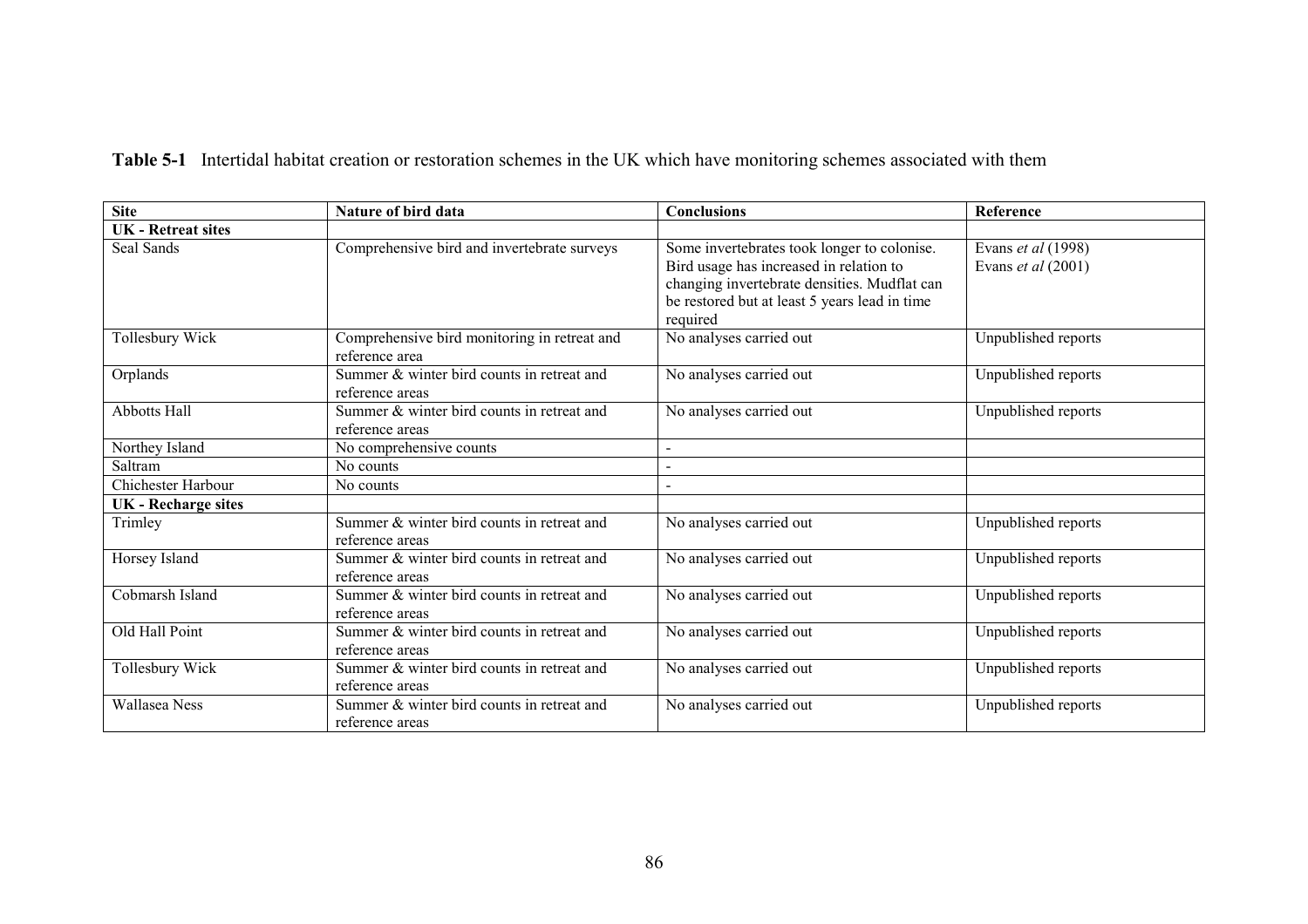| <b>Site</b>                                 | Nature of bird data                                                                                                                                                                                                                            | <b>Conclusions</b>                                                                                                                                                                                                                                                                                                                     | Reference                                   |
|---------------------------------------------|------------------------------------------------------------------------------------------------------------------------------------------------------------------------------------------------------------------------------------------------|----------------------------------------------------------------------------------------------------------------------------------------------------------------------------------------------------------------------------------------------------------------------------------------------------------------------------------------|---------------------------------------------|
| UK - 'Unmanaged' retreat                    |                                                                                                                                                                                                                                                |                                                                                                                                                                                                                                                                                                                                        |                                             |
| sites                                       |                                                                                                                                                                                                                                                |                                                                                                                                                                                                                                                                                                                                        |                                             |
| Porlock Marsh                               | Regular counts with reference to a small adjacent<br>area.                                                                                                                                                                                     |                                                                                                                                                                                                                                                                                                                                        | Unpublished reports                         |
| Unmanaged retreat sites in<br>Essex/Suffolk | 3-year study on wintering Twite                                                                                                                                                                                                                | Study of wintering Twite. Most sites unsuitable<br>as the marshes were flat, poorly drained $\&$<br>highly dissected. Sites that were suitable had a<br>higher proportion of lower saltmarsh<br>communities, in particular Salicornia. The<br>provision of sheltered Salicornia beds (eg<br>shallow borrow pits) made a site suitable. | Atkinson (1998)<br>Norris & Atkinson (2001) |
| <b>Netherlands</b>                          |                                                                                                                                                                                                                                                |                                                                                                                                                                                                                                                                                                                                        |                                             |
| Dollard                                     | PhD study 'Nature Management of Coastal<br>Saltmarshes' in the Dollard Estuary. Covers<br>management techniques for grazing geese $\&$<br>breeding Redshank.                                                                                   | Created marshes (using reclaim & brushwood<br>groynes) with rigid drainage grid & grazing were<br>suitable for grazing geese. Removal of grazing<br>increases incursion of Phragmites which in turn<br>reduces suitability for Redshank.                                                                                               | Esselink (2000)                             |
| <b>United States</b>                        |                                                                                                                                                                                                                                                |                                                                                                                                                                                                                                                                                                                                        |                                             |
| Gog-le-hi-te wetland                        | Monitoring of 16 estuarine functions including<br>birds. Weekly to monthly visits during peak<br>shorebird and waterfowl migration period, April-<br>September. Abundance and habitat occurrence<br>noted. No comparison with reference areas. | Number of species using the site still increasing<br>annually after 4 years since creation.                                                                                                                                                                                                                                            | Simenstad & Thom $(1997)$ .                 |
| Barn Island Wildlife                        | Birds monitored during 2 breeding seasons at                                                                                                                                                                                                   |                                                                                                                                                                                                                                                                                                                                        | Brawley et al (1998)                        |
| Management Area, Stonington,                | five sites, both reference and restoration sites.                                                                                                                                                                                              |                                                                                                                                                                                                                                                                                                                                        |                                             |
| Connecticut                                 | Results are compared with a related study                                                                                                                                                                                                      |                                                                                                                                                                                                                                                                                                                                        |                                             |
|                                             | looking at 11 other reference sites in                                                                                                                                                                                                         |                                                                                                                                                                                                                                                                                                                                        |                                             |
|                                             | Connecticut.                                                                                                                                                                                                                                   |                                                                                                                                                                                                                                                                                                                                        |                                             |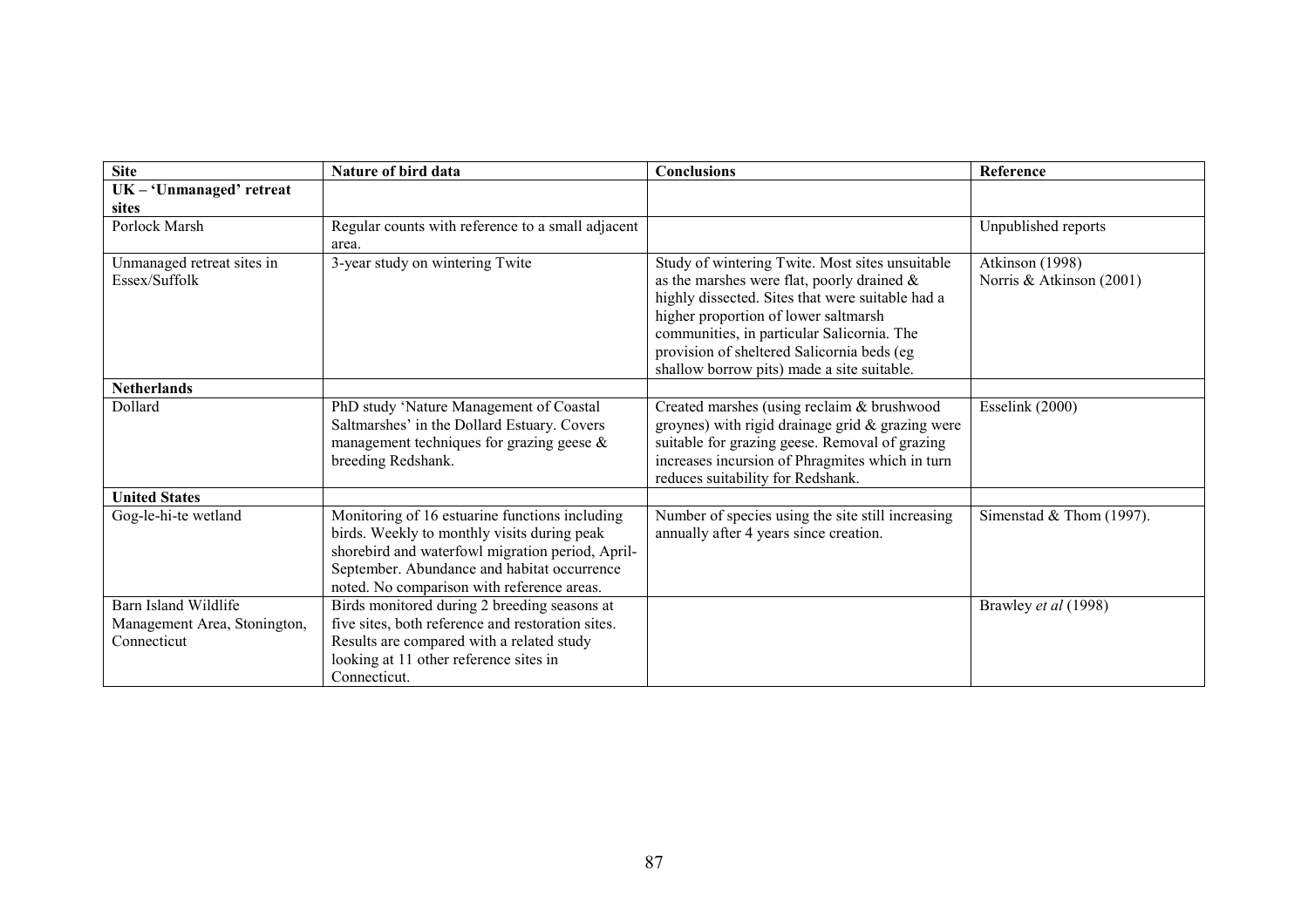| <b>Site</b>                     | Nature of bird data                               | <b>Conclusions</b>                                 | Reference              |
|---------------------------------|---------------------------------------------------|----------------------------------------------------|------------------------|
| Galveston Bay, Texas            | Avian usage compared during 12 monthly counts     | Shorebirds, herons & sparrows made up 63% of       | Melvin & Webb $(1998)$ |
|                                 | from October 1990-September 1991 in 7 restored    | birds observed on natural marshes. Created         |                        |
|                                 | & 7 reference marshes. Ref marshes matches for    | marshes were made up of gulls $&$ terns (76%)      |                        |
|                                 | similarities in physical similarities to restored | Densities of gulls & terns higher in created,      |                        |
|                                 | marshes.                                          | shorebirds & rails in natural. Created marshes     |                        |
|                                 |                                                   | lacks microhabitats suitable for shorebirds &      |                        |
|                                 |                                                   | rails. Natural marshes also supported more         |                        |
|                                 |                                                   | diversity within species groups.                   |                        |
| Atlantic coast USA              | Creation of ponds in saltmarsh                    | There was a high degree of variation in bird use   | Erwin et al 1991       |
|                                 |                                                   | of different sites. Seasonal effects were          | Erwin et al 1994       |
|                                 |                                                   | significant, but treatment (created vs. natural    |                        |
|                                 |                                                   | ponds) effect was not. Water/marsh (W/M) area      |                        |
|                                 |                                                   | ratio was positively correlated with waterfowl     |                        |
|                                 |                                                   | and black ducks, but pond number was not.          |                        |
|                                 |                                                   | Larger ponds (0.25 ha) tended to be used more      |                        |
|                                 |                                                   | than smaller ponds by most bird species.           |                        |
| Sarah's Creek, Gloucester       | Three marshes (one restored, two reference).      | - Spartina band was too thin in the constructed    | Havens et al (1995)    |
| Point, Virginia. 10 km north of | Birds surveyed during winter, spring and          | marsh for Marsh Wrens (2m wide) and only one       |                        |
| Chesapeake Bay.                 | summer at high and low tide. 18 surveys in total. | bird nested compared with 31 in the other          |                        |
|                                 | Perimeter walk used to record all birds on each   | marshes. Watts 1992 showed that there is a size    |                        |
|                                 | occasion.                                         | effect - marked increase in the number of spp      |                        |
|                                 |                                                   | using the site if the area is 1-5 ha increase.     |                        |
|                                 |                                                   | - No mature saltbush communities in the            |                        |
|                                 |                                                   | constructed marsh hence use by small               |                        |
|                                 |                                                   | insectivorous passerines was lower.                |                        |
|                                 |                                                   | - Saltbush also important for Red-winged           |                        |
|                                 |                                                   | Blackbirds nesting.                                |                        |
|                                 |                                                   | - A greater length of marsh/water interface in the |                        |
|                                 |                                                   | created marsh led to increased usage by wading     |                        |
|                                 |                                                   | birds.                                             |                        |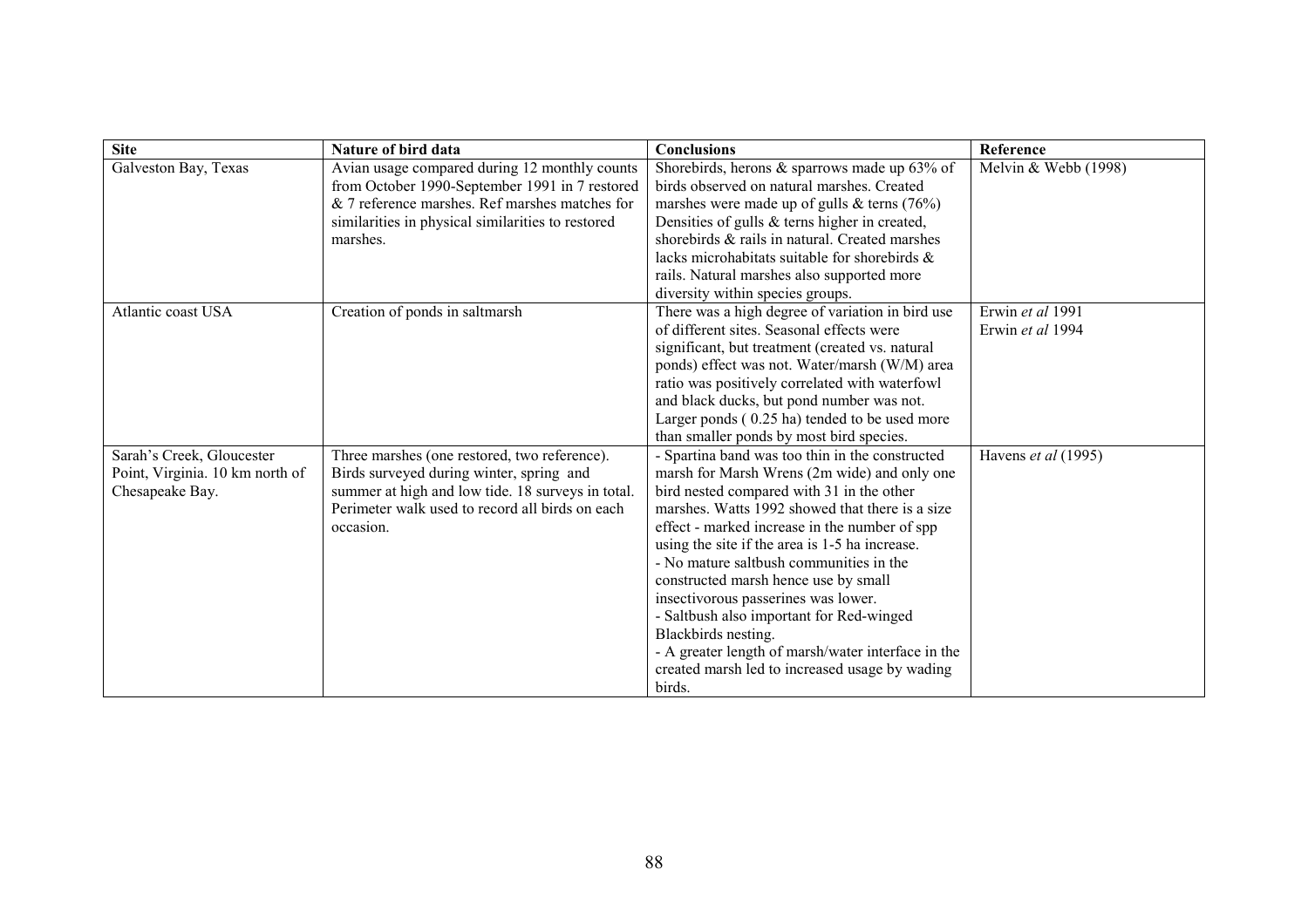# **6. Overall assessment of mitigation and compensation schemes at meeting objectives**

In this chapter, we draw overall conclusions from our review of managed and unmanaged intertidal habitat creation.

# **6.1 Mudflats and saltmarshes can be created. Physical stability is achievable. Equivalence with natural areas can not be guaranteed**

The hydrodynamics of estuaries are sufficiently well understood to be able to design managed retreat sites at which the created environment persists. The evidence from recharge projects also indicates that mudflats can be successfully created if the geomorphological and hydrodynamic conditions are fulfilled.

The main challenge is to create or restore areas that have features similar to surrounding natural areas. The complex geomorphological features such as creek density and surface topography drive the ecological functions that natural marshes support and the linkages between habitat form and function are very poorly understood. This makes predicting the development of created or restored habitats subject to great uncertainty.

Nevertheless, areas where marshes are naturally regenerating indicate that it is possible to recreate areas of intertidal habitat that persist for at least 100 years, given time and suitable environmental conditions (tides, sediment supply etc). These restored habitats may, however, have different physical characteristics and environmental functions to those of nearby natural marshes. Restored areas may consist of over-consolidated sediments or have a different creek network pattern. These differences can be of environmental benefit, detriment or both. The science and techniques to assess these differences are not yet available.

Time is a major component in restoring intertidal habitats. If a marsh of 'natural' form is required then it is preferential to allow a natural succession from low intertidal through primary marsh to mature marsh rather than attempting to create high marsh through dredging works. Although, engineering techniques (such as placement of dredged material, planting of vegetation and digging of channels) can accelerate the rate of this process, this places artificial constraints on natural development. These marshes are often very different in form (eg topography & creek networks), and probably function, from natural marshes. Additional effort through engineering works increases the likelihood of success. However, if engineering works are used to create a creek network then the restored form should be based upon natural hydraulic laws which relate creek dimensions to features such as the size of the marsh area, and seek to replicate the form of natural habitats.

The stabilisation of new mudflats or recharged areas often takes place quicker than the establishment of 'natural' saltmarsh. The process involves dynamic interactions between erosive or reshaping forces of waves and tides, the resistive forces inherent within sediment cohesion and, finally, the binding actions of plants and micro-organisms. Sands and gravels will rapidly form well-drained deposits on placement but the cohesive nature of a muddy sediment means that it may take some time after placement before the sediments reach a 'balance' with the local tidal and wave conditions. Reaching this balance involves complex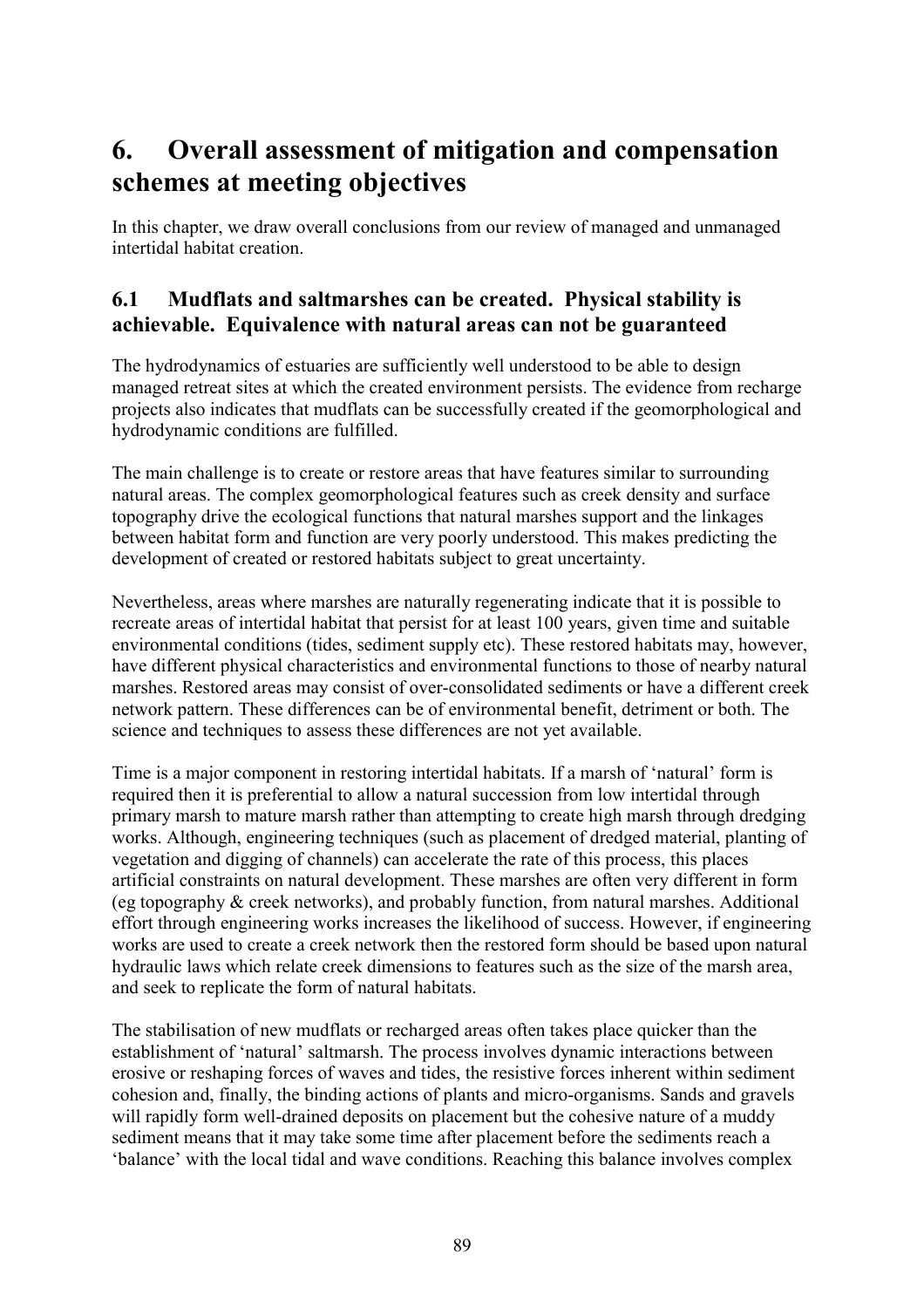de-watering and consolidation processes as well as biological actions from micro-organisms and invertebrates.

Because of the consolidation and dewatering issues, a number of problems exist in terms of creating intertidal habitat with fine-grained sediment by hydraulic pipeline. The use of a novel pump method using high-density dredge material which is then reworked in to a slurry without additional water and transported via the pipeline to the containment site may increase the chances of success. The advantage of this method is that less dewatering is required. Invertebrates can also survive the process and no-overconsolidation has been noted. Further investigation of this method is recommended.

# **6.2 Geomorphological features, vegetation and some ecological functions may take a very long time to develop**

Invertebrate and bird populations may not stabilise for periods in excess of five years, but in many cases presumably will stabilise. The data available on the vegetation and geomorphological characteristics of some unmanaged retreat sites raises more fundamental questions about whether success of mitigation schemes can be guaranteed. For example, in a number of cases, vegetation on unmanaged retreat sites is very different from that on nearby natural marshes, even after a century of development and vegetation assemblages are unlikely to reach equivalence with natural marshes (Burd 1994).

In addition, the majority of restored or created sites, in the UK and elsewhere, have developed a creek network that is different in nature from that of local natural marshes, thus not restoring full ecological function. Other features such as saltmarsh pans have failed to develop on restored sites. The contrast between natural marshes and marshes on retreat sites is vividly shown by aerial photographs (see Chapter 3). It is likely that these differences are a consequence of poor drainage on the unmanaged retreat sites, that in turn results from lack of a varied surface topography and over-consolidation of underlying sediments or of placed dredged material, although further research is needed to confirm this. The implications of these vegetation and geomorphological differences for invertebrate and bird populations have not been fully characterised, but are likely to be significant. For example, Twite numbers on these sites are significantly lower than on natural marshes due to the lack of required lowmarsh habitats (Atkinson 1998).

# **6.3 Birds are mobile and will utilise newly created habitats, if conditions are suitable**

In Chapter 2, we discussed how birds distribute themselves across available resources in a way that maximises their individual rates of resource acquisition, meaning that bird distributions reflect the relative suitability of habitats. This discussion was primarily in terms of habitat loss, and showed that we would expect habitat losses to be reflected in a reduced population size. The same processes work in reverse when new habitats are created. If the new habitats offer the resources that a species needs, then the habitat will be rapidly occupied and may allow an increase in overall population size, depending on the factors controlling it. Even if factors controlling population size are acting elsewhere replacing lost habitat with a suitable alternative will provide an adequate substitute and mean that local population size is not affected. This is important when legislation in most protected area networks acts to protect a network of specific sites, rather than at a species population level.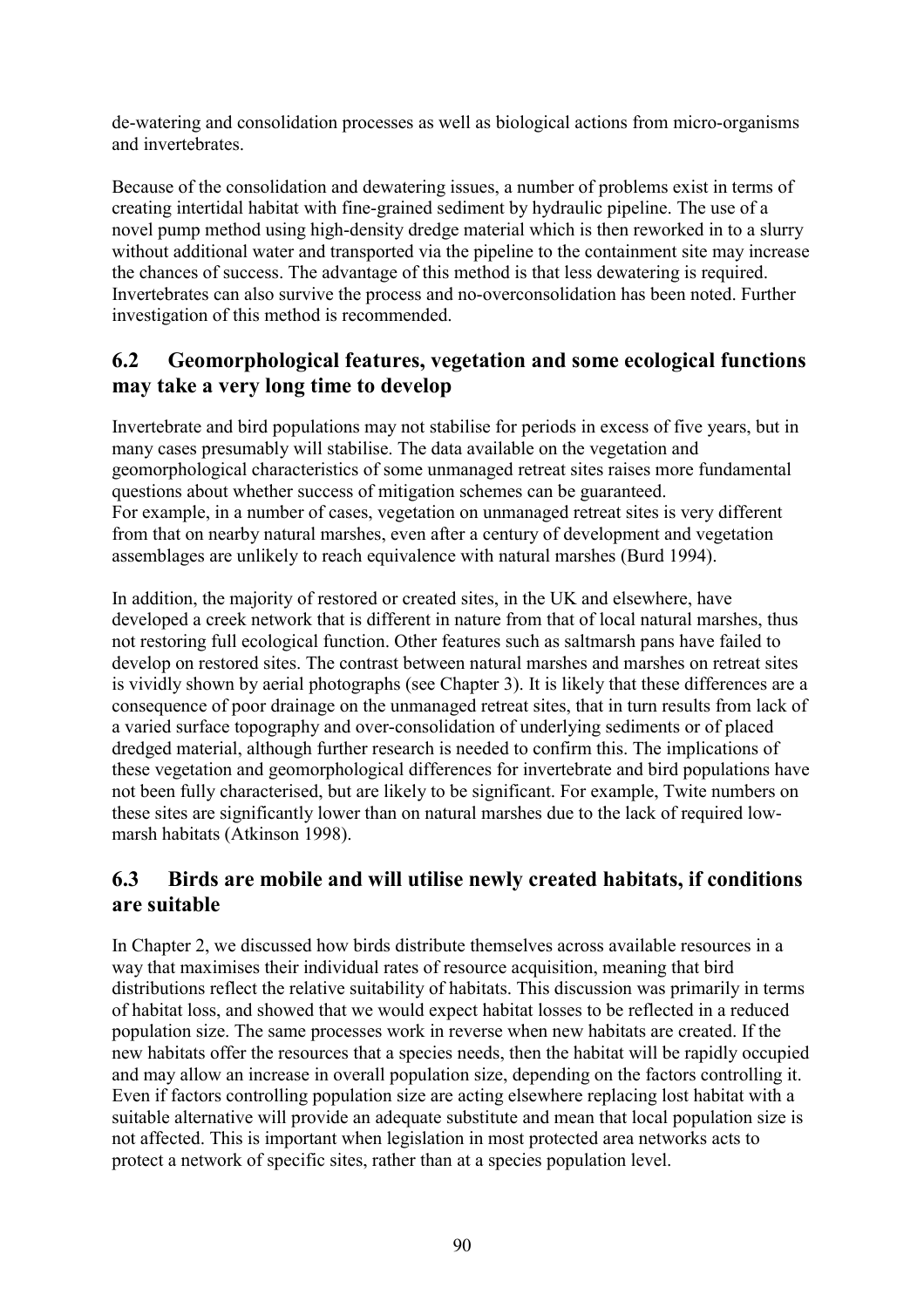The empirical data described in Appendix 1 and Chapter 5 supports these conclusions. The created intertidal habitats at Teesmouth, Orplands and Tollesbury have been rapidly colonised by waterbirds and evidence from the United States also concludes that birds are rapid colonisers, often reaching an equilibrium within three to five years. The resulting waterbird assemblages present on created habitats do however show some departures from expectations. At least some of these differences are predictable, in the light of information on delays in the colonisation of the sites by invertebrates. For example, larger bivalves may take time to grow to a suitable size or invertebrates without a planktonic phase may take longer to colonise. However, differences in physical (eg high walls and small size of Seal Sands enclosure) or chemical or geomorphological features (eg short *Spartina* on restored marshes makes them unsuitable for Clapper Rails) often lead to equilibrium situations where created/restored marshes are different from natural area.

These studies indicate that, if ecologically-suitable sites can be created, then bird populations should colonise. If the information on habitat and requirements of different bird species given in Chapter 4 is fed into the design phase of mitigation schemes, it should in theory be possible to create suitable replacement habitats for the bird species being displaced by a development. In practice this is, not so straightforward, as current knowledge may not be sufficient to create suitable habitats to order.

## **6.4 Invertebrate populations often take five years to fully establish, and can take significantly longer**

It is clear from Chapters 4 and 5, that invertebrate populations can be relatively slow to establish, and this in turn can lead to delays in colonisation of sites by birds. These delays in invertebrate colonisation can be dealt with by establishing mitigation sites well in advance of development. In other cases, however, the invertebrate populations fail to establish as expected, and this is likely to lead to a failure of bird populations to establish. So a certain proportion of mitigation schemes will fail ecologically, for reasons that we do not fully understand. Differences in sediment texture, tidal height and over-consolidation of sediments have been identified as possible contributory causes of failure, but without significant additional research we are not in a position to predict whether or not a particular mitigation scheme is likely to be ecologically successful from the outset

# **6.5 Bird assemblages on restored and created areas are often different to natural areas**

Excluding time needed for plant and invertebrate colonisation, the climax bird community in new sites may be different to those of adjacent natural areas. These differences are reported in most studies, noting particularly that newly restored areas may be dominated by generalists or only part of the assemblages supported by natural areas. Two main reasons have been identified for this. Firstly, an absence of, or unpredicted alteration to, specific habitat features on restored areas (eg *Spartina* in US restored marshes is often too short for Clapper Rails) or a feature of the created site which prevents birds using the site fully (eg high walls surrounding the Seal Sands created mudflat prevent usage by Grey Plover, despite high prey densities). Secondly, the size or dimensions of restored sites may be small compared with that of natural areas and therefore can not be expected to support a similar diversity of habitats.

There are many reasons for other differences between natural and restored intertidal areas which may impinge on waterbird populations. These often relate to inappropriate placement,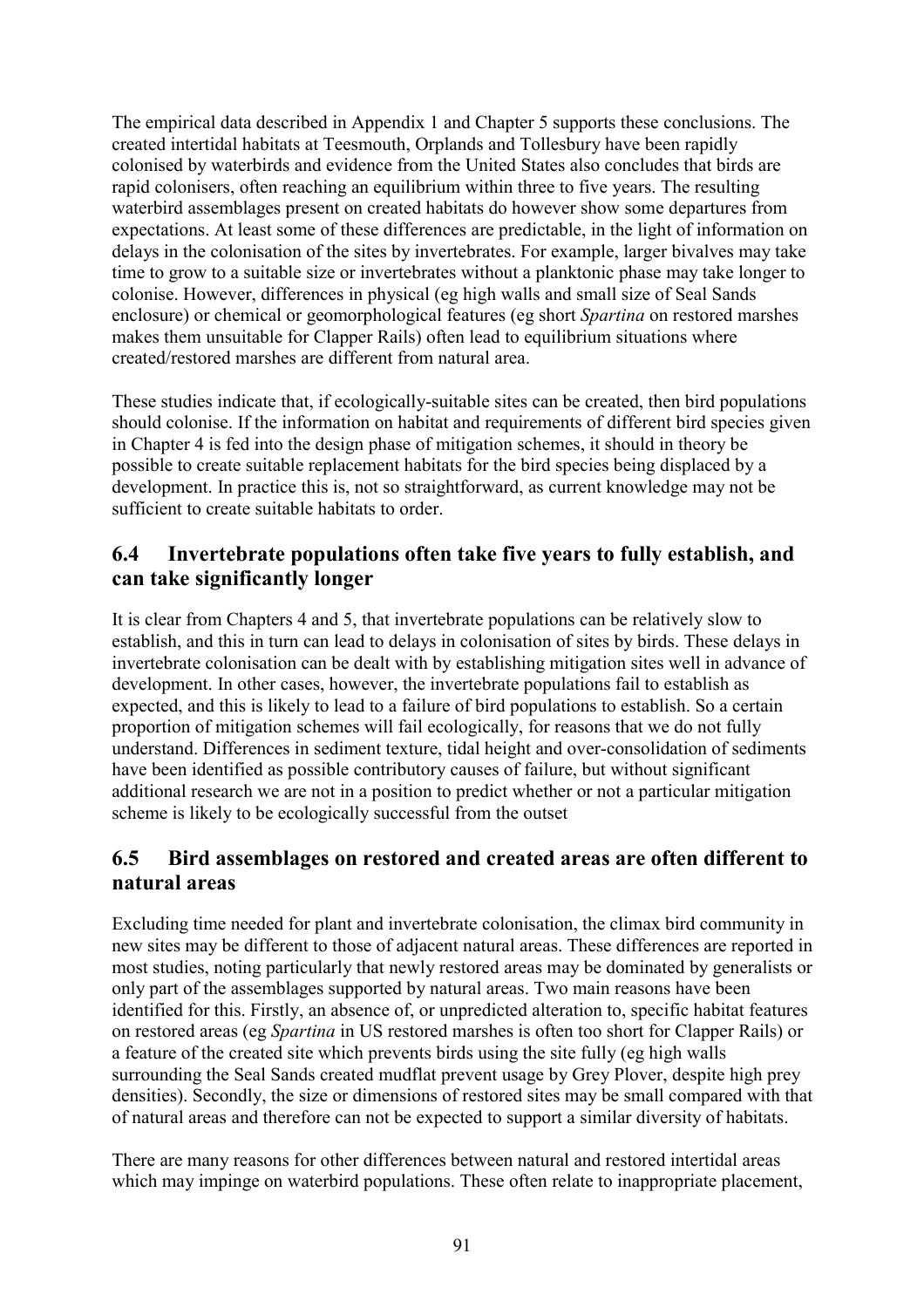design or management of the restored site and include physical features (eg the nature of different sediment types, different slope characteristics, topography and creek networks) as well as chemical features (eg soil oxygen level and nutrient availability) and hydrodynamic characteristics (eg tidal conditions and wave climates). Some of these may converge to have similar characteristics to natural areas whereas others may not. This, in turn, means that the degree to which given functions described in Table 1.2 may be restored is often variable.

This again emphasises that created sites will not immediately replace all the ecological functions of displaced sites and that a lead in time of at least five years is needed to determine whether the restored site is of sufficient 'value' to adequately replace lost habitat.

# **6.6 We either need a greater ability to predict the success of mitigation schemes or new habitat must be created and judged to be an acceptable substitute before development takes place**

If we cannot determine in advance whether a proposed mitigation scheme will be successful in replacing a habitat that is being lost, it is difficult to see how the requirements of the Habitats Directive can be satisfied by mitigation that takes place at the same time as the proposed development. To remedy this deficit we would need a substantial amount of further research on existing retreat sites and some experimental work evaluating the results of a range of different management techniques on new retreat sites. The alternative, given uncertainties associated with restoration actions, is to introduce a system of mitigation banking, in which a substantial amount of new habitat is created. This habitat would then be available to be purchased to satisfy mitigation requirements. The equivalence of the mitigation site to the site being developed could then be assessed before development took place.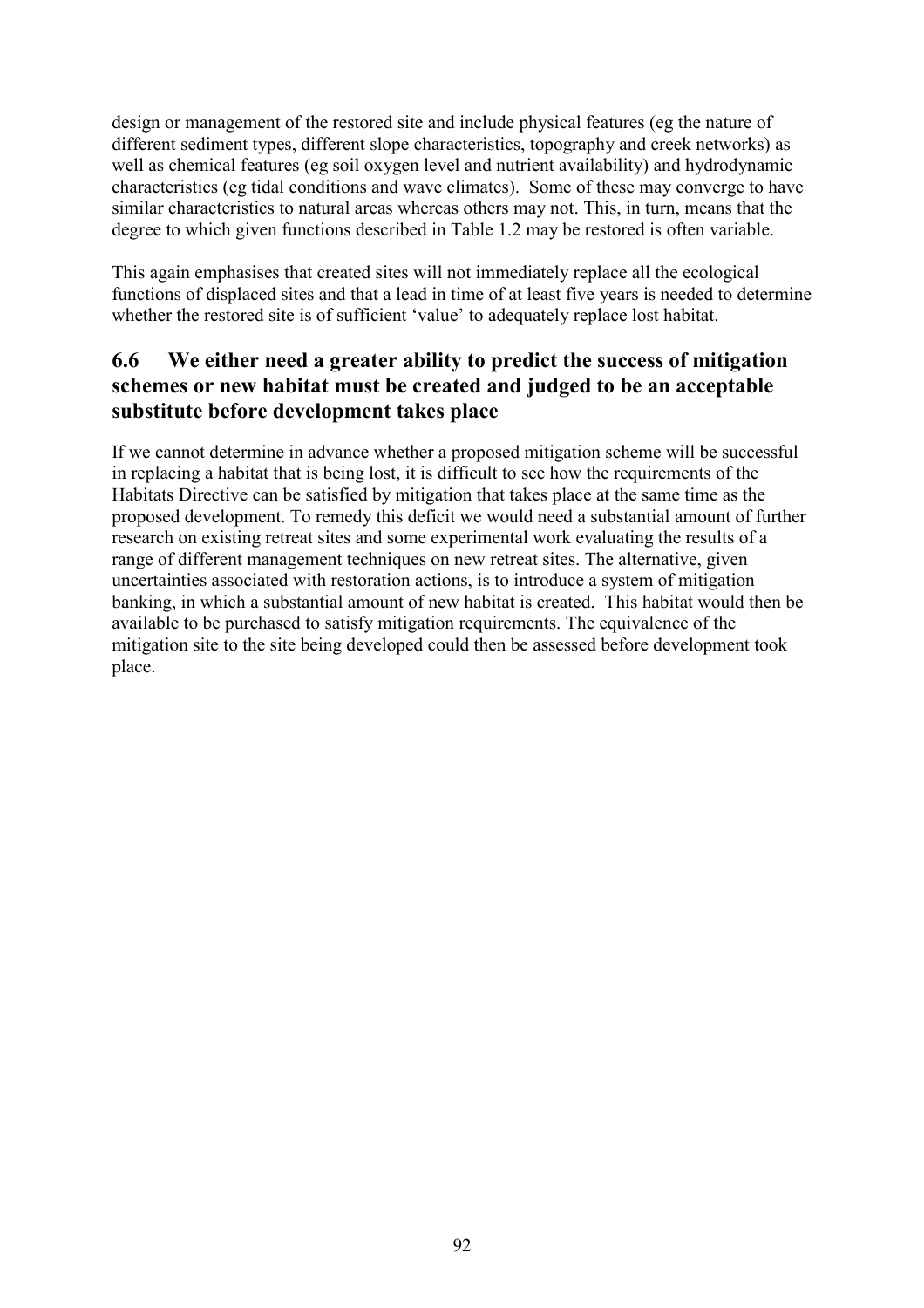# **7. Best Practice**

 $\overline{a}$ 

The recent damning review of the 20 year mitigation track record in replacing displaced wetlands in the United States (NRC 2001) highlights that where and when possible habitats designated to be of high value to society should not be destroyed with the assumption that they can readily be replaced. When, for overriding public interest (as laid down under the Habitats Directive) designated habitats are likely to be adversely affected and mitigation provided then the suggestions for best practice for wetlands habitat restoration laid down in Section 7.1 should be considered.

Each project will have different aims and therefore different measures of success. In Section 7.2, we discuss how to define and set success criteria for intertidal habitat creation/restoration schemes. First we look at how success may be defined by different interest groups and then specifically discuss the principles drafted by English Nature for the implementation of the compensatory measures required when part of the Natura 2000 network of sites is lost.

# 7.1 **What should be done to achieve successful wetland habitat restoration**?

Defined by the Society of Wetland Scientists<sup>1</sup> (2000) *wetland restoration* is: actions taken in a converted or degraded natural wetland that result in the reestablishment of ecological processes, functions, and biotic/abiotic linkages and lead to a persistent, resilient system integrated within its landscape. In order to achieve holistic wetlands restoration a number of fundamental generic scientific principles should be recognised and followed (SWS 2000):

## **7.1.1 Restoration is the reinstatement of driving ecological processes**

The three main factors that maintain wetland ecosystems are the hydrology, geomorphological setting, physical processes (eg sediment movement), biological processes (eg competition, decomposition, predation) and biogeochemical processes (eg nutrient cycling). These interact to perform the ecological functions to produce the structure that we associate with wetlands. As actively installing the biotic structure of a system may not always be necessary (Mitsch *et al* 1998) or adequate to restore the functions of the system (Zedler 1996; Malakoff 1998), restoration needs to address these main factors first.

## **7.1.2 Restoration must be integrated with the surrounding landscape**

Successful restoration demands that consideration be given to the landscape setting in which the system occurs. It is this landscape that underlies many of the large-scale factors and fundamental forces (eg water and sediment movement, geomorphology) that are essential to the formation and long-term maintenance of ecosystems. Restoration projects that address the effects of alterations that have occurred within the landscape as a result of human development can deal directly with the causes of degradation rather than just the symptoms. As understanding of landscape ecology and its importance to restoration develops, it becomes increasingly clear that the integration of restoration projects within the landscape context is essential to producing ecosystems that function in a dynamic and resilient manner.

 $1$  The Society of Wetland Scientists is an international non-profit organisation founded in 1980 to promote wetland science and the exchange of information related to wetlands.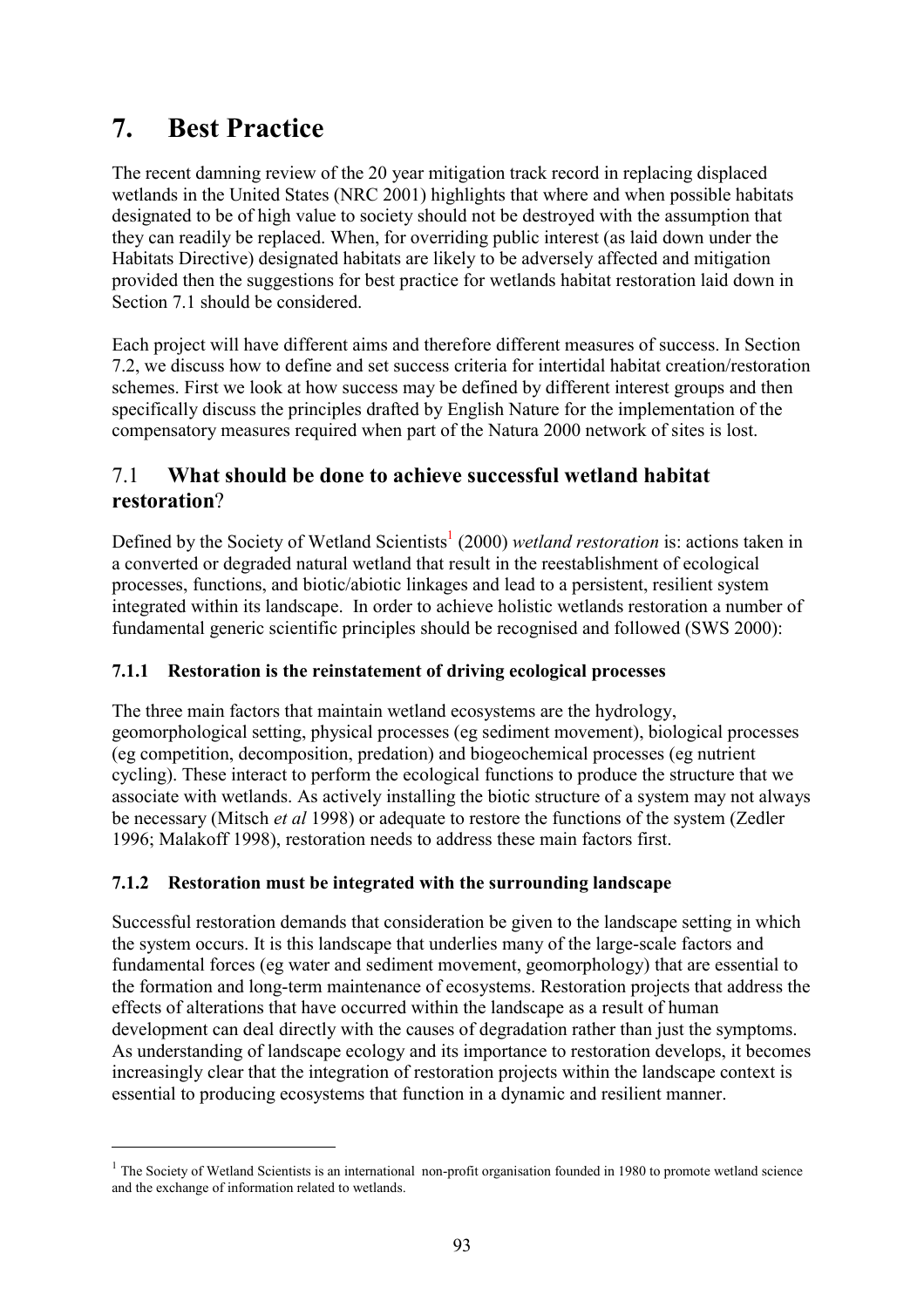### **7.1.3 The goal of wetland restoration is a persistent, resilient system**

 Rather than trying to create a static mimic of a natural system, the developing field of ecological engineering is increasingly recognising that our objective should be the creation of persistent, resilient systems. These are not static but rather have enough of the physical and biological processes intact to allow the system to respond to disturbances without human intervention (Mitsch 1998). The practical realities of conducting restoration in the modern world often necessitate human involvement to maintain an ecosystem (eg prescribed burning or the removal of non-native species). In addition, implementation of adaptive management in learning how to better conduct restoration requires active management and monitoring of a site. Acknowledging these caveats and limitations in the pursuit of a wholly persistent, resilient system, the ultimate goal of restoration should be a system that is dynamic and that can function without human intervention.

#### **7.1.4 Wetland restoration should result in the historic type of wetland but may not always result in the historic biological community and structure**

The importance of maintaining the historic diversity of wetlands across a landscape requires that the geomorphology and hydrologic regime of a restored wetland match that present historically (Wilcox & Whillans 1999). However, restoration of the historic wetland type will not always lead to re-instatement of a historic or specific biological structure. While the essence of wetland restoration is 'putting it back to a former or original state', a variety of factors (eg successional stage, seed bank conditions, disturbance history) may prevent establishment of the communities and biological structure present prior to human disturbance even when the driving processes have been restored. Of course, natural and restored systems may be different through failure to engineer an adequate match to the historic physical, geomorphological and hydrological conditions.

#### **7.1.5 Restoration planning should include the development of structural and functional objectives and performance standards for measuring achievement of the objectives**

The planning process in which objectives and performance standards for achieving them are established is the foundation of adaptive management. It is critical that we learn from our successes and failures, particularly in the relatively new field of wetland restoration. It would be very helpful to have some element of independent assessment of the quality of postrestoration monitoring and of the overall success of individual schemes. As indicated earlier in this report, some of the post-construction monitoring uses methods that are less than satisfactory, and assessment made of the success of schemes are lacking in self criticism.

## **7.2 How to define success?**

Defining the success of a restoration project is a difficult and controversial issue, being greatly dependant on goals and perspectives (see also discussions in the *Journal Ecological Engineering* volume 15). What may be recognised as successful restoration by one individual or organisation might be deemed a failure by another, depending on success criteria. This will continue to be the case unless clear guidelines on assessment and monitoring are put in place. Ideally, measures of success should be quantifiable. In the majority of intertidal habitat creation schemes, a lack of scientific understanding, funding availability, planning capacity or recognition of ecosystem value has often meant that only the crudest indicators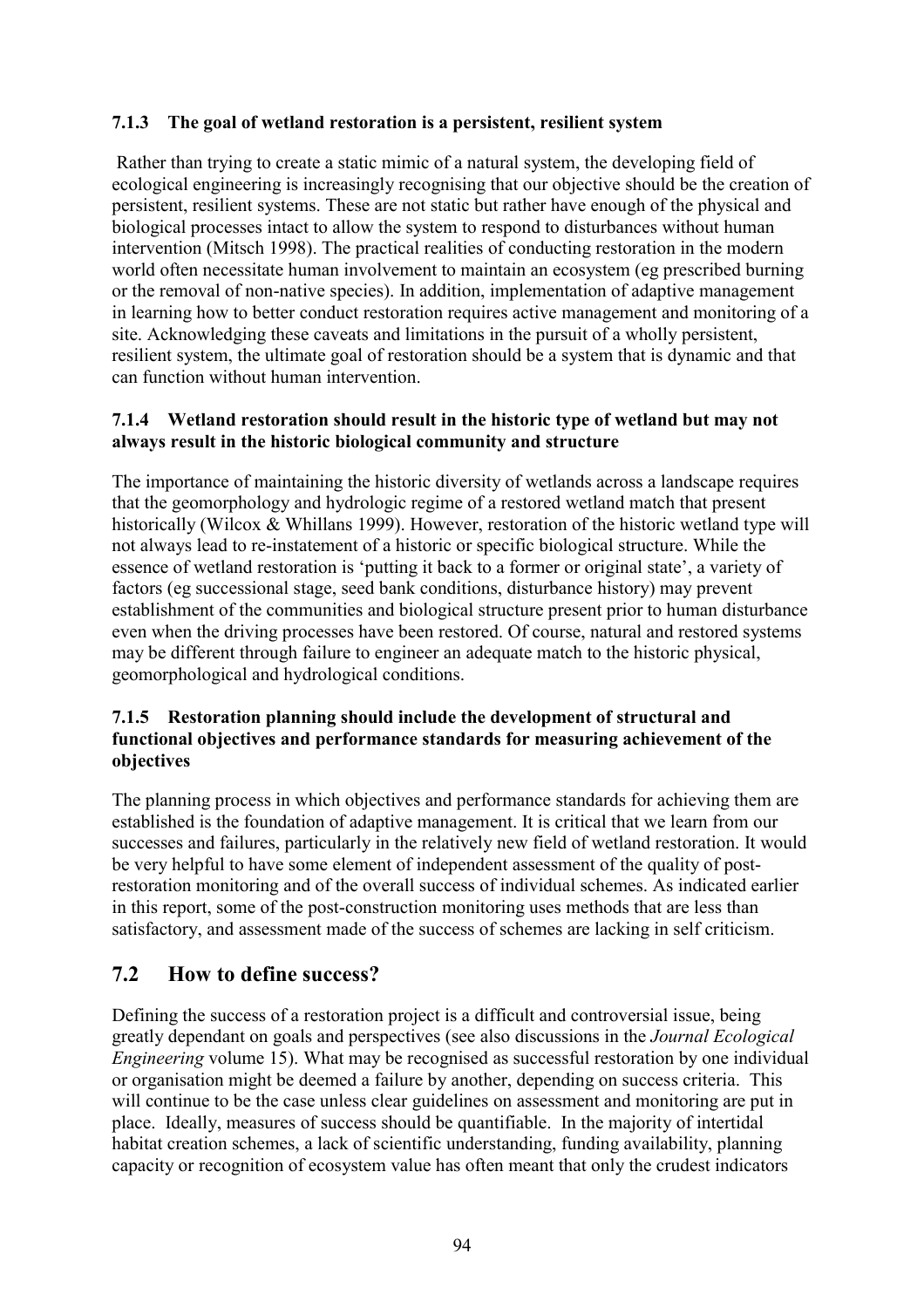representing the simplest levels of success are often assessed. This does little to advance our understanding of the systems involved.

At the simplest level successful intertidal habitat restoration has often been defined by engineers seeking to improve flood defence, or dispose of dredged material, occasionally with some added but often unspecific environmental benefits. More recently the requirements to restore or recreate habitat as either compensation or mitigation for a loss has demanded more refined and specific criteria for success. In many cases this measurement of compliance success has been through assessing certain ecological attributes such as species diversity or reestablishment of specific species. The increasing recognition of the wider benefits which the environment provides has given rise to 'functional assessment', whereby the need to restore all functions of a displaced wetland type are demanded. Criteria for determining compliance and functional success have historically focused on individual sites and are thus limited to an individual project and may not have general application (Kentula 2000). Finally, and perhaps the most difficult to satisfy, is the need to be aware of the wider implications of individual projects and recognise success or failure of specific wetland restoration actions must be placed within a greater landscape (eg watershed or biogeographical region) perspective. These aspects are discussed below.

#### **7.2.1 Engineering success**

To the engineer tasked with the creation of saltmarsh and mudflat the use of dredge material can be an environmentally friendly approach to coastal and flood defence. Benefits are accrued from working sympathetically with the environment whilst maintaining a satisfactory level of flood protection. Saltmarshes, because of their height and vegetation cover, are significantly more effective at attenuating wave energy than mudflat. Furthermore, the latter, being more susceptible to erosion, is more difficult to sustain on an open foreshore.

Because the intertidal profile is principally being enhanced as a means to improve flood defence the indicators of a successful restoration are expressed in terms of the characterisation of good flood protection. These indicators include: low (or predictable) rates of lateral erosion, vertical accretion and vegetation cover on areas at elevations suitable for halophyte colonisation. These criteria can be assessed quickly and at low cost. Environmental factors such as creek development or bird and fish utilisation (which may be different to local communities) are often consequential secondary benefits and as such are often poorly monitored. Intertidal habitats created for engineering purposes have commonly been created with whatever material was available rather than with sediment grades that match the local intertidal environment - numerous studies detailed in Chapter 4 have shown that this affects the nature of the invertebrate fauna, and hence a knock-on effect on the bird fauna. However, where environmental benefits are maximised without increasing engineering costs, suitable grade sediments are increasingly being placed on the upper intertidal zones.

#### **7.2.2 Functional success**

Functional success is a measure of whether the ecological functions of the system have been restored. These functions include, for example, the ability of intertidal habitats to support food chains, to attenuate storm action and to improve water quality, etc. Whilst maintaining ecological functioning is the key to sustaining a healthy environment, a major challenge yet to be overcome is how to determine and quantify, given constraints of time and incomplete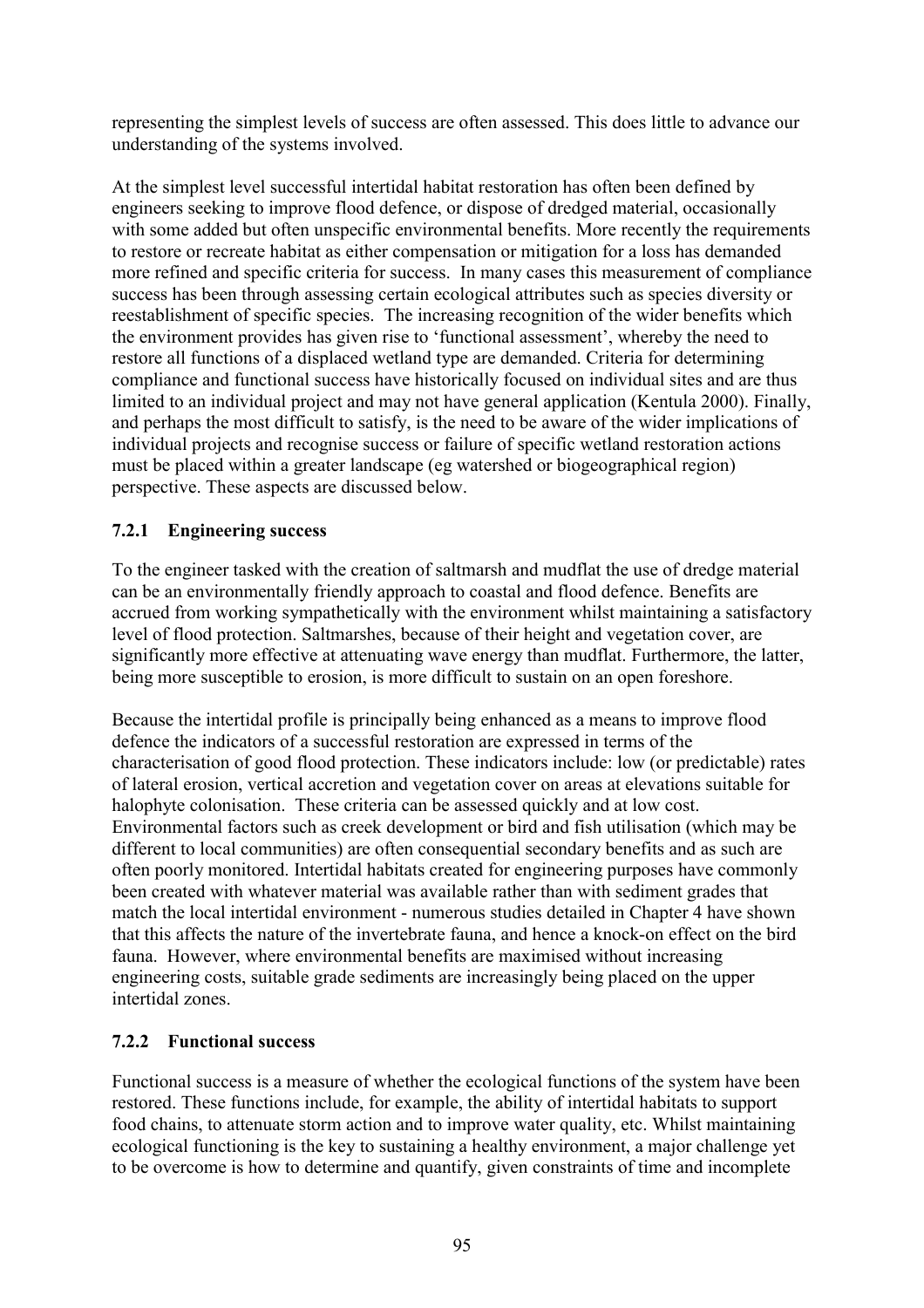knowledge, the functions and values of natural and restored marshes. In the US, the basis of no-net-loss is used as an attempt to ensure that wetlands lost to development are replaced by those of equivalent functional value. This functional approach is increasingly being adopted within Europe as part of measures adopted under the Directive on the Conservation of Natural Habitats and of Wild Fauna and Flora (92/43/EEC) (known as the Habitats Directive, DG XII 2000). More research is needed to establish methods of quantifying the functional value of coastal wetlands. In the meantime, we probably need to focus on structural characteristics and assume that a created site with similar plant, animal and microbial communities and similar sediment organic content will have broadly equivalent biological and biogeochemical functions.

#### **7.2.3 Compliance success**

Compliance success reflects the need to evaluate compliance within the terms of an agreement. Currently these agreements are drawn up to reflect the need for a specific habitat created, as part of either, a mitigatory or compensatory action to replace particular attributes of the degraded or lost habitat. It is the regulators role to ensure that compliance is achieved through the assessment of habitat enhancement or replacement schemes against success criteria. Within Europe, success criteria are defined site conservation objectives developed as a requirement of the Habitats Directive.

This directive was implemented into UK domestic legislation in The Conservation (Natural Habitats, &c.) Regulations 1994. If, after an appropriate assessment, a project is deemed to have a negative effect on a site of European importance, the project may take place only if there is an overriding public interest. In this case, Regulation 53 of the Conservation Regulations deems states that 'the Secretary of State shall secure that any necessary compensatory measures are taken to ensure that the overall coherence of Natura 2000 is protected'. The term 'overall coherence' is open to interpretation.

With regard to Regulation 53 compensation, the following success criteria have been identified:

- i. Creation or enhancement of a site must not damage or alter any feature of existing conservation importance.
- ii. Compensation involving the creation or enhancement of coastal wetlands should be compatible with existing coastal processes.
- iii. Compensation should replace habitats on a 'like for like' basis.
- iv. Compensation should provide an area of habitat at least the same size as that lost.
- v. Ideally, compensatory habitat for wetland birds should be established in advance of habitats loss.
- vi. Compensatory habitat should be located as close as possible to the area of lost habitat.
- vii. Satisfactory compensation is achieved only if all birds displaced from the destroyed area can settle and survive on the new wetland.

The concepts behind these criteria are discussed further in section 7.3 - Operational considerations.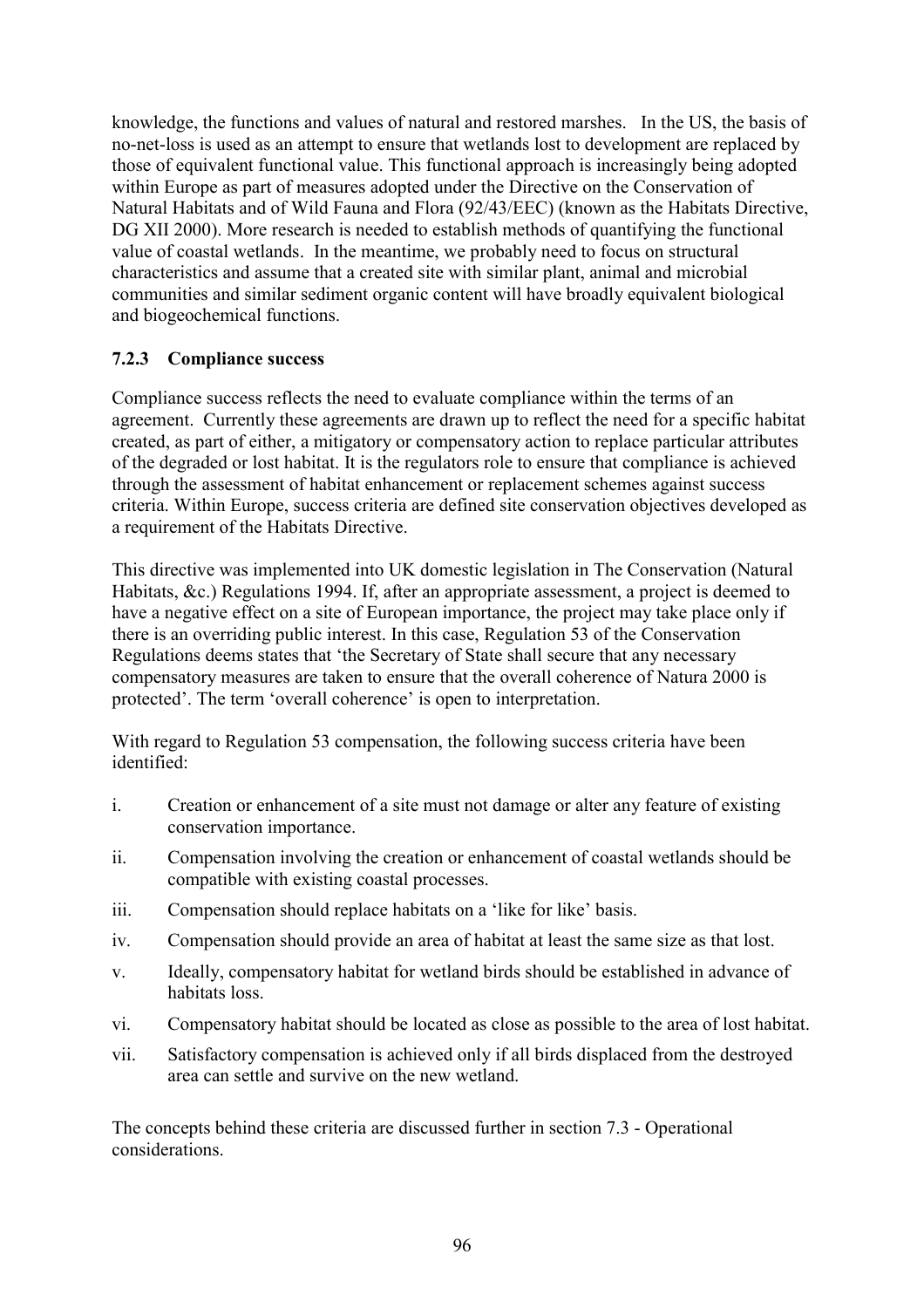## **7.2.4 Landscape success**

When considering siting a restoration project it is important not only to be aware of site issues (former land use, hydrology, substrate, topography, etc.) but also to place its ecosystem functioning of the desired restoration in the wider landscape context. Subject to environmental change (rising sea-level, climatic warming, etc), the most suitable place to restore a habitat is on a site at which it once existed. Even so, a number of questions should be asked before choosing a site for restoration (Crooks & Turner 1999). What will be the effect of any coastal realignment on the wider morphodynamics of the estuary or coast? Are ecological linkages and functional benefits maximised across the site and between sites? Will the project further regional biodiversity management goals, eg National Biodiversity Action Plan targets? How is land-use expected to change and will this affect the future integrity of the site?

Wetlands are also known to have greater biodiversity value if linkages are maintained with adjacent upland ecosystems. For instance linking saltmarshes to nearby dune complexes may increase water retention in restored marshes (Broome *et al* 1988). Certain bird species may utilise intertidal areas during the day and seek shelter in upland areas at night. Not only are adjacent habitats important, individual sites may form part of a network that support a particular function, eg the support of a flyway of migratory shorebirds.

The enhancement of a wide variety of ecological functions requires that restoration projects be planned incorporating a diversity of landscape types which are connected allowing the movement of materials between them (Bell *et al* 1997; Ehrenfeld & Toth 1997). However, because of our poor current understanding of these linkages, restoration objectives have rarely been considered beyond a site-limited context. A number of steps might be considered to maximise the contribution of a restoration project to ecological functioning, eg the creation of habitats which are known to be scarce or absent, but important in local ecological functioning or restoration of a range of different habitat types on large projects although this is likely to be dependant on topographical constraints.

Further to this, it should be considered whether restoration should be restricted to replacing habitat that is being lost from the contemporary landscape, or seek to reintroduce habitats that once existed historically. A common characteristic of many estuaries is the embankment and loss of freshwater tidal and upper intertidal habitats leaving a fringe of lower intertidal habitats. It is important to strive to create all coastal floodplain features including freshwater, brackish and other marshes above intertidal areas. Given sufficient evaluation, it may be that some flexibility is required within no-net-loss objectives to allow previously displaced habitats and their functions to be restored as part of any compensatory package to offset any projected losses of the existing intertidal ecosystems.

# **7.3 Operational considerations for creating and restoring intertidal wetland habitat as a compensatory measure**

## **7.3.1 Siting compensatory areas**

The siting of replacement areas as compensation for a loss is not easy as it involves a complex assessment of the likelihood of success (both in terms of physical and biological success), effects on surrounding areas, economic and political cost/benefits and legislative constraints. When considering siting a restoration project, it is important not only to be aware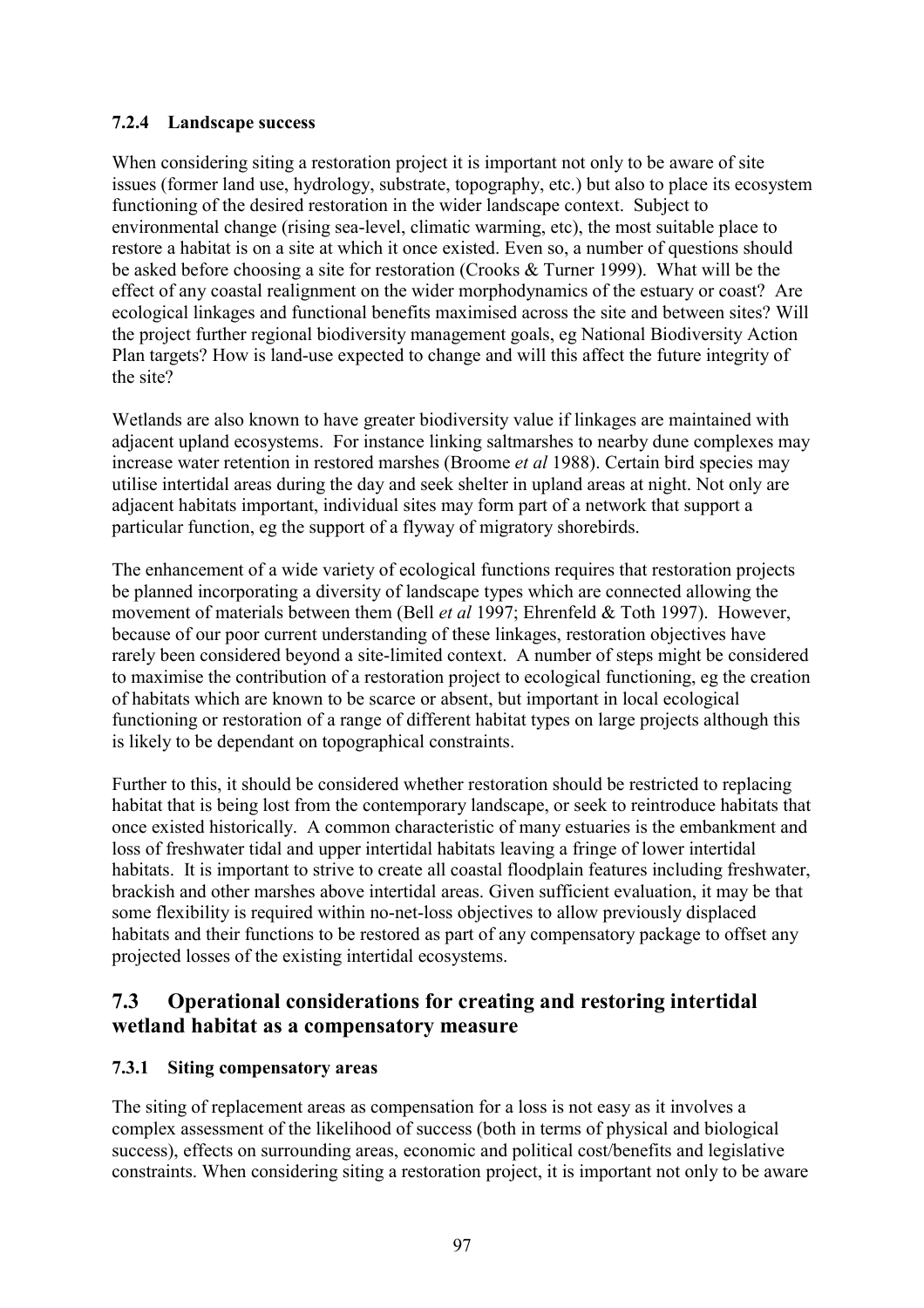of site issues (former land use, hydrology, substrate, topography, etc) but also to place the functioning of the desired restoration in the wider landscape context.

- i. Sites at which compensatory measures are to be carried out should not damage or alter any feature of existing conservation importance (and that the new area should support the diversity and numbers of birds displaced by the development).
- ii. It is often more cost-effective and ecologically beneficial to restore a degraded habitat, rather than create one where it has never existed (Crooks & Ledoux 2000). For example, the restoration of a land-claimed flood plain is more likely to be successful than the creation of a new site through the engineered re-contouring of upland areas to form wetland basins.
- iii. Since designated areas are limited geographically, the suitable locations for habitat restoration or recreation are likely to be few. Ideally, the aim should be to recreate the habitat on the same site. However, sites where restoration will yield the highest benefits are not necessarily next to the original site. For example, the placing of a new intertidal habitat in an area undergoing severe erosion may not be sensible and the new habitats may be better placed in areas where they are more likely to persist or support larger-scale geomorphological processes. Although this may have a negative impact on the affected site, regional or national biodiversity targets may be better served by creating new sites elsewhere where environmental, political and economic conditions are more favourable. For example, if the primary aim is the protection of wildfowl at a national scale then offsetting the large scale habitat loss on the southeastern estuaries of the UK may be best served by recreating areas in The Wash where conditions are more favourable to large-scale intertidal habitat creation. However, creation of wetland sites further away from centres of human population may reduce the economic value of the displaced birds to humans, and human use of the sites as a result of their landscape characteristics may also be reduced.

## **7.3.2 Geomorphology and coastal processes**

This review and numerous previous studies have shown that geomorphology and hydrology, both within the larger coastal setting and on site, are the key parameters in determining the form and function of a natural and restored wetland. Coastal realignment provides opportunities to enhance wider estuarine functioning, improve local flood defence needs and restore intertidal habitat but also has the potential to produce adverse affects. Breaching (as well as reclamation) or relocating flood defences has impacts beyond the site, influencing, to some degree depending upon the size and location of the project, the tidal regime of the estuary and the long-term distribution of intertidal sediments. Schemes involving managed setback, sediment recharge or any other activity that may affect coastal processes should not adversely affect coastal processes.

Figure 7.1 outlines the procedure for assessing the feasibility of saltmarsh restoration, from a large-scale geomorphological perspective. This is restricted to the consideration of saltmarshes, but the flowchart can readily be generalised to include other intertidal habitats. These procedures reflect the need to consider the wider impacts of realignment beyond site specific issues.

Firstly, a review of historical saltmarsh distribution is required. If saltmarshes have not developed naturally within the estuary then this suggests that, for whatever reason, restoration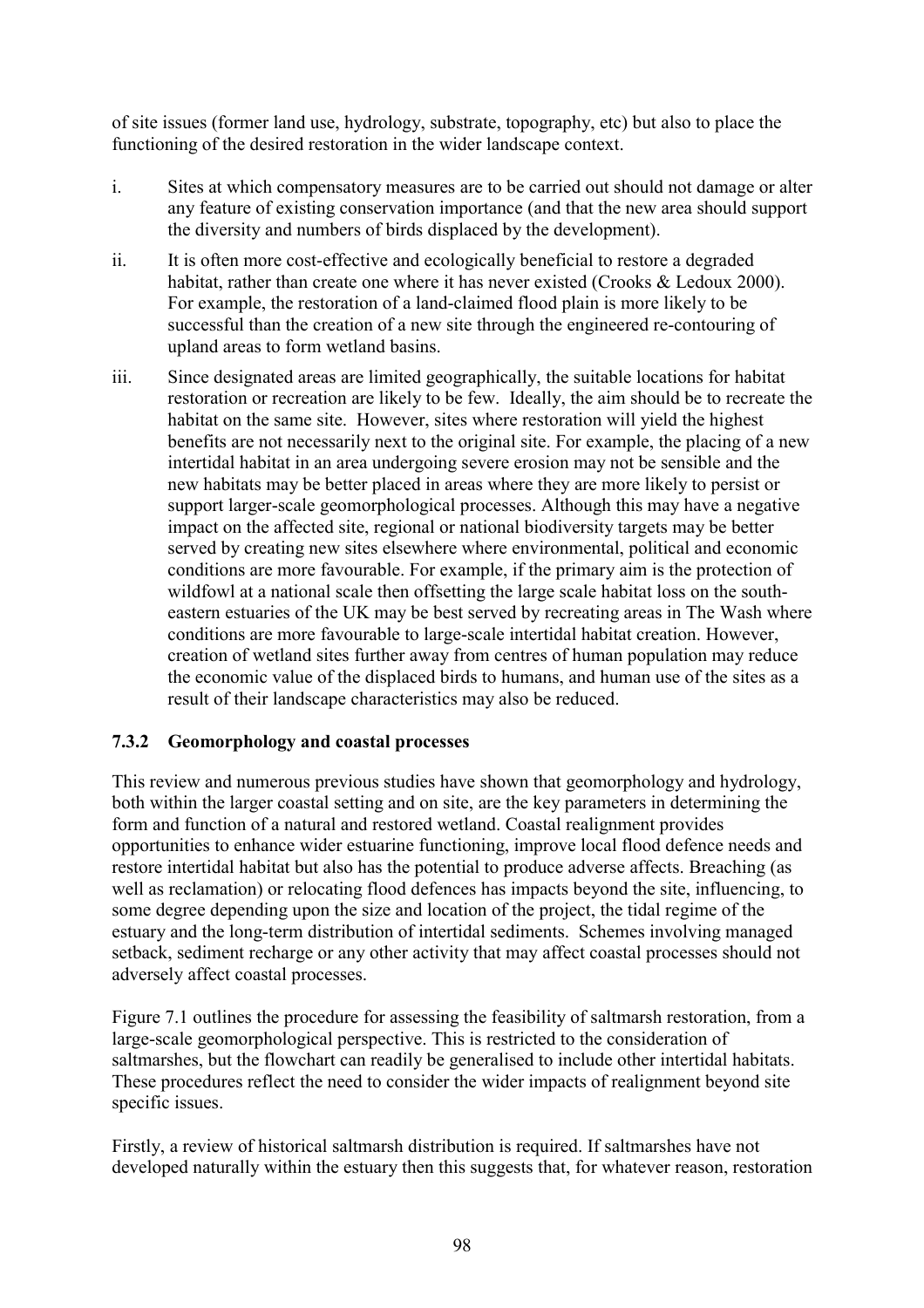actions will be problematic. Secondly, it is important to determine how the volume of tidal water entering the restored site (the tidal prism) will impact upon wider estuarine morphology. It may be that by increasing tidal prism in a section of the estuary will lead to further erosion or accretion elsewhere. If wider negative impacts can not be prevented then the project should be relocated and the site rejected. Thirdly, by and large, it is better to restore an intertidal habitat on a site where once one existed and so appropriate historical assessment is required. The fact that if saltmarshes or mudflat are found not to be formerly present at a site suggests that conditions (for instance such as wave energy) are unsuitable for habitat development. Fourthly, the shape of the restoration site has impacts upon estuarine hydraulics. Given that the natural shape of an estuary typically involves a wide floodplain hinterland adjacent to a central, migratory, channel system then these natural hydraulic features should be encouraged. Then finally, the site specific issues should be considered taking into account the topographical requirements required for habitat establishment.

#### **7.3.3 Is like-for-like compensation sufficient or should schemes over-compensate for any loss?**

The concept of replacing lost habitat on a fully equivalent like-for-like basis is attractive but often impractical due to the uncertainty of the restoration outcome. From this global review of intertidal restoration actions, it is clear that it is possible to restore some form of intertidal habitat but may not be possible to reinstate the exact specific forms and range of functions of an established habitat, especially within a short time frame. To achieve successful habitat restoration the project must be considered in the context of space, time and degree of uncertainly (risk). This often leads to the need to over-compensate and aim to produce habitat that is either of better 'quality' or a greater area, or both.

Setting of mitigation ratios (ratio of the area of land created to that lost) should therefore reflect time, spatial and risk uncertainty issues. For instance, the use of dredge material to create saltmarsh tends to produce habitats of different form and function character from natural marshes. To accommodate this a high mitigation ratio should be set to minimise the loss of certain functions.

Time and space constraints often determine the magnitude of mitigation ratio but the nature of these constraints are often poorly understood. Restoration for vegetation alone can be undertaken with a very long term perspective. For example, saltmarsh vegetation on naturally regenerating marshes in south-east UK may still be different from natural marshes despite 100 years of evolution. It may be that some functions take a long time to fully establish but since these are required quickly to replace those lost, then a large mitigation ratio should be demanded. In the long-term (decades to hundreds of years) it is possible, but uncertain at the time of restoration, that the larger site will produce services and benefits the value of which will outweigh the loss of the natural site. A higher mitigation ratio may also increase the likelihood of the success of the restoration scheme although this is by no means guaranteed.

In cases where the loss involves a site of critical importance for a particular species, restoration goals may require very rapid results through creating small areas of high quality habitat, perhaps with active site management to seek to ensure the survival of the species concerned.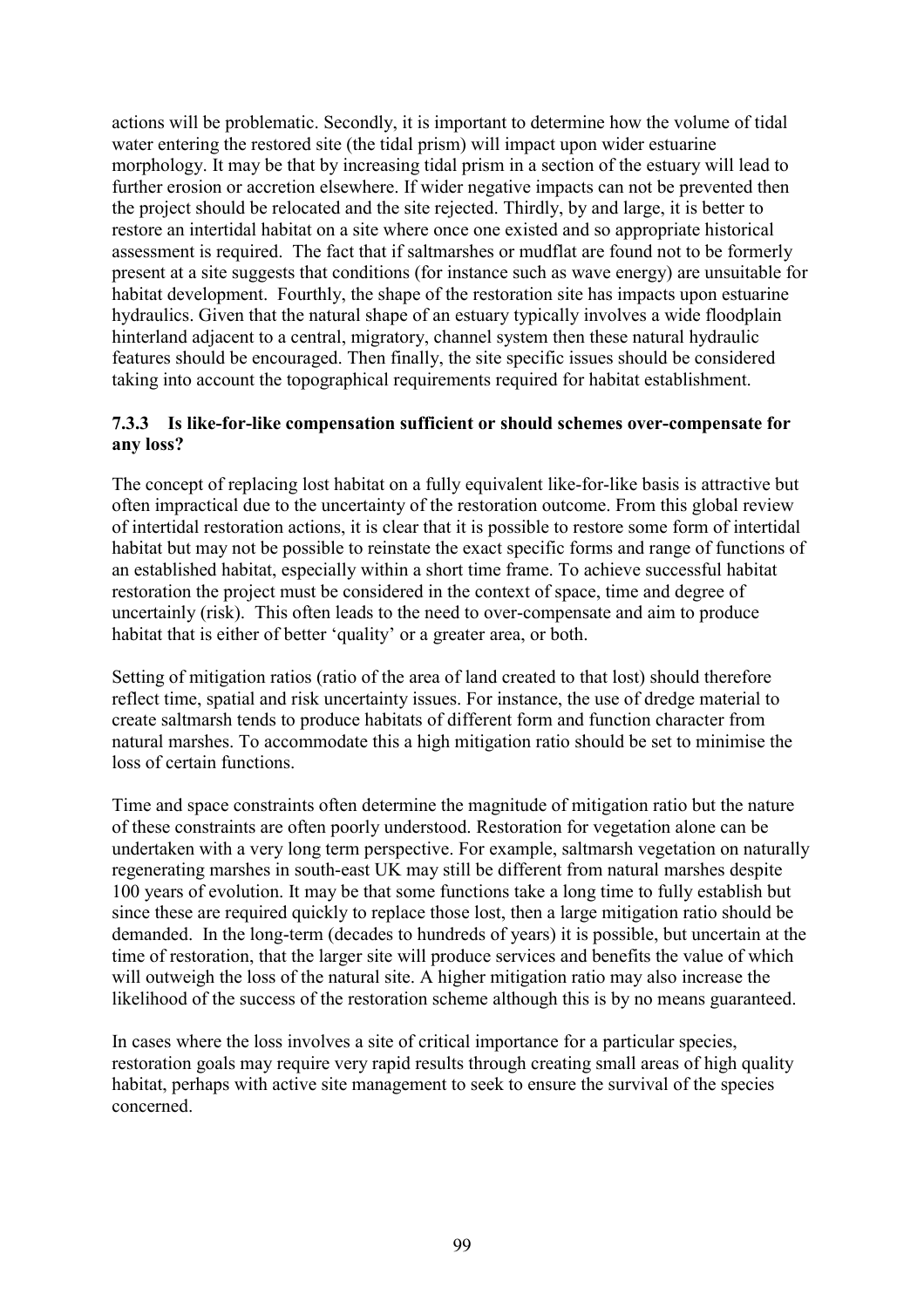

*SOURCE: Institute of Estuarine and Coastal Studies, University of Hull*

**Figure 7-1** The procedure for assessing, from a large-scale geomorphological perspective, the feasibility of saltmarsh restoration

For habitats other than saltmarsh, a slope into high land is not required.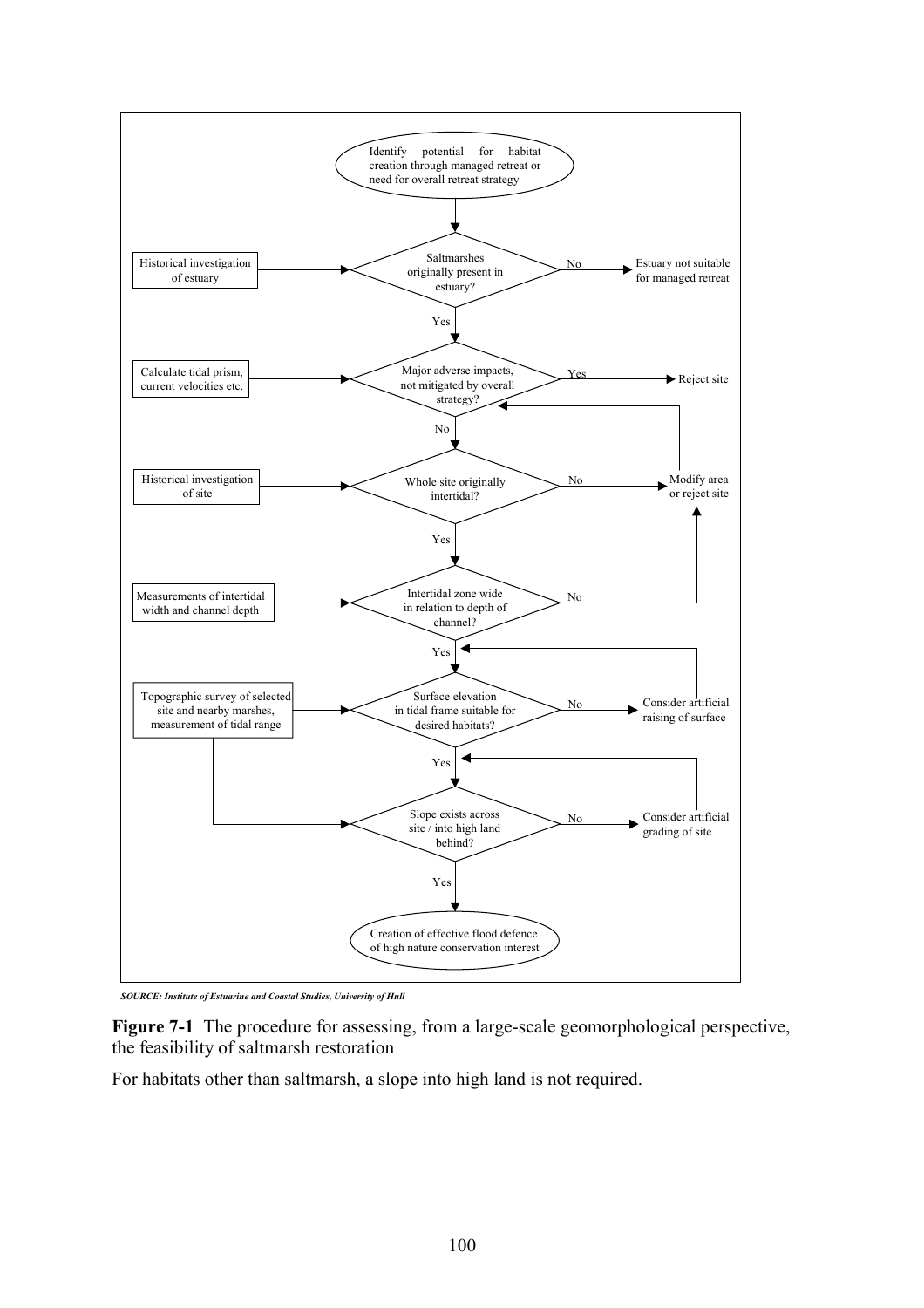## **7.3.4 Timing of restoration**

Many wetlands take considerable lengths of time to develop naturally, often from other landforms (eg sub-tidal, mudflat, marsh evolution). The form and function of the habitat reflects this change and is often based upon the 'imprint' of the former landform structure. The use of dredge material can accelerate this process but, in doing so, those time-dependant characteristics are overprinted and the form and function of the dredge material marsh will most likely differ from those of adjacent natural marshes.

Mitigation banking (see Box 7.1) improves the likelihood of a long-term successful restoration because the site is created in advance of the anticipated loss. There are regulatory, ecological (landscape linkages and economies of scale) and economic benefits of mitigation banking. There is however, a strong need for a clear policy framework (particularly with reference to the Habitats Directive) before this approach will become feasible (Crooks & Ledoux 2000).

#### **Box 7.1 Mitigation Banking**

In this context, a mitigation bank is a moderate size to large wetland restoration, creation or enhancement project undertaken by a single developer (public or private) or a consortium of developers not only to compensate for wetland impacts from a particular project but to act as a "bank" with credits to compensate for *future* wetland projects and impacts. Thus, the basis of the banking approach is the setting up of a *credit market*, with restored wetland values and functions being quantified as credits, which are deposited within an account, and later purchased by developers when regulators require compensation for authorised losses of habitat functions.

Overseen and regulated by a Mitigation Bank Review Team a mitigation bank offers a number of advantages over individual mitigation projects.

- Clarification of habitat substitution opportunities in that the restored habitat already exists or is in an advanced stage of restoration when required. Therefore the failure rate is reduced.
- Consolidation of small scale mitigation projects (so ensuring that incremental losses are accounted for).
- Higher ecological benefits from large scale restoration.
- Economies of scale: financial and regulatory.
- Ability to strategically plan restoration/creation schemes to meet national, regional or local biodiversity targets as opposed to merely reacting to individual site loss.

Overall, mitigation banking seeks to address some of the shortcomings of site-by-site mitigation, and proper implementation can help to avoid some of the past mistakes; however there are still some drawbacks related to it. A criticism of mitigation banks is that because they pool the mitigation needs of several sites, the wetlands lost on individual sites are not replaced at the location of the impact. Care must also be taken to ensure that the mitigation bank created is afforded adequate protection from development in future years.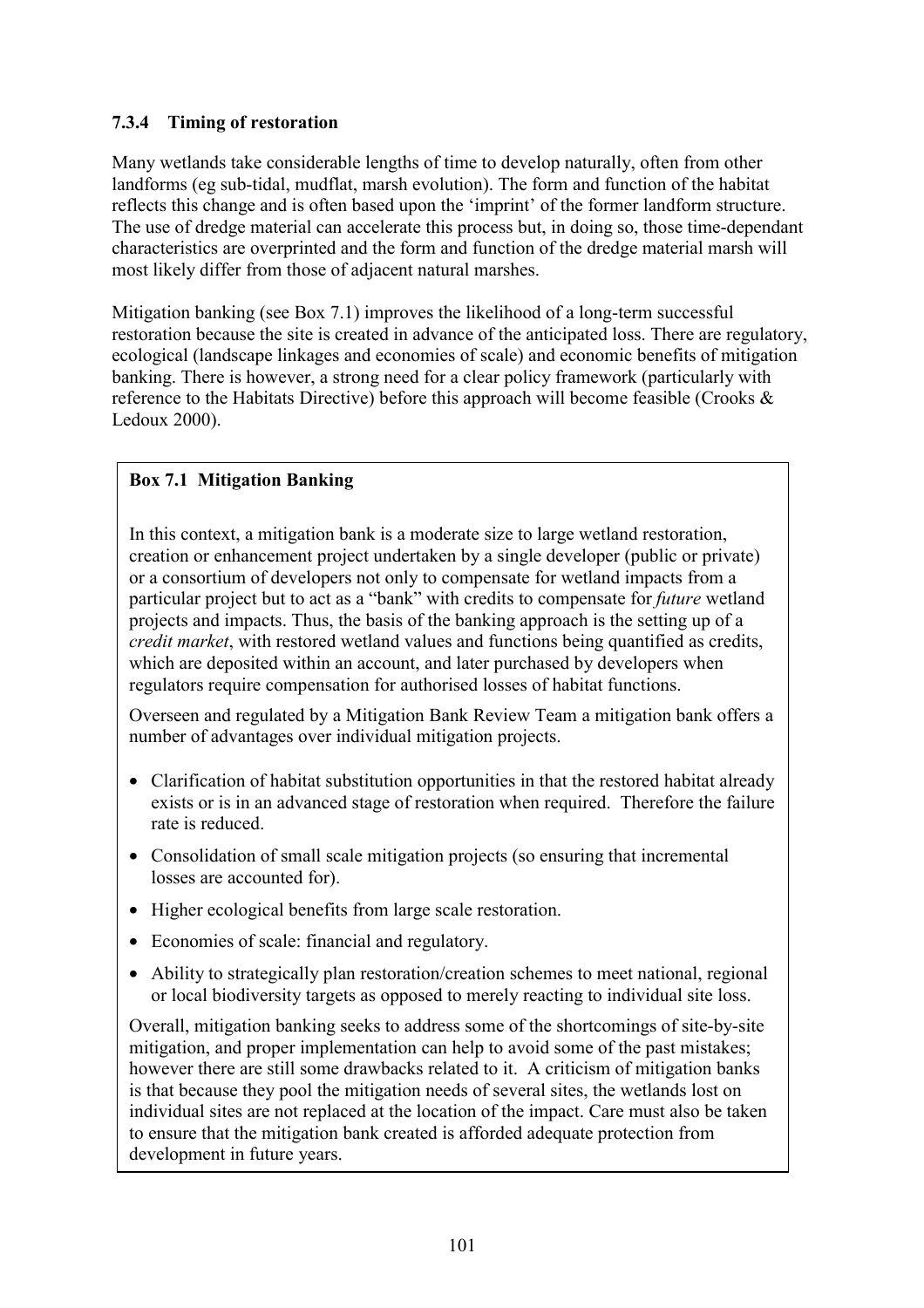#### **7.3.5 Biodiversity targets**

Within the compensatory framework of European law, it is necessary for each government to maintain the integrity of Natura 2000 sites. In essence this means that any of these habitats lost have to be replaced. The biodiversity interest contained within the part of the site to be lost is normally determined pre-loss and if possible monitored over several years to determine the range of inter-annual variation. Targets can be set in terms of both the type and extent of new habitat to be created as well as establishing populations of individual species or communities of species that (a) persist and (b) occur in densities that are within boundaries that are considered normal for that species in that site.

However, becoming increasingly widely adopted within environmental management is to plan beyond individual species and on the scale of (a) regional biodiversity targets at various scales and (b) landscape elements and biogeographical regions. Biodiversity targets may be better served through mitigation banking schemes as habitats are created in advance and possibly larger-scale than compensatory measures currently demanded under Regulation 53. Mitigation banking is not currently compatible with current European or domestic law.

Further to biodiversity targets, an extension to this approach has focused on the concepts of ecosystem 'health' and/or ecosystem 'integrity' incorporating human values with biogeophysical processes. There has been difficulty in arriving at a consensus definition of these concepts but most attempts include the belief that healthy ecosystems are 'stable and sustainable' and able to maintain themselves over time, displaying resilience to stress.

Critics of the ecosystem health and integrity approach to defining management goals point to the fact that ecosystems are constantly changing and do not exist in a 'stable state' and as such it is not possible to define an optimum condition for ecosystem preservation (Wicklum & Davies 1995). Some conservationists are also doubtful about a management approach which permits the loss of individual species as long as given ecosystem functions are not greatly altered, arguing that monitoring of certain keystone species or measures of species diversity, independent of species identity, adequately reflect the health of an ecosystem. Nevertheless, the concept of ecosystem health or integrity, interpreted broadly, is useful in that it helps to focus attention on larger systems in nature and away from the specific interests of individuals and groups.

#### **7.3.6 Restoring intertidal areas with dredged material?**

In the US early marshes created with dredged material were designed to have a static elevation. It has become increasingly recognised, over the last decade, that marsh restoration techniques should seek to accommodate a more dynamic design, incorporating plans for the evolution of geomorphology and to foster natural sedimentation (Zedler 2000). This is probably even more important for UK sites where the supply of fine sediment is usually sufficient to lead to marsh accretion if the hydrodynamic regime allows it.

A number of questions should be asked: (1) how quickly will the site naturally accumulate sediment? (2) How quickly will dredged material consolidate? (3) How compact will the consolidated material become? (4) What will be the impact of sedimentation rate and/or dredge consolidation be on the drainage characteristics of the marsh (including creek density) and how will this affect vegetation cover and desired environmental functions?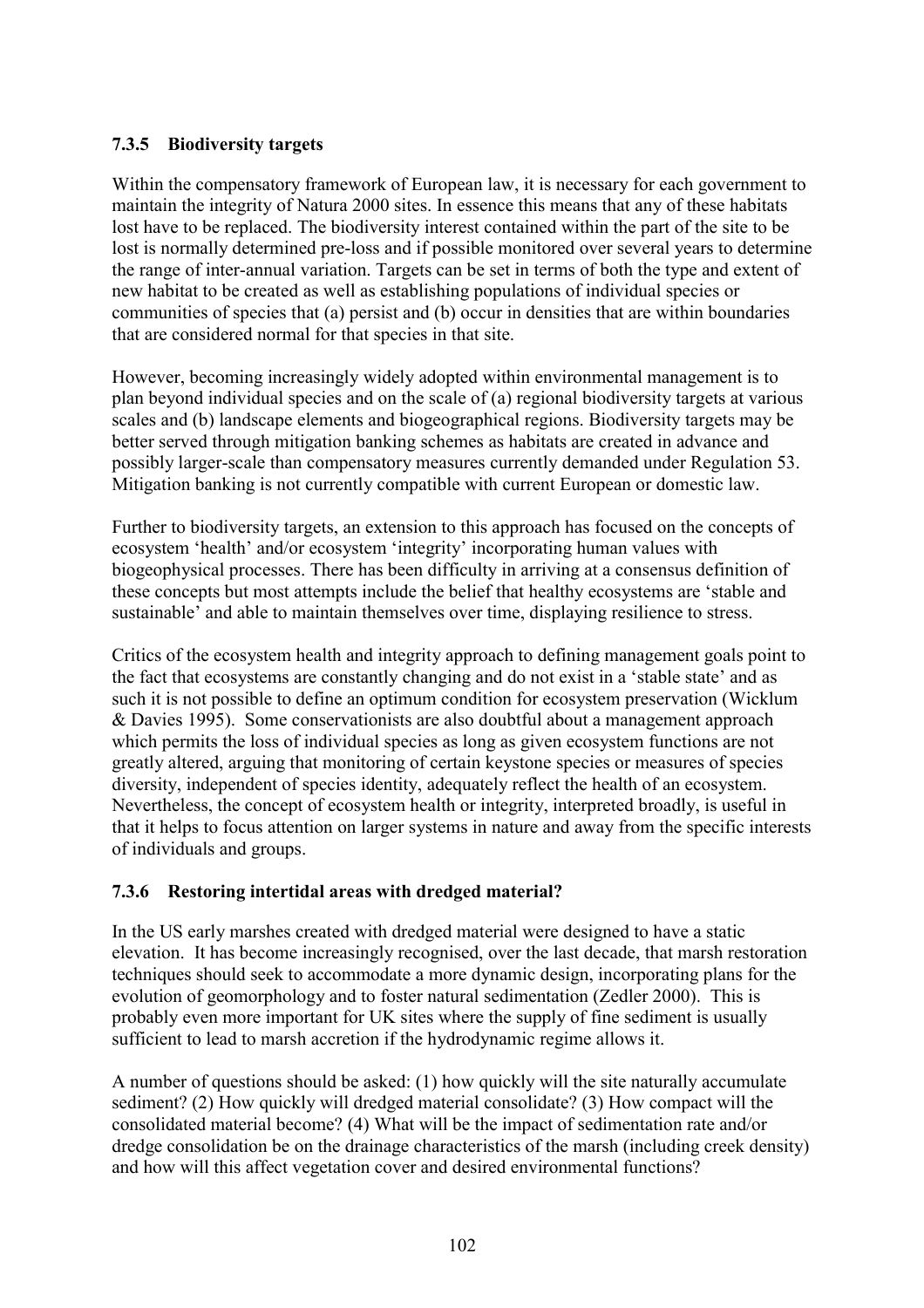By and large, dredged material marshes which have been created too high in the tidal frame consolidate to form tabular units of high sediment strength with limited surface topography or slope and poor or absent creek drainage systems. While this may create a favourable attribute for flood defence it does not provide habitat of comparable form and function with those of local natural marshes. A number of options towards addressing the problem are available all of which involve actions to create a surface of varied topographical relief:

- 1. The elevation of the dredge material surface can be calculated, on dewatering, to fall well below that required for the formation of a saltmarsh. In this way the site will be covered either by a mudflat or subtidal sediments (depending upon surface elevation) from which, given suitable hydrodynamic and sedimentary conditions a marsh with a creek network will evolve (see Faber Marsh case study). In terms of the long-term development of such a site reference to local natural unmanaged intertidal restorations in the region will provide some guidance as these have commonly developed on low intertidal surfaces with little surface topographical relief.
- 2. Once dewatered the compacted surface may be modified to create a chosen surface relief upon which accreting marsh or mudflat sediments may develop a creek network as dictated by the underlying topography. Again, problems of drainage may ensue if the underlying surface is of a high density and an artificial creek network may require excavating.
- 3. Dredge material of high bulk density and viscosity may be placed upon a sloped surface. Dewatering of this material may then result in the new marsh adopting a form of topographical relief defined by the underlying topography (see North Shotley, Horsey and Trimley examples in section 3.4.3).
- 4. In overly consolidated sediments there may be a need to engineer a creek network system. In designing the planiform and cross-sectional morphology of creeks due consideration to the laws of hydraulic geometry should be given (Steel & Pye 1997; Zeff 1999). The construction of a creek network which mimics the natural range of creek forms will result in other environmental benefits such as fish utilisation via and diversity of invertebrate and bird utilisation. (eg Williams & Zedler 1999), although more experimental work on the engineering of creeks is required.

## **7.3.7 Management and monitoring of creation/restoration projects**

Essential to reaching the targets of any habitat creation scheme are comprehensive success criteria and an effective management process and monitoring scheme. These have often been lacking or poorly carried out in past schemes, although considerable effort has been expended in monitoring some of the more recent managed retreat sites in the UK.

#### 7.3.7.1 Comprehensive success criteria

These are required so that the goal of the creation/restoration is clear and is not open to misinterpretation (see Redmond 2000 for a discussion from a US perspective). These should be measurable and objective and the means of evaluating them should be simple and repeatable and result in monitoring that is representative of the site. They should also take into account the appropriate time needed for restoration.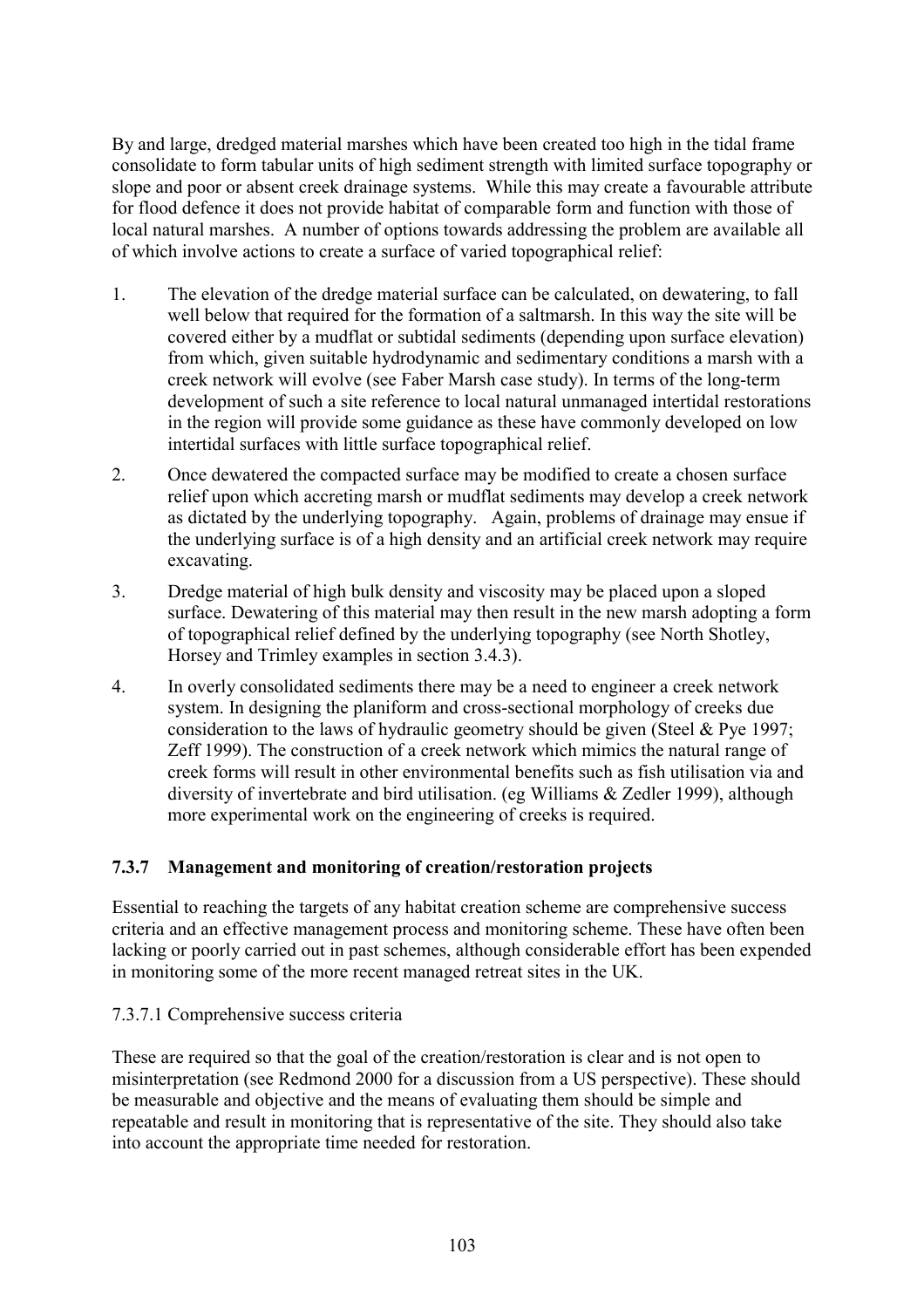Despite these recommendations, in the UK, there has been little public discussion or critical assessment of either the monitoring programmes carried out or the overall success of habitat creation/restoration schemes. Experience in the US indicates that schemes fail for a variety of reasons, and there is no expectation that things will work differently if there were a large increase in habitat creation/restoration projects for mitigation purposes in the UK and elsewhere in the EU.

There are some major research needs, covering both methods of habitat creation and methods to compare the functional equivalence of created and natural habitats. In particular, there is a need to identify the key parameters to measure to evaluate whether success has been achieved.

#### 7.3.7.2 Monitoring

Monitoring is an important part of the compensatory process and as such should be planned pre-loss, especially for large projects. Specific desirable criteria for monitoring schemes for invertebrates and birds are summarised in Table 7.1. This summarises key desirable features, although these may be altered to the specific case. Important in any monitoring scheme are standardisation, replication and sufficient power to determine when success criteria have been met. Behind these features are a desire to monitor the characteristics of the invertebrate and bird assemblages that determine (a) base line information, (b) determine when the success criteria have been reached or whether they need to be amended and (c) provide information on effects of the habitat loss, and replacement, on the bird populations.

Although not detailed in this report, the same general issues apply to the monitoring of vegetation and other taxa. This should include site use by mobile organisms (fish and crustacea) during high tide. To establish the functional equivalence of a created habitat, monitoring would also need to encompass microbiology and bio-geochemistry of sites, both within created sites, but also including linkages between the created site and surrounding upland and marine habitats. To date little research has been carried out on this aspect and collection of basic information is necessary to determine (a) the key geo-chemical and microbiological parameters to be measured and (b) the scale of the linkages on 'natural' saltmarshes between upland, marsh and marine habitats. Collection of baseline information is required before clear monitoring guidelines can be outlined.

#### 7.3.7.3 Management of the project

Each project will have different sets of criteria for determining success. Figure 7.2 describes a rolling management process through which success can be determined. It highlights the importance of pre-loss monitoring to determine the key features and functions of the site to be lost and the magnitude and variation in those features, whether they be sediments, plants, invertebrates or birds. From this, the scope of the restoration can be decided upon. This will depend to some degree on whether all or a proportion of functions need to be replaced and whether mitigation should take place on site or not. In some cases hydrodynamic or geomorphological circumstances may prevent it. It may be desirable to take an experimental approach to restoration to further understand our understanding of the processes involved. In either case, clear measurable criteria for success need to be drawn up and also a time frame by which these will be achieved.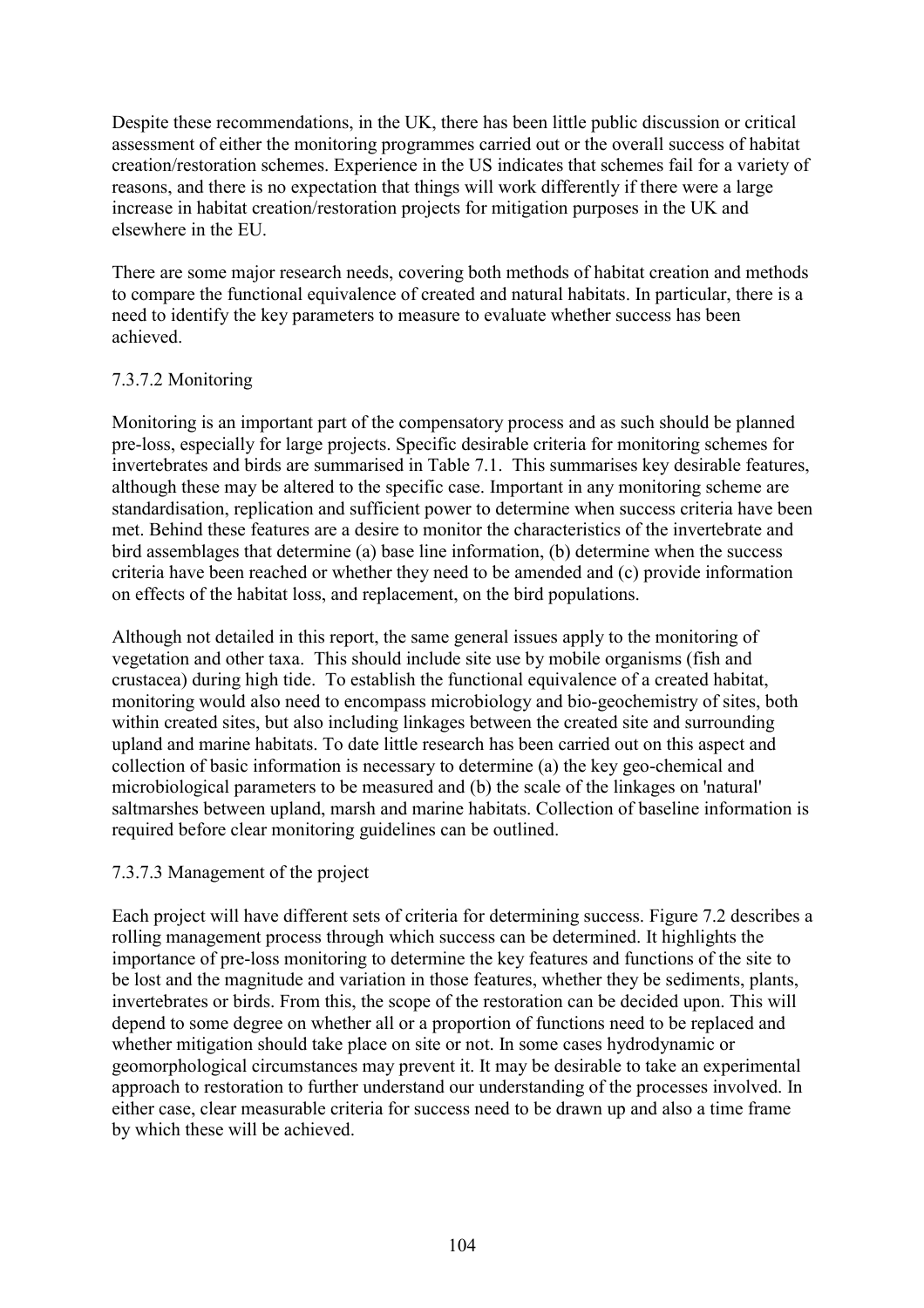Once the works have been carried out, a process of monitoring is and an adaptive management strategy through which regular assessments followed by additional corrective works (if necessary). It is important that monitoring and data analysis are carried out by appropriate competent organisations, using the best available methodology.



**Figure 7-2** A management process through which functional equivalence can be measured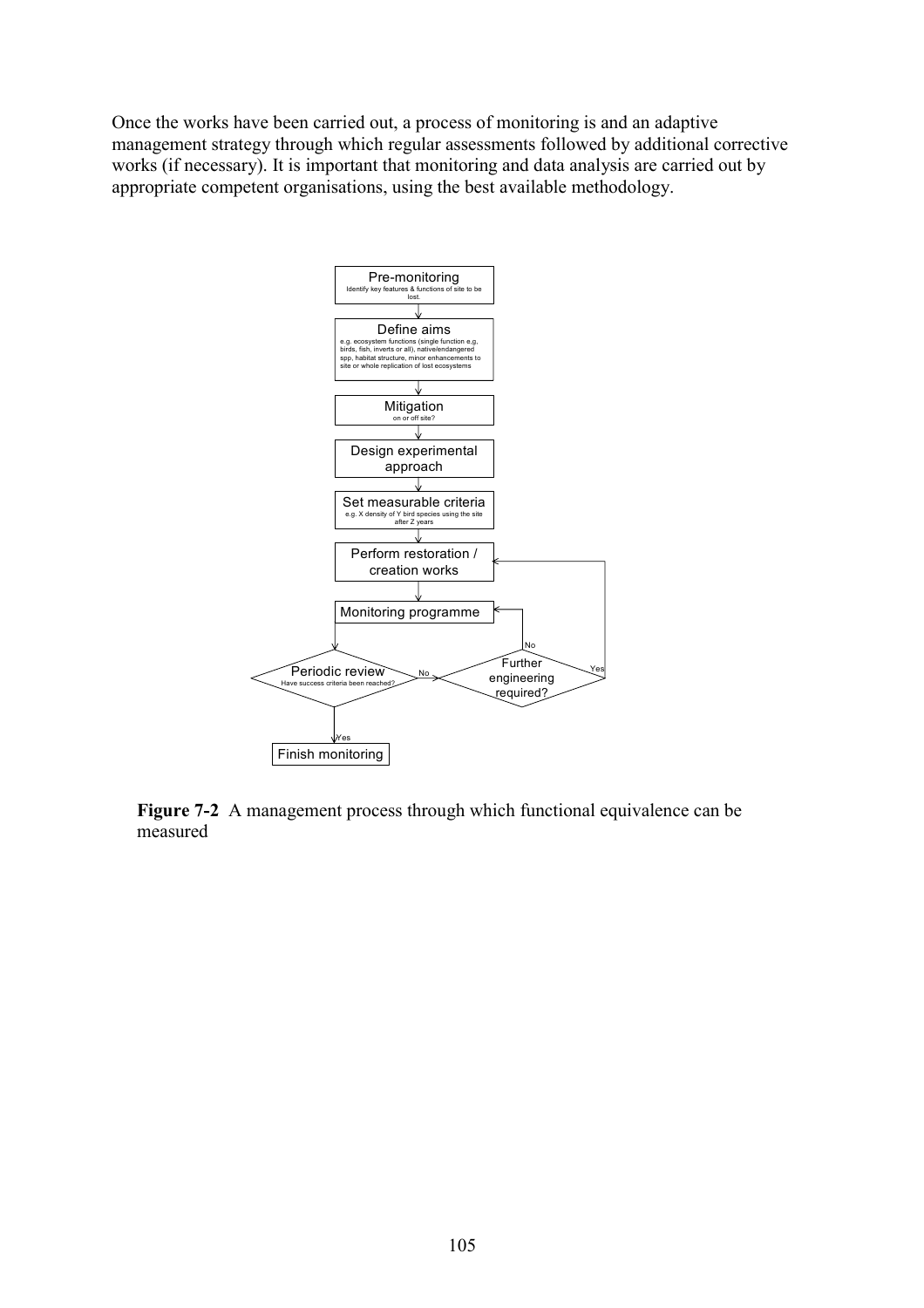**Table 7-1** Desirable features of invertebrate and bird monitoring schemes for mitigation projects

| <b>General Concept</b>                                                                                                     | <b>Invertebrates</b>                                                                                                                     | <b>Birds</b>                                                                                                                                         |
|----------------------------------------------------------------------------------------------------------------------------|------------------------------------------------------------------------------------------------------------------------------------------|------------------------------------------------------------------------------------------------------------------------------------------------------|
| Pre-loss monitoring undertaken to<br>establish base line                                                                   | Determine<br>abundance<br>annual/seasonal variation                                                                                      | and Determine abundance at different<br>seasons and tidal heights                                                                                    |
| Comparisons to be made with<br>control areas                                                                               | Control and created marshes to<br>have similar geomorphic and<br>hydrodynamic properties and be<br>close to created area                 | Counts carried out at standard tidal<br>heights or through a tidal cycle, for<br>similar lengths of time at regular<br>intervals throughout the year |
| Monitoring protocol to have<br>sufficient statistical power to<br>determine whether success criteria<br>have been met      | Power Analysis of pre-loss monitoring data will determine the sample<br>size and frequency of sampling necessary                         |                                                                                                                                                      |
| Use suitable methods & statistical<br>analysis                                                                             | Use a replicated design in created<br>and control areas                                                                                  | Use a replicated design in created<br>and control areas                                                                                              |
|                                                                                                                            | Invertebrates to be sieved through<br>a suitable mesh size (eg 0.3 mm<br>will collect small individuals)                                 | Counts to be regularly made at<br>high and low tides during different<br>seasons                                                                     |
|                                                                                                                            | Measure environmental variables<br>(height, mechanical properties of<br>sediment) in an attempt to explain<br>invertebrate distributions | Measure environmental variables<br>& densities of potential food<br>sources to assist in explaining<br>invertebrate distributions                    |
|                                                                                                                            | Identify to species level where<br>possible & size distribution of<br>invertebrates                                                      | Radio-track and colour-ring<br>individuals both pre- and post loss<br>to determine effects of loss on<br>displaced birds                             |
|                                                                                                                            | Ensure sampling programme<br>effectively covers larger<br>invertebrates (eg larger bivalves)                                             | Follow colour-ringed birds to<br>monitor survival in restored and<br>natural areas                                                                   |
| Regular reviews undertaken by<br>competent organisations                                                                   |                                                                                                                                          |                                                                                                                                                      |
| Monitoring to occur over a realistic<br>time frame to determine when<br>ecosystem functions have reached<br>an equilibrium |                                                                                                                                          |                                                                                                                                                      |

Publish the results in the peerreview literature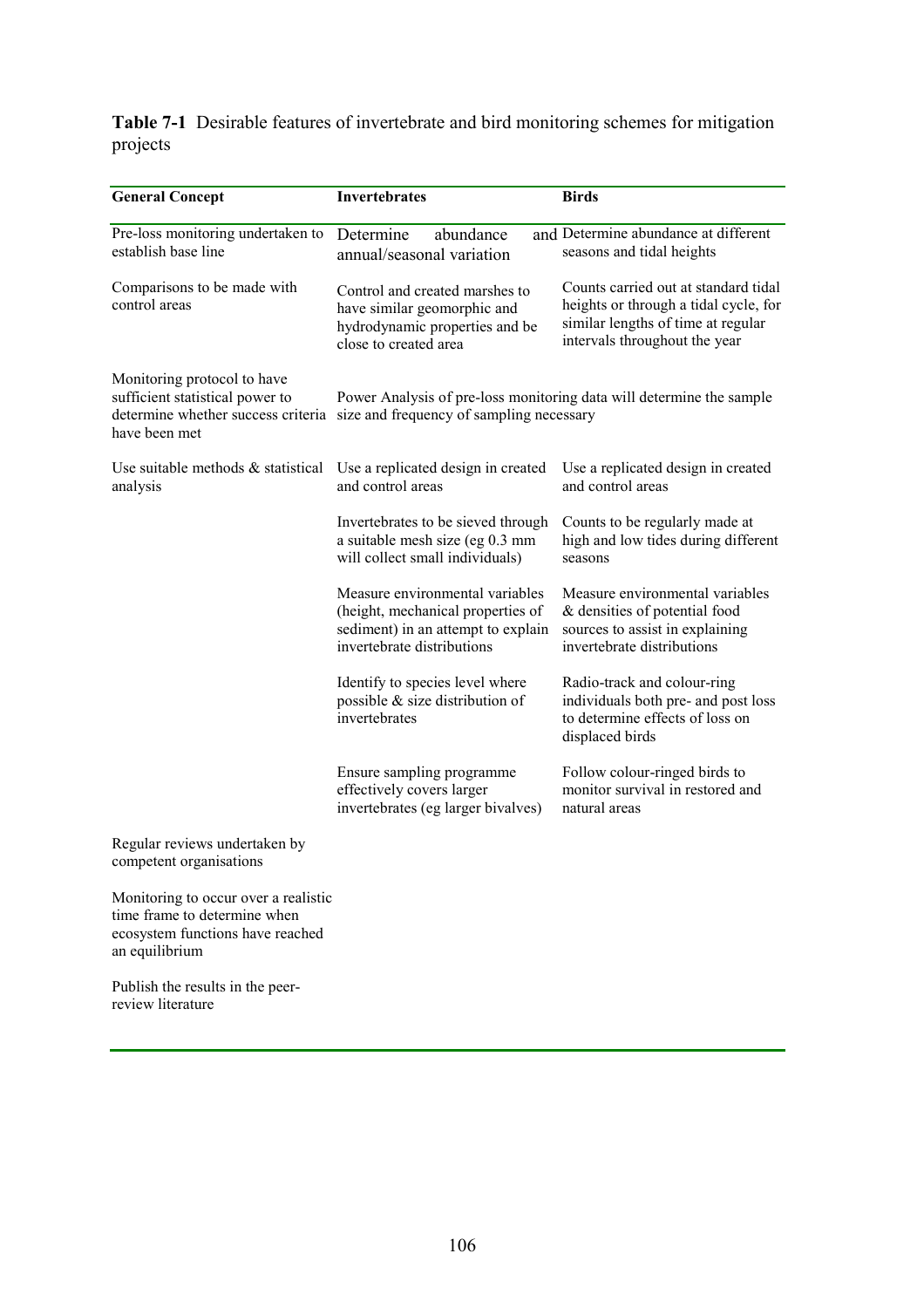# **Acknowledgements**

Many people have assisted in providing information for this report and we would especially like to thank all the English Nature staff who helped out. We would especially like to thank the following for providing us freely with information.

Neil Aaland, Dick Allen, Ian Black, Stefan Bolan, Joost Brouwer, David Burdick, Paul Burnet, Don Cahoon, John Callaway, Andrew Cameron, Tony Davy, Anne de Potier , Paul Devine, Mark Dixon, Allan Drewitt, Cynthia Durance, Mike Edgington, Richard Eertman, Kevin Erwin, Peter Esselink, Peter Evans, Kathryn Ford, Chris Gibson, Steve Goodbred, Phil Grice, William Hubbard, Rob Hughes, Rod Kedge, Ruth Ladd, Randy Milton, Michelle Orr, Michael Parkin, Gregory Pasternack, Karen Pollock, Sam Provoost, Geoff Radley, Ed Reiner, Leila Ridgeway, Martin Scheffers, John Sharpe, Charles Simenstad, Ed Stikvoort, Martin Stock, Bill Streever, Chris Tyas, Wout van den Brink, Danika van Proosdij, Erika ven den Bergh, Harmen Verbeek, Tony Wilbur, Philip Williams, Will Woodrow and Joy Zedler.

We would also like to thank Nicki Read for her help with the production of this report and Su Gough for the preparation of figures.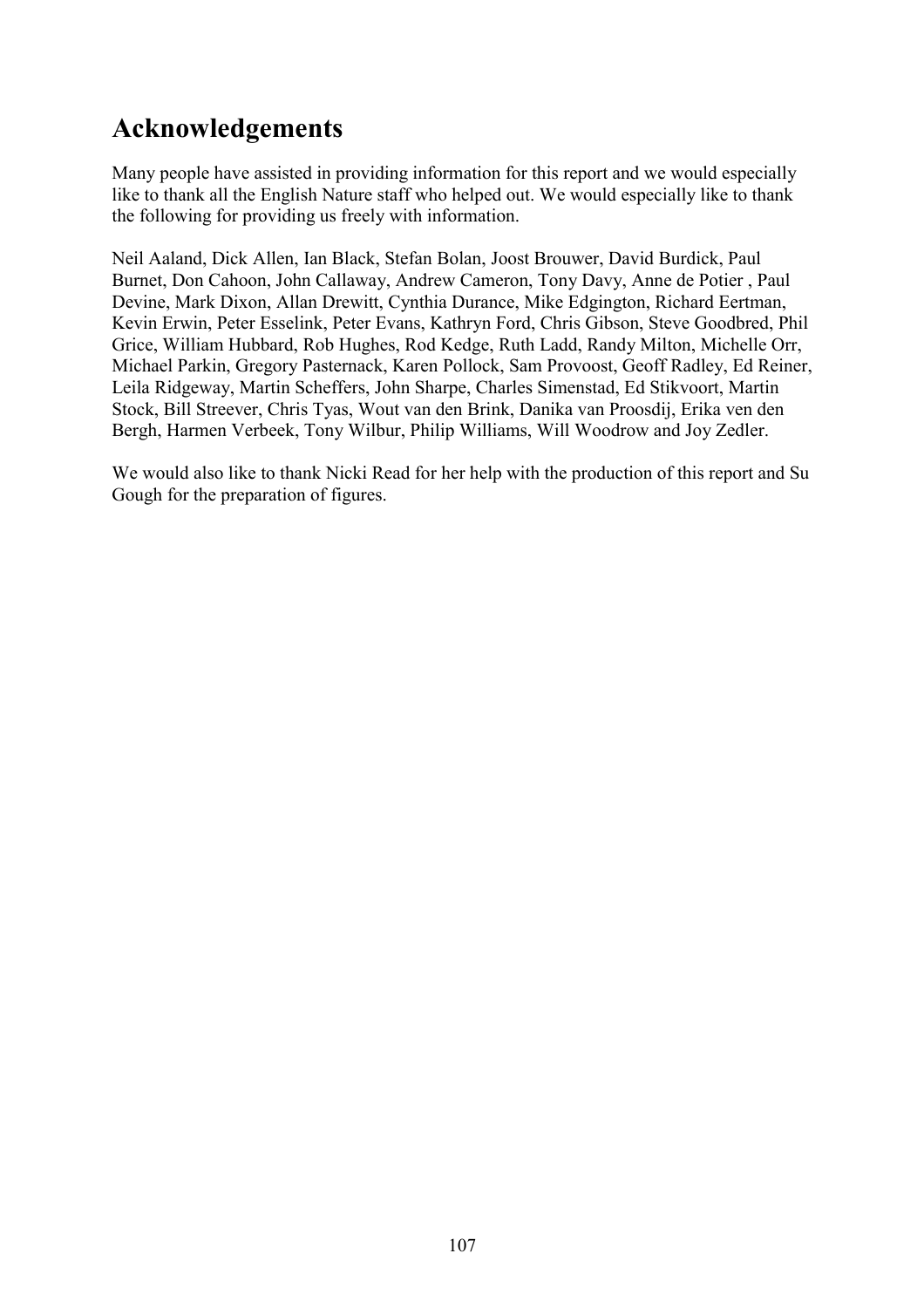# **References**

#### **(including other useful articles not referred to in the text)**

ABLE, K.W. & HAGAN, S.M., 2000. Effects of common reed (*Phragmites australis*) invasion on marsh surface macrofauna: Response of fishes and decapod crustaceans. *Estuaries*, **23**(5), pp. 633-646.

ADAM, P. 2000. *Morecambe Bay saltmarshes: 25 years of change*. British saltmarshes, Forrest Text.

ALLEN, J.R.L. 2000. *Historical set-back on saltmarshes in the Severn Estuary, SW Britain*. British saltmarshes, Forrest Text.

ALLEN, E.A., FELL, P.E., PECK, M.A., GIEG, J.A., GUTHKE, C.R. & NEWKIRK, M.D., 1994. Gut contents of Common Mummichogs, *Fundulus-Heteroclitus L*, in a restored impounded marsh and in natural reference marshes. *Estuaries*, **17**(2), pp. 462-471.

ALLEN, J.R.L., 2000. Morphodynamics of Holocene salt marshes: a review sketch from the Atlantic and Southern North Sea coasts of Europe. *Quaternary Science Reviews*, **19**(12), pp. 1155-1231.

ALLISON, S.K., 1995. Recovery from small-scale anthropogenic disturbances by Northern California salt-marsh plant assemblages. *Ecological Applications*, **5**(3), pp. 693-702.

ALLISON, S.K., 1996. Recruitment and establishment of salt marsh plants following disturbance by flooding. *American Midland Naturalist*, **136**(2), pp. 232-247.

ALPHIN, T.D. & POSEY, M.H., 2000. Long-term trends in vegetation dominance and infaunal community composition in created marshes. *Wetlands Ecology and Management*, **8**(5), pp. 317-325.

ANISFELD, S.C., TOBIN, M. & BENOIT, G., 1999. Sedimentation rates in flow-restricted and restored salt marshes in Long Island Sound. *Estuaries*, **22**(2A), pp. 231-244.

ANONYMOUS, 1993. *Managed retreat: the National Rivers Authority perspective*. Rising sea level and coastal defence, Belfast, Liverpool.

ANONYMOUS, 1995. Tactical Retreat: The concept of managed setback. *New Civil Engineer*, 22.

ANONYMOUS, 1999. Coastal management: Managed retreat. *CSM London*, **9**(2), pp. 28.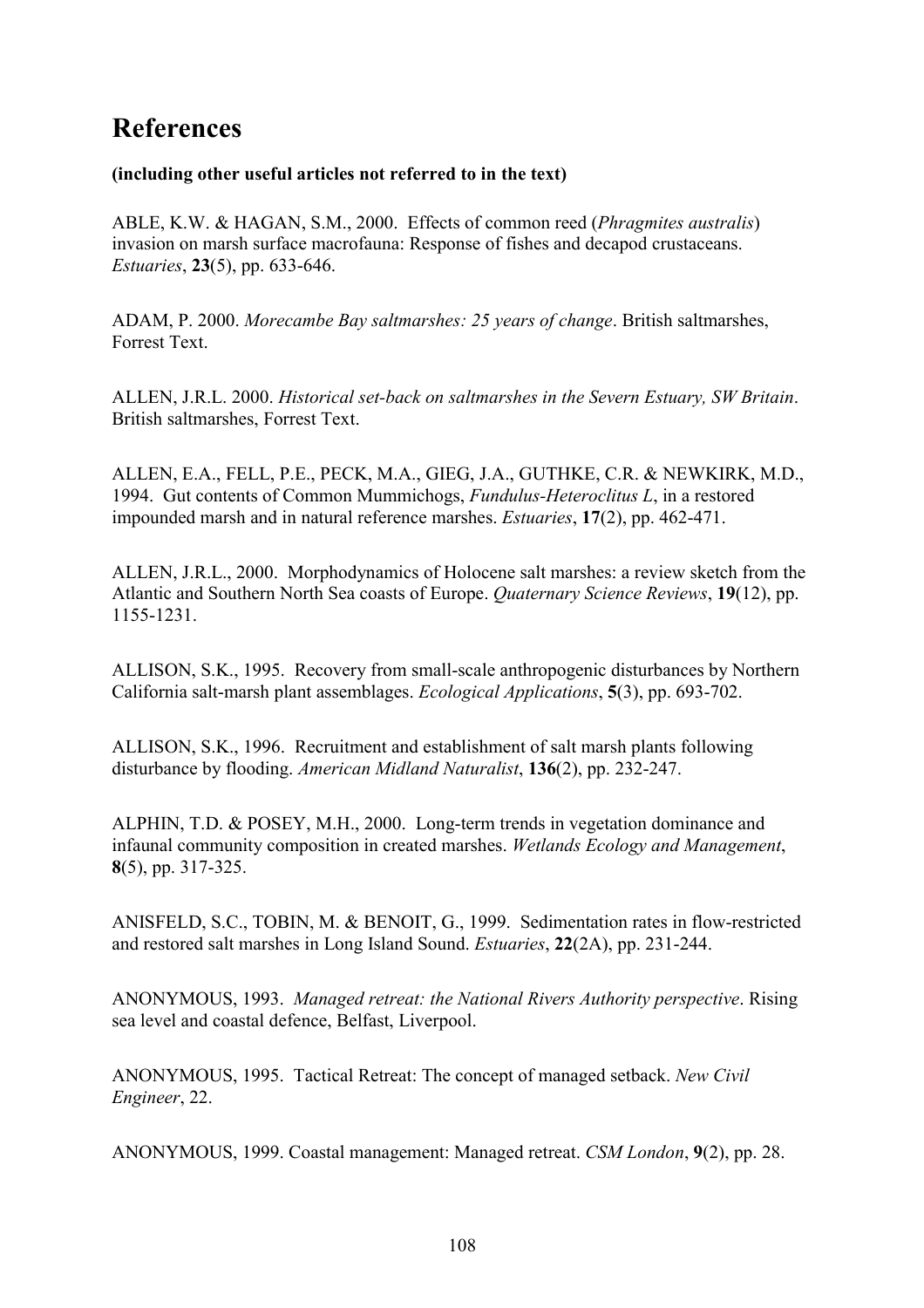ANONYMOUS, 2000. Managed retreat is one possible solution to coastal flooding. But, asks Paul Ainscough, who will pay the price? *Surveyor -Sutton Then London,* **5606**, pp. 14- 15.

ATKINSON, P.W., 1998. *The wintering ecology of the Twite* Carduelis flavirostris *and the consequences of habitat loss*. PhD Thesis, University of East Anglia, U.K.

ATKINSON, P.W., CLARK, N.A., CLARK, J.A., BELL, M.C & DARE, P.J., 2000. The effects of changes in shellfish stocks and winter weather on shorebird populations: results of a 30-year study on the Wash, England. Thetford: *BTO Research Report*, No. 238.

AUSTIN, G., REHFISCH, M.M., HOLLOWAY, S.J., CLARK, N.A., BALMER, D.E., YATES, M.G., SWETNAM, R.D., EASTWOOD, J.A., DURELL, S.E.A.LE V.DIT, WEST, J.R. & GOSS-CUSTARD, J.D., 1996. Estuary, Sediments and Shorebirds III. Predicting Waterfowl Densities on Intertidal Areas*. BTO Research Report No. 160*. Thetford: British Trust for Ornithology.

BABCOCK, M.M., ROUNDS, P.M., BRODERSEN, C.C. & RICE, S.D., 1994. *1991 and 1992 Recovery and Monitoring and Restoration of Intertidal Oiled Mussel (Mytilus Trossulus) Beds in Prince William Sound Impacted by the Exxon Valdez Oil Spill*. Bridges of science between North America and the Russian Far East: Ocean pollution in the Arctic North and the Russian Far East; proceedings from the ocean pollution session of the conference *Bridges of science between North America and the Russian Far East.*  Valdivostok; Russia, Washington D.C.

BARNABY, M.A., COLLINS, J.N. & RESH, V.H., 1985. Aquatic macroinvertebrate communities of natural and ditched potholes in a San Francisco Bay salt marsh. *Estuarine, Coastal and Shelf Science*, **20**, pp. 331-347.

BARTOL, I.K. & MANN, R., 1995. *Small-scale Patterns of Recruitment on a Constructed Intertidal Reef: The Role of Spatial Refugia*. Oyster reef habitat restoration: a synopsis and synthesis of approaches. Williamsburg, VA, VIMS Press.

BARTOL, I.K., MANN, R. & LUCKENBACH, M., 1999. Growth and mortality of oysters (*Crassostrea virginica*) on constructed intertidal reefs: effects of tidal height and substrate level. *Journal of Experimental Marine Biology and Ecology*, **237**(2), pp. 157-184.

BAYLISS-SMITH, T.P., HEALEY, R.G., LAILEY, R., SPENCER, T. & STODDART, D.R., 1979. Tidal flows in saltmarsh creeks. *Estuarine Coastal and Marine Science*, **9**, pp. 235-255.

BEDFORD, B.L., 1999. Cumulative effects on wetland landscapes: Links to wetland restoration in the United States and southern Canada. *Wetlands*, **19**(4), pp. 775-788.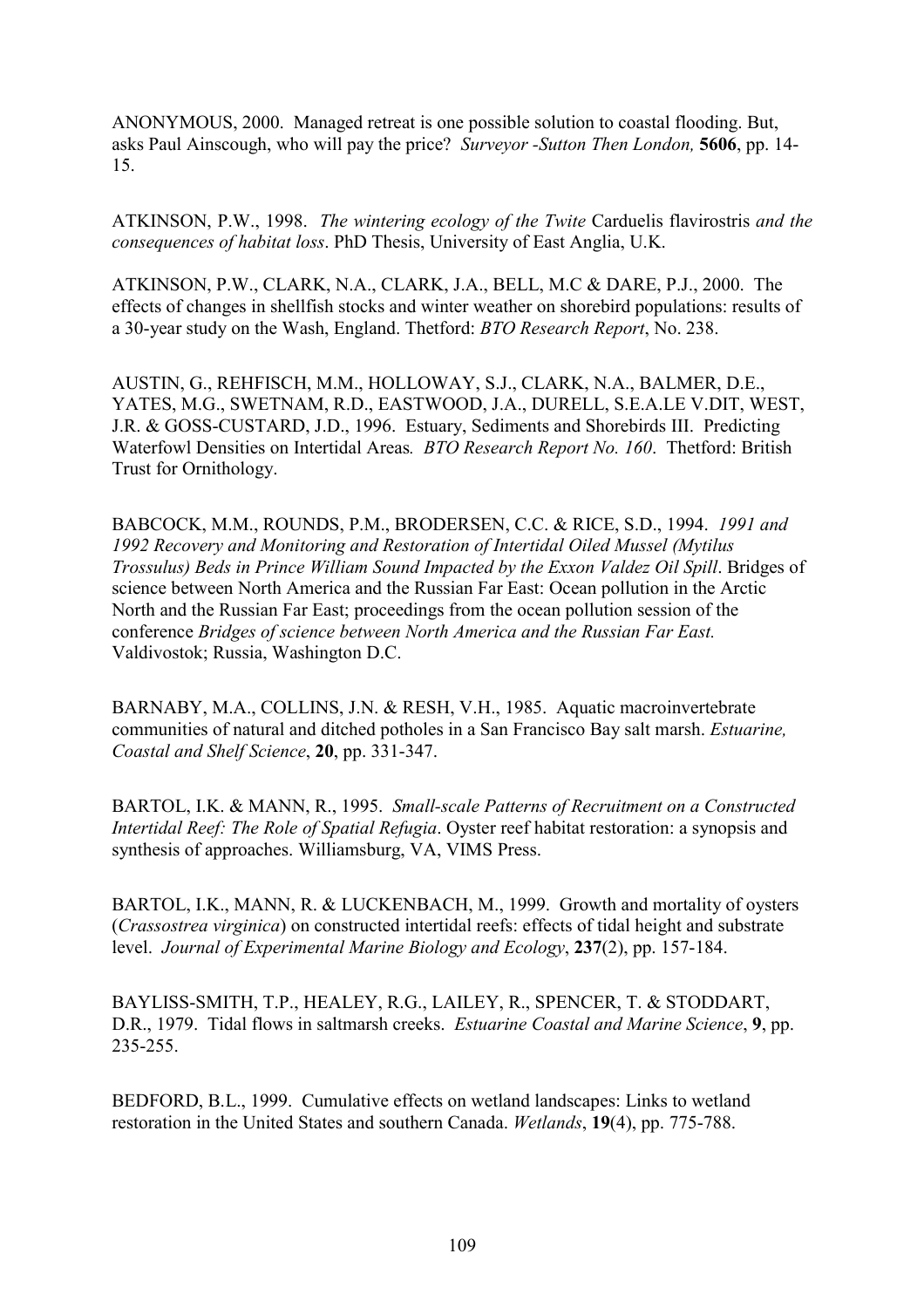BELL, S.S., FONSECA, M.S. & MOTTEN, L.B., 1997. Linking restoration and landscape ecology. *Restoration Ecology*, **5**(4), pp. 318-323.

BENOIT, L.K. & ASKINS, R.A., 1999. Impact of the spread of *Phragmites* on the distribution of birds in Connecticut tidal marshes. *Wetlands*, **19**(1), 194-208.

BERNHARDT, K.G. & HANDKE, P., 1992. Successional dynamics on newly created saline marsh soils. *EcologyBratislava,* **11**(2), pp. 139.

BEUKEMA, J.J., 1993. Increased mortality in alternative bivalve prey during a period when the tidal flats of the Dutch Wadden Sea were devoid of Mussels. *Netherlands Journal of Sea Research,* **11**, pp. 42-55.

BEUKEMA, J.J., FLACH, E.C., DEKKER, R. & STARINK, M., 1999. A long-term study of the recovery of the macrozoobenthos on large defaunated plots on a tidal flat in the Wadden Sea. *Journal of Sea Research*, **42**(3), pp. 235-254.

BOESCH, D.F., JOSSELYN, M.N., MEHTA, A.J., MORRIS, J.T., NUTTLE, W.K., SIMENSTAD, C.A. & SWIFT, D.J.P., 1994. Scientific Assessment of Coastal Wetland Loss, Restoration and Management in Louisiana. *Journal of Coastal Research -Special Issue.*

BOORMAN, L.A., 2000. *The functional role of saltmarshes in linking land and sea*. British saltmarshes, Forrest Text.

BOORMAN, L. & HAZELDEN, J., 1995. New Marshes for Old: Saltmarsh Creation in Essex, England. *Ocean Challenge - Challenger Society for Marine Science,* **6**(3), pp. 34-37.

BOORMAN, L. & HAZELDEN, J., 1995. Saltmarsh Creation and Management for Coastal Defence. *Directions in European Coastal Management*. Swansea, Cardigan.

BOYER, K.E. & ZEDLER, J.B., 1996. Damage to Cordgrass by Scale Insects in a Constructued Salt Marsh: Effects of Nitrogen Additions. *Estuaries*, **19**(1), 1-12.

BOYER, K.E. & ZEDLER, J.B., 1998. Effects of nitrogen additions on the vertical structure of a constructed cordgrass marsh. *Ecological Applications*, **8**(3), pp. 692-705.

BOYER, K.E. & ZEDLER, J.B., 1999. Nitrogen addition could shift plant community composition in a restored California salt marsh. *Restoration Ecology*, **7**(1), pp. 74-85.

BOYER, K.E., CALLAWAY, J.C. & ZEDLER, J.B., 2000. Evaluating the progress of restored cordgrass (*Spartina foliosa*) marshes: Belowground biomass and tissue nitrogen. *Estuaries*, **23**(5), pp. 711-721.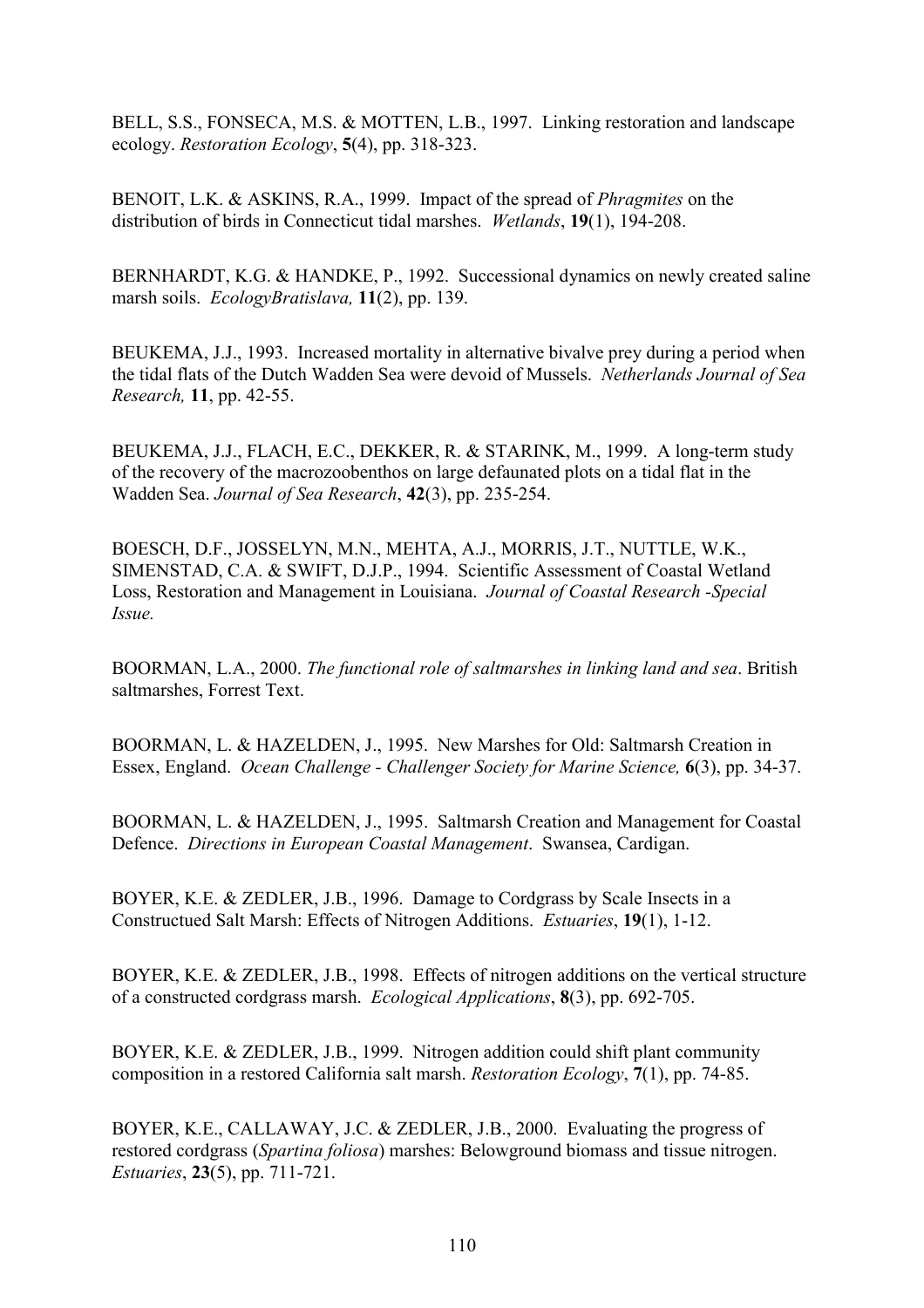BRAWLEY, A.H., WARREN, R.S. & ASKINS, R.A., 1998. Bird use of restoration and reference marshes within the Barn Island Wildlife Management Area, Stonington, Connecticut, USA. *Environmental Management,* **22**(4), pp. 625-633.

BREAUX, A. & SEREFIDDIN, F., 1999. Validity of performance criteria and a tentative model for regulatory use in compensatory wetland mitigation permitting. *Environmental Management*, **24**(3), pp. 327-336.

BROOME, S.W., SENECA, E.D. & WOODHOUSE, W.W., 1983. The effects of source, rate and placement of nitrogen and phosphorus fertilizers on growth of *Spartina alterniflora* transplants in North Carolina. *Estuaries*, **6**(3), pp. 212-226.

BROOME, S.W., SENECA, E.D. & WOODHOUSE, W.W., 1986. Long term growth and evelopment of transplants of the salt-marsh grass *Spartina alterniflora*. *Estuaries*, **9**(1), pp. 63-74.

BROOME, S.W., SENECA, E.D. & WOODHOUSE, W.W., 1988. Tidal salt marsh restoration. *Aquatic Botany*, **32**(1-2), pp. 1-22.

BROOME, S.W., MENDELSSOHN, I.A. & MCKEE, K.L., 1995. Relative growth of *Spartina-patens* (Ait) muhl and *Scirpus-olneyi* Gray occurring in a mixed stand as affected by salinity and flooding depth. *Wetlands*, **15**(1), pp. 20-30.

BROWN, A.F. & ATKINSON, P.W., 1996. Habitat associations of coastal wintering passerines. *Bird Study* **43**, pp. 188-200.

BRZEZINSKI, L., ROMAN, R., SILVA, S. & GORINI, R., 1997. *Site Selection and Construction Methods for Marsh Creation*. Water resources planning and management: Aesthetics in the constructed environment, Houston; TX, Asce.

BURD, F., 1994. *Sites of historical sea defence failure. Phase II study*. Hull: Institute of Estuarine and Coastal Studies.

BURD, F., 1995. *Managed retreat: a practical guide*. Peterborough: English Nature.

BURDICK, D.M., DIONNE, M., BOUMANS, R.M. & SHORT, F.T., 1997. Ecological responses to tidal restorations of two northern New England salt marshes. *Wetlands Ecology and Management*, **4**(2), pp. 129-144.

BURDICK, D.M. & SHORT, F.T., 1999. The effects of boat docks on eelgrass beds in coastal waters of Massachusetts. *Environmental Management,* **23**(2), pp. 231-240.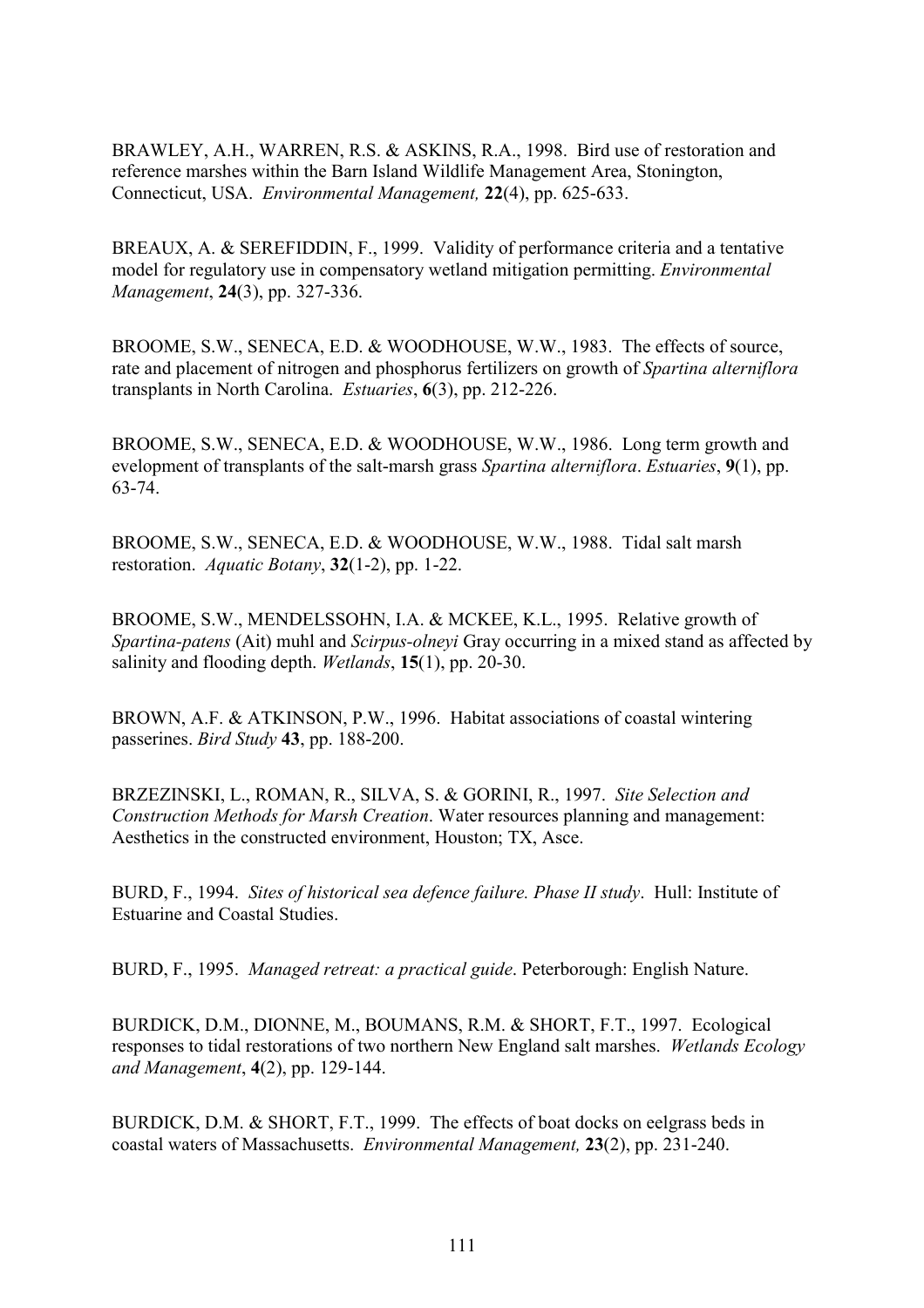BURT, T.N., CRUICKSHANK, I.C. & WALLINGFORD, W.R., 1996. *Tidal barrages learning from experience*. Barrages: engineering, design and environmental impacts. Cardiff, **Chichester** 

BUZZELLI, C.P., WETZEL, R.L. & MEYERS, M.B., 1999. A linked physical and biological framework to assess biogeochemical dynamics in a shallow estuarine ecosystem. *Estuarine Coastal and Shelf Science*, **49**(6), pp. 829-851.

CALLAWAY, J.C., ZEDLER, J.B. & ROSS, D.L., 1997. Using tidal salt marsh mesocosms to aid wetland restoration. *Restoration Ecology*, **5**(2), pp. 135-146.

CALLAWAY, J.C. & ZEDLER, J.B., 1998. Interactions between a salt marsh native perennial (*Salicornia virginica*) and an exotic annual (*Polypogon monspeliensis*) under varied salinity and hydroperiod. *Wetlands Ecology and Management*, **5**(3), pp. 179-194.

CAMMEN, L.M., 1976. Macroinvertebrate colonization of *Spartina* marshes artificailly established on dredge spoil. *Estuarine and Coastal Marine Science*, **4**, pp. 357-372.

CAMPBELL, J.W., 1946. The food of the Wigeon and Brent Goose. *British Birds*, **39**, pp. 194-200.

CAMPHUYSEN, C.J., ENS, B.J., HEG, D., HULSCHER, J.B., VAN DER MEER, J. & SMIT, C.J., 1996. Oystercatcher *Haemotopus ostralegus* winter mortality in the Netherlands: the effect of severe weather and food supply. *Ardea*, **84A**, pp. 469-492.

CHANG, Y.H., SCRIMSHAW, M.D., EMMERSON, R.H.C. & LESTER, J.N., 1998. Geostatistical analysis of sampling uncertainty at the Tollesbury Managed Retreat site in Blackwater Estuary, Essex, UK: Kriging and cokriging approach to minimise sampling density. *Science of the Total Environment*, **221**(1), pp. 43-57.

CHENEY, D., OESTMAN, R., VOLKHARDT, G. & GETZ, J., 1991. Creation of rocky intertidal and shallow subtidal habitats to mitigate for the construction of a large marina in Puget Sound, Washington. *Aquatic Habitat Enhancement*. Long Beach, CA: Allen Press Inc.

CHENEY, D., OESTMAN, R., VOLKHARDT, G. & GETZ, J., 1994. Creation of rocky intertidal and shallow subtidal habitats to mitigate for the construction of a large marina in Puget Sound, Washington. *Bulletin of Marine Science – Miami,* **55**(2/3), pp. 772.

CLARKE, D.G., RAY, G.L. & BASS, R.J., 1993. *Benthic Recovery on Experimental Dredged Material Disposal Mounds in Galveston Bay, Texas*. 2nd State of the Bay symposium, Galveston; TX [unconfirmed], [np].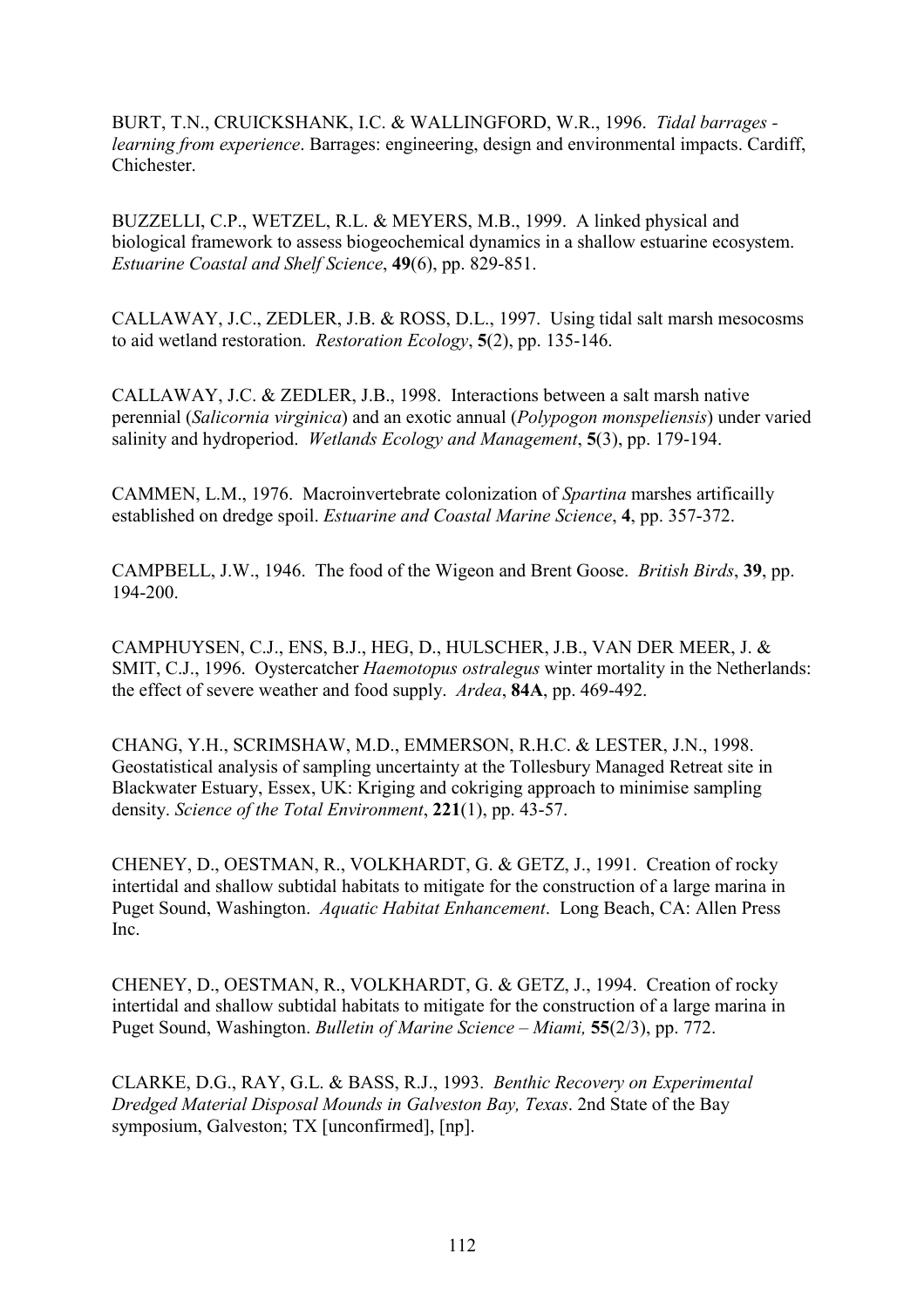CLIFTON, J., MCDONALD, P., PLATER, A.J. & OLDFIELD, F. 2000. *Radionuclide concentration and sediment composition in Irish Sea saltmarsh sediments*. British saltmarshes, Forrest Text.

COATES, T. & WALLINGFORD, H.R., 1996. *Beach management breakwaters on open coastlines - A review of recent research*. River and coastal engineers: Proceedings to the 31st MAFF, Keele, Maff.

COEN, L.D., KNOTT, D.M., WENNER, E.L., HADLEY, N.H., RINGWOOD, A.H. & BOBO, M.Y., 1995. *South Carolina Intertidal Oyster Reef Studies: Design, Sampling and Focus for Evaluating Habitat Value and Function*. Oyster reef habitat restoration: a synopsis and synthesis of approaches. Williamsburg, VA: VIMS Press.

COEN, L.D., WENNER, E.L., KNOTT, D.M. & STENDER, B., 1996. *Intertidal oyster reef habitat assessment and restoration: Evaluating habitat use, development and function*. Shellfish restoration, Hilton Head Island; SC, National Shellfisheries Association.

CRAFT, C.B., BROOME, S.W. & SENECA, E.D., 1988. Nitrogen, Phosphorus and Organic-Carbon Pools in Natural and Transplanted Marsh Soils. *Estuaries*, **11**(4), pp. 272- 280.

CRAFT, C.B., BROOME, S.W., SENECA, E.D. & SHOWERS, W.J., 1988. Estimating sources of soil organic-matter in natural and transplanted estuarine marshes using stable isotopes of carbon and nitrogen. *Estuarine Coastal and Shelf Science*, **26**(6), pp. 633-641.

CRAFT, C.B., BROOME, S.W. & SENECA, E.D., 1989. Exchange of nitrogen, phosphorus, and organic-carbon between transplanted marshes and estuarine waters. *Journal of Environmental Quality*, **18**(2), pp. 206-211.

CRAFT, C.B., SENECA, E.B. & BROOME, S.W., 1991. Porewater Chemistry of Natural and Created Marsh Soils. *Journal of Experimental Marine Biology and Ecology*, **152**(2), pp. 187-200.

CRAFT, C.B. & RICHARDSON, C.J., 1995. *Wetland evolutionary development and nutrient removal efficiency: what we can learn from created, restored and natural wetlands?* Nutrient cycling and retention in wetlands and their use for wastewater treatment, Trebon; Czech Republic, Prague.

CRAFT, C., READER, J., SACCO, J.N. & BROOME, S.W., 1999. Twenty-five years of ecosystem development of constructed Spartina alterniflora (Loisel) marshes. *Ecological Applications*, **9**(4), pp. 1405-1419.

CRAFT, C., 2000. Co-development of wetland soils and benthic invertebrate communities following salt marsh creation. *Wetlands Ecology and Management*, **8**(2/3), pp. 197-207.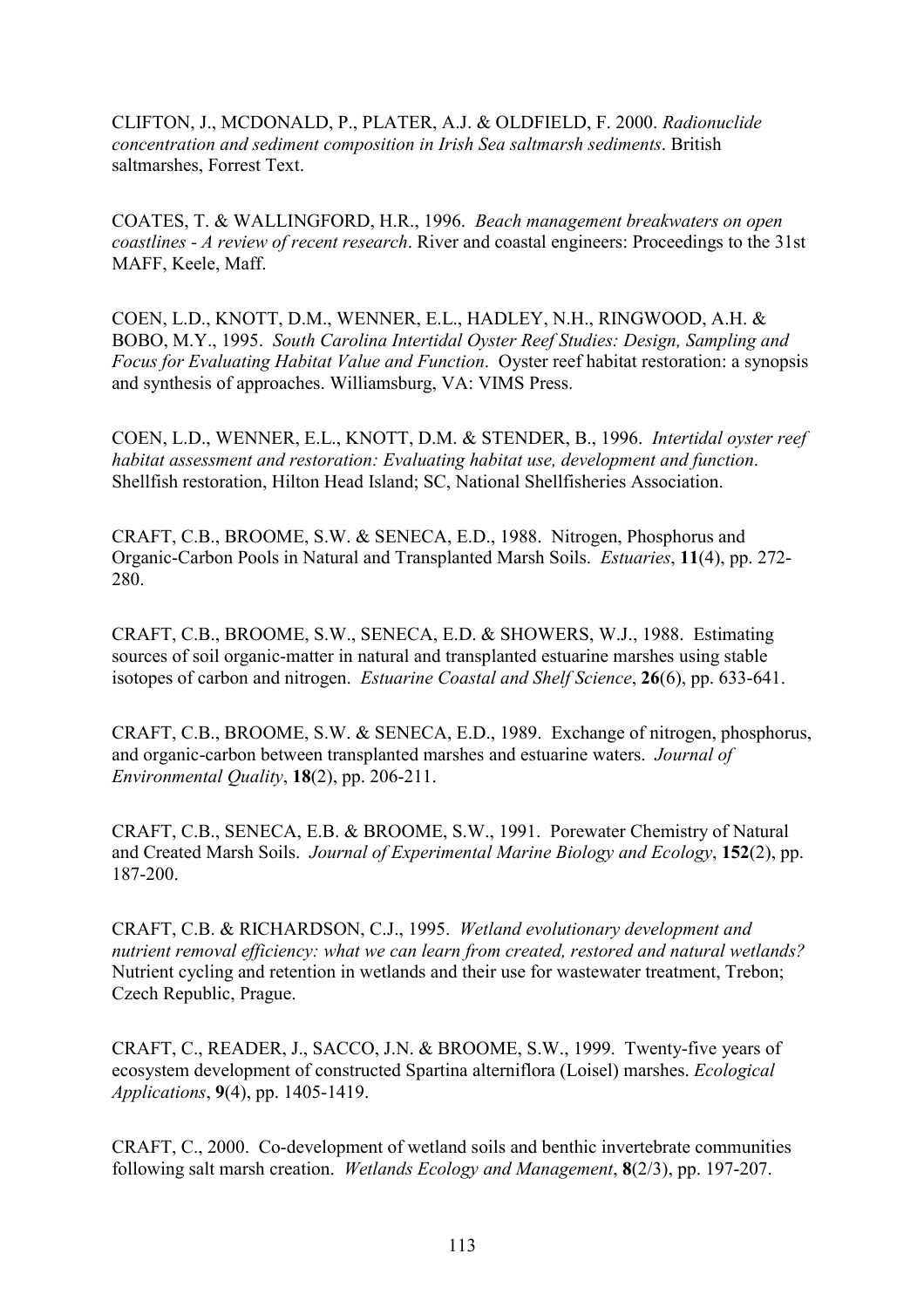CRAMP, S. & SIMMONS, K.E.L. eds., 1977 *The Birds of the Western Palearctic*, *Vol.I*. Oxford: Oxford University Press.

CRAMP, S. & SIMMONS, K.E.L., eds., 1983. *The Birds of the Western Palearctic*, *Vol.III*. Oxford: Oxford University Press.

CRESSWELL, W., 1994. Age-dependent choice of Redshank (*Tringa totanus*) feeding location - profitability or risk. *Journal of Animal Ecology,* **63**(3), pp. 589-600.

CUNHA, M.R., MOREIRA, M.H. & SORBE, J.C., 2000. The amphipod *Corophium multisetosum* (Corophiidae) in Ria de Aveiro (NW Portugal). II. Abundance, biomass and production. *Marine Biology*, **137**(4), pp. 651-660.

CUPERUS, R., CANTERS, K.J., DE HAES, H.A.U. & FRIEDMAN, D.S., 1999. Guidelines for ecological compensation associated with highways. *Biological Conservation*, **90**(1), pp. 41-51.

CUPERUS, R., BAKERMANS, M., DE HAES, H.A.U. & CANTERS, K.J., 2001. Ecological compensation in Dutch highway planning. *Environmental Management*, **27**(1), 75-89.

DARBYSHIRE, E.J. & WEST, J.R., 1993. Turbulence and Cohesive Sediment Transport in the Parrett Estuary. *Turbulence - Perspectives on Flow and Sediment Transport***,** pp. 215-247.

DAVIS, R.C., SHORT, F.T. & BURDICK, D.M., 1998. Quantifying the effects of green crab damage to eelgrass transplants. *Restoration Ecology*, **6**(3), pp. 297-302.

DAVY, A.J., 2000. *Development and structure of salt marshes: community patterns in time and space. Concepts and Controversies in Tidal Marsh Ecology* (M. WEINSTEIN & D. KREEGER, eds.), pp. 136-156. Dordrecht: Kluwer Publishing.

DAVY, A.J., COSTA, C.S.B., YALLOP, A.R., PROUDFOOT, A.M. & MOHAMED, M.F. 2000. *Biotic interactions in plant communities of saltmarshes*. British saltmarshes, Forrest Text.

DAWE, N.K., BRADFIELD, G.E., BOYD,W.S., TRETHEWEY, D.E.C. & ZOLBROD, A.N., 2000. Marsh creation in a northern Pacific estuary: Is thirteen years of monitoring vegetation dynamics enough? *Conservation Ecology*, **4**(2), pp. 12.

DAY, J.W., SCARTON, F., RISMONDO, A. & ARE, D., 1998. Rapid deterioration of a salt marsh in Venice Lagoon, Italy. *Journal of Coastal Research*, **14**(2), pp. 583-590.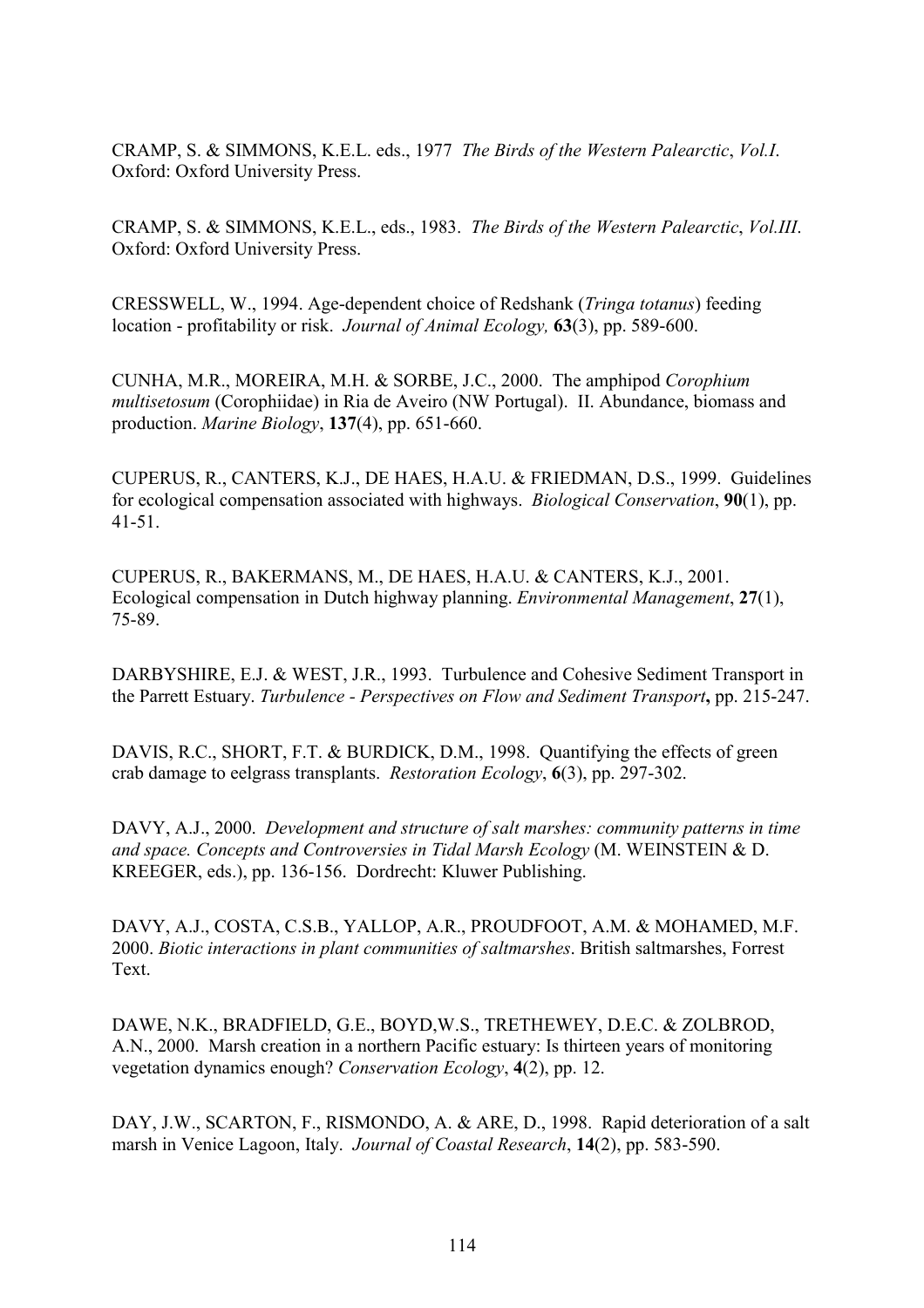DAY, S., STREEVER, W.J. & WATTS, J.J., 1999. An experimental assessment of slag as a substrate for mangrove rehabilitation. *Restoration Ecology*, **7**(2), pp. 139-144.

DAY, J.W., RYBCZYK, J., SCARTON, F., RISMONDO, A., ARE, D. & CECCONI, G., 1999. Soil accretionary dynamics, sea-level rise and the survival of wetlands in Venice Lagoon: A field and modelling approach. *Estuarine Coastal and Shelf Science*, **49**(5), pp. 607-628.

DE BROUWER, J. F. C., BJELIC, S., DE DECKERE, E. & STAL, L.J., 2000. Interplay between biology and sedimentology in a mudflat (Biezelingse Ham, Westerschelde, The Netherlands). *Continental Shelf Research*, **20**(10-11), pp. 1159-1177.

DELANEY, T.P., WEBB, J.W. & MINELLO, T.J., 2000. Comparison of physical characteristics between created and natural estuarine marshes in Galveston Bay, Texas. *Wetlands Ecology and Management*, **8**(5), pp. 343-352.

DESMOND, J.S., ZEDLER, J.B. & WILLIAMS, G.D., 2000. Fish use of tidal creek habitats in two southern California salt marshes. *Ecological Engineering*, **14**(3), pp. 233-252.

DESPREZ, M., 2000. Physical and biological impact of marine aggregate extraction along the French coast of the Eastern English Channel: short- and long-term post-dredging restoration. *Ices Journal of Marine Science*, **57**(5), pp. 1428-1438.

DIONNE, M., SHORT, F.T. & BURDICK, D.M., 1998. *Fish Utilization of Restored, Created, and Reference Salt-Marsh Habitat in the Gulf of Maine*. Sea grant symposium on fish habitat: essential fish habitat and rehabilitation; Fish habitat, Hartford, CT, Bethesda MD.

DIXON, A.M., LEGGETT, D.J. & WEIGHT, R.C., 1998. Habitat creation opportunities for landward coastal re-alignment. *Water and Environmental Management*, **12**(2), pp. 107-112.

DURELL, S.E.A.LE V. DIT, GOSS-CUSTARD, J.D. & CALDOW, R.W.G., 1993. Sexrelated differences in diet and feeding method in the Oystercatcher *Haematopus ostralegus*. *Journal of Animal Ecology*, **62**, pp. 205-215.

DURELL, S.E.A. LE V. DIT & KELLY, C.P., 1990. Diets of Dunlin *Calidris alpina* and Grey Plover *Pluvialis squatarola* on the Wash as determined by dropping analysis. *Bird Study*, **37**, pp. 44-47.

DYER, K.R., CHRISTIE, M.C. & WRIGHT, E.W., 2000. The classification of intertidal mudflats. *Continental Shelf Research*, **20**(10-11), pp. 1039-1060.

EHRENFELD, J.G. & TOTH, L.A., 1997. Restoration ecology and the ecosystem perspective. *Restoration Ecology*, **5**(4), pp. 307-317.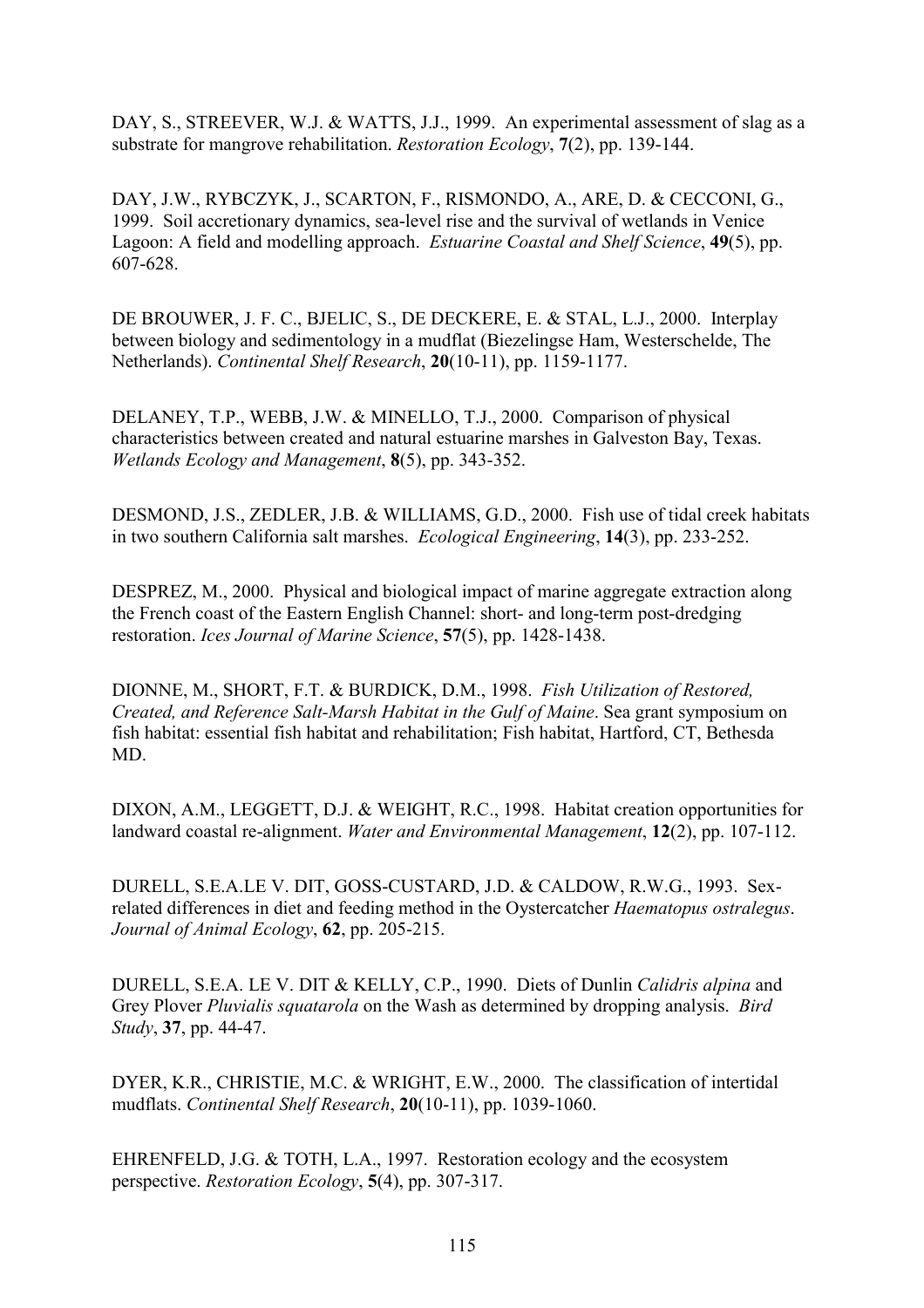EHRENFELD, J.G., 2000. Defining the limits of restoration: The need for realistic goals. *Restoration Ecology*, **8**(1), pp. 2-9.

ELLIS, D.V. & MACDONALD, V.I., 1998. Rapid preliminary assessment of seabed biodiversity for the marine and coastal mining industries. *Marine Georesources & Geotechnology,* **16**(4), 307-319.

EMMERSON, R. H. C., O'REILLY-WIESE, S.B., MACLEOD,C.L. & LESTER, J.N., 1997. A multivariate assessment of metal distribution in inter-tidal sediments of the blackwater estuary, UK. *Marine Pollution Bulletin*, **34**(11), 960-968.

EMMERSON, R.H.C., MANATUNGE, J.M.A, MACLEOD, C.L. & LESTER, J.N., 1997. Tidal exchanges between Orplands managed retreat site and the Blackwater Estuary, Essex. *Water and Environmental Management*, **11**(5), pp. 363-372.

EMMERSON, M., 2000. Remedial habitat creation: does *Nereis diversicolor* play a confounding role in the colonisation and establishment of the pioneering saltmarsh plant, *Spartina anglica*? *Helgoland Marine Research*, **54**(2/3), pp. 110-116.

EMMERSON, R.H., BIRKETT, J.W., SCRIMSHAW, M. & LESTER, J.N., 2000. Solid phase partitioning of metals in managed retreat soils: field changes over the first year of tidal inundation. *Science of the Total Environment*, **254**(1), pp. 75-92.

ENVIRONMENT AGENCY, 1999. *Monitoring foreshore recharge works, Essex 1998- 2002. Contract 0031.* Post-placement monitoring studies. Unpublished report.

ENVIRONMENT AGENCY, 1999. *Results of post breach monitoring of Orplands coastal realignment site*. Unpublished Report.

ERWIN, R.M., DAWSON, D.K., STOTTS, D.B., MCALLISTER, L.S. & GEISSLER, P.H., 1991. Open marsh water management in the mid-atlantic region - aerial surveys of waterbird use. *Wetlands*, **11**, pp. 209-228.

ERWIN, R.M., HATFIELD, J.S., HOWE, M.A. & KLUGMAN, S.S., 1994. Waterbird use of salt-marsh ponds created for open marsh water management. *Journal of Wildlife Management*, **58**, pp. 516-524.

ESENWEIN, R., KOENIG, T. & GORINI, R., 1997. *Demonstration Marsh Permitting Issues*. Water resources planning and management: Aesthetics in the constructed environment. Houston; TX, Asce.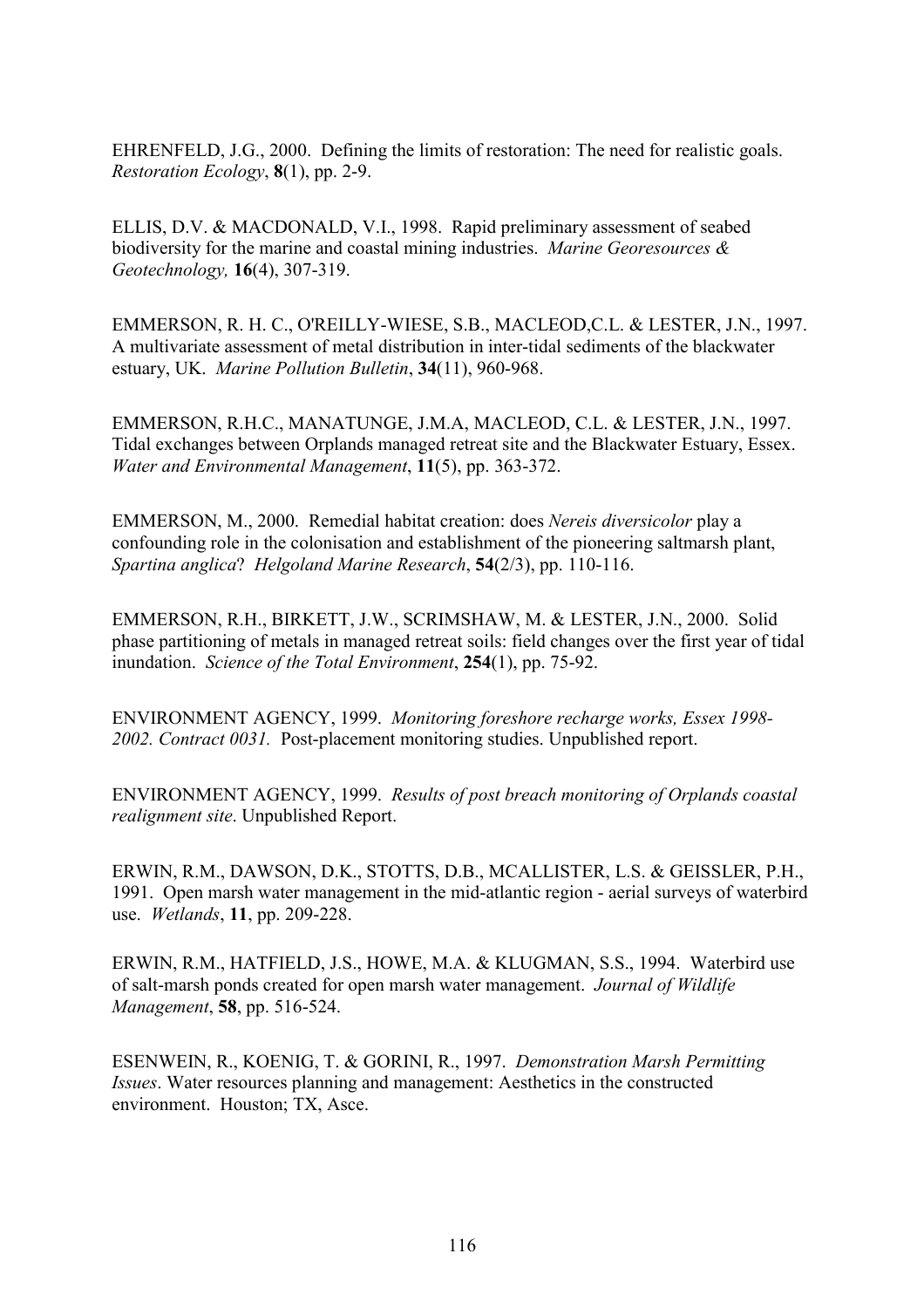ESSELINK, P., 2000. *Nature Management of Coastal Saltmarshes. Interactions between anthropogenic influences and natural dynamics*. Koeman en Bijerk bv, Haren, The **Netherlands** 

EVANS, P.R., 1997. Improving the accuracy of predicting the local effects of habitat loss on shorebirds: lessons from the Tees and Orwell estuary studies. *In* J.D. Goss-Custard, R. Rufino & A. Luis, eds. *Effect of habitat loss and change on waterbirds*. London: HMSO.

EVANS, P.R., WARD, R.M., BONE, M. & LEAKEY, M., 1998. Creation of temperateclimate intertidal mudflats: Factors affecting colonization and use by benthic invertebrates and their bird predators. *Marine Pollution Bulletin*, **37**(8-12), pp. 535-545.

EVANS, P.R., WARD, R.M. & BONE, M., 2001. *Seal Sands northwest enclosure intertidal habitat re-creation: invertebrate recolonisation and use by waterfowl and shorebirds, 1997- 2000.* Final report to INCA Projects and English Nature. Department of Biological Sciences, University of Durham.

FELL, P.E., MURPHY, K.A., PECK, M.A. & RECCHIA, M.L., 1991. Reestablishment of Melampus-bidentatus (say) and other macroinvertebrates on a restored impounded tidal marsh - comparison of populations above and below the impoundment dike. *Journal of Experimental Marine Biology and Ecology*, **152**(1), pp. 33-48.

FELL, P.E., WEISSBACH, S.P., JONES, D.A., FALLON, M.A., ZEPPIERI, J.A., FAISON, E.K., LENNON, K.A., NEWBERRY, K.J. & REDDINGTON, L.K., 1998. Does invasion of oligohaline tidal marshes by reed grass, Phragmites australis (Cav) Trin ex Steud, affect the availability of prey resources for the mummichog, Fundulus heteroclitus L. *Journal of Experimental Marine Biology and Ecology*, **222**(1-2), pp. 59-77.

FINLAYSON, C.M., STORRS, M.J. & LINDNER, G., 1997. Degradation and rehabilitation of wetlands in the Alligator Rivers Region of northern Australia. *Wetlands Ecology and Management*, **5**(1), pp. 19-36.

FISH, J.D., FISH, S. & FOLEY, H. 2000. *The biology of mud snails with particular reference to Hydrobia ulvae*. British saltmarshes, Forrest Text.

FISHER, K., WALLINGFORD, H.R., MYERS, R. & LYNESS, J., 1996. Monitoring of Fisheries on the River Blackwater. *Habitat hydraulics*. Quebec: Canada, Institut national de la recherche scientifique - eau.

FLEMER, D.A., RUTH, B.F., BUNDRICK, C.M. & GASTON, G.R., 1997. Macrobenthic community colonization and community development in dredged material disposal habitats off coastal Louisiana. *Environmental Pollution*, **96**(2), pp. 141-154.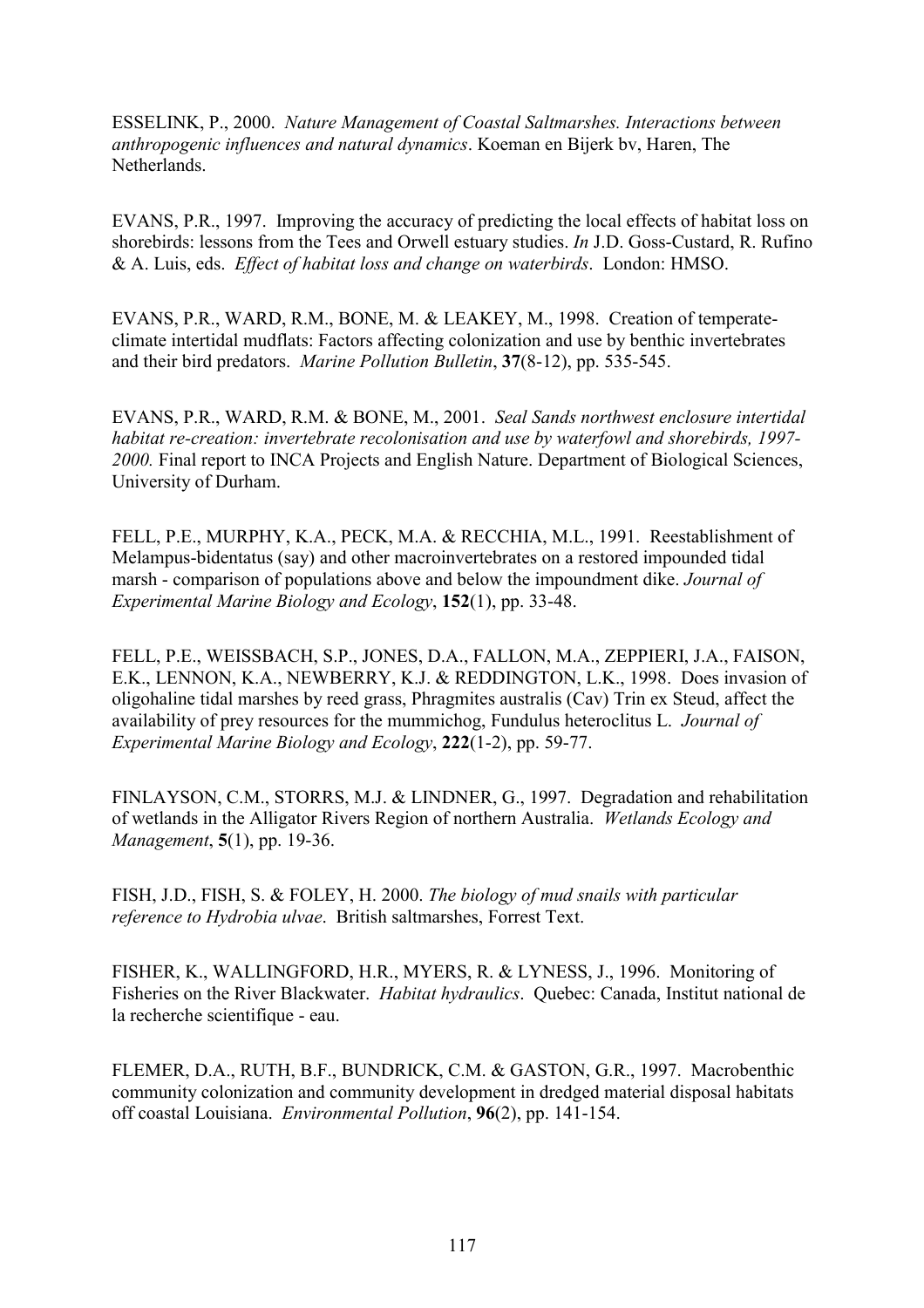FLEMING, T.S., FREDETTE, T., BARGERHUFF, K. & KIDLOW, P., 1991. *Beneficial Uses of Dredged Material. Intertidal habitat creation, Jonesport, Maine.* New England, Waltham, MA**:** United States Army Engineer Division.

FLYNN, M.N., WAKABARA, Y. & TARARAM, A.S., 1998. Macrobenthic associations of the lower and upper marshes of a tidal flat colonized by Spartina alterniflora in Cananeia Lagoon estuarine region. *Bulletin of Marine Science*, **63**(2), pp. 427-442.

FONG, P., ZEDLER, J.B. & DONOHOE, R.M., 1993. Nitrogen vs. phosphorus limitation of algal biomass in shallow coastal lagoons. *Limnology and Oceanography*, **38**(5), pp. 906.

FONG, P.,DONOHOE, R.M. & ZEDLER, J.B., 1993. Competition with macroalgae and benthic cyanobacterial mats limits phytoplankton abundance in experimental microcosms. *Marine Ecology - Progress Series*, **100**(1/2), pp. 97.

FONG, P. & ZEDLER, B., 1993. Temperature and light effects on the seasonal succession of algal communities in shallow coastal lagoons. *Journal of Experimental Marine Biology and Ecology*, **171**(2), pp. 259.

FONG, P., BOYER, K.E., DESMOND, J.S. & ZEDLER, J.B., 1996. Salinity stress, nitrogen competition, and facilitation: what controls seasonal succession of two opportunistic green macroalgae? *Journal of Experimental Marine Biology and Ecology*, **206**(1/2), pp. 203-222.

FONG, P., BOYER, K.E. & ZEDLER, J.B., 1998. Developing an indicator of nutrient enrichment in coastal estuaries and lagoons using tissue nitrogen content of the opportunistic alga, *Enteromorpha intestinalis* (L. Link). *Journal of Experimental Marine Biology and Ecology*, **231**(1), pp. 63-80.

FONSECA, M.S., KENWORTHY, W.J., COLBY, D.R., RITTMASTER, K.A. & THAYER, G.W., 1990. Comparison of fauna among natural and transplanted eelgrass *Zostera-marina* meadows - criteria for mitigation. *Marine Ecology-Progress Series*, **65**(3), pp. 251-264.

FONSECA, M.S., JULIUS, B.E. & KENWORTHY, W.J., 2000. Integrating biology and economics in seagrass restoration: How much is enough and why? *Ecological Engineering*, **15**(3-4), pp. 227-237.

FOSTER, W.A. 2000. *Coping with the tides: adaptations of insects and arachnids from British saltmarshes*. British saltmarshes, Forrest Text.

FREDETTE, T.J., 1997. *DAMOS: Twenty Years of Dredged Material Disposal Site Monitoring. Isn't that Enough?* International ocean pollution symposium, Fort Pierce; FL, Gordon and Breach.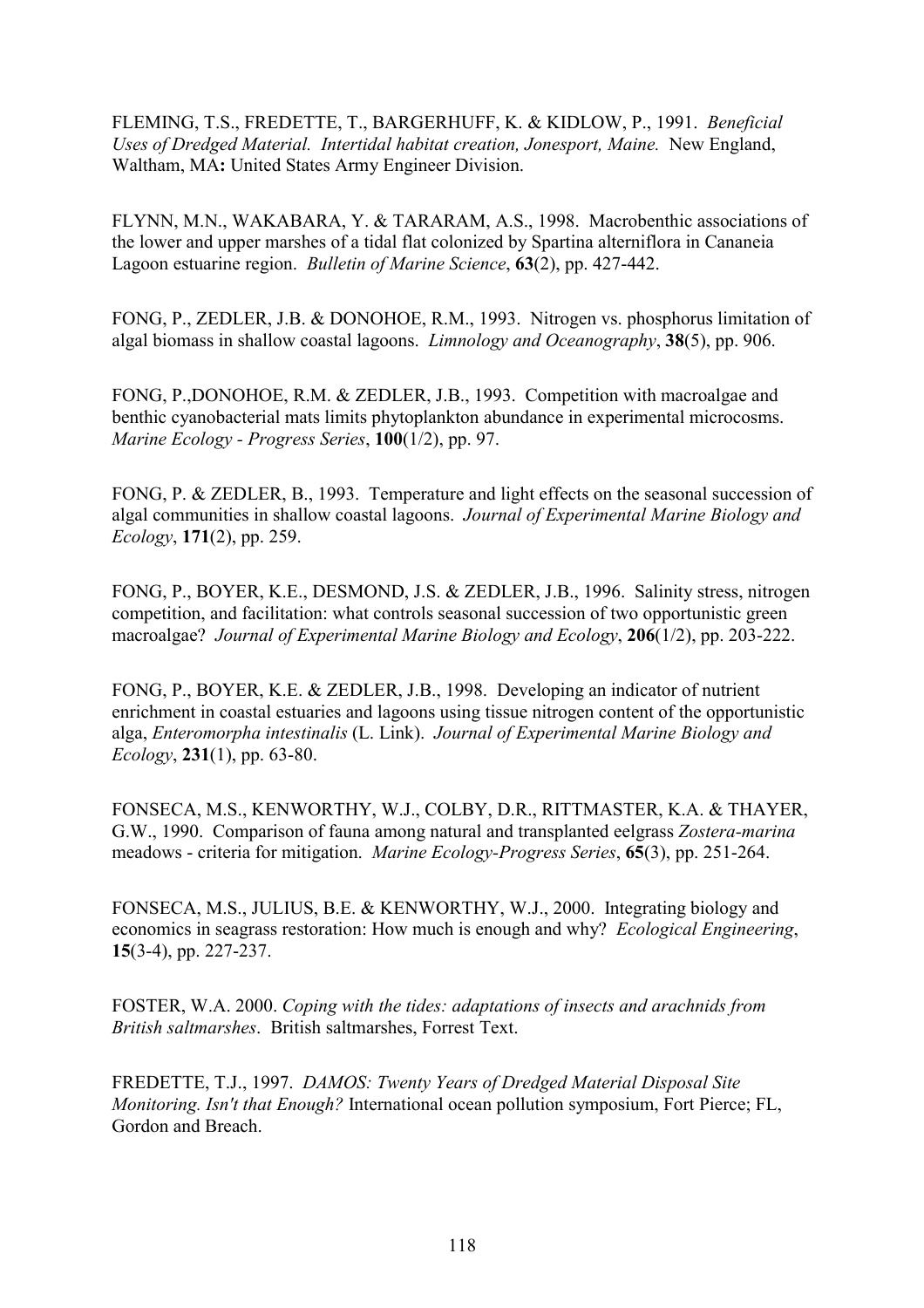FREDETTE, T. J., 1998. DAMOS: Twenty Years of Dredged Material Disposal Site Monitoring. Isn't that Enough? *Chemistry and Ecology*, **14/15**(3-4/1-3), pp. 231-240.

FRENCH, J. R., 1991. Eustatic and Neotectonic Controls on Salt-Marsh Sedimentation. *Coastal Sediments*, **91**(2), pp. 1223-1236.

FRENCH, J.R. & STODDART, D.R., 1992. Hydrodynamics of Salt-Marsh Creek Systems - Implications for Marsh Morphological Development and Material Exchange. *Earth Surface Processes and Landforms*, **17**(3), 235-252.

FRENCH, J.R. & CLIFFORD, N.J., 1992. Characteristics and Event-Structure of near-Bed Turbulence in a Macrotidal Salt-Marsh Channel. *Estuarine Coastal and Shelf Science* **34**(1), pp. 49-69.

FRENCH, J.R., CLIFFORD, N.J. & SPENCER, T., 1993. High-Frequency Flow and Suspended Sediment Measurements in a Tidal Wetland Channel. *Turbulence - Perspectives on Flow and Sediment Transport*, pp*.* 249-277.

FRENCH, J.R. & SPENCER, T., 1993. Dynamics of Sedimentation in a Tide-Dominated Backbarrier Salt- Marsh, Norfolk, UK. *Marine Geology*, **110**(3-4), pp. 315-331.

FRENCH, J.R., 1993. Numerical-Simulation of Vertical Marsh Growth and Adjustment to Accelerated Sea-Level Rise, North Norfolk, UK. *Earth Surface Processes and Landforms*, **18**(1), pp. 63-81.

FRENCH, J.R., SPENCER, T., MURRAY, A.L. & ARNOLD, N.S., 1995. Geostatistical Analysis of Sediment Deposition in 2 Small Tidal Wetlands, Norfolk, UK. *Journal of Coastal Research*, **11**(2), pp. 308-321.

FRENCH, J.R., SPENCER, T. & REED, D.J., 1995. Editorial Geomorphic Response to Sea-Level Rise - Existing Evidence and Future Impacts. *Earth Surface Processes and Landforms*, **20**(1), pp. 1-6.

FRENCH, P.W., 1999. Managed retreat: a natural analogue from the Medway estuary, UK. *Ocean and Coastal Management*, **42**(1), pp. 49-62.

FRENCH, C.E., FRENCH, J.R., CLIFFORD, N.J. & WATSON, C.J., 1999. Abandoned reclamations as analogues for sea defence re- alignment. *Coastal Sediments '99*, **1-3**, pp**.**  1912-1926.

FRENCH, J.R., WATSON, C.J. & FRENCH, C.E., 1999. Stability of dredged silt placed on an eroding estuarine foreshore. *Coastal Sediments '99*, **1-3**, pp. 2520-2533.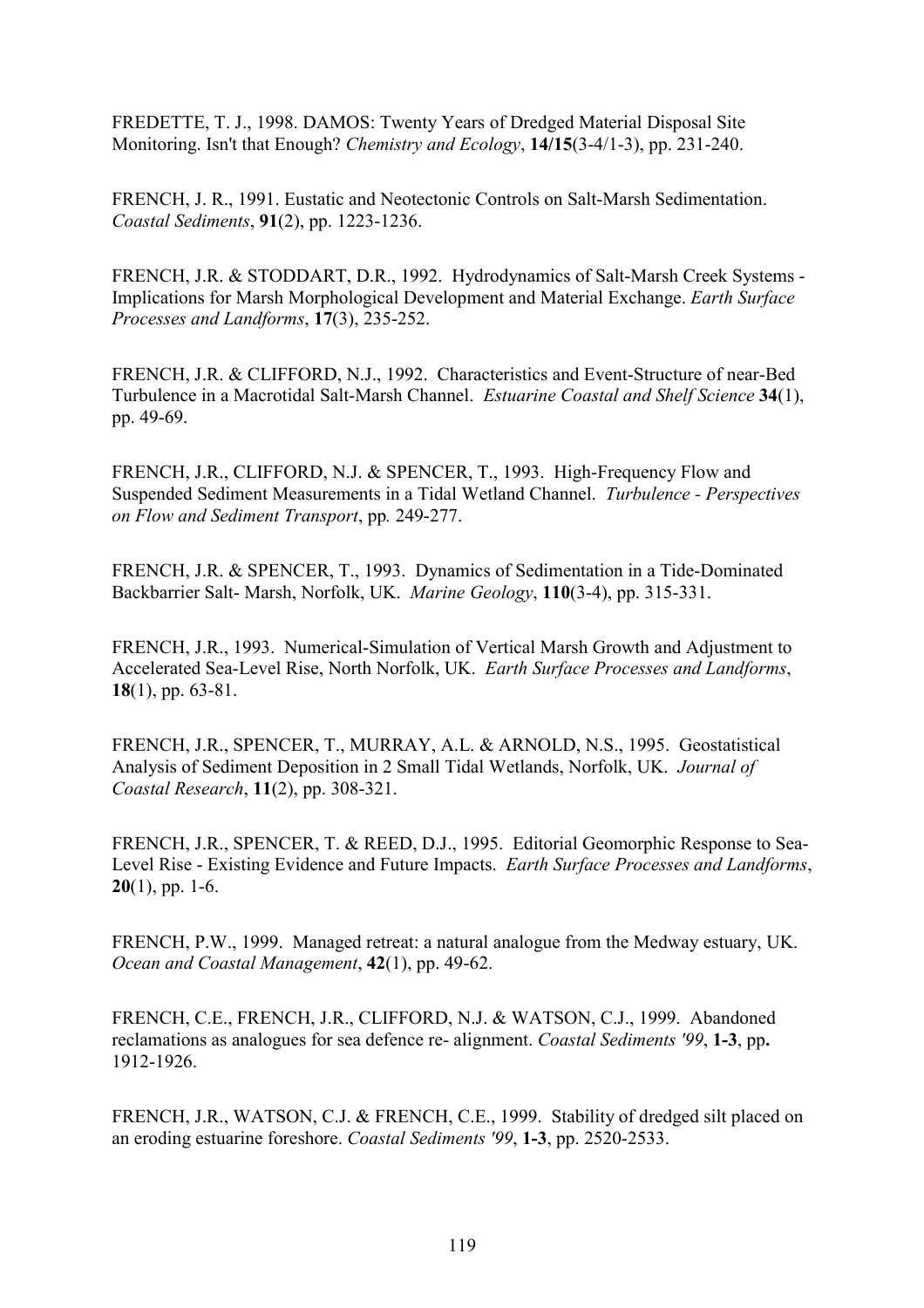FRENCH, J.R., 2000. Coastal defence and Earth Science conservation. *Geographical Journal*, **166**, pp. 280-281.

FRENCH, C.E., FRENCH, J.R., CLIFFORD, N.J. & WATSON, C.J., 2000. Sedimentationerosion dynamics of abandoned reclamations: the role of waves and tides. *Continental Shelf Research*, **20**(12-13), pp. 1711-1733.

FRENCH, J.R. & CLIFFORD, N.J., 2000. Hydrodynamic modelling as a basis for explaining estuarine environmental dynamics: some computational and methodological issues. *Hydrological Processes*, **14**(11-12), pp. 2089-2108.

GALATOWITSCH, S.M. & VANDERVALK, A.G., 1996. Vegetation and environmental conditions in recently restored wetlands in the prairie pothole region of the USA. *Vegetatio*, **126**(1), pp. 89-99.

GANTER, B. & EBBINGE, B.S., 1996. Saltmarsh carrying capacity and the effect of habitat loss on spring staging Brent Geese: two case studies using marked individuals. *In* J.D. GOSS-CUSTARD, R. RUFINO & A. LUIS, eds. *Effect of Habitat Loss and Change on Waterbirds*. London: HMSO.

GANTER, B. & EBBINGE, B.S., 1997. Saltmarsh carrying capacity and the effect of habitat loss on spring staging Brent Geese: two case studies using marked individuals. In: J.D. GOSS-CUSTARD, R. RUFINO & A. LUIS, eds. *Effect of Habitat Loss and Change on Waterbirds*. ITE Symposium No.30.

GIANI, L. & LANDT, A., 2000. Initial marsh soil development from brackish sediments. *Journal of Plant Nutrition and Soil Science-Zeitschrift Fur Pflanzenernahrung Und Bodenkunde*, **163**(5), pp. 549-553.

GIBSON, K.D., ZEDLER, J.B. & LANGIS, R., 1994. Limited Response of Cordgrass (*Spartina-foliosa*) to Soil Amendments in a Constructed Marsh. *Ecological Applications*, **4**(4), pp. 757-767.

GILL, J.A., NORRIS, K., POTTS, P.M., GUNNARSSONT.G., ATKINSON, P.W. & SUTHERLAND, W.J., 2001b. The buffer effect and large-scale population regulation in migratory birds. *Nature*, **412**, pp. 436-439.

GILL, J.A., SUTHERLAND, W.J. & NORRIS, K., 2001. Depletion models can predict shorebird distribution at different spatial scales. *Proceedings of the royal society of London series b-biological sciences,* **268**, pp. 369-376.

GOODFRIEND, W.L., 1998. Microbial community patterns of potential substrate utilization: A comparison of salt marsh, sand dune, and seawater-irrigated agronomic systems. *Soil Biology & Biochemistry*, **30**(8-9), pp. 1169-1176.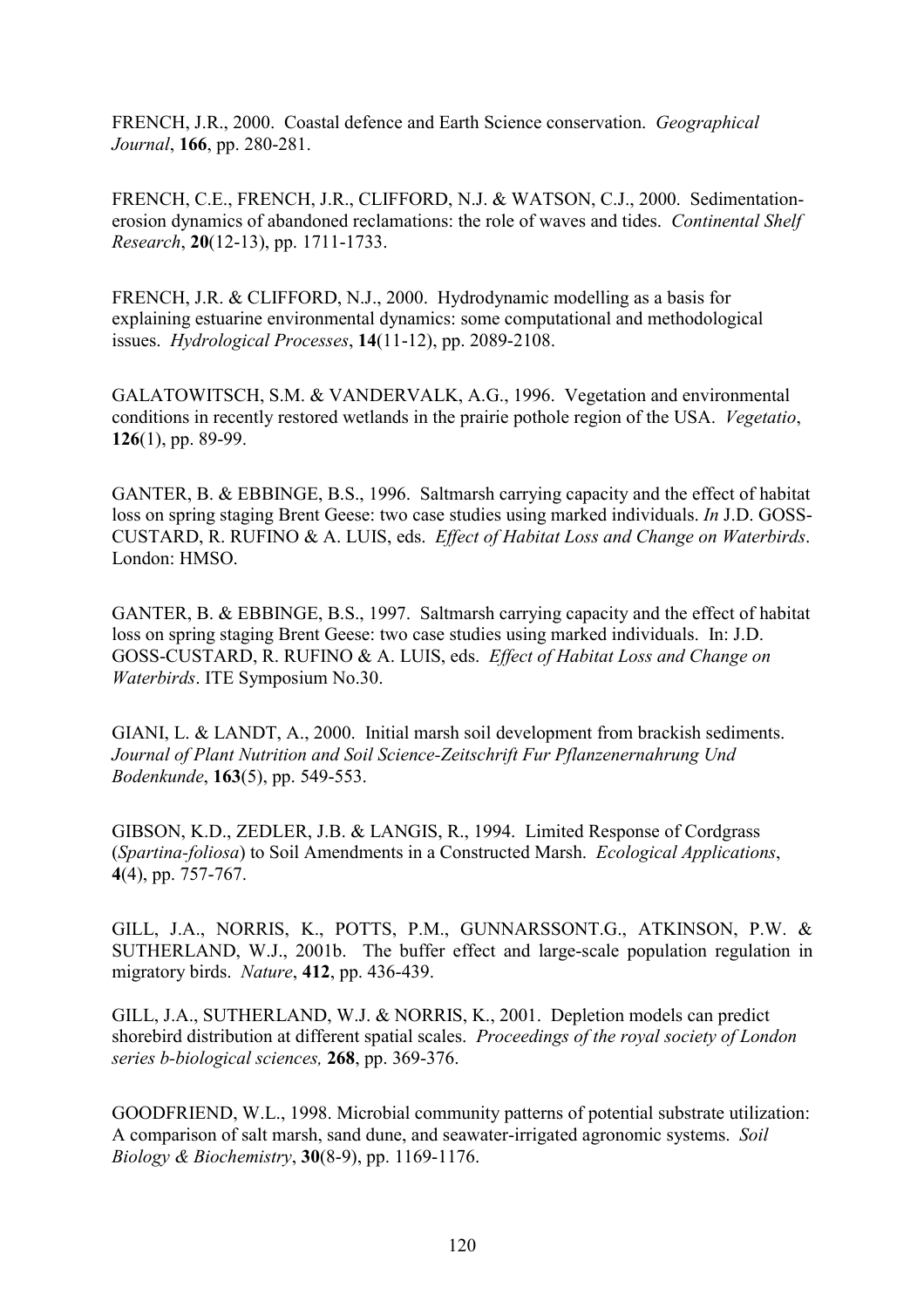GOODWIN, P., 1996. Predicting the Stability of Tidal Inlets for Wetland and Estuary Management. *Journal of Coastal Research,* **Special Issue**, pp. 83-102.

GOSS-CUSTARD, J.D., 1969. The winter feeding ecology of the Redshank *Tringa totanus*. *Ibis*, **111**, pp. 338-356.

GOSS-CUSTARD J.D., JENYON R.A., JONES R.E., NEWBERY P.E. & WILLIAMS R.LE B., 1977. The ecology of the Wash II. Seasonal variation in the feeding conditions of wading birds (Charadrii). *Journal of Applied Ecology*, **14**, pp. 701-719.

GOSS-CUSTARD, J.D. & JONES, R.E., 1976. The diets of Redshank and Curlew. *Bird Study*, **23**, 233-243.

GOSS-CUSTARD, J.D. & WEST, A.D., 1997. The concept of carrying capacity and shorebirds. *In Effect of habitat loss and change on waterbirds*. London, HMSO.

GOSS-CUSTARD, J.D., WARWICK, R.M., KIRBY, R., MCGRORTY, S., CLARKE, R.T., PEARSON, B., RISPIN, W.E., DURELL, S.E.A.L. & ROSE, R.J., 1991. Towards predicting wading bird densities from predicted prey densities in a post-barrage Severn Estuary. *Journal of Applied Ecology*, **28** (3), pp. 1004-1026.

GRANT, A. & MILLWARD, R.N., 1997. *Detecting community responses to pollution*. *Responses of Marine Organisms to their Environment.* Proceedings of the 30th European Marine Biology Symposium. Southampton: University of Southampton.

GRAYSON, J.E., CHAPMAN, M.G. & UNDERWOOD, A.J., 1999. The assessment of restoration of habitat in urban wetlands. *Landscape and Urban Planning*, **43**(4), pp 227-236.

GUIDA, V.G. & KUGELMAN, I.J., 1988. *Experiments in Wastewater Polishing in Constructed Tidal Marshes: Does It Work? Are the Results Predictable?* Constructed wetlands for wastewater treatment, Chattanooga; TN, Lewis.

GWIN, S.E., KENTULA, M.E. & SHAFFER, P.W., 1999. Evaluating the effects of wetland regulation through hydrogeomorphic classification and landscape profiles. *Wetlands*, **19**(3), pp. 477-489.

HACKNEY, C.T., 2000. Restoration of coastal habitats: expectation and reality. *Ecological Engineering*, **15**(3-4), pp. 165-170.

HALTINER, J., ZEDLER, J.B., BOYER, K.E., WILLIAMS, G.D. & CALLAWAY, J.C., 1997. Influence of physical processes on the design, functioning and evolution of restored tidal wetlands in California (USA). *Wetlands Ecology and Management*, **4**(2), pp. 73-92.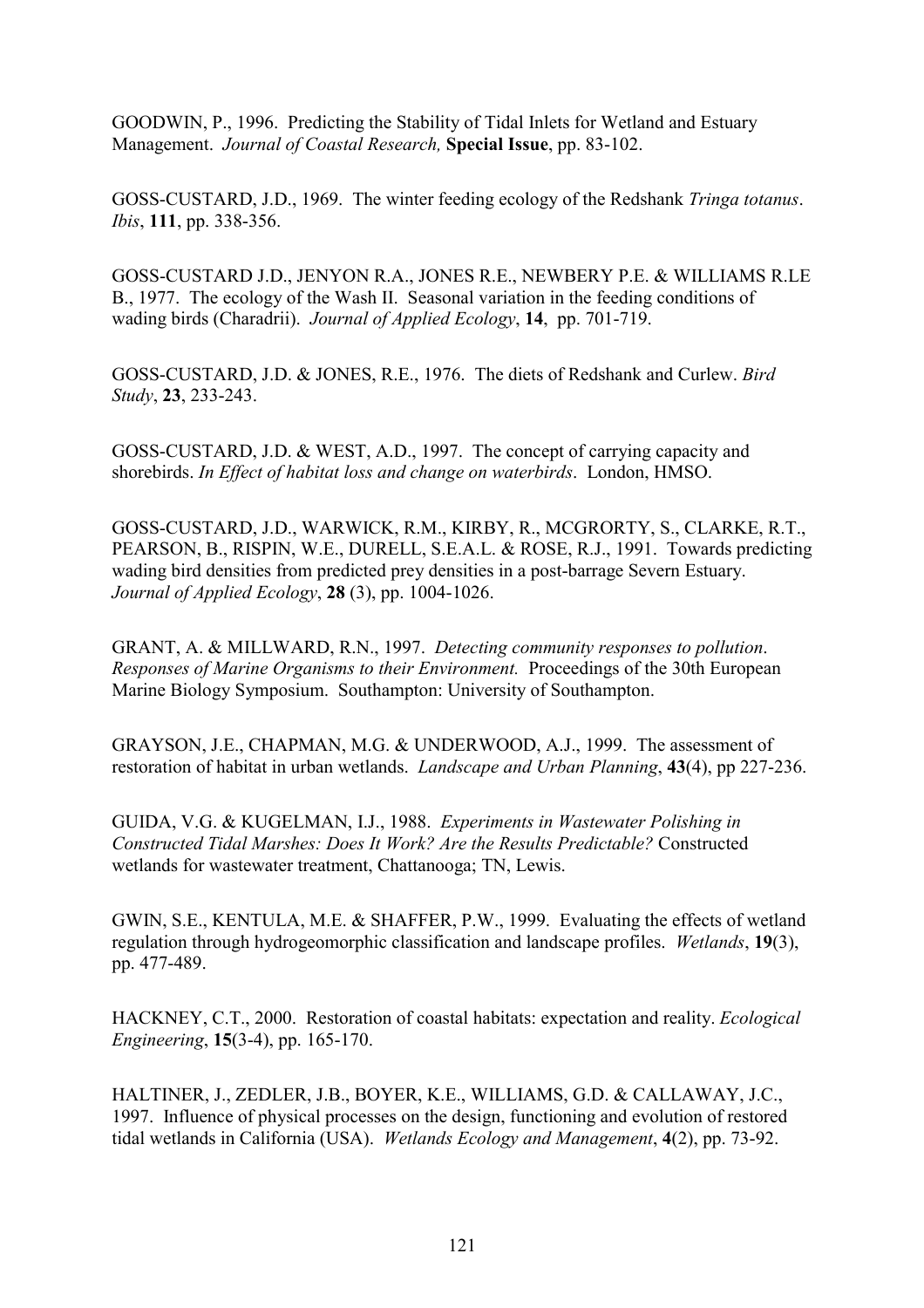HAN, M.W. & PARK, Y.C., 1999. The development of anoxia in the artificial Lake Shihwa, Korea, as a consequence of intertidal reclamation. *Marine Pollution Bulletin*, **38**(12), pp. 1194-1199.

HARRIS, P.R., 1979. The winter feeding of the Turnstone in North Wales. *Bird Study*, **26**, pp. 259-266.

HARRIS, T. 2000. *The habitat preferences of Scrobicularia plana (da Costa), (Lamellibranchia: Tellinacea), within the saltmarsh of the River Otter estuary at Budleigh Salterton, Devon, UK*. British saltmarshes, Forrest Text.

HASEN, M., ONUEKWUSI, A.C. & JOHNSON, H., 1997. *Geotechnical Design of Created Marsh*. Water resources planning and management: Aesthetics in the constructed environment, Houston; TX, Asce.

HAVENS, K.J., VARNELL, L.M. & BRADSHAW, J.G., 1995. An assessment of ecological conditions in a constructed tidal marsh and two natural reference tidal marshes in coastal Virginia. *Ecological Engineering*, **4**(2), pp. 117.

HAZELDEN, J., 1995. *Soils and Managed Retreat at Tollesbury, Essex*. Bristol: Saltmarsh Research Seminar.

HEY, D.L., BARRETT, K.R. & BIEGEN, C., 1994. The Hydrology of 4 Experimental Constructed Marshes. *Ecological Engineering*, **3**(4), pp. 319-343.

HOMZIAK, J., FONSECA, M.S. & KENWORTHY, W.J., 1982. Macrobenthic Community Structure in a Transplanted Eelgrass (*Zostera-marina*) Meadow. *Marine Ecology - Progress Series*, **9**(3), pp. 211-221.

HORROCKS, R., 1994. *Managed Retreat: The Devil or the Deep Blue Sea?* Wetlands: archaeology and nature conservation. Bristol: HMSO.

HOTKER, H., 1997. Response of migratory coastal bird populations to the land claim in the Nordstrand Bay, Germany. *In* J.D. GOSS-CUSTARD, R. RUFINO & A. LUIS, eds. *Effect of habitat loss and change on waterbirds*. London: HMSO.

HOWINGTON, T.M., BROWN, M.T. & WIGGINGTON, M., 1997. Effect of hydrologic subsidy on self-organization of a constructed wetland in Central Florida. *Ecological Engineering*, **9**(3-4), pp. 137-156.

HSIEH, H.L. & HSU, C.F., 1999. Differential recruitment of annelids onto tidal elevations in an estuarine mud flat. *Marine Ecology-Progress Series*, **177**, pp. 93-102.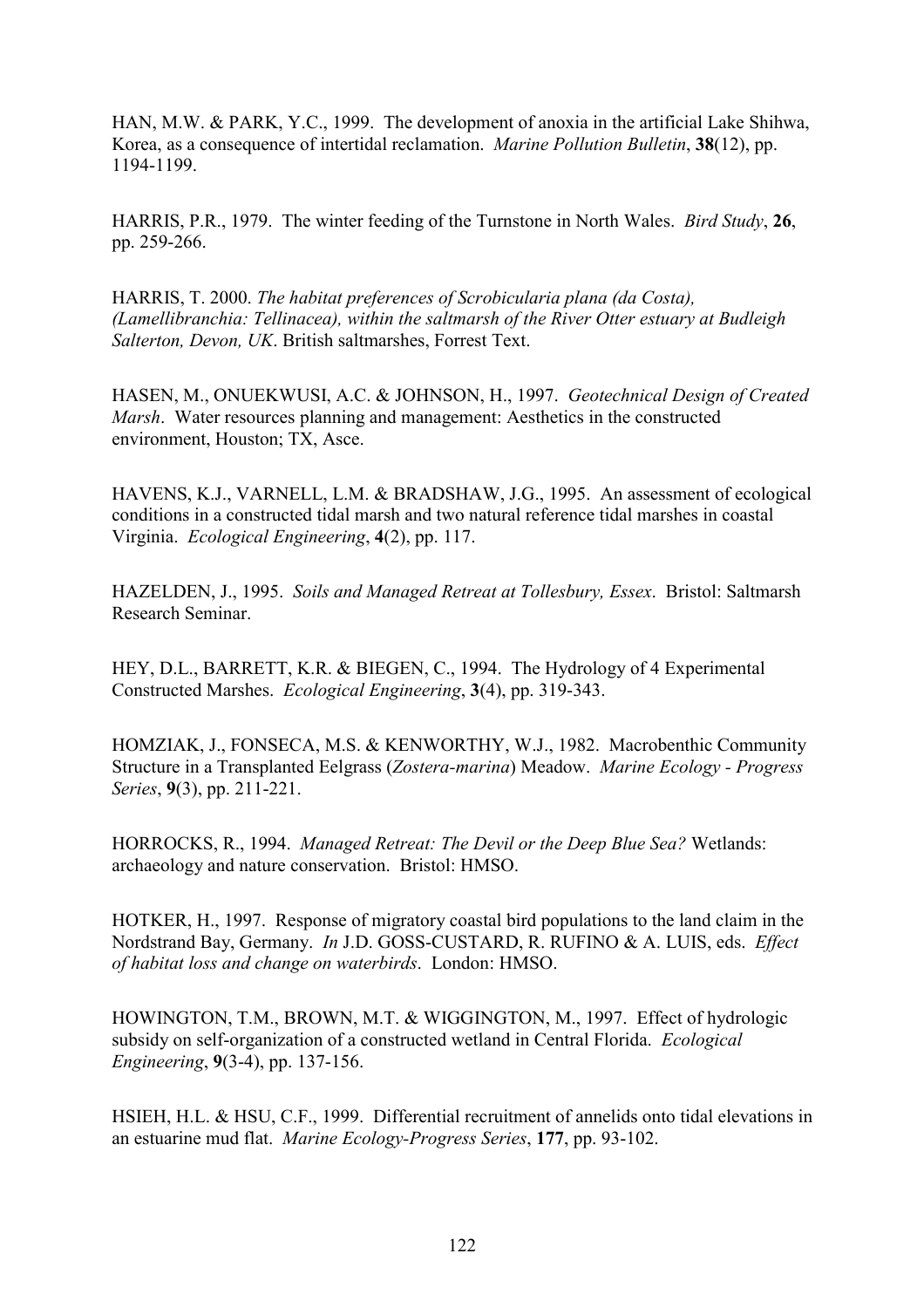HUGHES, R.G., 1997. *Saltmarsh Erosion and Management of Saltmarsh Restoration: The Effects of Infaunal Invertebrates*. Restoration of aquatic systems, Newcastle upon Tyne, Wiley.

HUGHES, R.G., 1999. Saltmarsh Erosion and Management of Saltmarsh Restoration: The Effects of Infaunal Invertebrates. *Aquatic Conservation*, **9**(1), pp. 83-96.

HUGHES, R.G., 2001. Biological and physical processes that affect saltmarsh erosion and saltmarsh restoration; development of hypotheses. Manuscript.

INGLIN, D.C. & FREDETTE, T.J., 1995. *The DAMOS Database Interface: A Tool for Managing Dredged Material Disposal Sites*. Coastal zone '95, Tampa; FL, The Society.

IRLANDI, E.A. & CRAWFORD, M.K., 1997. Habitat linkages: the effect of intertidal saltmarshes and adjacent subtidal habitats on abundance, movement, and growth of an estuarine fish. *Oecologia*, **110**(2), pp. 222-230.

JACKSON, P.L., 1991. Managing Oregon Estuarine Resource Lands. *Journal of Soil and Water Conservation*, **46**(1), pp. 23-26.

JAMES, M.L. & ZEDLER, J.B., 2000. Dynamics of Wetland and Upland Subshrubs at the Salt Marsh-Coastal Sage Scrub Ecotone. *American Midland Naturalist*, **143**(2), pp. 298-311.

JAYASIRI, H.B., RAJAPAKSHA, J.K., RYDBERG, L. & CEDERLOF, U., 1998. The Mundel Lake estuarine system, Sri Lanka possible measures to avoid extreme salinity and sea level variations. *Ambio*, **27**(8), pp. 745-751.

JEOUNG GYU, L., NISHIJIMA, W., MUKAI, T., TAKIMOTO, K., SEIKI, T., HIRAOKA, K. & OKADA, M., 1998. Quantification of Purification Ability for Organic Matter at Natural and Constructed Tidal Flats and the Role for Purification in Hiroshima Bay. *Japan Society on Water Environment*, **21**(3) pp. 149-156.

JEOUNG GYU, L., NISHIJIMA, W., MUKAI, T., TAKIMOTO, K., SEIKI, T., HIRAOKA, K. & OKADA, M., 1998. Factors to determine the functions and structures in natural and constructed tidal flats. *Water Research*, **32**(9), pp. 2601-2606.

JOHNSON, D.E., 2000. Ecological Restoration Options for the Lymington/Keyhaven Saltmarshes. *Water and Environmental Management*, **14**(2), 111-116.

JORDAN, W.R., 1998. Interview with Joy Zedler. *Restoration and Management Notes*, **16**(1), pp. 16-21.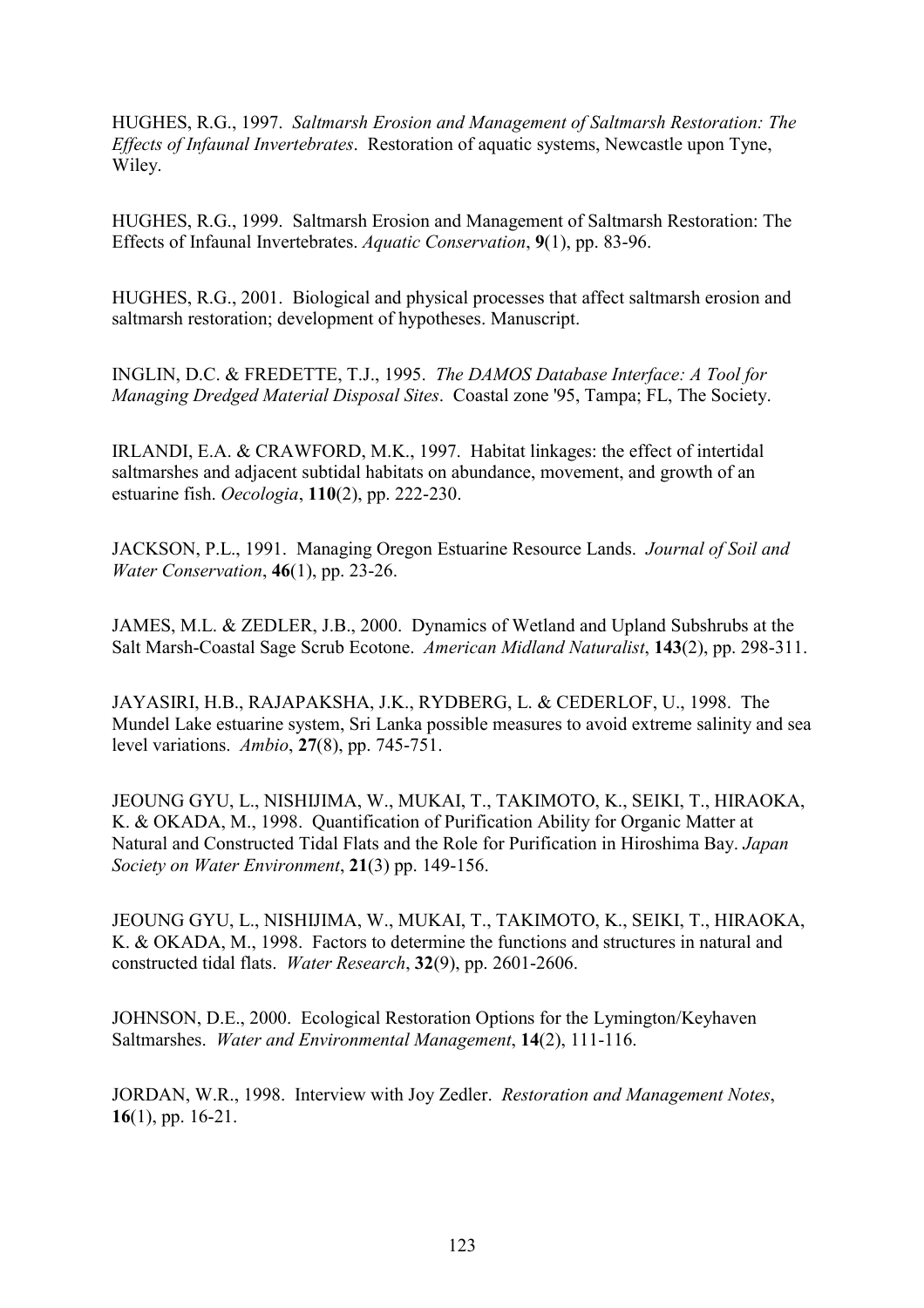KADLEC, R.H., 1995. Overview: Surface flow constructed wetlands. *Water Science and Technology*, **32**(3), pp. 1-12.

KALJETA-SUMMERS, B., 1997. Diet and habitat preferences of wintering passerines on the Taff/Ely saltmarshes*. Bird Study*, **44**, pp. 367-373.

KENTULA, M.E., 2000. Perspectives on setting success criteria for wetland restoration. *Ecological Engineering*, **15**(3-4), pp. 199-209.

KLEIN, R., 1997. *The economic value of recreation as an argument against managed retreat: Cley marshes nature reserve, North Norfolk*. Proceedings of the 32nd MAFF conference of river and coastal engineers. Keele: Maff.

KLEIN, R.J.T. & BATEMAN, I.J., 1998. The Recreational Value of Cley Marshes Nature Reserve: An Argument Against Managed Retreat? *Water and Environmental Management*, **12**(4), pp. 280-285.

KNEIB, R.T., 1984. Patterns of Invertebrate Distribution and Abundance in the Intertidal Salt-Marsh - Causes and Questions. *Estuaries*, **7**(4A), pp. 392-412.

KNOTT, D. M., WENNER, E.L. & WENDT, P.H., 1997. Effects of pipeline construction on the vegetation and macrofauna of two South Carolina, USA salt marshes. *Wetlands* **17**(1), pp. 65-81.

KRAUS, M.L. & CROW, J.H., 1985. Substrate Characteristics Associated with the Distribution of the Ribbed Mussel, Geukensia-Demissa (*Modiolus-demissus*), on a Tidal Creek Bank in Southern New-Jersey. *Estuaries*, **8**(2B), pp. 237-243.

KROGH, M.G. & SCHWEITZER, S.H., 1999. Least Terns nesting on natural and artificial habitats in Georgia, USA. *Waterbirds*, **22**(2), pp. 290-296.

KUHN, N.L. & ZEDLER, J.B., 1997. Differential Effects of Salinity and Soil Saturation on Native and Exotic Plants of a Coastal Salt Marsh. *Estuaries*, **20**(2), pp. 391-403.

KURLAND, J.M., 1996. *Two attempts at intertidal shellfish habitat mitigation in New England*. Shellfish restoration, Hilton Head Island; SC, National Shellfisheries Association.

KUSAKIN, O.G., IVANOVA, M.B. & TSURPALO, A.P., 1999. Partial Restoration of Intertidal Biota in Krabovaya Bay (Shikotan Island) in the Course of Self-Cleaning. *Russian Journal of Marine Biology C/C of Biologiia Moria*, **25**(2), pp. 150-151.

KUSSAKIN, O.G., IVANOVA, M.B. & TSURPALO, A.P., 1999. Restoration of Rocky Intertidal Communities after Submergence of the Sea Shore as a Result of an Earthquake.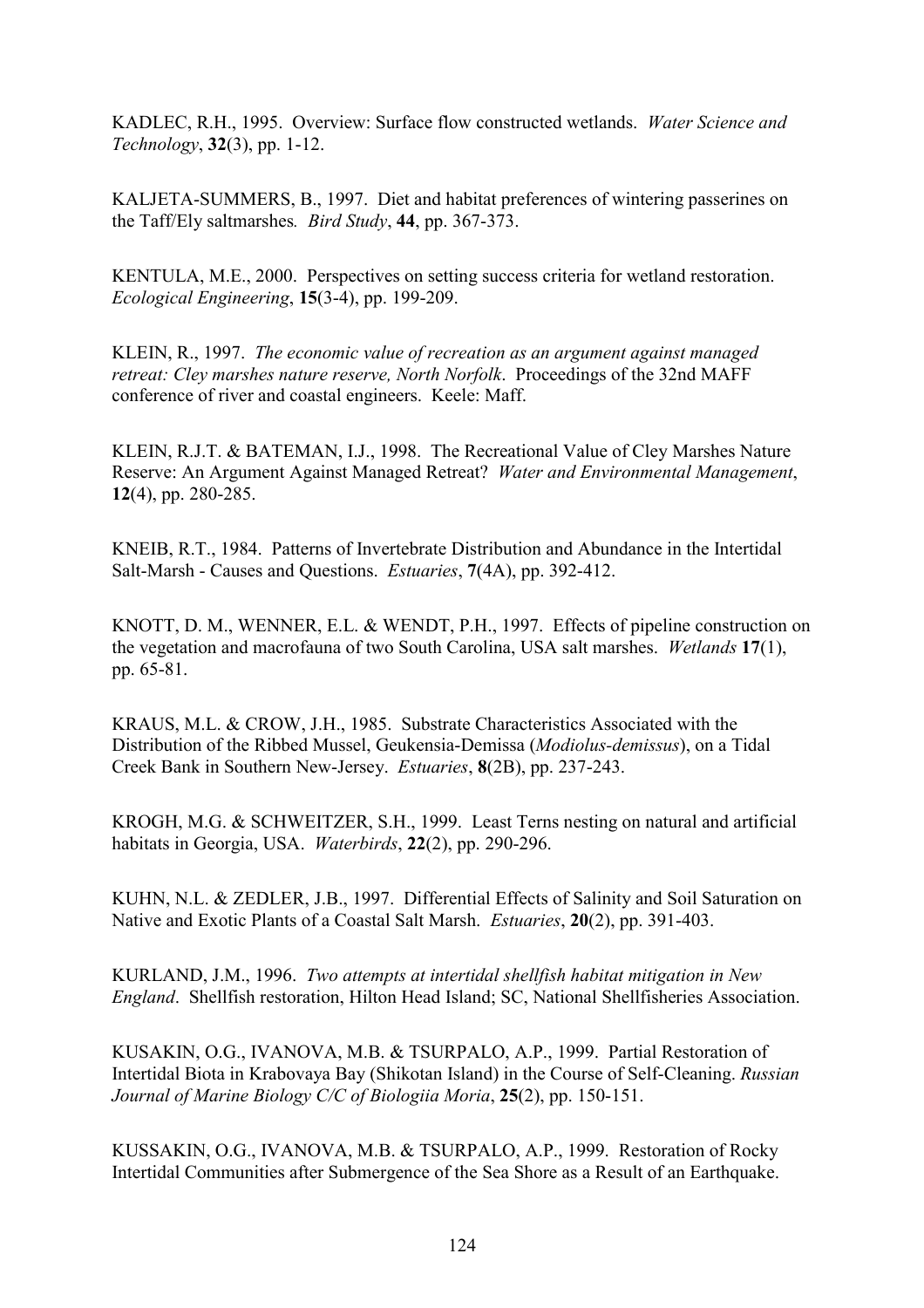*Doklady Biological Sciences Section C/C of Doklady - Akademiia Nauk SSSR*, **366**, pp. 311- 313.

KWAK, T.J. & ZEDLER, J.B., 1997. Food web analysis of southern California coastal wetlands using multiple stable isotopes. *Oecologia* , **110**(2), 262-277.

LAMBECK, R.H.D., 1991. Changes in abundance, distribution and mortality of wintering Oystercatchers after habitat loss in the Delta area, SW Netherlands. *Acta XX Congr. Int. Ornithol*, pp. 2208-2218.

LAMBERT, R. 2000. *Practical management of grazed saltmarshes*. British saltmarshes, Forrest Text.

LANDIN, M.C., CLAIRAIN, E.J. & NEWLING, C.J., 1989. Wetland Habitat Development and Long-Term Monitoring at Windmill-Point, Virginia. *Wetlands*, **9**(1), pp. 13-25.

LANDIN, M.C., BROOKE, J., ADNITT, C. & MEAKINS, N., 1999. *Saltmarsh Restoration in the United Kingdom Using Manipulations and Dredged Material*. Western Dredging Association; thirty-first Texas A&M dredging seminar, Louisville, KY, College Station TX.

LANGIS, R., ZALEJKO, M. & ZEDLER, B., 1991. Nitrogen Assessments in a Constructed and a Natural Salt-Marsh of San-Diego Bay. *Ecological Applications*, **1**(1), pp. 40-51.

LASALLE, M.W., LANDIN, M.C. & SIMS, J.G., 1991. Evaluation of the Flora and Fauna of a Spartina-Alterniflora Marsh Established on Dredged Material in Winyah Bay, South-Carolina. *Wetlands*, **11**(2), pp. 191-208.

LAURSEN, K., GRAM, I., & ALBERTO, L.J., 1983. Short-term effects of reclamation on numbers and distribution of waterfowl at Hojer, Danish Wadden Sea. *In* J. FJELDSA & H. MELTOFTE, eds. *Dansk. Orn. Feren*., pp. 97-118. Copenhagen: Zoological Museum.

LEDOUX, L., CROOKS, S., JORDAN, A. & TURNER, R.K., 2000. Implementing EU biodiversity policy: UK experiences. *Land Use Policy*, **17**(4), pp. 257-268.

LEE, J.G., NISHIJIMA, W., MUKAI, T., TAKIMOTO, K., SEIKI, T., HIRAOKA, K. & OKADA, M., 1997. Comparison for Structure and Functions of Organic Matter Degradation at Natural and Constructed Tidal Flats - A case study in Hiroshima Bay. *Japan Society on Water Environment*, **20**(3), pp. 175-184.

LEE, J.G., NISHIJIMA, W., MUKAI, T., TAKIMOTO, K., SEIKI, T., HIRAOKA, K. & OKADA, M., 1998. Factors to determine the functions and structures in natural and constructed tidal flats. *Water Research*, **32**(9), pp. 2601-2606.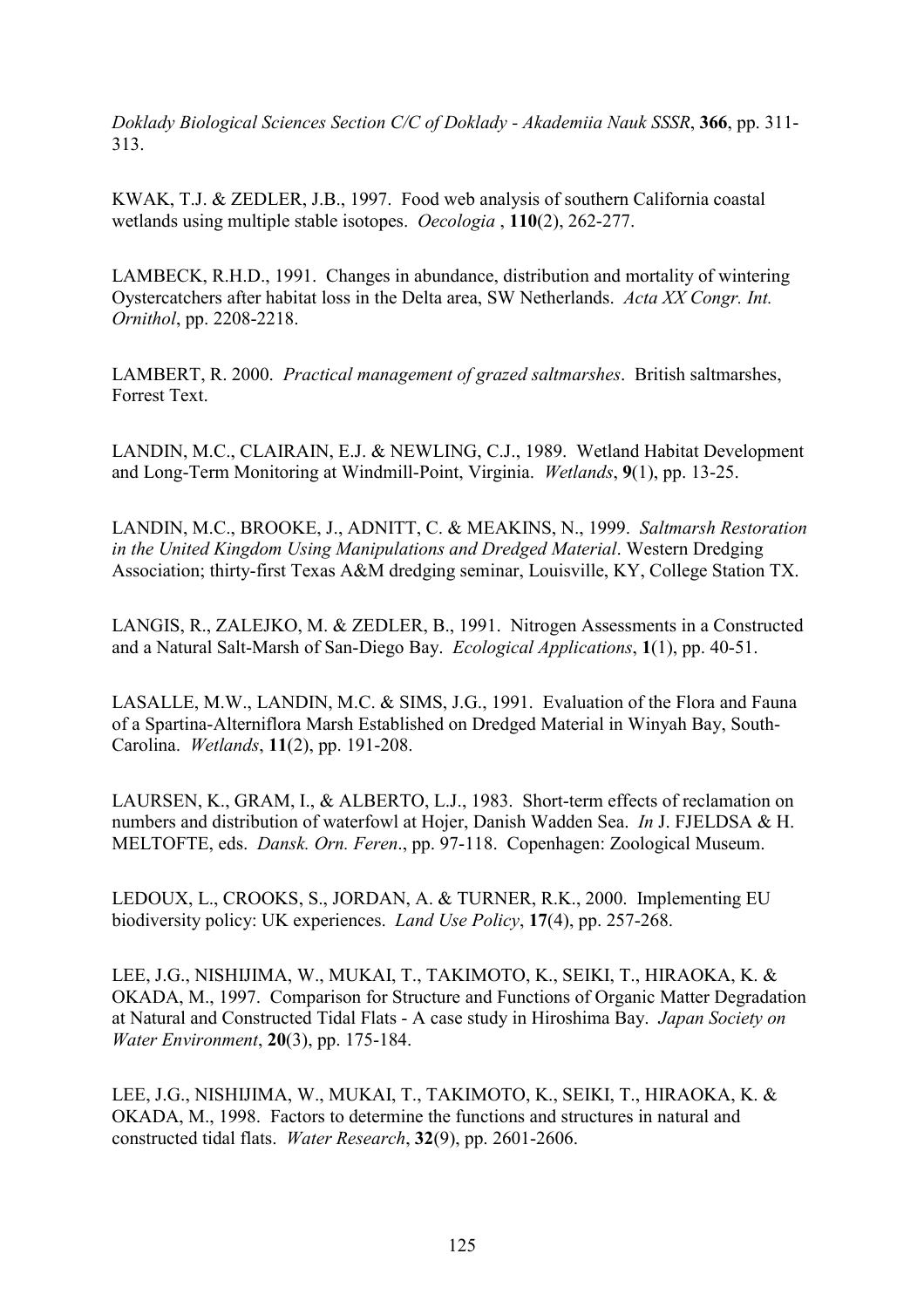LEE, H.J., CHU, Y.S. & PARK, Y.A., 1999. Sedimentary processes of fine-grained material and the effect of seawall construction in the Daeho macrotidal flat-nearshore area, northern west coast of Korea. *Marine Geology*, **157**(3-4), 171-184.

LEVIN, L.A., TALLEY, D. & THAYER, G., 1996. Succession of macrobenthos in a created salt marsh. *Marine Ecology - Progress Series*, **141**(1-3), pp. 67-82.

LEVIN, L.A., TALLEY, T.S. & HEWITT, J., 1998. Macrobenthos of *Spartina foliosa* (Pacific cordgrass) salt marshes in southern California: Community structure and comparison to a Pacific mudflat and a *Spartina alterniflora* (Atlantic smooth cordgrass) marsh. *Estuaries*, **21**(1), pp. 129-144.

LEVINGS, C.D. & NISHIMURA, D.J.H., 1996. Created and restored sedge marshes in the lower Fraser River and estuary: An evaluation of their functioning as fish habitat. *Canadian Technical Report of Fisheries and Aquatic Sciences*.

LEVINGS, C.D. & NISHIMURA, D.J.H., 1997. Created and Restored Marshes in the Lower Fraser River, British Columbia: Summary of their Functioning as Fish Habitat. *Water Quality Research Journal of Canada*, **32**(3), pp. 599-618.

LINDAU, C.W. & HOSSNER, L.R., 1981. Substrate Characterization of an Experimental Marsh and 3 Natural Marshes. *Soil Science Society of America Journal*, **45**(6), pp. 1171- 1176.

LINDIG-CISNEROS, R. & ZEDLER, J.B., 2000. Restoring Urban Habitats: A Comparative Study. *Ecological Restoration North America*, **18**(3), pp. 184-192.

LU, L. & WU, R.S.S., 2000. An experimental study on recolonization and succession of marine macrobenthos in defaunated sediment. *Marine Biology*, **136**(2), pp. 291-302.

LUNZ, J.D., LANDIN, M.C., LEE, C.R. & PALERMO, M.R., 1985. Influence of Scientific and Engineering Research on the Managements. *Estuaries*, **8**(2B), pp. A60-A60.

MACLEOD, C.L., SCRIMSHAW, M.D., EMMERSON, R.H.C., CHANG, Y.H. & LESTER, J.N., 1999. Geochemical Changes in Metal and Nutrient Loading at Orplands Farm Managed Retreat Site, Essex, UK (April 1995-1997). *Marine Pollution Bulletin*, **38**(12), pp. 1115- 1125.

MADDRELL, R.J., 1996. Managed coastal retreat, reducing flood risks and protection costs, Dungeness Nuclear Power Station, UK. *Coastal Engineering - Amsterdam*, **28**(1/4), pp. 1-16.

MADDRELL, R.J. & OSMOND, B., 1999. *The changing flood risk requirements and the managed retreat policy - Dungeness nuclear power station and how it might be applied*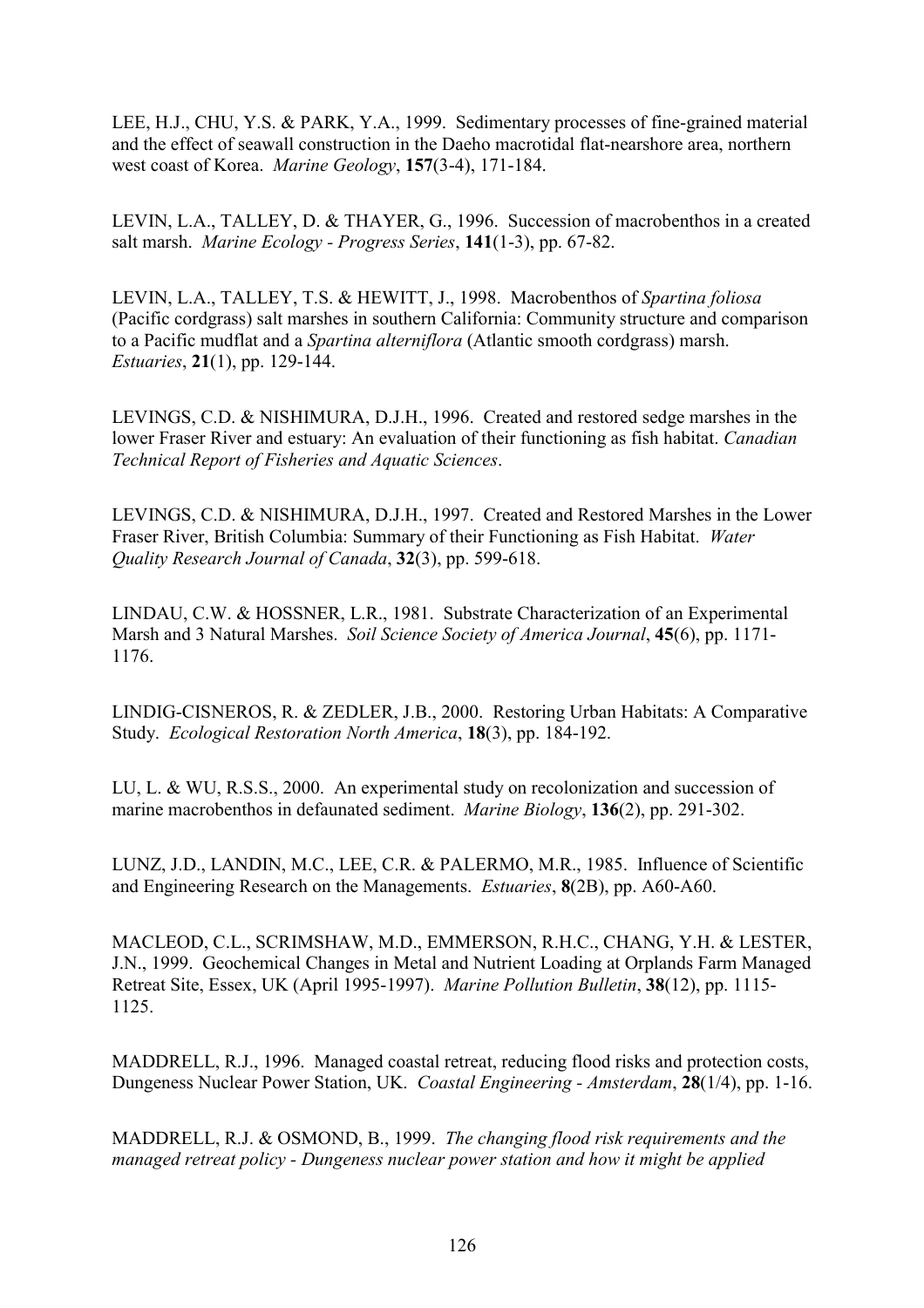*elsewhere*. Coastal management: integrating science, engineering and management, Bristol, Thomas Telford.

MARTON, D., 1998. New Life for the Shoreline: Two salt-marsh restoration projects by the New York City Department of Parks and Recreation set a new standard. *Landscape Architecture*, **88**(10), pp. 82-90.

MATSIL, M., 1995. On the Evolution of an Oil Spill Remediation Plan - Facts & Fiction of Restoration, Research & Monitoring of an Urban Intertidal Salt Marsh. *Coastal Zone*, **23**.

MATSIL, M., 1995. *On the Evolution of an Oil Spill Remediation Plan-Facts & Fiction of Restoration, Research & Monitoring of an Urban Intertidal Salt Marsh*. Coastal zone '95, Tampa; FL, The Society.

MCCLUSKY, D.S., BRYANT, D.M. & ELLIOTT, M., 1992. Impact of landclaim on macrobenthos, fish and shorebirds on the Forth Estuary, eastern Scotland. *Aquatic Conservation: Marine and Freshwater Ecosystems*, **2**, pp. 211-222.

MCCULLOCH, N. & CLARK, N.A., 1991 Habitat Utilisation by Dunlin on British Estuaries. *BTO Research Report No. 86*. Thetford: British Trust for Ornithology.

MEIRE, P.M., 1996. Distribution of Oystercatchers *Haematopus ostralegus* over a tidal flat in relation to their main prey species, Cockles *Cerastoderma edule* and Mussels *Mytilus edulis*: Did it change after a substantial habitat loss? *Ardea*, **84A**, pp. 525-538, 1996.

MELVIN, S.L. & WEBB, J.W., 1998. Differences in the avian communities of natural and created *Spartina alterniflora* salt marshes. *Wetlands*, **18**(1), pp. 59-69.

MESLEARD, F., GRILLAS, P. & HAM, L.T., 1992. *Restoration of seasonally-flooded marshes in abandoned ricefields in the Camargue (southern France) - preliminary results on vegetation and use by ducks*. The role of vegetation in created and restored wetland, Columbus; OH, Elsevier.

MESLEARD, F, GRILLAS, P. & HAM, L.T., 1995. Restoration of seasonally-flooded marshes in abandoned ricefields in the Camargue (southern France) - preliminary results on vegetation and use by ducks. *Ecological Engineering*, **5**(1), pp. 95.

METZKER, K D. & MITSCH, W.J., 1997. Modeling self-design of the aquatic community in a newly created freshwater wetland. *Ecological Modeling*, **100**(1-3), pp. 61-86.

MEYER, D.L., FONSECA, M.S., COLBY, D.R. & KENWORTHY, W.J., 1993. *An Examination of Created Marsh and Seagrass Utilization by Living Marine Resources*. Coastal zone '93, New Orleans; LA, New York NY.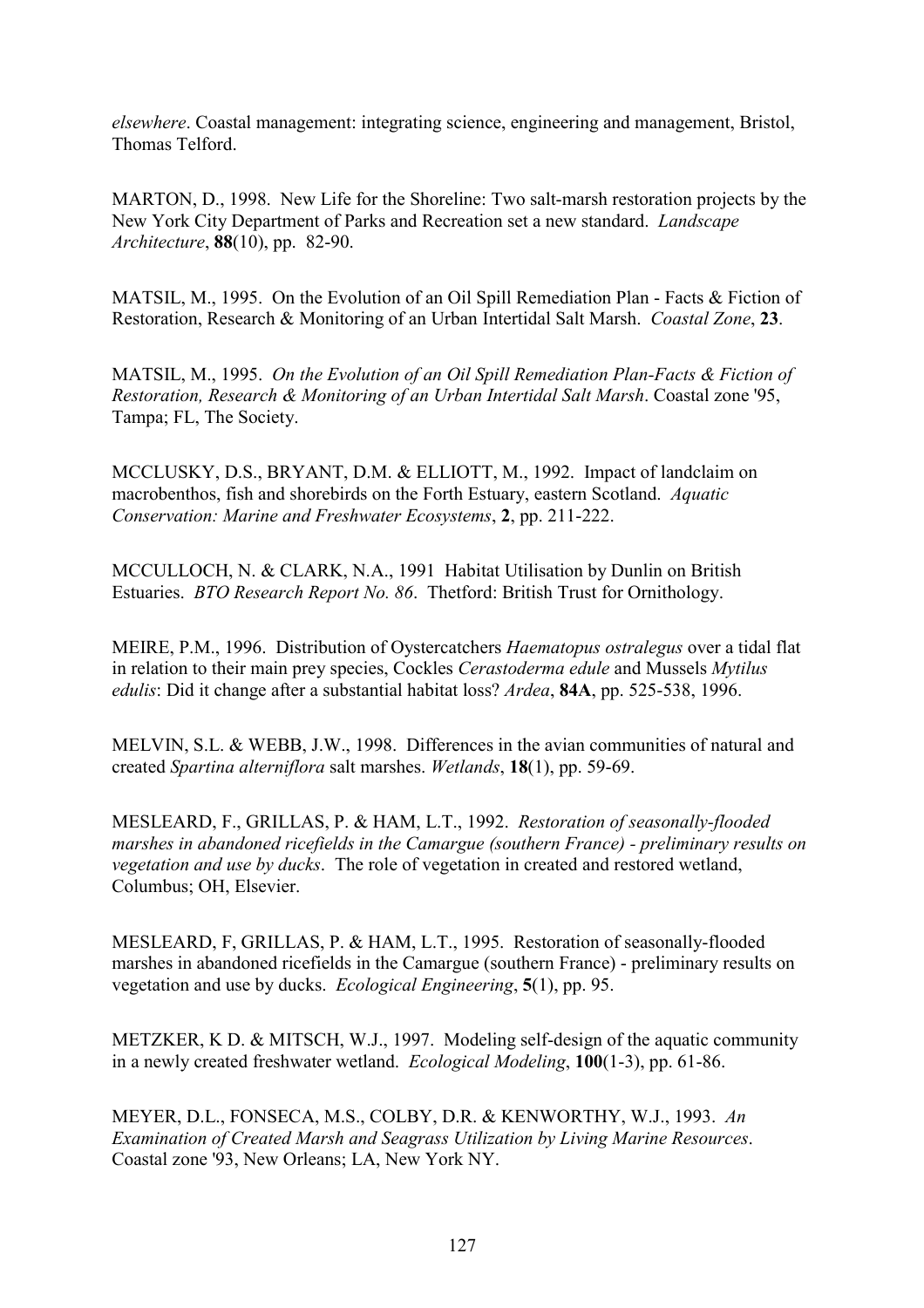MEYER, D.L., FONSECA, M.S., COLBY, D.R. & KENWORTHY, W.J., 1993. An Examination of Created Marsh and Seagrass Utilization by Living Marine Resources. *Coastal Zone*: 1858.

MEYER, D.L., THAYER, G.W., MURPHEY, P.L. & GILL, J. 1996. *The function of created intertidal oyster reefs as habitat for fauna and marsh stabilization, and the potential use of geotextile on oyster reef construction*. Shellfish restoration, Hilton Head Island; SC, National Shellfisheries Association.

MEYER, D.L., TOWNSEND, E.C. & THAYER, G.W., 1997. Stabilization and Erosion Control Value of Oyster Cultch for Intertidal Marsh. *Restoration Ecology*, **5**(1), pp. 93-99.

MILLER, J.A. & SIMENSTAD, C.A., 1997. A comparative assessment of a natural and created estuarine slough as rearing habitat for juvenile chinook and coho salmon. *Estuaries*, **20**(4), pp. 792-806.

MINELLO, T.J. & ZIMMERMAN, R.J., 1992. Utilization of Natural and Transplanted Texas Salt Marshes by Fish and Decapod Crustaceans. *Marine Ecology - Progress Series*, **90**(3), pp. 273-285.

MINELLO, T.J. & WEBB, J.W., 1993. *The Development of Fishery Habitat Value in Created Salt Marshes*. Coastal zone '93, New Orleans; LA, New York NY.

MINELLO, T.J., ZIMMERMAN, R.J. & MEDINA, R., 1994. The importance of edge for natant macrofauna in a created salt marsh. *Wetlands - Wilmington*, **184**.

MINELLO, T.J. & WEBB, J.W., 1997. Use of natural and created *Spartina alterniflora* salt marshes by fishery species and other aquatic fauna in Galveston Bay, Texas, USA. *Marine Ecology - Progress Series*, **151**(1-3), pp. 165-179.

MITSCH, W.J. & WILSON, R.F., 1996. Improving the success of wetland creation and restoration with know-how, time, and self-design. *Ecological Applications*, **6**(1), pp. 77-83.

MOELLER, I., SPENCER, T. & FRENCH, J.R., 1996. Wild wave attenuation over saltmarsh surfaces: Preliminary results from Norfolk, England. *Journal of Coastal Research*, **12**(4), pp. 1009-1016.

MOLLER, I., SPENCER, T., FRENCH, J.R., LEGGETT, D.J. & DIXON, M., 1999. Wave transformation over salt marshes: A field and numerical modeling study from north Norfolk, England. *Estuarine Coastal and Shelf Science*, **49**(3), pp. 411-426.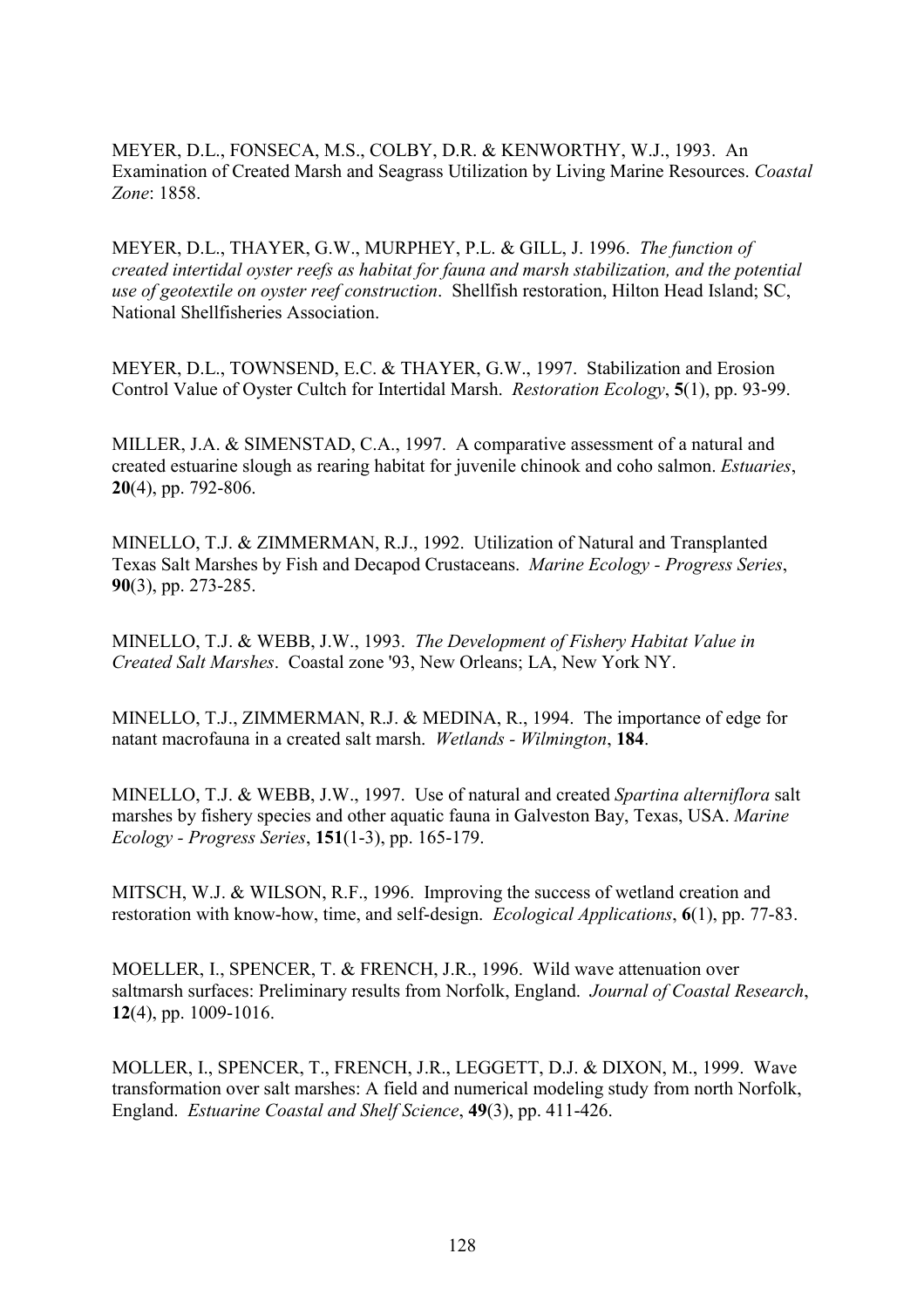MOREIRA, F., 1994. Diet and feeding rates of Knots *Calidris canutus* in the Tagus Estuary (Portugal). *Ardea*, **82**, pp. 133-136.

MOY, L.D. & LEVIN, L.A., 1991. Are *Spartina* marshes a replaceable resource - a functional approach to evaluation of marsh creation efforts. *Estuaries*, **14**(1), pp. 1-16.

MURRAY, P., FREDETTE, T., JACKSON, P. & WOLF, S., 1998. *Monitoring Results from the Boston Harbor Navigation Improvement Project Confined Aquatic Disposal Cell*. World dredging congress, Las Vegas; NV, [np].

NASH, R.D.M. & GEFFEN, A.J., 2000. The influence of nursery ground processes in the determination of year-class strength in juvenile plaice *Pleuronectes platessa* L. in Port Erin Bay, Irish Sea. *Journal of Sea Research*, **44**(1-2), pp. 101-110.

NEDWELL, D.B. 2000. *Saltmarshes as processors of nutrients in estuaries*. British saltmarshes, Forrest Text.

NEWELL, R.C., SEIDERER, L.J. & HITCHCOCK, D.R., 1998. The impact of dredging works in coastal waters: a review of the sensitivity to disturbance and subsequent recovery of biological resources on the sea bed. *Oceanography and Marine Biology*, **36**, pp**.** 127-178.

NEWELL, R.C., HITCHCOCK, D.R. & SEIDERER, L.J., 1999. Organic Enrichment Associated with Outwash from Marine Aggregates Dredging: A Probable Explanation for Surface Sheens and Enhanced Benthic Production in the Vicinity of Dredging Operations. *Marine Pollution Bulletin*, **38**(9), pp. 809-818.

NOE, G.B. & ZEDLER, J.B., 2000. Differential effects of four abiotic factors on the germination of salt marsh annuals. *American Journal of Botany*, **87**(11), 1679-1692.

NOJI, C.I.M. & NOJI, T.T., 1991. Tube lawns of *Spionid polychaetes* and their significance for recolonization of disturbed benthic substrates. *Meeresforschung-Reports on Marine Research*, **33**(4), 235-246.

NORRIS, K. 2000. *The conservation and management of saltmarshes for birds*. British saltmarshes, Forrest Text.

NORRIS, K. & ATKINSON P.W., 2000. Declining populations of coastal birds in Great Britain: victims of sea level rise and climate change? *Environmental Reviews*, **8**, pp. 303- 323.

NORRIS, K., BRINDLEY, E., COOK, T., BABBS, S., BROWN, C.F. & YAXLEY, R., 1998. Is the density of redshank *Tringa totanus* nesting on saltmarshes in Great Britain declining due to changes in grazing management? *Journal of Applied Ecology*, **35**, pp. 621- 634.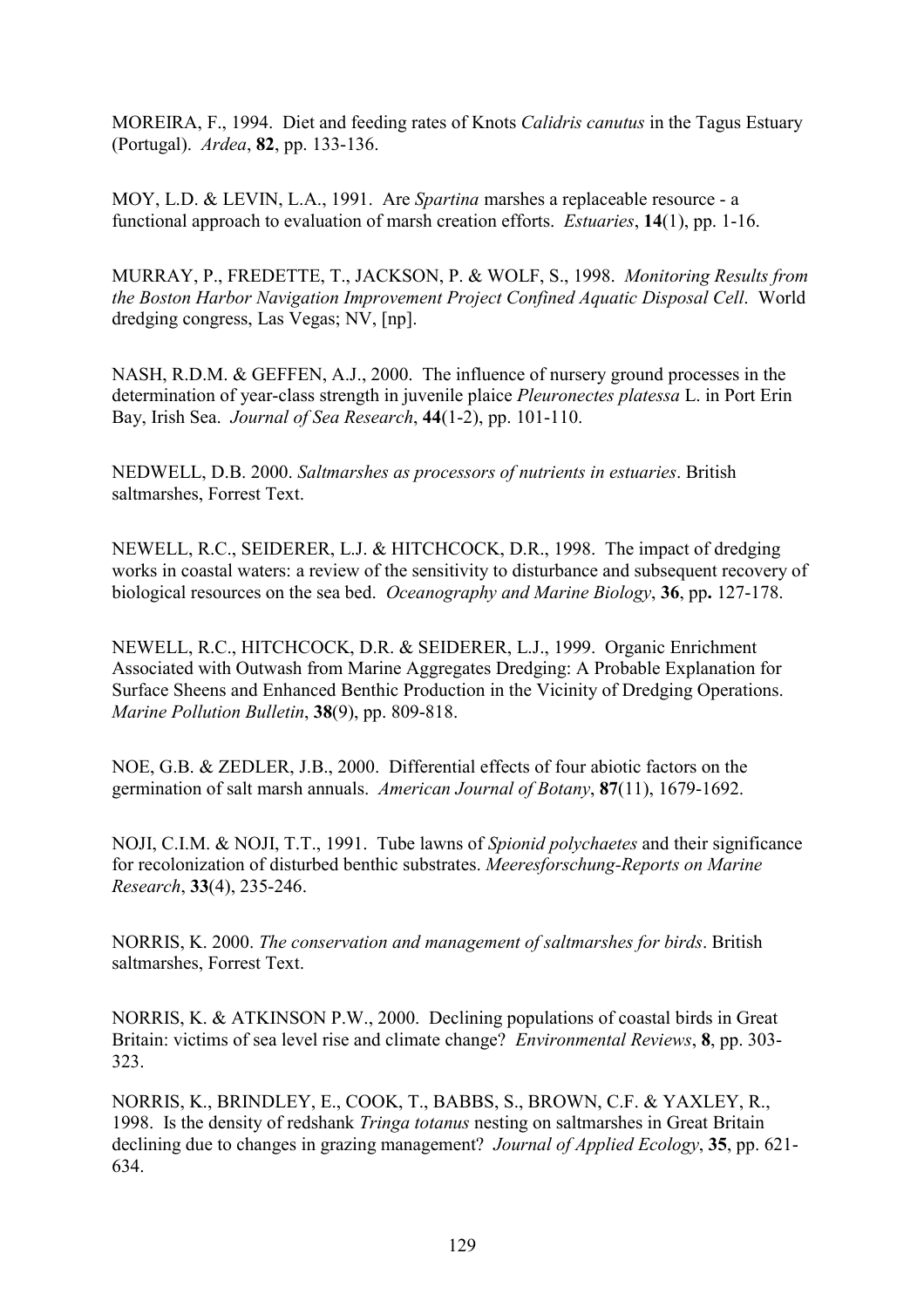NYDEN, B.B., STOW, D.A. & ZEDLER, J.B., 1996. *Tracking an Invasive Plant Species in a Southern California Wetland Using High Resolution Digital Multispectral Imagery*. International airborne remote sensing conference, San Francisco; CA, Environmental Research Institute of Michigan.

O'BEIRN, F.X., LUCKENBACH, M.W., NESTLERODE, J.A. & COATES, G.M., 2000. Toward design criteria in constructed oyster reefs: Oyster recruitment as a function of substrate type and tidal height. *Journal of Shellfish Research*, **19**(1), pp. 387-395.

OLNEY, P.J.S., 1965. The food and feeding habits of Shelduck *Tadorna tadorna*. *Ibis*, **107**, pp. 527-532.

ORSON, R.A., 1996. Some applications of paleoecology to the management of tidal marshes. *Estuaries*, **19**(2A), pp. 238-246.

PADGETT, D.E., ROGERSON, C.B. & HACKNEY, C.T., 1998. Effects of soil drainage on vertical distribution of subsurface tissues in the salt marsh macrophyte *Spartina alterniflora Lois*. *Wetlands*, **18**(1), pp. 35-41.

PADGETT, D.E. & BROWN, J.L., 1999. Effects of drainage and soil organic content on growth of *Spartina alterniflora* (Poaceae) in an artificial salt marsh mesocosm. *American Journal of Botany*, **86**(5), pp. 697-702.

PALMER, M.A., AMBROSE, R.F. & POFF, N.L., 1997. Ecological theory and community restoration ecology. *Restoration Ecology*, **5**(4), pp. 291-300.

PARSONS, L.S. & ZEDLER, J.B., 1997. Factors affecting reestablishment of an endangered annual plant at a California salt marsh. *Ecological Applications*, **7**(1), pp. 253-267.

PASTOROK, R.A., MACDONALD, A., SAMPSON, J.R., WILBER, P., YOZZO, D.J. & TITRE, J.P., 1997. An ecological decision framework for environmental restoration projects. *Ecological Engineering*, **9**(1-2), pp. 89-107.

PATCHINEELAM, S.M., KJERFVE, B. & GARDNER, L.R., 1999. A preliminary sediment budget for the Winyah Bay estuary, South Carolina, USA. *Marine Geology*, **162**(1), pp. 133- 144.

PATERSON, D.M. & BLACK, K.S. 2000. *Temporal variability in the critical erosion threshold of saltmarsh and upper intertidal sediments*. British saltmarshes, Forrest Text.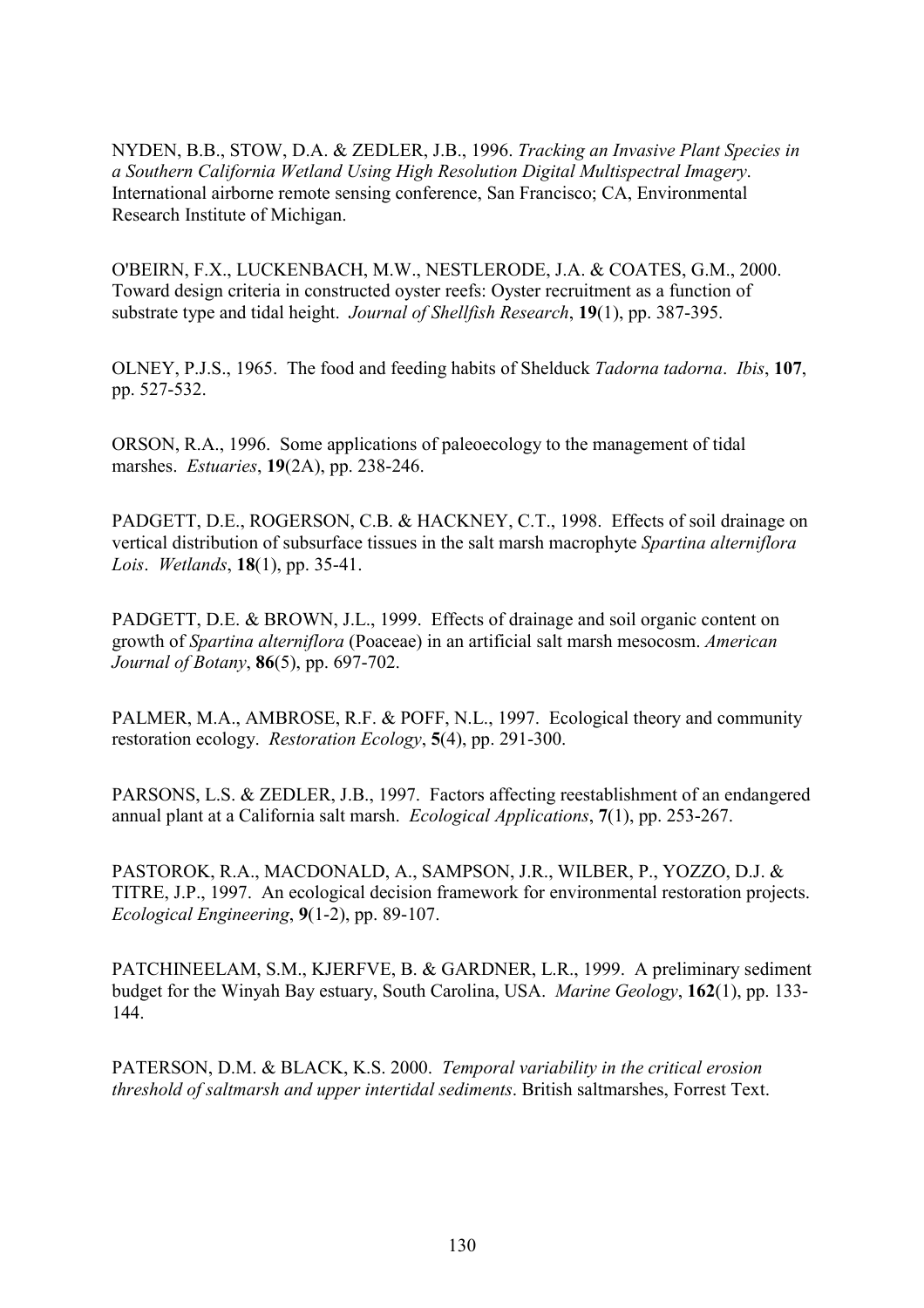PEBERDY, K., 1990. *The Use of Grazed Saltmarsh by* Branta leucopsis *(Barnacle Goose) in Relation to Refuge Establishment and Management*. Wetland management and restoration, Solna.

PECK, M.A., FELL, P.E., ALLEN, E.A., GIEG, J.A., GUTHKE, C.R. & NEWKIRK, M.D., 1994. Evaluation of Tidal Marsh Restoration - Comparison of Selected Macroinvertebrate Populations on a Restored Impounded Valley Marsh and an Unimpounded Valley Marsh within the Same Salt- Marsh System in Connecticut, USA. *Environmental Management*, **18**(2), pp. 283-293.

PERCIVAL, S.M., SUTHERLAND, W.J. & EVANS, P.R., 1996. A spatial depletion model of the responses of grazing wildfowl to the availability of intertidal vegetation. *Journal of Applied Ecology*, **33**, pp. 979-992.

PERCIVAL, S.M. & EVANS, P.R., 1997 Brent Geese (*Branta bernicla*) and *Zostera*: factors affecting the exploitation of a seasonally declining food resource. *Ibis*, **139**, pp.121- 128.

PERCIVAL, S.M., SUTHERLAND, W.J. & EVANS, P.R., 1998. Intertidal habitat loss and wildfowl numbers: applications of a spatial depletion model. *Journal of Applied Ecology*, **35**, pp. 57-63.

PEREZ-HURTADO, A., GOSS-CUSTARD, J.D. & GARCIA, F., 1997. The diet of wintering waders in Cadiz Bay, south-west Spain. *Bird Study*, **44**, pp. 45-52.

PETHICK, J.S., 1980. Salt marsh initiation during the Holocene transgression: the example of the north Norfolk marshes. *Journal of Biogeography*, **7**, pp. 1-9.

PETHICK, J. & BURD, F., 1995. *Sedimentary Processes Under Managed Retreat*. Saltmarsh research seminar, Bristol.

PHILLIPS, M.R. & WILLIAMS, A.T., 2000. Barrages: Amenities or environmental disasters-case studies from the South Wales coastline, United Kingdom. *Periodicum Biologorum*, **102**, pp. 355-363.

PHINN, S.R., STOW, D.A. & ZEDLER, J.B., 1995. *Monitoring Wetland Habitat Restoration Using Airborne, Digital Multi-Spectral Video Data in Southern California*. Vol 1, Seattle; WA, Environmental Research Institute of Michigan.

PHINN, S.R., STOW, D.A. & ZEDLER, J.B., 1996. Monitoring Wetland Habitat Restoration in Southern California Using Airborne Multispectral Video Data. *Restoration Ecology*, **4**(4), pp. 412-422.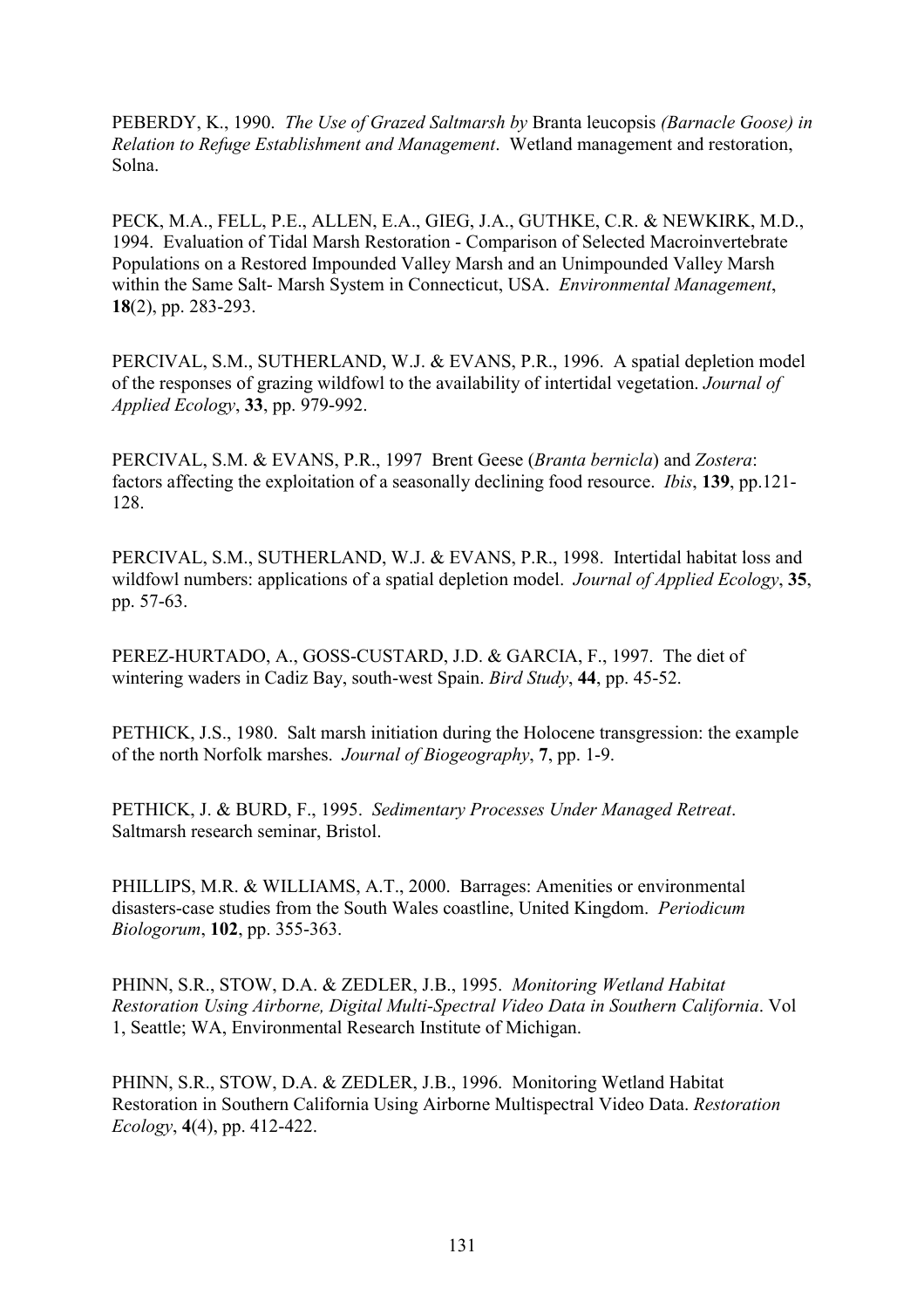PIEHLER, M.F., CURRIN, C.A., CASSANOVA, R. & PAERL, H.W., 1998. Development and N-2-fixing activity of the benthic microbial community in transplanted *Spartina alterniflora* marshes in North Carolina. *Restoration Ecology*, **6**(3), pp. 290-296.

PIENKOWSKI, M.W., 1983. Changes in the foraging pattern of plovers in relation to environmental factors. *Animal Behaviour*, **31**, pp. 244-264.

PIERSMA, T., HOEKSTRA, R., DEKINGA, A., KOOLHAAS, A., WOLF, P., BATTLEY, P. & WIERSMA, P., 1993. Scale and intensity of intertidal habitat use by Knots C*alidris canutus* in the western Wadden Sea in relation to food, friends and foes. *Netherlands Journal of Sea Research*, **31**(4), pp. 331-357.

POACH, M.E. & FAULKNER, S.P., 1998. Soil phosphorus characteristics of created and natural wetlands in the Atchafalaya Delta, LA. *Estuarine Coastal and Shelf Science*, **46**(2), pp. 195-203.

PORTNOY, J.W. & GIBLIN, A.E., 1997. Biogeochemical effects of seawater restoration to diked salt marshes. *Ecological Applications*, **7**(3), pp. 1054-1063.

PORTNOY, J.W. & GIBLIN, A.E., 1997. Effects of historic tidal restrictions on salt marsh sediment chemistry. *Biogeochemistry*, **36**(3), pp. 275-303.

PORTNOY, J.W., 1999. Salt marsh diking and restoration: biogeochemical implications of altered wetland hydrology. *Environmental management*, **24**(1), pp. 111-120.

POSEY, M.H., ALPHIN, T.D. & POWELL, C.M., 1997. Plant and infaunal communities associated with a created marsh. *Estuaries*, **20**(1), pp. 42-47.

POSFORD DUVIVIER ENVIRONMENT, 1991. Environmental opportunities in low lying coastal areas under a scenario of climate change*.* Peterborough: English Nature.

POSFORD DUVIVIER ENVIRONMENT, 2000. *North Shotley mud placement: Analysis of effects on benthic invertebrate community*. Harwich, Harwich Haven Authority

PRATER, A.J., 1972. The ecology of Morcambe Bay III. The food and feeding habits of Knot *Calidris canutus* in Morcambe Bay. *Journal of Applied Ecology*, **9**, pp. 179-194.

PRATER, A.J., 1981 *Estuary Birds of Britain and Ireland*. Carlton: T. & A.D Poyser.

PWA, 1994. *Physical Criteria for Defining Success: A Review of the Physical Performance of Tidal Marshes Constructed With Dredged Materials in San Francisco Bay, California.*  San Francisco, California: Philip Williams and Associates Ltd.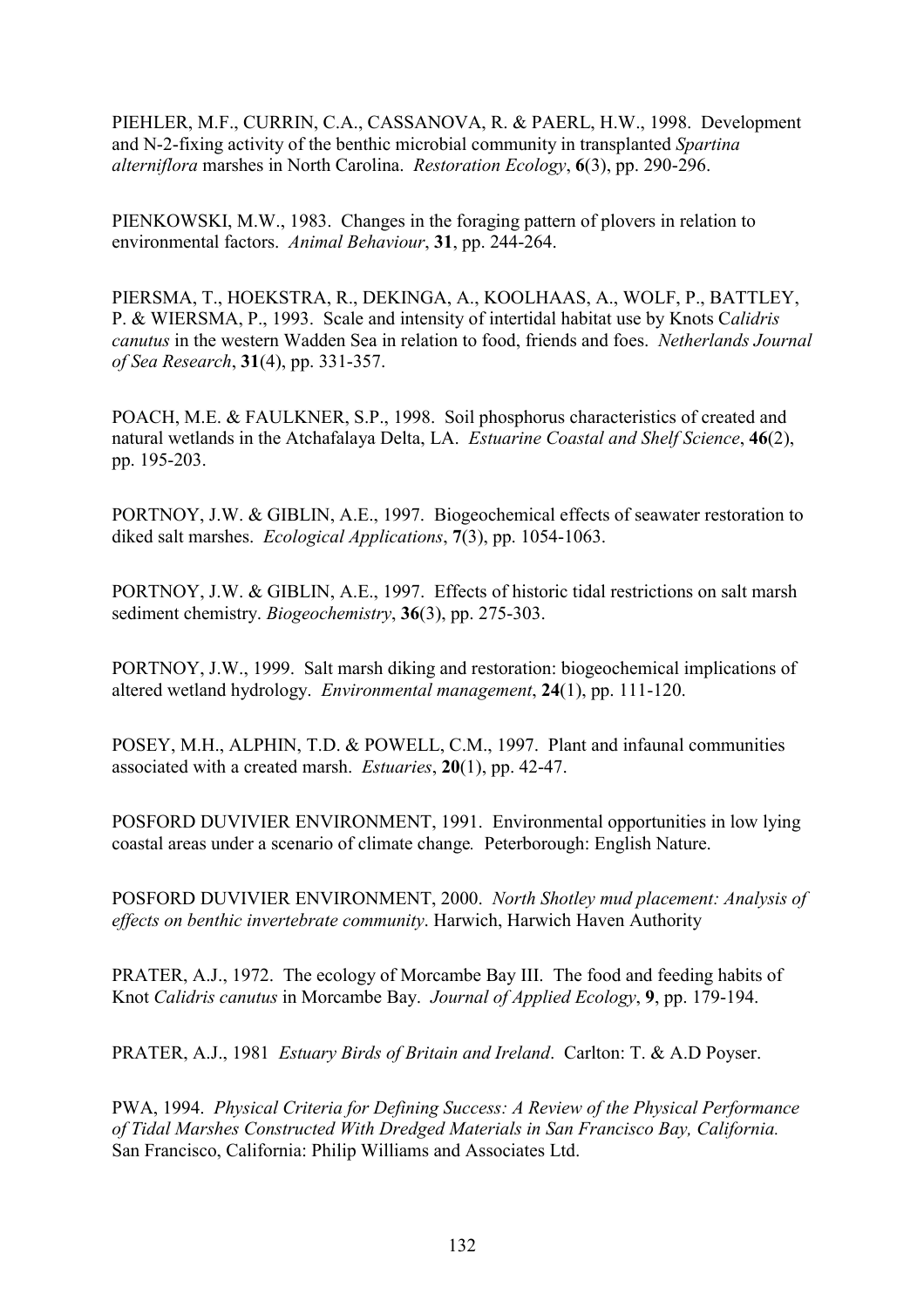PYE, K. 2000. *Saltmarsh erosion in southeast England: mechanisms, causes and implications*. British saltmarshes, Forrest Text.

PYKE, C.R. & HAVENS, K.J., 1999. Distribution of the invasive reed *Phragmites australis* relative to sediment depth in a created wetland. *Wetlands*, **19**(1), pp. 283-287.

RACE, M.S. & CHRISTIE, D.R., 1982. Coastal Zone Development - Mitigation, Marsh Creation, and Decision-Making. *Environmental Management*, **6**(4), pp. 317-328.

RACE, M.S., 1985. Critique of Present Wetlands Mitigation Policies in the United- States Based on an Analysis of Past Restoration Projects in San-Francisco Bay. *Environmental Management*, **9**(1), pp. 71-81.

RACE, M.S., 1986. Wetlands Restoration and Mitigation Policies - Reply. *Environmental Management*, **10**(5), pp. 571-572.

RACE, M. S. & FONSECA, M.S., 1996. Fixing compensatory mitigation: What will it take? *Ecological Applications*, **6**(1), pp. 94-101.

RANDS, M.R.W. & BARKHAM, J.P., 1981. Factors controlling within flock feeding densities in three species of wading bird. *Ornis Scandinavica*, **12**, pp. 28-36.

RAY, G.L., CLARKE, D.G., WILBER, T.P. & FREDETTE, T.J., 1994. *Construction of Intertidal Mudflats as a Beneficial Use of Dredged Material*. Dredging '94, Lake Buena Vista; FL, New York N.Y.

RAY, G.L., 1999. *Ecological monitoring of a constructed intertidal flat at Jonesport, ME*. Concord, MA, US Army Corps of Engineers - New England District.

RAY, G.L., 2000. Infaunal assemblages on constructed intertidal mudflats at Jonesport, Maine (USA). *Marine Pollution Bulletin*, **40**(12), pp. 1186-1200.

RAYBOULD, A.F. 2000. *Hydrographical, ecological and evolutionary change associated with Spartina anglica in Poole Harbour*. British saltmarshes, Forrest Text.

READING, C.J., 1996. *Colonisation of the Tollesbury 'Set Back' site by intertidal animals (Draft Report).* Institute of Terrestrial Ecology**:** 1-12 + Appendices pp.

READING, C.J., PARAMOR, O.A.L., GARBUTT, R.A., WATTS, C.W., SPEARMAN, J.R., BARRATT, D.R., CHESHER, T., COX, R., GRADWELL, M., HUGHES, R.J., LONGSTAFF, D.J., MYHILL, D.G., ROTHERY, P. & GRAY, A.J., 1999. *Managed realignment at Tollesbury and Saltram. Annual report for 1998.* Institute of Terrestrial Ecology.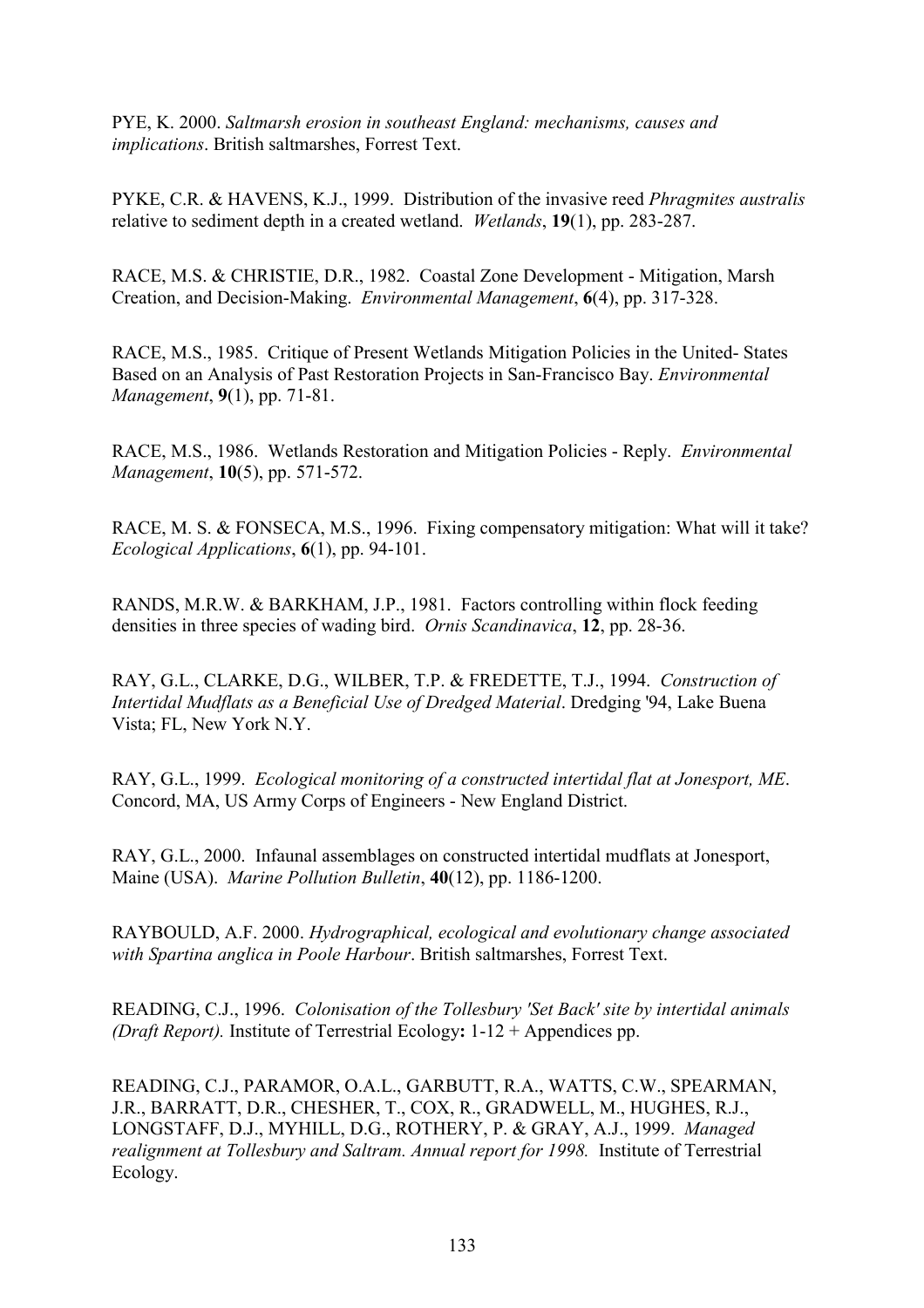READING, C.J., PARAMOUR, O.A.J., GARBUTT, R.A., BARRATT, D.R., CHESHER, T., COX, R., GRADWELL, M., HUGHES, R., MYHILL, D.G., ROTHERY, P., WHITELAW, R.I.A. & GRAY, A.J., 2000. *Managed realignment at Tollesbury and Saltram. Annual report for 1999*. Unpublished Report. Dorset: Centre for Ecology & Hydrology.

REDMOND, A.M., 2000. Dredge and fill regulatory constraints in meeting the ecological goals of restoration projects. *Ecological Engineering*, **15**(3-4), pp. 181-189.

REED, D.J., SPENCER, T., MURRAY, A.L., FRENCH, J.R. & LEONARD, L., 1999. Marsh surface sediment deposition and the role of tidal creeks: Implications for created and managed coastal marshes. *Journal of Coastal Conservation*, **5**(1), pp. 81-90.

REHFISCH, M.M., HOLLOWAY, S.J., YATES, M.G., CLARKE, R.T., AUSTIN, G., CLARK, N.A., DURELL, S.E.A. LE V. DIT, EASTWOOD, J. A., GOSS-CUSTARD, J. D., SWETNAM, R. & WEST, J. R., (1997) Predicting the effect of habitat change on waterfowl communities: a novel empirical approach. *In*: J.D. GOSS-CUSTARD, R. RUFINO & A. LUIS, eds. *Effect of Habitat Loss and Change on Waterbirds.* ITE Symposium No. 30.

RHOADS, D.C., KULLBERG, P.G. & FREDETTE, T.J., 1995. *Dredged Material Disposal Within an Estuary: Is It a Significant Source of Sediment and Contaminant Fluxes? The Case of Long Island Sound*. Ports '95, Tampa; FL, Asce.

ROMAN, C.T., GARVINE, R.W. & PORTNOY, J.W., 1995. Hydrologic modeling as a predictive basis for ecological restoration of salt marshes. *Environmental Management*, **19**(4), pp. 559-566.

ROWCLIFFE, J.M., WATKINSON, A.R., SUTHERLAND, W.J. & VICKERY, J.A., 1995. Cyclic winter grazing patterns in Brent Geese and the regrowth of salt-marsh grass. *Functional Ecology*, **9**, pp. 931-941.

ROWCLIFFE, J.M., WATKINSON, A.R. & SUTHERLAND, W.J., 1998. Aggregative responses of brent geese on salt marsh and their impact on plant community dynamics. *Oecologia*, **114**, pp. 417-426.

ROWCLIFFE, J.M., SUTHERLAND, W.J. & WATKINSON, A.R., 1999. The functional and aggregative responses of a herbivore: underlying mechanisms and the spatial implications for plant depletion. *Journal of Animal Ecology*, **68**, 853-868.

ROWCLIFFE, J.M., WATKINSON, A.R., SUTHERLAND, W.J. & VICKERY, J.A., 2001. The depletion of algal beds by geese: a predictive model and test. *Oecologia*, **127**, pp. 361- 371.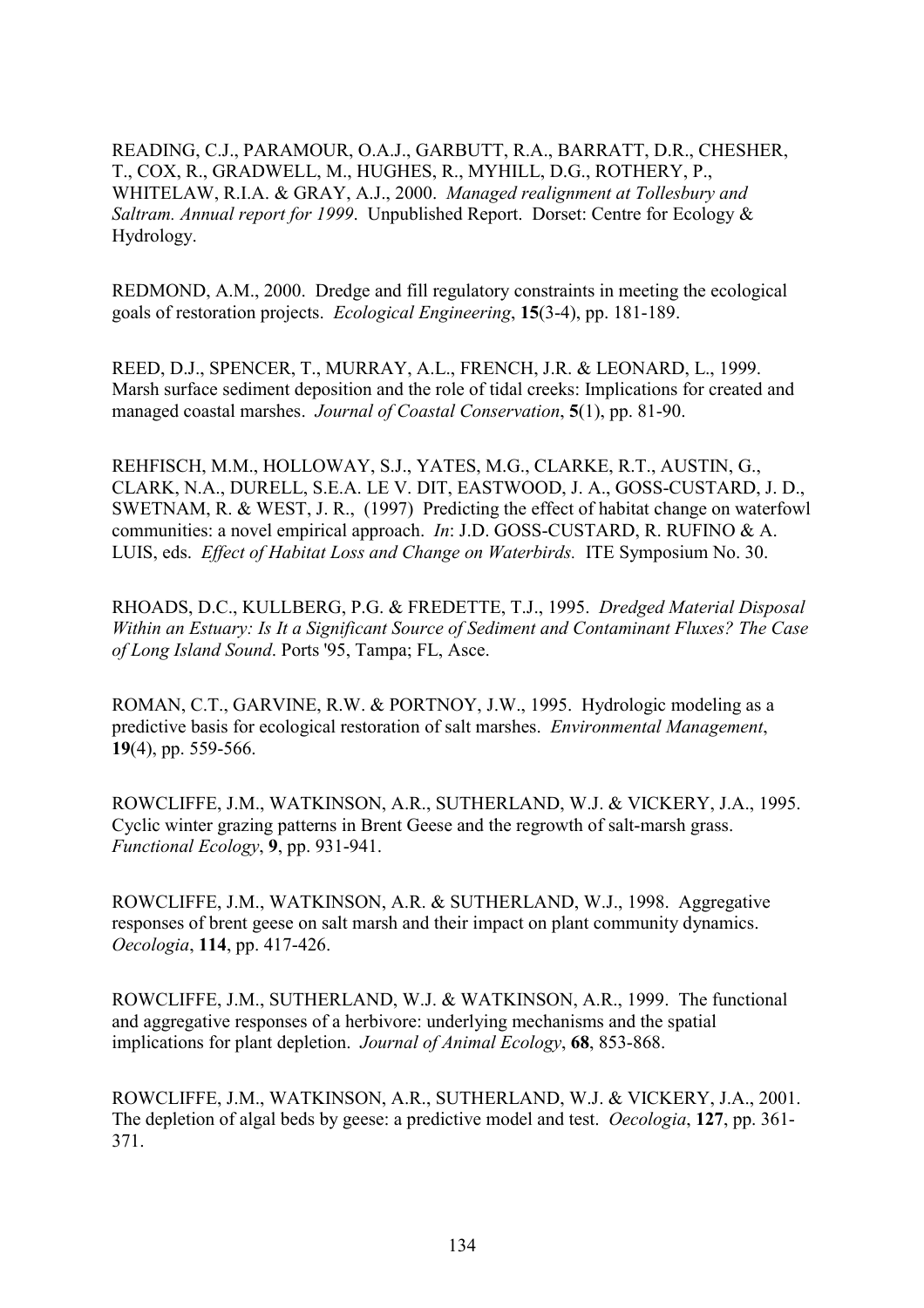ROZAS, L.P. & MINELLO, T.J., 1998. Nekton use of salt marsh, seagrass, and nonvegetated habitats in a south Texas (USA) estuary. *Bulletin of Marine Science*, **63**(3), pp. 481-501.

ROZAS, L.P. & ZIMMERMAN, R.J., 2000. Small-scale patterns of nekton use among marsh and adjacent shallow non-vegetated areas of the Galveston Bay Estuary, Texas (USA). *Marine Ecology-Progress Series*, **193,** pp. 217-239.

SACCO, J.N., SENECA, E.D. & WENTWORTH, T.R., 1994. Infaunal Community-Development of Artificially Established Salt Marshes in North-Carolina. *Estuaries*, **17**(2), pp. 489-500.

SAINTILAN, N. & HASHIMOTO, T.R., 1997. *Mangrove-saltmarsh dynamics on a bayhead delta in the Hawkesbury River estuary, New South Wales, Australia*. Mangrove ecosystems: biodiversity, functioning, restoration and management; Diversity and function in mangrove ecosystems, Toulouse, France, Kluwer.

SANDERSON, E.W., USTIN, S.L. & FOIN, T.C., 2000. The influence of tidal channels on the distribution of salt marsh plant species in Petaluma Marsh, CA, USA. *Plant Ecology*, **146**(1), pp. 29-41.

SARDA, R., PINEDO, S., GREMARE, A. & TABOADA, S., 2000. Changes in the dynamics of shallow sandy-bottom assemblages due to sand extraction in the Catalan Western Mediterranean Sea. *Ices Journal of Marine Science*, **57**(5), pp. 1446-1453.

SAS INSTITUTE, 1996. *SAS/STAT Users' Guide Version 6.1.* Cary, NC: SAS Institute Inc.

SCARTON, F., DAY, J.W., RISMONDO, A., CECCONI, G. & ARE, D., 2000. Effects of an intertidal sediment fence on sediment elevation and vegetation distribution in a Venice (Italy) lagoon salt marsh. *Ecological Engineering*, **16**(2), pp. 223-233.

SCATOLINI, S.R. & ZEDLER, J.B., 1996. Epibenthic invertebrates of natural and constructed marshes of San Diego Bay. *Wetlands*, **16**(1), pp. 24-37.

SCHEKKERMAN, H., MEINIGER, P.L. & MEIRE, P.M., 1994. Changes in the waterbird populations of the Oosterschelde, SW Netherlands, as a result of large-scale coastal engineering works. *Hydrobiologia*, **282/283**, pp. 509-524.

SEIDERER, L.J. & NEWELL, R.C., 1999. Analysis of the relationship between sediment composition and benthic community structure in coastal deposits: Implications for marine aggregate dredging. *Ices Journal of Marine Science*, **56**(5), pp. 757-765.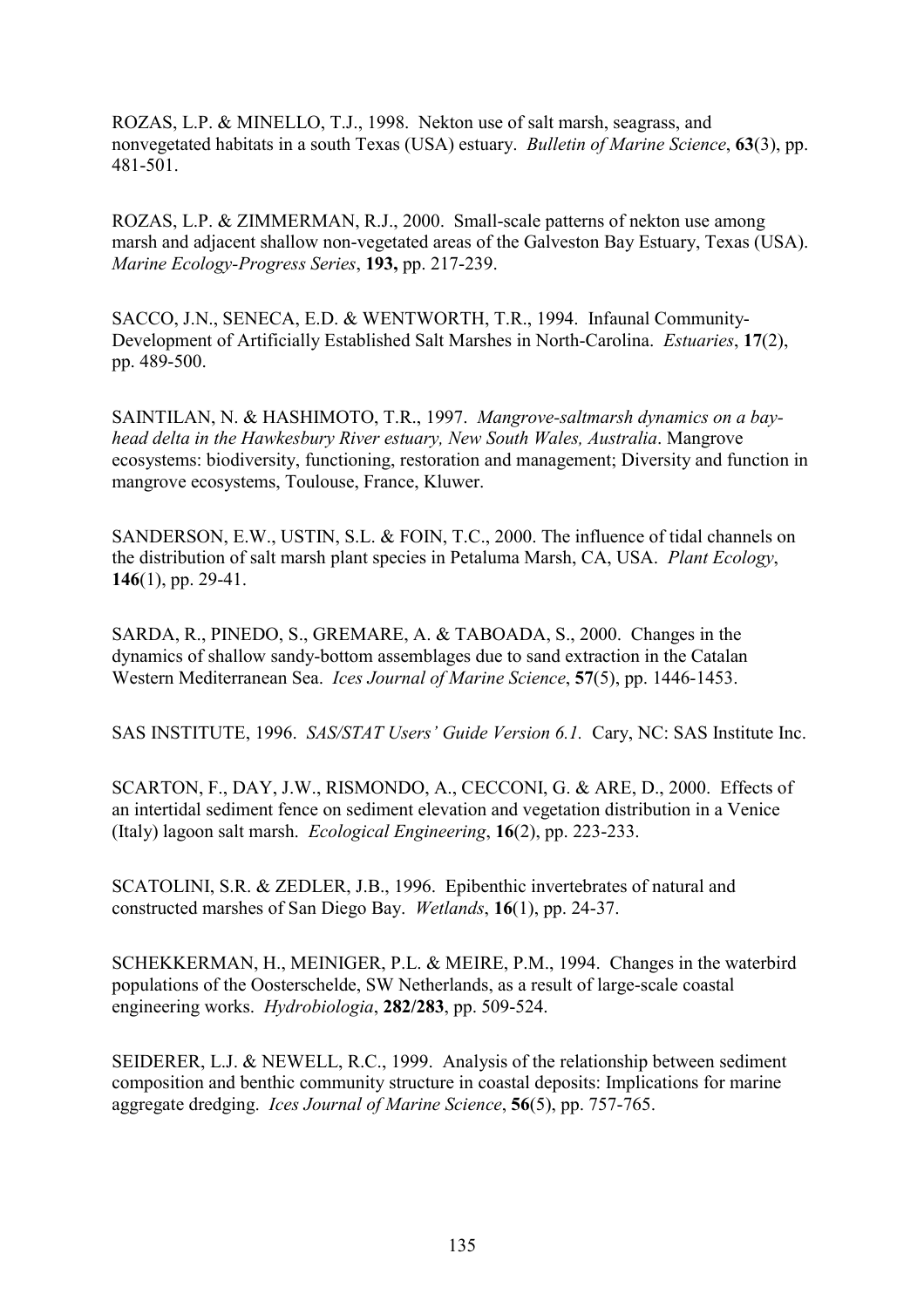SEIDERER, L.J. & NEWELL, R.C., 1999. Analysis of the relationship between sediment composition and benthic community structure in coastal deposits: Implications for marine aggregate dredging. *Ices Journal of Marine Science*, **56**(5), pp. 757-765.

SEIKI, T., HIRAOKA, K., LEE, J.G., NISHIJIMA, W., MUKAI, T., TAKIMOTO, K. & OKADA, M., 1998. Study on Purification Ability for Water Quality in Tidal Flats in Hiroshima Bay - Evaluation for the Characteristics of Organic Matter Decomposition. *Japan Society on Water Environment*, **21**(7), pp. 421-428.

SELISKAR, D.M. & GALLAGHER, J.L., 2000. Exploiting wild population diversity and somaclonal variation in the salt marsh grass *Distichlis spicata* (Poaceae) for marsh creation and restoration. *American Journal of Botany*, **87**(1), pp. 141-146.

SENECA, E.D., BROOME, S.W. & WOODHOUSE, W.W., 1985. The Influence of Duration-of-Inundation on Development of a Man-Initiated *Spartina-alterniflora loisel* Marsh in North- Carolina. *Journal of Experimental Marine Biology and Ecology*, **94**(1-3), pp. 259-268.

SHAFER, D.J. & STREEVER, W.J., 2000. A comparison of 28 natural and dredged material salt marshes in Texas with an emphasis on geomorphological variables. *Wetlands Ecology and Management*, **8**(5), pp. 353-366.

SHI, Z., HAMILTON, L.J. & WOLANSKI, E., 2000. Near-bed currents and suspended sediment transport in saltmarsh canopies. *Journal of Coastal Research*, **16**(3), 909-914.

SHISLER, J.K. & CHARETTE, D.J., 1984. *Evaluation of artificial salt marshes in New Jersey*. New Jersey, USA: New Jersey Agricultural Experimental Station.

SHORT, F.T., BURDICK, D.M. & KALDY, J.E., 1995. Mesocosm Experiments Quantify the Effects of Eutrophication on Eelgrass, *Zostera-Marina*. *Limnology and Oceanography*, **40**(4), pp. 740-749.

SHORT, F.T. & BURDICK, D.M., 1996. Quantifying eelgrass habitat loss in relation to housing development and nitrogen loading in Waquoit Bay, Massachusetts. *Estuaries*, **19**(3), pp. 730-739.

SHORT, F.T., BURDICK, D.M., SHORT, C.A., DAVIS, R.C. & MORGAN, P.A., 2000. Developing success criteria for restored eelgrass, salt marsh and mud flat habitats. *Ecological Engineering*, **15**(3-4), pp. 239-252.

SHREFFLER, D.K., SIMENSTAD, C.A. & THOM. R.M., 1990. Temporary residence by juvenile salmon in a restored estuarine wetland. *Canadian Journal of Fisheries and Aquatic Sciences*, **47**(11), pp. 2079-2084.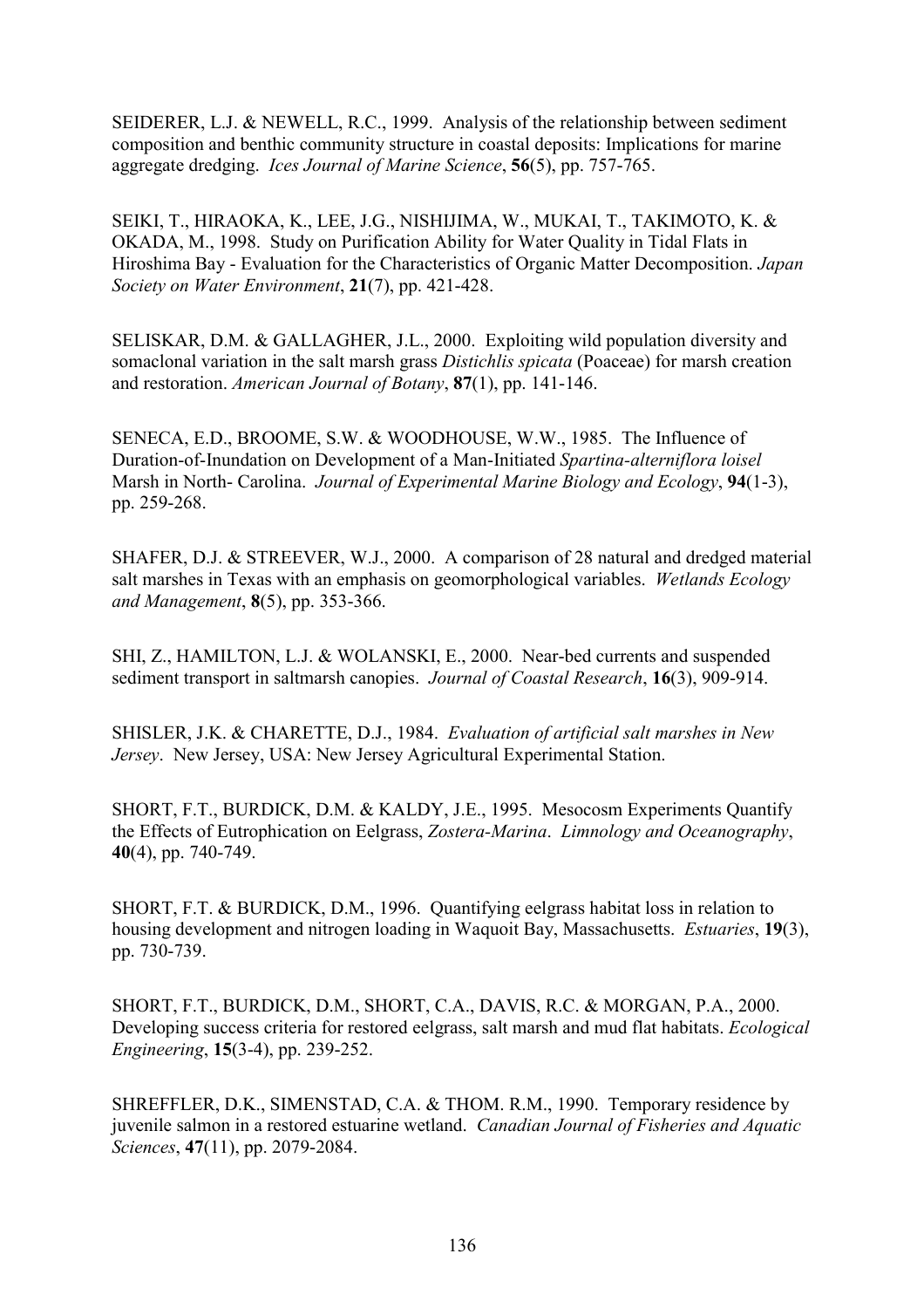SHREFFLER, D.K., SIMENSTAD, C.A. & THOM. R.M., 1992. Foraging by juvenile salmon in a restored estuarine wetland. *Estuaries*, **15**(2), 204-213.

SIEGLEY, C.E., REUTTER, J.M., STUCKEY, R.L. & BOERNER, R.E.J., 1986. Relationships between the Sediment Seed Bank and Early Seral Vegetation of a Newly Created Marsh in Sandusky Bay. *Ohio Journal of Science*, **86**(2), pp. 51-51.

SILVA, S., KOENIG, T., ROMAN, R. & GORINI, R., 1997. *Construction of a 200-Acre Demonstration Marsh*. Water resources planning and management: Aesthetics in the constructed environment. Houston: TX, Asce.

SILVA, S., KOENIG, T., BRZEZINSKI, L. & GORINI, R., 1997. *Monitoring a 200-Acre Demonstration Marsh*. Water resources planning and management: Aesthetics in the constructed environment. Houston: TX, Asce.

SIMENSTAD, C.A. & THOM, R.M., 1990. *Restoring Wetland Habitats in Urbanized Pacific Northwest Estuaries*. *Habitat restoration: Restoring the nation's marine environment, Washington*; DC: University of Maryland.

SIMENSTAD, C.A., DETHIER, M., LEVINGS, C. & HAY, D., 1994. *The Terrestrial/Marine Ecotone*. *Temperate rain forests of North America: The rain forests of home.* Island Press.

SIMENSTAD, C.A. & THOM, R.M., 1996. Functional equivalency trajectories of the restored Gog-Le-Hi-Te estuarine wetland. *Ecological Applications*, **6**(1), pp. 38-56.

SIMENSTAD, C. & MUMFORD, T., 1998. Estuarine-marine habitat and ecosystem classification and mapping: attributes or processes? *Canadian Technical Report of Fisheries and Aquatic Sciences*, **?**, pp. 139-144.

SIMENSTAD, C.A. & CORDELL, J.R., 2000. Ecological assessment criteria for restoring anadromous salmonid habitat in Pacific Northwest estuaries. *Ecological Engineering*, **15**(3- 4), pp. 283-302.

SIMENSTADT, C. & THOM, C.S., 1996. Functional Eqivalency trajectories of the restores Gog-le-hi-te estuarine wetland. Ecological Applications, **6**, pp. 38-56. SINICROPE, T.L., HINE, P.G., WARREN, R.S. & NIERING, W.A., 1990. Restoration of an Impounded Salt-Marsh in New-England. *Estuaries*, **13**(1), 25-30.

SMITH, D.D., 1976. New federal regulations for dredged and fill material. *Environmental Science and Technology*, **10,** pp. 328-333.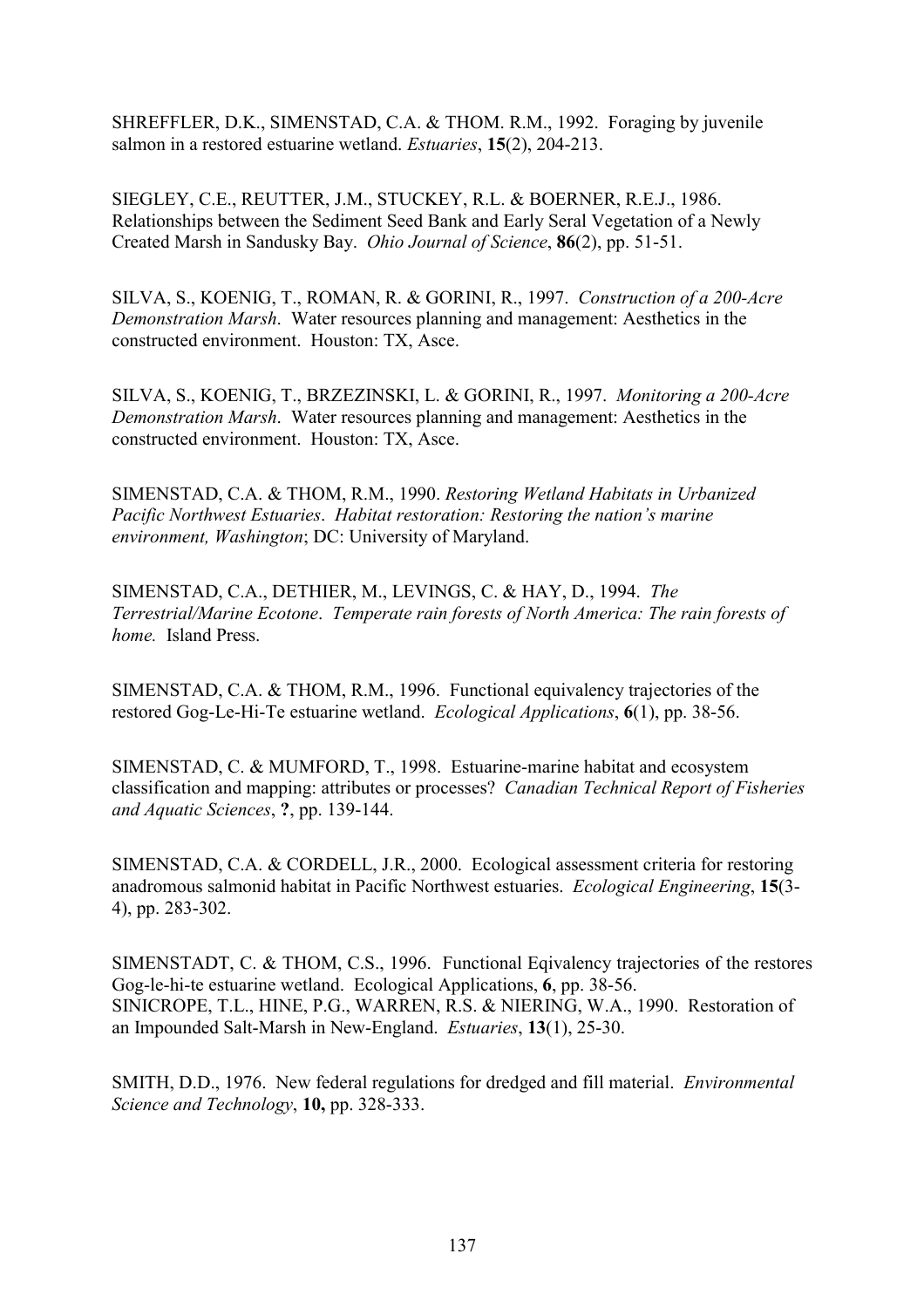SMITH, R.G.B. & BROCK, M.A., 1998. Germination potential, growth patterns and reproductive effort of *Juncus articulatus* and *Glyceria australis* in temporary shallow wetlands in Australia. *Wetlands Ecology and Management*, **5**(3), pp. 203-214.

SNELGROVE, P.V.R. & BUTMAN, C.A., 1994. Animal Sediment Relationships Revisited - Cause Versus Effect. *Oceanography and Marine Biology*, **32**, pp**.** 111-177.

SPEARMAN, J.R., DEARNALEY, M.P., WALLINGFORD, H.R. & DENNIS, J.M., 1996. *A regime approach to the long-term prediction of the impacts of tidal barrages on estuary morphology*. Barrages: engineering, design and environmental impacts. Cardiff: Chichester.

STAUFFER, A.L. & BROOKS, R.P, 1997. Plant and soil responses to salvaged marsh surface and organic matter amendments at a created wetland in central Pennsylvania. *Wetlands -Wilmington*, **17**(1), pp. 90-105.

STEKOLL, M.S. & DEYSHER, L., 1995. *Recolonization and restoration of upper intertidal*  Fucus gardneri *(Fucales, Phaeophyta) following the Exxon Valdez oil spill*. International seaweed, Valdivia; Chile, Kluwer.

STEKOLL, M.S. & DEYSHER, L., 1996. Recolonization and restoration of upper intertidal *Fucus gardneri* (Fucales, Phaeophyta) following the Exxon Valdez oil spill. *Hydrobiologia* , **326//327**(COM), pp. 311-316.

STEVENSON, M.I., 2000. Problems with natural capital: A response to Clewell. *Restoration Ecology*, **8**(3), pp. 211-213.

STOLT, M.H., GENTHNER, M.H., DANIELS, W.L., GROOVER, V.A., NAGLE, S. & HAERING, K.C., 2000. Comparison of soil and other environmental conditions in constructed and adjacent palustrine reference wetlands. *Wetlands*, **20**(4), pp. 671-683.

STREEVER, W.J. & CRISMAN, T.L., 1993. A Comparison of Fish Populations from Natural and Constructed Fresh-Water Marshes in Central Florida. *Journal of Freshwater Ecology*, **8**(2), pp. 149-153.

STREEVER, W.J., CRISMAN, T.L. & KIEFER, J.H., 1994. *Constructing freshwater wetlands to replace impacted natural wetlands: A subtropical perspective*. *Perspectives in tropical limnology, Salatiga; Indonesia.* SPB Academic Publishing.

STREEVER, W.J., EVANS, D.L., KEENAN, C.M. & CRISMAN, T.L., 1995. Chironomidae (Diptera) and vegetation in a created wetland and implications for sampling. *Wetlands -Wilmington*, **?**, pp. 285-289.

STREEVER, W.J., PORTIER, K.M & CRISMAN, T.L., 1996. A comparison of dipterans from ten created and ten natural wetlands. *Wetlands*, **16**(4), pp. 416-428.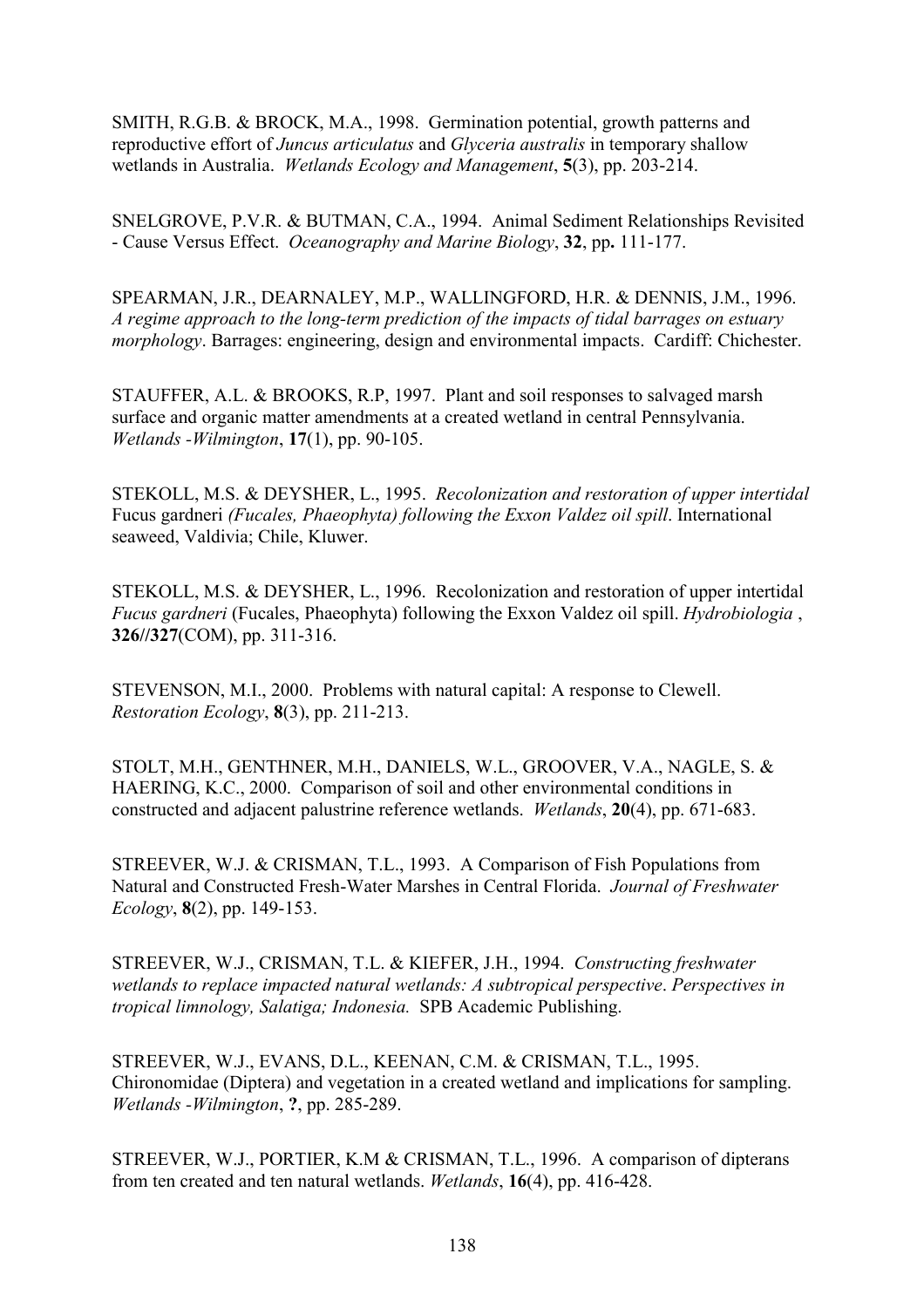STREEVER, W.J., 1997. Trends in Australian wetland rehabilitation. *Wetlands Ecology and Management*, **5**(1), pp. 5-18.

STREEVER, W.J., 2000. *Spartina alterniflora* marshes on dredged material: a critical review of the ongoing debate over success. *Wetlands Ecology and Management*, **8**(5), pp. 295-316.

SULLIVAN, G. & ZEDLER, J.B., 1999. Functional redundancy among tidal marsh halophytes: a test. *Oikos*, **84**(2), pp. 246-260.

SUMERI, A.,FREDETTE,, T.G., KULLBERG, P.G., & GERMANO, J.D., 1991. *Sediment Chemistry Profiles of Capped In-Situ and Dredged Sediment Deposits: Results from Three U.S. Army Corps of Engineers Offices*. Annual dredging seminar, Las Vegas; NV, Tees.

SUTHERLAND, W.J. 1996a. *From Individual Behaviour to Population Ecology*. Oxford University Press, Oxford, UK.

SUTHERLAND, W.J., 1996b. Predicting the consequences of habitat loss for migratory populations. *Proceedings of the royal society of London series b-biological sciences*, **263**, pp. 1325-1327.

SUTHERLAND, W.J., 1998. The effect of local change in habitat quality on populations of migratory species. *Journal of Applied Ecology*, **35**, pp. 418-421.

SUTHERLAND, T.F., SHEPHERD, P.C.F. & ELNER, L.W., 2000. Predation on meiofaunal and macrofaunal invertebrates by western sandpipers (*Calidris mauri*): evidence for dual foraging modes. *Marine Biology*, **137**(5-6), pp. 983-993.

SYDER, J., JOHNSON, M., USTIN, S. & GRISMER, M., 1998. *A Cost Effective System for Monitoring Saltmarsh Restoration*. Remote sensing for marine and coastal environments, San Diego; CA, Erim.

TALLEY, T.S. & LEVIN, L.A., 1999. Macrofaunal succession and community structure in Salicornia marshes of southern California. *Estuarine Coastal and Shelf Science*, **49**(5), pp. 713-731.

TALLEY, D.M., 2000. Ichthyofaunal utilization of newly-created versus natural salt marsh creeks in Mission Bay, California. *Wetlands Ecology and Management*, **8**(2/3), pp. 117-132.

TANNER, C.D., 1992. *Inventory and Analysis of Potential Intertidal Habitat Restoration Sites*. Geographic information systems, Onalaska; WI, [np].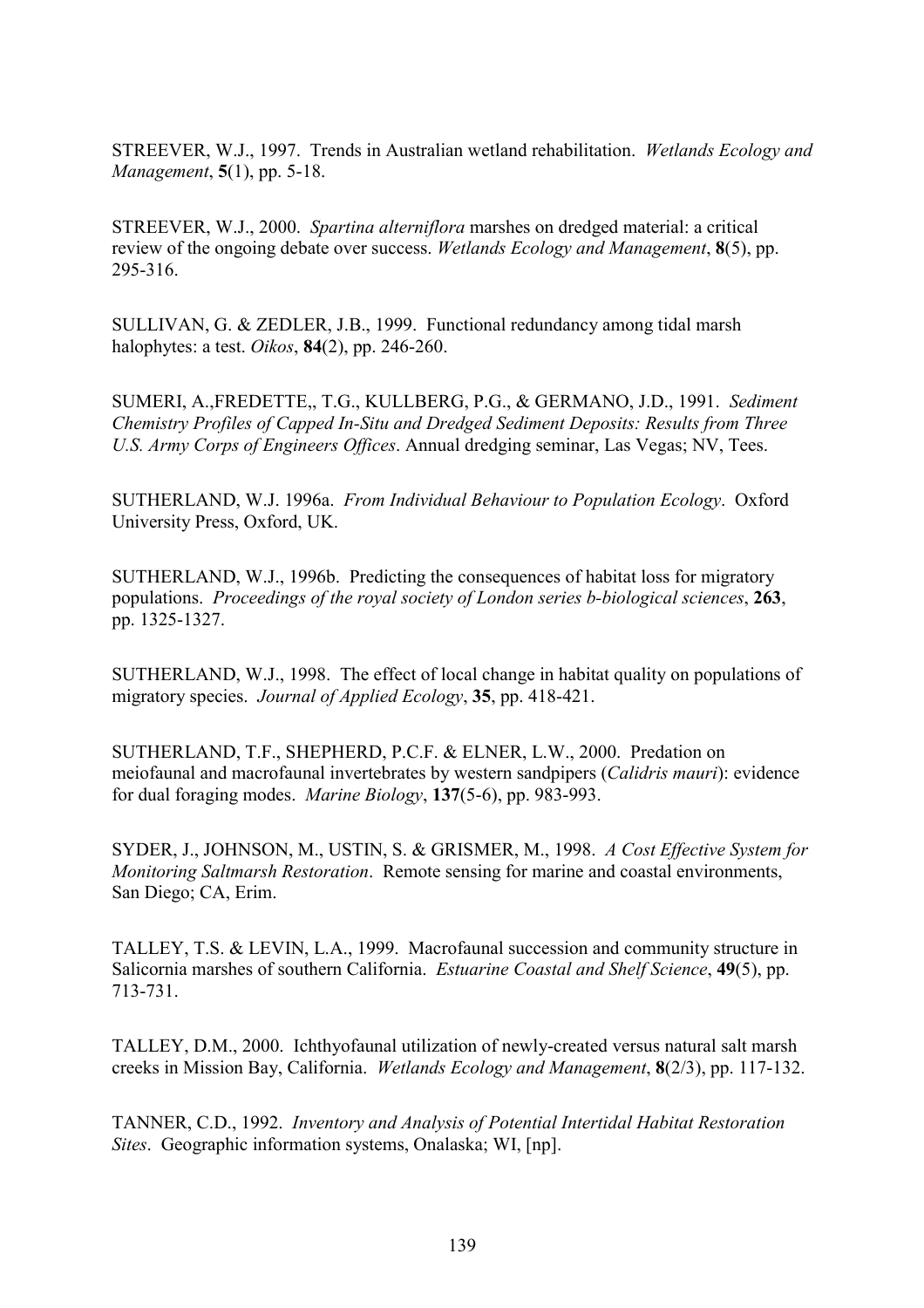TER BRAAK, C.J.F. & SMILAUER, P., 1998. *CANOCO 4.* Wageningen: Centre for Biometry.

TETTLETON, R.P., HOWELL, F.G. & REAVES, R.P., 1993. *Performance of a Constructed Marsh in the Tertiary Treatment of Bleach Kraft Pulp Mill Effluent: Results of a 2-Year Pilot Project*. Constructed wetlands for water quality improvement, Pensacola; FL [publ date], Boca Raton.

THOM, R.M., 1997. System-development matrix for adaptive management of coastal ecosystem restoration projects. *Ecological Engineering*, **8**(3), pp. 219-232.

THOM, R.M., 2000. Adaptive management of coastal ecosystem restoration projects. *Ecological Engineering*, **15**(3-4), 365-372.

THOMPSON, S.P., PAERL, H.W. & GO, M.C., 1995. Seasonal Patterns of Nitrification and Denitrification in a Natural and a Restored Salt-Marsh. *Estuaries*, **18**(2), pp. 399-408.

TITTLEY, R.M., EVANS, N.J., BURTON, N.H.K., CHIMONIDES, P.J., MUIR, A.I., CLARK, N.A., GEORGE, J.D., BAMBER, R.N. & SPURNER, C.J.H., 1999. *North Morecambe Project: post reinstatement ecological survey, autumn 1997*. 2 volumes. NHM Consulting. London: NHM

TOROK, L.S., LOCKWOOD, S. & FANZ, D., 1996. Review and comparison of wetland impacts and mitigation requirements between New Jersey, USA, Freshwater Wetlands Protection Act and section 404 of the Clean Water Act. *Environmental Management*, **20**(5), pp. 741-752.

TRNKA, S. & ZEDLER, J.B., 2000. Site Conditions, not Parental Phenotype, Determine the Height of *Spartina foliosa*. *Estuaries*, **23**(4), pp. 572-582.

TYLER, A.C. & ZIEMAN, J.C., 1999. Patterns of development in the creekbank region of a barrier island *Spartina alterniflora* marsh. *Marine Ecology-Progress Series*, **180**, pp. 161- 177.

UNDERWOOD, G.J.C. 2000. *Changes in microalgal species composition, biostabilisation potential and succession during saltmarsh restoration*. British saltmarshes, Forrest Text.

UNDERWOOD, G.J.C., 1997. Microalgal Colonization in a Saltmarsh Restoration Scheme. *Estuarine Coastal and Shelf Science*, **44**(4), pp. 471-482.

US ARMY CORPS OF ENGINEERS, 1987. *Corps of Engineers Wetlands Delineation Manual*. Vicksburg, MS, Waterways Experiment Station pp.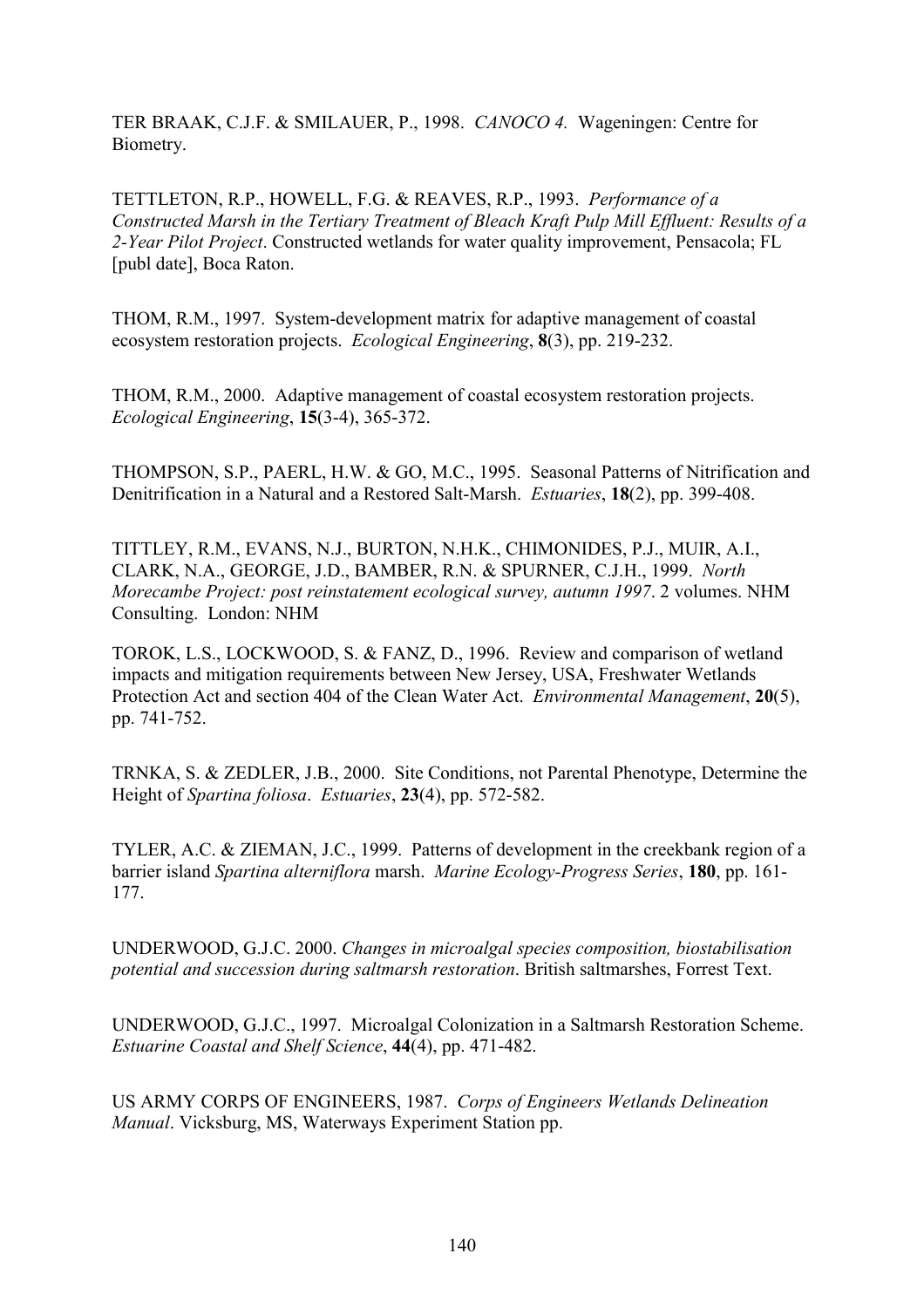VAN DALFSEN, J.A., ESSINK, K., MADSEN, H.T., BIRKLUND, J., ROMERO, J. & MANZANERA, M., 2000. Differential response of macrozoobenthos to marine sand extraction in the North Sea and the Western Mediterranean. *Ices Journal of Marine Science*, **57**(5), pp. 1439-1445.

VAN DER VEER, H.W., BERGMAN, M.J.N. & BEUKEMA, J.J., 1985. Dredging Activities in the Dutch Wadden Sea - Effects on Macrobenthic Infauna. *Netherlands Journal of Sea Research*, **19**(2), pp. 183-190.

VEPRASKAS, M.J., RICHARDSON, J.L., TANDARICH, J.P. & TEETS, S.J., 1999. Dynamics of hydric soil formation across the edge of a created deep marsh. *Wetlands Wilmington*, **19**(1), 78-89.

VOS, P.C. & VAN KESTEREN, W.P., 2000. The long-term evolution of intertidal mudflats in the northern Netherlands during the Holocene; natural and anthropogenic processes. *Continental Shelf Research*, **20**(12-13), pp. 1687-1710.

WALLINGFORD, H.R., 2000. A review of the disposal of dredged material from ports and waterways. *Dock and Harbour Authority*, **903**, pp. 3-6.

WALTON, W.E. & WORKMAN, P.D., 1998. Effect of Marsh Design on the Abundance of Mosquitoes in Experimental Constructed Wetlands in Southern California. *American Mosquito Control Association*, **14**(1), pp. 95-107.

WEST, T.L., CLOUGH, L.M. & AMBROSE, W.C., 2000. Assessment of function in an oligohaline environment: Lessons learned by comparing created and natural habitats. *Ecological Engineering*, **15**(3-4), pp. 303-321.

WEST, J.M. & ZEDLER, J.B., 2000. Marsh-creek connectivity: Fish use of a tidal salt marsh in southern California. *Estuaries* **23**(5), pp. 699-710.

WHITFIELD, P.D., 1990. Individual feeding specializations of wintering Turnstone *Arenaria interpres*. *Journal of Animal Ecology*, **59**, pp. 193-211.

WILLIAMS, G.D., DESMOND, J.S. & ZEDLER, J.B., 1998. Extension of 2 Nonindigenous Fishes, *Acanthogobius flavimanus* and *Poecilia latipinna* into San Diego Bay Marsh Habitats. *California Fish and Game*, **84**(1), 1-17.

WILLIAMS, G.D. & ZEDLER, J.B., 1999. Fish assemblage composition in constructed and natural tidal marshes of San Diego Bay: Relative influence of channel morphology and restoration history. *Estuaries*, **22**(3A), pp. 702-716.

WILLIS, A.J. 2000. *The changing structure and vegetational history of the 85-year-old saltmarsh at Berrow, North Somerset*. British saltmarshes, Forrest Text.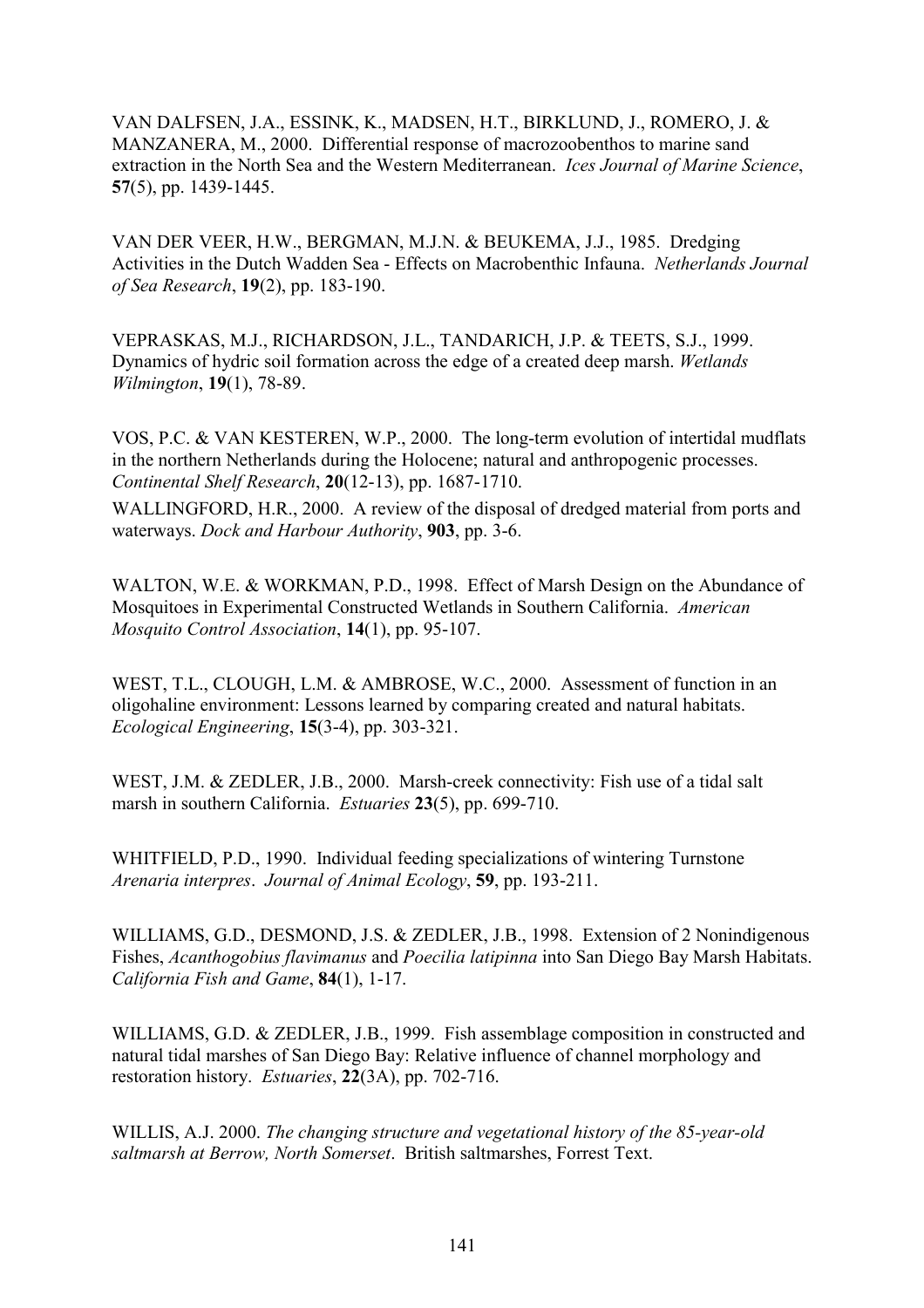WORRAL, D.H., 1984. Diet of the Dunlin *Calidris alpina* in the Severn Estuary. *Bird Study*, **31**, pp. 203-212.

YATES, M.G. & GOSS-CUSTARD, J.D., 1991 A comparison between high water and low water counts of shorebirds on the Wash, east England. *Bird Study*, **38**, pp.179-187.

YATES, M.G., GOSS-CUSTARD, J.D., MCGRORTY, S., LAKHANI, K.H., DURELL, S.E.A.L., CLARKE, R.T., RISPIN,W.E., MOY, I., YATES, T., PLANT, R.A. & FROST, A.J., 1993. Sediment characteristics, invertebrate densities and shorebird densities on the inner banks of the wash. *Journal of Applied Ecology*, **30**(4), pp.599-614.

YOUNG, T.P., 2000. Restoration ecology and conservation biology. *Biological Conservation*, **92**(1), pp.73-83.

YOZZO, D.J., CLARK, R., CURWEN, N., GRAYBILL, M.R., REID, P., ROGAL, K., SCANES, J. & TILBROOK, C., 2000. Managed Retreat: Assessing the Role of the Community in Habitat Restoration Projects in the United Kingdom. *Ecological Restoration North America*, **18**(4), pp. 234-242.

YSEBAERT, T., MEININGER, P.L., MEIRE, P., DEVOS, K., BERREVOETS, STRUCKER, R.C.W. & KUIJKEN, E., 2000. Waterbird communities along the estuarine salinity gradient of the Schelde estuary, NW-Europe. *Biodiversity and Conservation*, **9**(9), pp. 1275-1296.

ZEDLER, J.B., LANGIS, R., CANTILLI, J. & ZALEJKO, M., 1988. *Assessing the Functions of Mitigation Marshes in Southern California*. National wetland symposium: Urban Wetlands. Oakland: CA, Omnipress.

ZEDLER, P.H. & BLACK, C., 1988. *Species Preservation in Artificially Constructed Habitats: Preliminary Evaluation Based on a Case Study of Vernal Pools at Del Mar Mesa, San Diego County*. National wetland symposium: Urban Wetlands. Oakland, CA: Omnipress.

ZEDLER, P.H. & BLACK, C. 1988. *Strategies For The Future: Local Government Urban Wetland Protection and Management Programs Association of Wetland Managers*. National wetland symposium: Urban Wetlands. Oakland, CA: Omnipress.

ZEDLER, J.B., 1990. *Restoring Cordgrass Marshes in Southern California*. *Habitat restoration: Restoring the nation's marine environment*. Washington; DC, University of Maryland.

ZEDLER, J.B., 1991. *Invasive Exotic Plants: Threats to Coastal Ecosystems*. Perspectives on the marine environment. Los Angeles: CA, Los Angeles.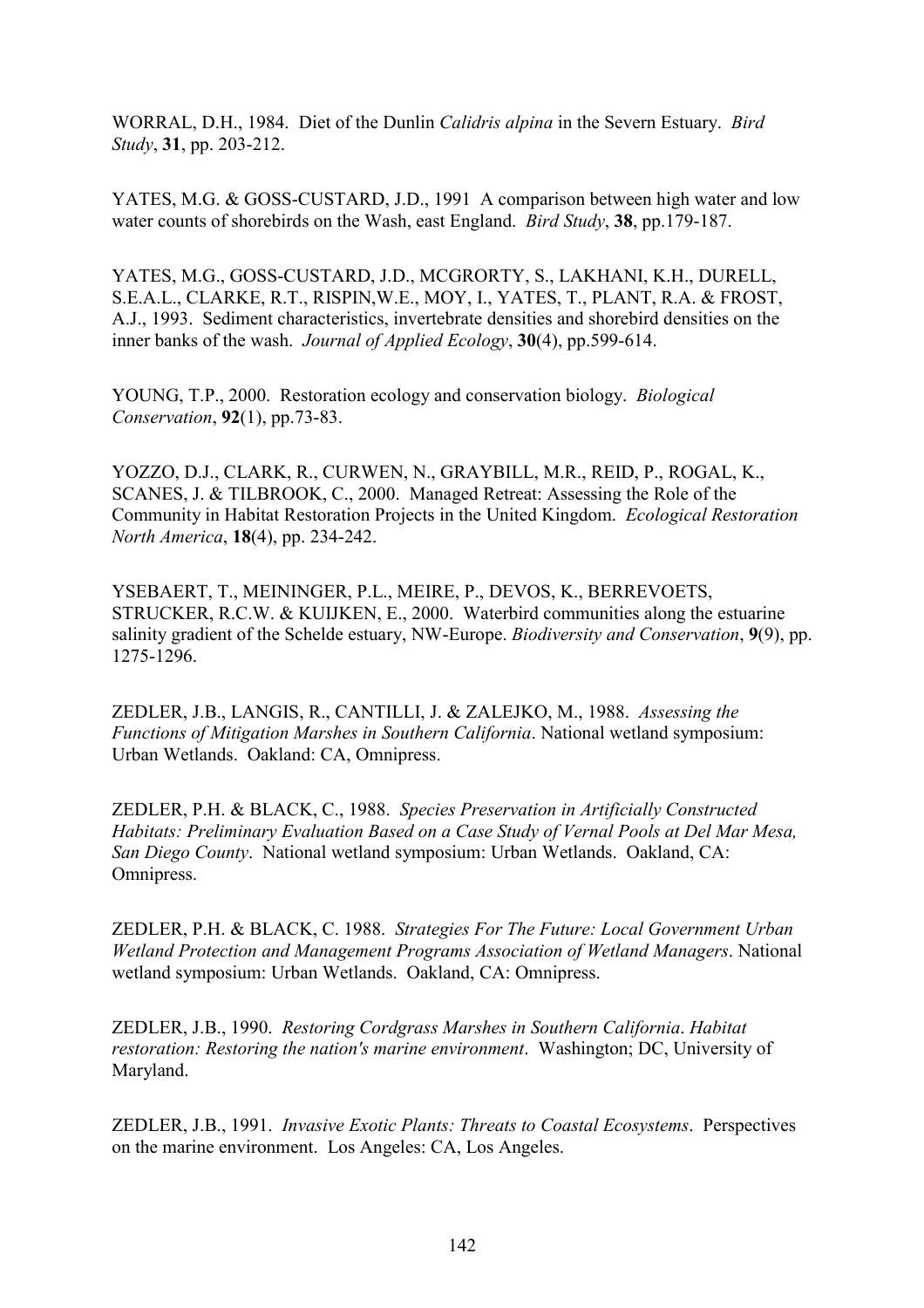ZEDLER, P.H., FRAZIER, C.K. & BLACK, C., 1992. *Habitat Creation as a Strategy in Ecosystem Preservation: An Example from Vernal Pools in San Diego County*. *Interface between ecology and land development in California.* Los Angeles: CA, Los Angeles.

ZEDLER, J.B., 1992. *Restoring Biodiversity to Coastal Salt Marshes. Interface between ecology and land development in California.* Los Angeles: CA, Los Angeles.

ZEDLER, J.B., 1992. *Coastal Wetlands: Multiple Management Problems in Southern California*. Multiple uses of the coastal zone in a changing world: Environmental science in the coastal zone; issues for further research.Woods Hole; MA, Washington DC.

ZEDLER, J.B., 1993. Canopy Architecture of Natural and Planted Cordgrass Marshes - Selecting Habitat Evaluation Criteria. *Ecological Applications*, **3**(1), pp. 123-138.

ZEDLER, J.B. & POWELL, A.N., 1993. Managing Coastal Wetlands. *Oceanus -Woods Hole Mass*, **36**(2), pp. 19.

ZEDLER, J.B., 1996. Ecological issues in wetland mitigation: An introduction to the forum. *Ecological Applications*, **6**(1), pp. 33-37.

ZEDLER, J.B., 1996. Coastal mitigation in Southern California: The need for a regional restoration strategy. *Ecological Applications*, **6**(1), pp. 84-93.

ZEDLER, J.B., 1997. Adaptive management of coastal ecosystems designed to support endangered species. *Ecology Law Quarterly*, **24**(4), pp. 735-743.

ZEDLER, J.B. & CALLAWAY, J.C., 1997. Restoration Ecology: Combining the Teaching of Ecological Principles with Group Experiments and Native Plant Restoration on the SDSU Campus. *Bulletin- Ecological Society of America*, **78**(1), pp. 67-69.

ZEDLER, J.B., WILLIAMS, G.D. & DESMOND, J.S., 1997. Wetland Mitigation: Can Fishes Distinguish between Natural and Constructed Wetlands? *Fisheries - Bethesda*, **22**(3), pp. 26-29.

ZEDLER, J.B. & CALLAWAY, J.C., 1999. Tracking wetland restoration: Do mitigation sites follow desired trajectories? *Restoration Ecology*,**7**(1), pp. 69-73.

ZEDLER, J.B., CALLAWAY, J.C., DESMOND, J.S., VIVIAN-SMITH, G., WILLIAMS, G.D., SULLIVAN, G., BREWSTER, A.E. & BRADSHAW, B.K., 1999. Californian Salt-Marsh Vegetation: An Improved Model of Spatial Pattern. *Ecosystems - New York*, **2**(1), pp. 19-35.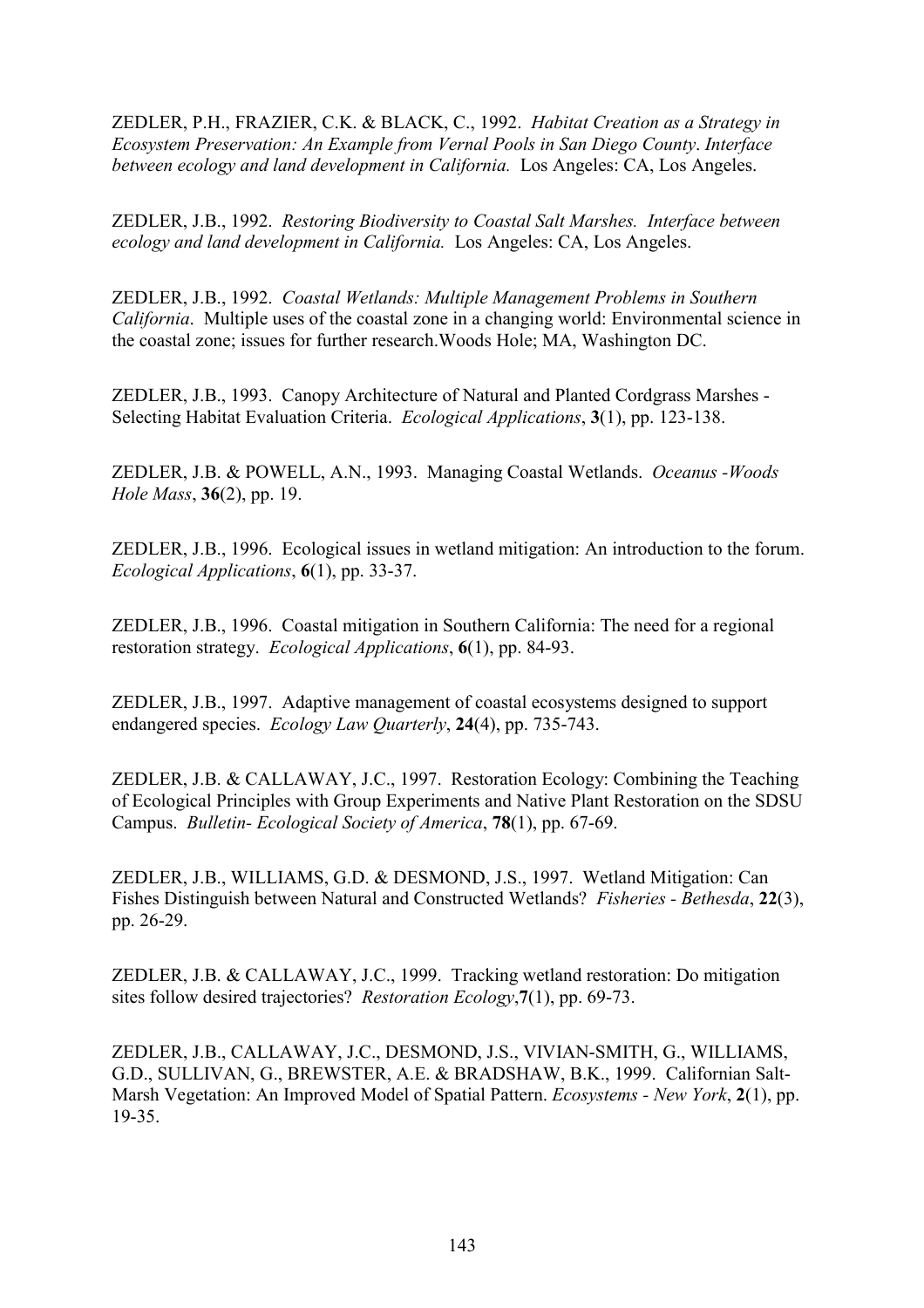ZEDLER, J.B., 1999. European Wet Grasslands: Biodiversity, Management, and Restoration. *Restoration Ecology*, **7**(4), pp. 411-412.

ZEDLER, J.B., 2000. Progress in wetland restoration ecology. *Trends in Ecology & Evolution*, **15**(10), pp. 402-407.

ZEDLER, J.B. & CALLAWAY, J.C., 2000. Evaluating the progress of engineered tidal wetlands. *Ecological Engineering*, **15**(3-4), pp. 211-225.

ZEFF, M.L., 1999. Salt marsh tidal channel morphometry: Applications for wetland creation and restoration. *Restoration Ecology*, **7**(2), pp. 205-211.

ZWARTS, L. & WANINK, J.H., 1993. How the food-supply harvestable by waders in the Wadden Sea depends on the variation in energy density, body-weight, biomass, burying depth and behaviour of tidal-flat invertebrates. Netherlands Journal of Sea Research, **31**(4), pp. 441-476.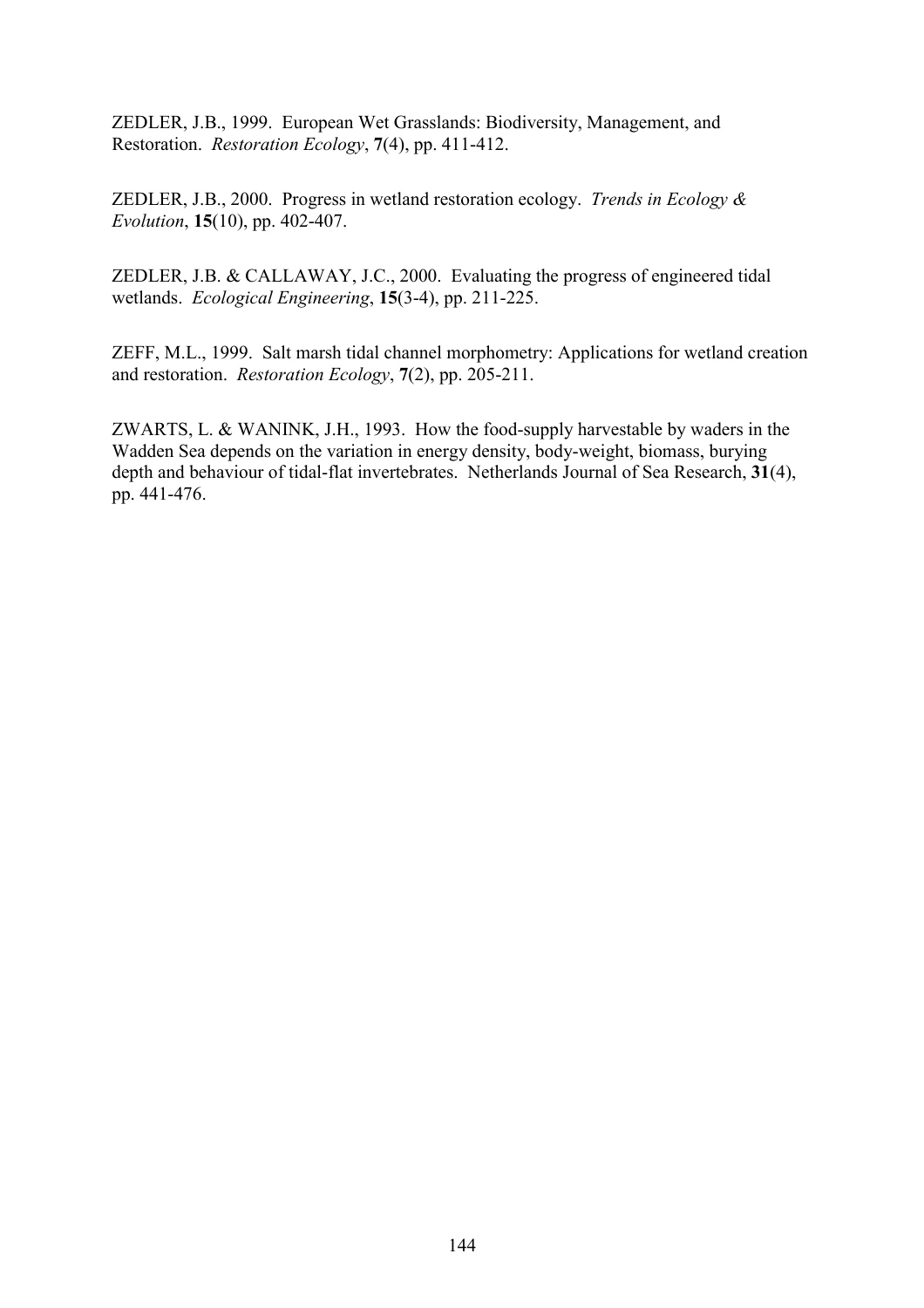# **Appendix Changes in the number of birds at two managed retreat sites on the River Blackwater, Essex**

# **A.1 Introduction**

The Tollesbury and Orplands managed retreat sites are unique amongst British managed retreat sites in that standardised bird monitoring took place on the sites since intertidal inundation was restored. These surveys have allowed the changes in the bird community to be tracked over time and may provide useful insights into the speed of colonisation and total usage by waterbirds of newly created intertidal habitats. Both of these sites include saltmarsh and mudflat but are enclosed and sheltered by the remains of the old sea wall and thus may not be indicative of open coast mudflats. Bird monitoring has also been carried out on five sediment recharge sites in Suffolk and Essex which were created as part of the Harwich Haven dredging operations (Table 1.1) but these data are not in a form that can be analysed with any confidence. Counts have taken place at different times of tide, for different periods of time and not all sites have been covered during each survey period. We have therefore not included these in any further analyses.

Orplands and Tollesbury have shown similar patterns of development. Saltmarsh vegetation has developed on the higher elevations of the sites and is dominated by pioneer *Salicornia*  spp. communities and areas of intertidal mud have become established on lower areas. At Orplands, there are two sites (A and B). Site B is higher than site A and has always had less bare mud and was quickly vegetated by *Salicornia*.

At Tollesbury, data were collected by Chris Tyas (RSPB Old Hall Marshes) three times each month from October 1995 to September 1999. At Orplands, monthly counts from November through to March were carried out by the Environment Agency from November 1994 to March 1998. At both sites, the size and state of tide was standardised as far as possible, although this proved difficult at Orplands. At Tollesbury counts were carried out in each calendar month and at three states of tide (low, neap high and spring high) whereas, at Orplands, counts were carried out during the winter months for approximately three hours from half an hour after low water. Counts at Orplands were carried out at approximately 1- 1.5 hour intervals until the intertidal mud was covered.

This chapter analyses these data and quantifies the changes in numbers of individual species and also the community composition of the birds found on these sites. We determine whether the bird community has stabilised after four to five years of monitoring or if it is still evolving.

# **A.2 Methods**

### **A.2.1 Bird usage at the Tollesbury managed retreat site**

Counts of birds in the retreat site were made at low water, neap high tide and spring high tide during each calendar month from October 1995 to September 1999. Similar counts from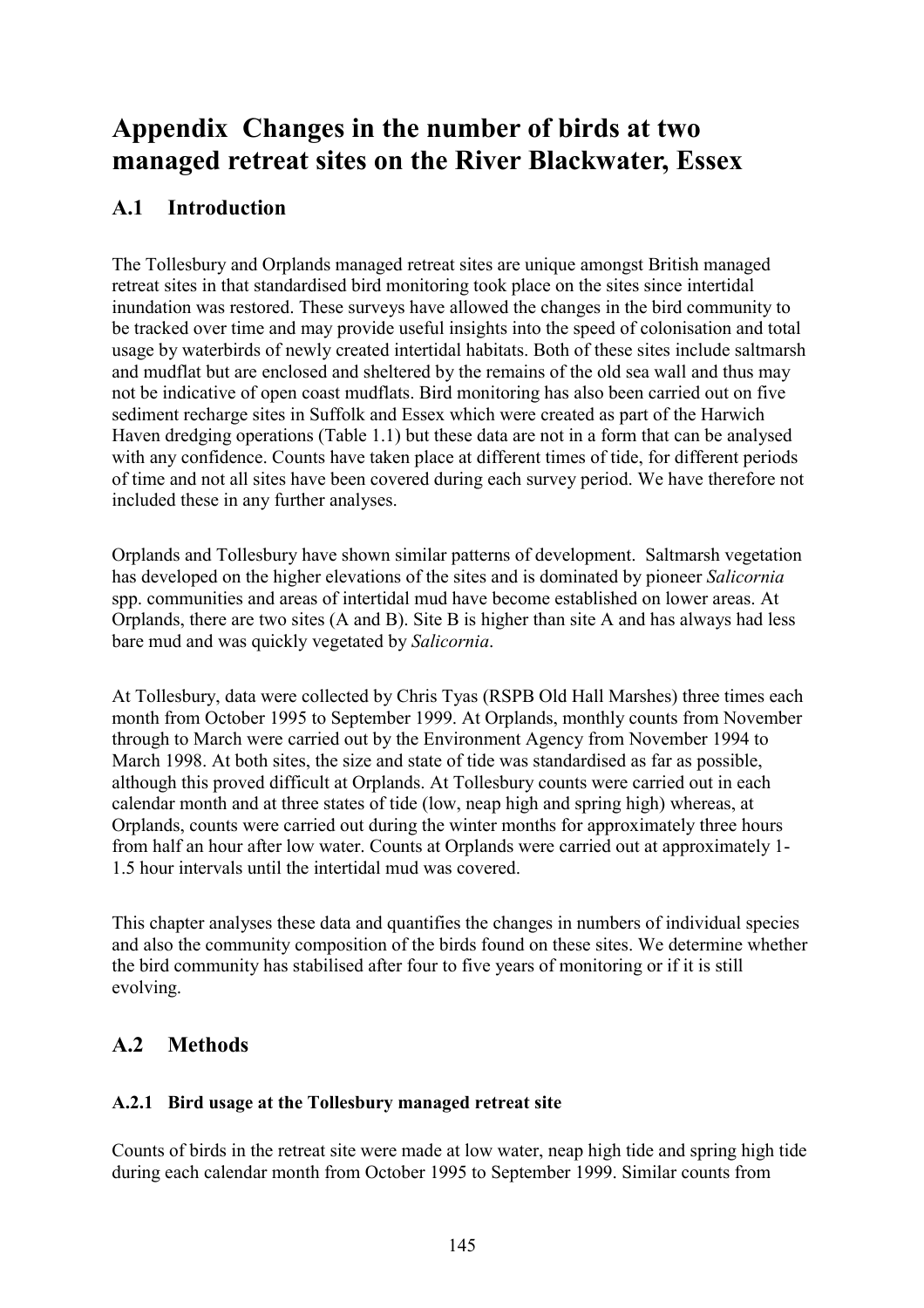'control' areas were not made. Since September 1999, the methods used have changed and involve a count during one tidal period per month. Due to the difficulty of drawing comparisons, only the first set of data have been analysed. From May 1998 onwards, birds were noted as feeding or not feeding.

Two analytical approaches have been taken. The majority of usage by birds occurred during the winter (October to March inclusive) and data analysis has been restricted to these months only. Additionally, although Lapwing and Golden Plover, tend to use the site as a roosting area, the number of feeding and roosting birds was not available for all counts. Therefore, all counts, irrespective of activity were included. First, the factors affecting the winter usage of the site by individual species were determined using generalised linear models modelled using the SAS GENMOD procedure (SAS Institute Inc. 1996). Bird count data were modelled as a function of three factors: winter (1995, 1996, 1997 or 1998), month (October through to March), tide state (low, neap or high) and one linear variable: disturbance  $(1 =$ None,  $2 = Low$ ,  $3 = Modernite/High$ ). Likelihood ratio tests were carried out to determine whether significant differences occurred between the numbers of birds in different categories of a specific factor (eg differences between years, months or tide states).

The second approach was to determine changes in community composition over time and tide states. Correspondence analysis (CA) was performed on total bird usage data, split by winter and tide state using the computer package CANOCO (ter Braak & Smilauer 1998). Species which occurred less than five times were excluded and a  $1 + log(b)$  transformation was performed to reduce the effect of rare species or very large counts unduly influencing the analysis. Axis 1 and Axis 2 species and sample scores were plotted on a bi-plot diagram and trends in species composition were inferred over time and tide state. The bi-plot was scaled with a focus on species distances so that the resulting diagram depicts most accurately the differences between occurrence patterns of species, and the samples in which they occur are scattered around them. In simple terms, species that are close together in the plot tend to have occurred together and the samples with which they are associated are placed near them.

#### **A.2.2 Bird usage at the Orplands managed retreat sites**

Five different areas were counted at Orplands which included both the retreat site, surrounding mudflat and control areas (Map A.1; Table A.1). Counts were made from half an hour after high water for approximately three hours until the mudflats outside the retreat site were covered.

The Orplands site was difficult to cover and the number of counts carried out on each area varied between visits and, by necessity, were carried out at different states of tide. Counts were also carried out in some months during one winter and not the following winter. This has led to difficulties in analysing data and analysis has therefore been limited to analysing data collected from December through to February. An attempt to analyse species data using GLMs as above failed due to small quantities of data and so only groups of species (total number of shorebirds and wildfowl) were modelled as a function of site type (mudflat, Orplands A, Orplands B and saltmarsh) year, month and time from low water. Detailed statistical analysis for individual species has therefore not been carried out. The mean  $(\pm S E)$ number of birds recorded per visit was calculated for each species which had a mean count of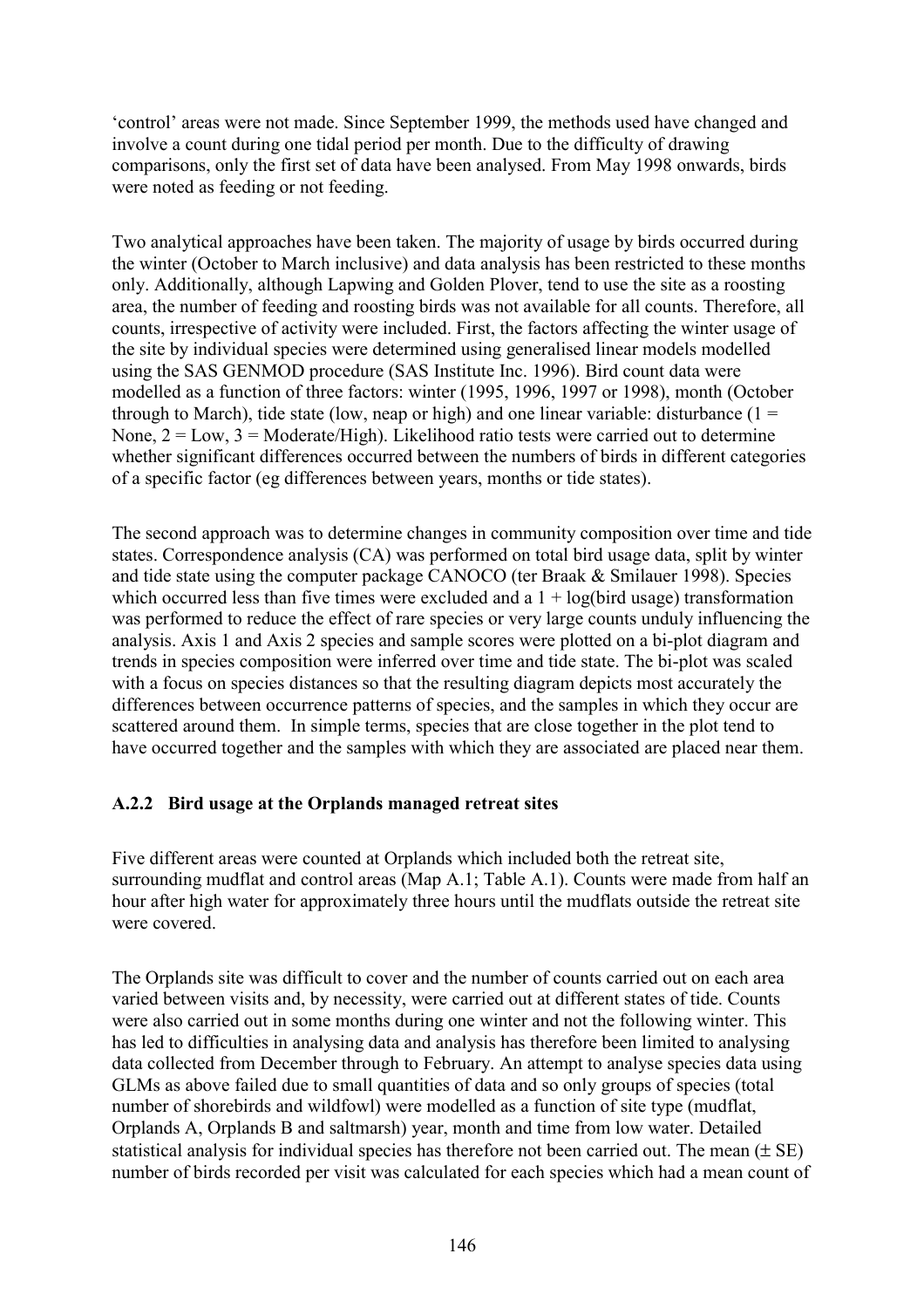greater than five birds during any winter. Birds have been expressed as numbers rather than densities as it was not possible to determine the extent of the mudflats at any state of tide and the area of mud on each retreat site (A or B) changed between winters.

To assess changes in the bird assemblage using the site, Detrended Correspondence Analysis (DCA) was carried out on the mean count per winter in each site. DCA, rather than CA, was used to reduce a pronounced arch effect which occurred using CA (ter Braak & Smilauer 1998). Rare species (recorded on less than 10 occasions) were excluded and no transformation of the species data was carried out.

**Table A-1** Description of the five different areas counted at the Orplands managed retreat site

| <b>Area Number</b> | <b>Description</b>                        |
|--------------------|-------------------------------------------|
|                    | Mudflats seaward of managed retreat sites |
|                    | Managed retreat site A                    |
|                    | Managed retreat site B                    |
|                    | Mudflats seaward of control saltmarsh     |
|                    | Control Saltmarsh                         |

Description of the five different areas counted at the Orplands managed retreat site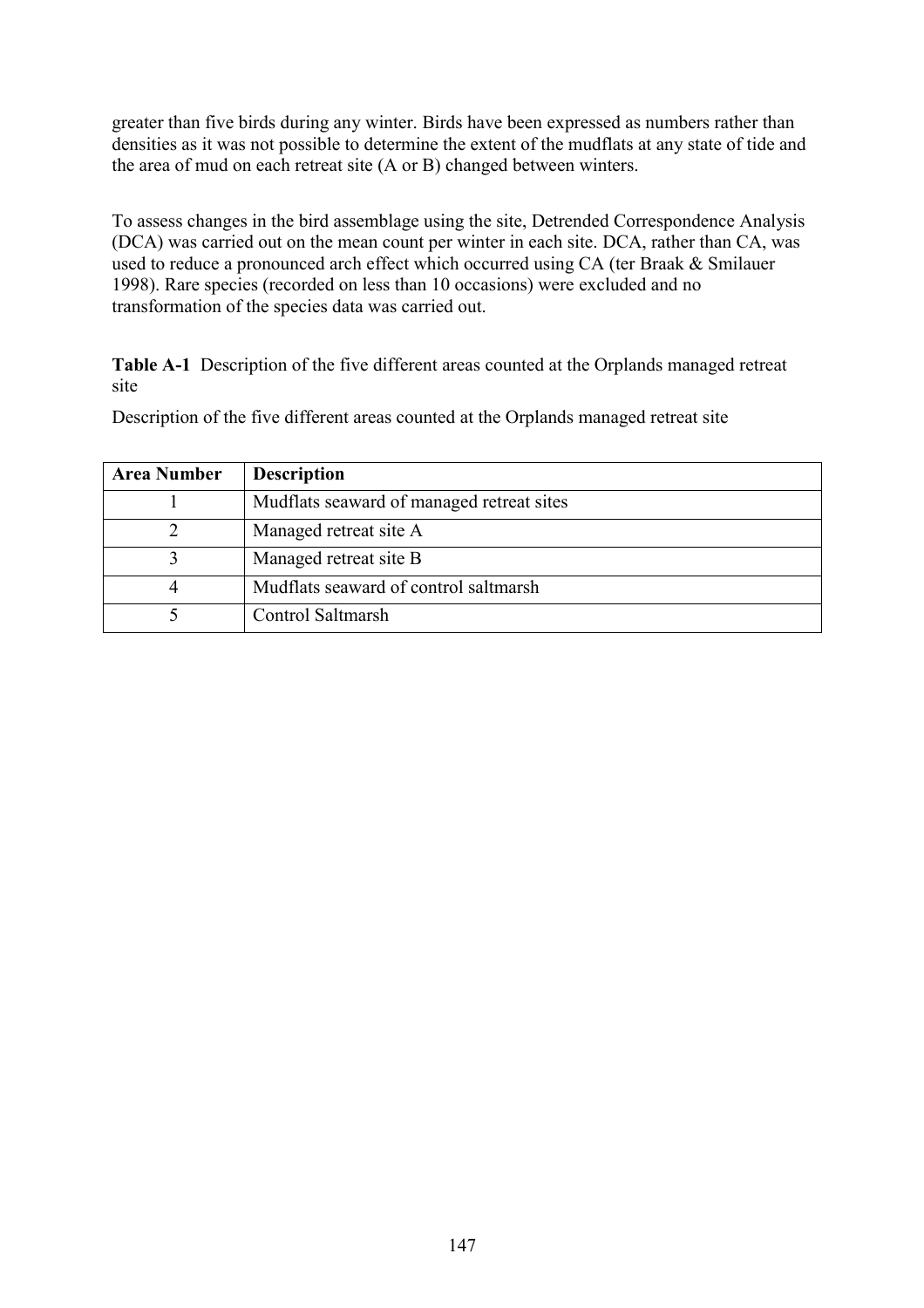

**Map A.1** Map of the Orplands study areas. Area 1 - mudflats seaward of the managed retreat sites; Area 2 - Orplands A retreat site, Area 3 - Orplands B retreat site, Area 4 mudflat seaward of the control saltmarsh; Area 5 - Saltmarsh. (Source: Environment Agency).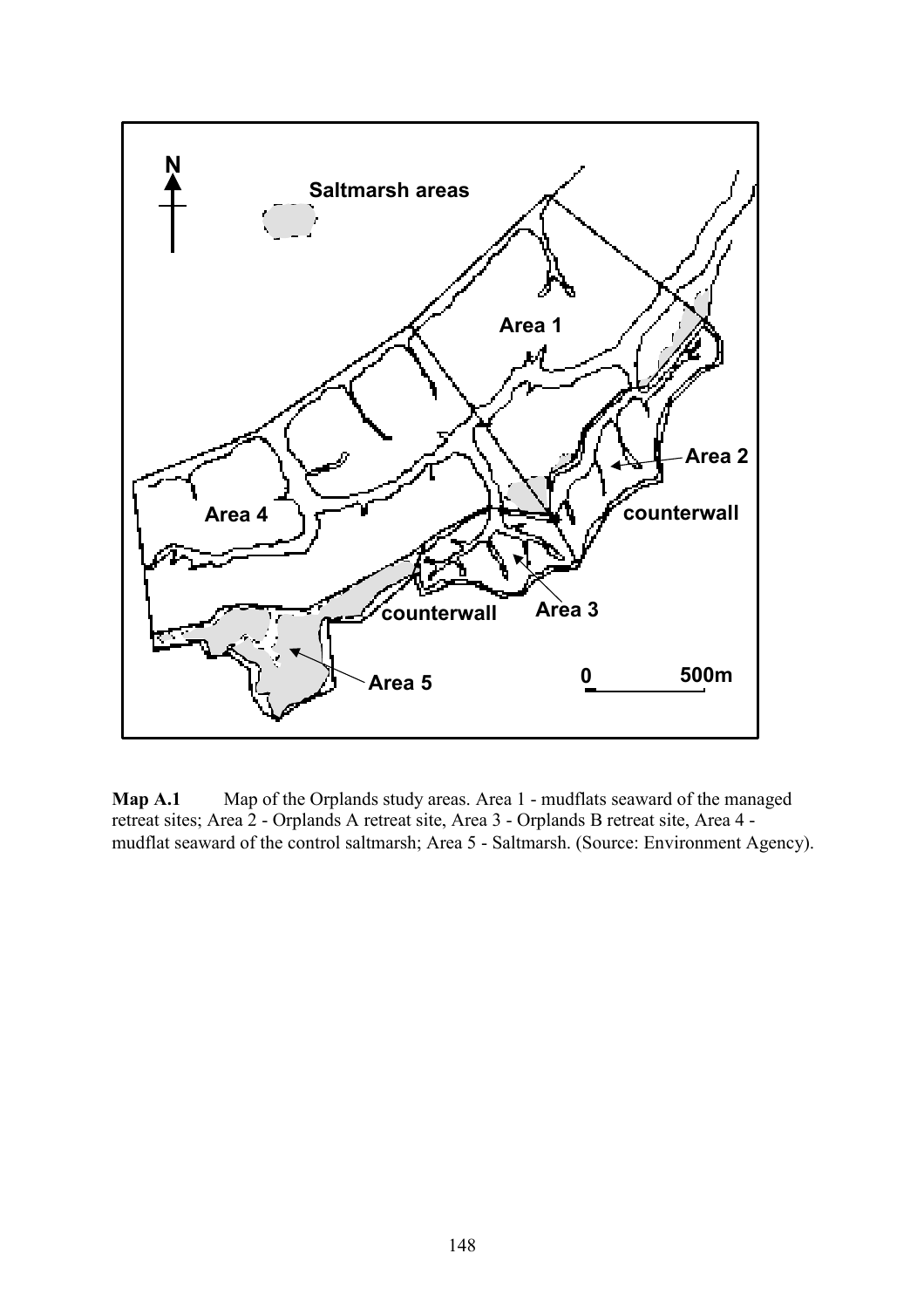## **A.3 Results**

#### **A.3.1 Shorebird usage of the Tollesbury site 1995 to 1999**

Twenty species of shorebird were recorded on the retreat site during the four years, six of which were recorded on five or fewer occasions. These include Avocet (1 record), Curlew Sandpiper (1), Green Sandpiper (4), Common Sandpiper (4) Ruff (1) and Bar-tailed Godwit (5) and are not considered further in this analysis. In numerical terms, Golden Plover, Redshank and Dunlin were the most common with over 3,000 bird months logged. Grey Plover and Lapwing followed with 600-700 bird months and, of the remaining species, only Knot, Black-tailed Godwit and Curlew logged more than 100 bird days.

Sufficient data was available to construct models for seven species of shorebird (Table A.2; see also Figure A.1). Dunlin and Redshank showed similar patterns of annual usage; numbers were initially low in 1995 but significantly increased the following year and numbers remained stable to 1998. Grey Plover and Curlew colonised in the first year and showed no significant changes in usage over the four winters. The remaining two species, Lapwing and Golden Plover, tended to use the Tollesbury site predominantly for roosting rather than feeding area. Golden Plover, were not present in significant numbers on site in 1995 (the winter following the breach) but colonised and peaked in usage during 1996/97. There was a significant decline the following year but subsequently rose in 1998/99 to levels similar to 1997/98. From 1995, Lapwing rose to a peak in 1997 and then declined the following year.

Although the site is small, comparisons can be made of trends in numbers with the surrounding Blackwater estuary (see dashed lines in Figure A.1). None of the species for which data were available, with the possible exception of Redshank, showed similar patterns of usage between years, suggesting that the suitability of the retreat site has changed at a much faster rate than the estuary as a whole.

With the exception of Snipe and Knot, a pattern of low usage in 1995 followed by an increase in 1996 can be observed for many other species. After 1996, patterns vary. For example Ringed Plover usage increased each year whereas species such as Black-tailed Godwit, Greenshank and Spotted Redshank have declined from peaks in 1996. Oystercatcher usage remains very low. One interesting pattern is the colonisation by Knot three winters after the breach and the dramatic increase during the fourth winter.

In terms of the monthly changes in numbers, some species such as Grey Plover, Knot, Dunlin and Curlew show a similar monthly distribution to those seen in the monthly WeBS counts for the whole Blackwater Estuary (Figure A.1) whereas Oystercatcher, Ringed Plover, Blacktailed Godwit and Redshank do not. The former two species rarely use the Tollesbury site whereas Redshank showed a delay in using the site. Although present in large numbers on the wider estuary from October onwards, birds did not show a high usage of the retreat site until December, a time when energetic demands may be high.

Numbers of birds also tended to be higher during low and neap high water counts rather than spring high tides when most of the intertidal mud was covered.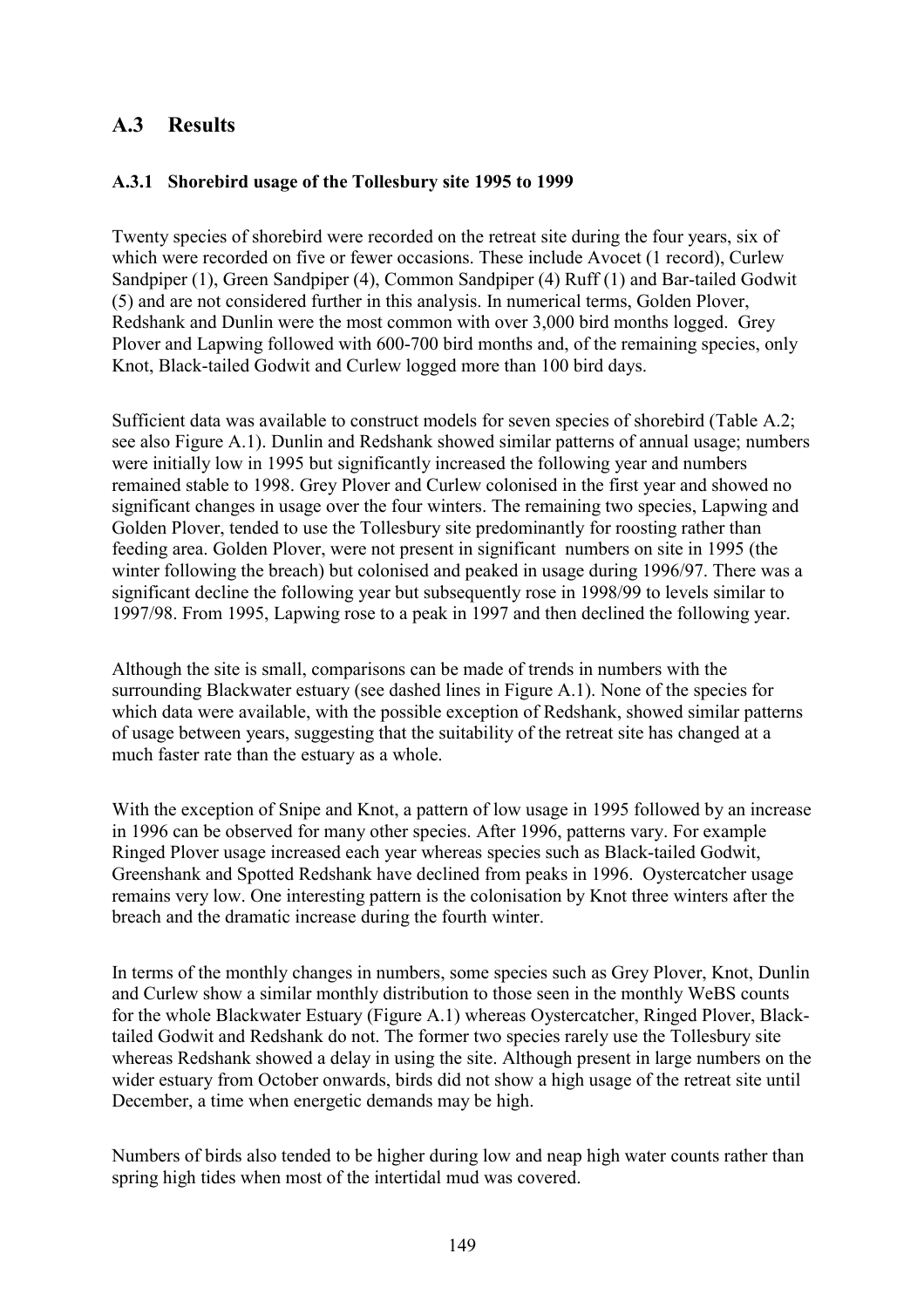#### **A.3.2 Usage of the Tollesbury site by other waterfowl**

Thirteen species of grebe, cormorant, heron, swan, goose, duck and moorhen occurred on the site during winter months, although only nine species used the site on more than five occasions. These included Little Grebe, Grey Heron, Brent Goose, Shelduck, Wigeon, Teal, Mallard, Pintail and Moorhen. Other species recorded included Great Crested Grebe (2 records), Cormorant (4), Mute Swan (2) and Red-breasted Merganser (4).

Sufficient data were available to construct models for three species. Little Grebe colonised the site in the first winter and have declined since whereas Dark-bellied Brent Goose and Shelduck colonised in the first year and numbers did not change significantly between years. Only Brent Geese showed any significant relationship with the tide state and usage was highest on neap high tides.

For other species, trends can be inferred from Figure A.1. Dabbling duck (Pintail, Mallard and Wigeon) usage has tended to decline since the first year although Teal have shown an erratic change in numbers, being absent in 1997.

Teal used the site as a roosting area, Brent Geese predominantly as a feeding area and Shelduck both fed and roosted in the area.

#### **A.3.3 Usage of the Tollesbury managed retreat site by passerines and near-passerines**

At Tollesbury, 31 species of passerine or near passerine were recorded. Five common species that provided over 87% of the total number of winter records. These species all peaked in the first year after the breach and then showed a large decline in future years (Figure A.2). With the exception of Meadow Pipit, the other common species were granivorous and most were observed feeding amongst the debris washed up on the high tide line. Smaller numbers of other species such as Greenfinch, Chaffinch and Yellowhammer also took advantage of the large amount of washed-up debris.

#### **A.3.4 Changes in the bird assemblage using the Tollesbury plot**

The ordination plot of Axis 1 and Axis 2 scores shows a clear temporal as well as tidal separation between species and samples (Figure A.3). Axis 1 describes a gradient with 1995 data on the right hand side (all tidal states), spring tides in the middle and 96-98 neap and low tides on the left hand side. There is also a clear divide in species groups with shorebirds and gulls associated with 96-98 low and neap high tide samples and wildfowl and passerines associated with the first year after inundation.

Since 1996 there has been no clear change in axis scores although the mean axis scores for 96-L and 96-N are higher than those for corresponding tidal periods in 1997 and 1998 indicating that the assemblage of birds continued to change after 1996. This is supported by the presence of Knot and Ringed Plover and Herring Gull all of which have continued to increase since this date.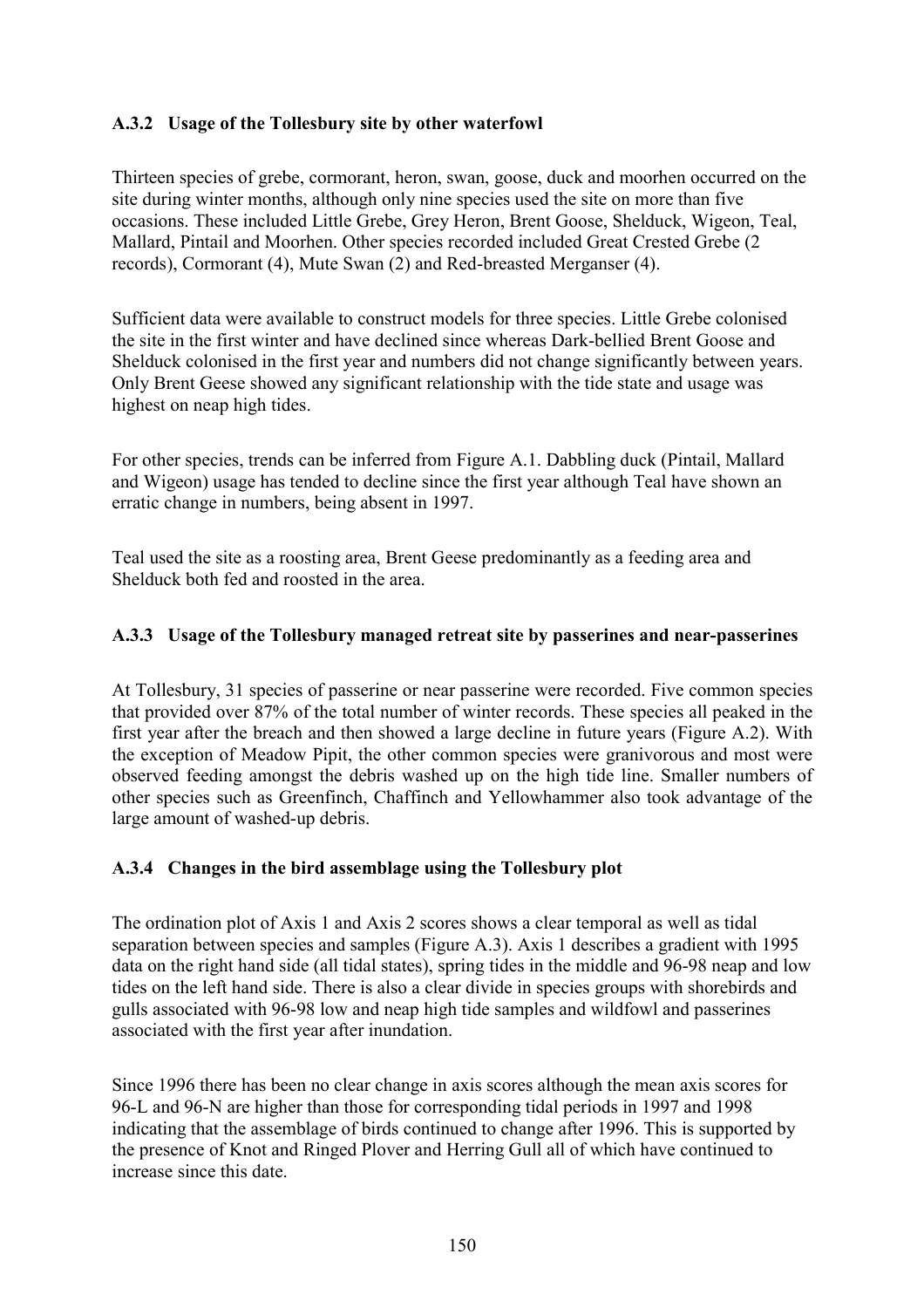Axis 2 is more difficult to interpret and generally shows much less variation compared with Axis 1 although 96-L appears as an outlier, presumably due to the relatively high usage made of the site by Spotted Redshank during this period. It has not been possible to interpret fully this axis but may be due to 'natural' variation in waterbird numbers.

In conclusion there were large changes in the species of birds that used Tollesbury between years one and two, smaller changes between two and three and little change between years three and four, although as indicated above individual species, such as Knot and Ringed Plover showed increased usage. Only a proportion of the species found on the Blackwater estuary were observed feeding and roosting in this area.

#### **A.3.5 Bird usage at the Orplands A & B managed retreat sites and surrounding habitats**

In total, 59 bird species were observed across all habitats during the December to February counts. In total, 35 species were recorded on the mudflats and 35 on the two retreat sites. Twenty-one of these species were common to the two habitats. Eighteen species were observed in the saltmarsh habitat.

Fewer waterfowl and more terrestrial passerines used the retreat site compared with surrounding mudflat (Table A.3). The waterfowl species missing from the retreat sites tended to be aquatic species such as Cormorant, Eider, Red-throated Diver and diving ducks although gulls, which are often associated with saltmarshes, were absent on retreat areas. The passerines present on the retreat site were more indicative of terrestrial rather than saltmarsh habitats (eg Blue Tit, Dunnock, Robin, and Song Thrush) and most of these species occurred during the pre-breach survey in 1994.

Compared with Tollesbury, more species were recorded overall but fewer were recorded frequently. The first species to use the site were those that prefer fine mud sediments. Redshank, Grey Plover and Dunlin colonised in the winter following the breach and have increased during the course of the study (Figure A.4). Knot first appeared during the 1996/97 winter and their usage of the site increased steadily to 1998/99. Oystercatchers, which are more typical of substrates with less mud (Table 4.2), were not observed on either of the sites during the course of the study.

Brent Geese and Shelduck were the only two wildfowl species to regularly use the site. Shelduck usage has remained approximately equal since colonisation in the 1995/96 winter and has occurred in numbers of up to 230 in the retreat site.

There were insufficient data to attempt detailed statistical modelling of the effects of time since breach, site (Orplands A or B, mudflat or saltmarsh) and the interaction with time of tide on total bird usage of the site. This was due to the large number of zero counts in the data, which violated assumptions of the General Linear Model. However sufficient data were available when considering total numbers of shorebirds (Figure A.4). Shorebirds showed a significant increase in abundance over time in Orplands A site and very low usage in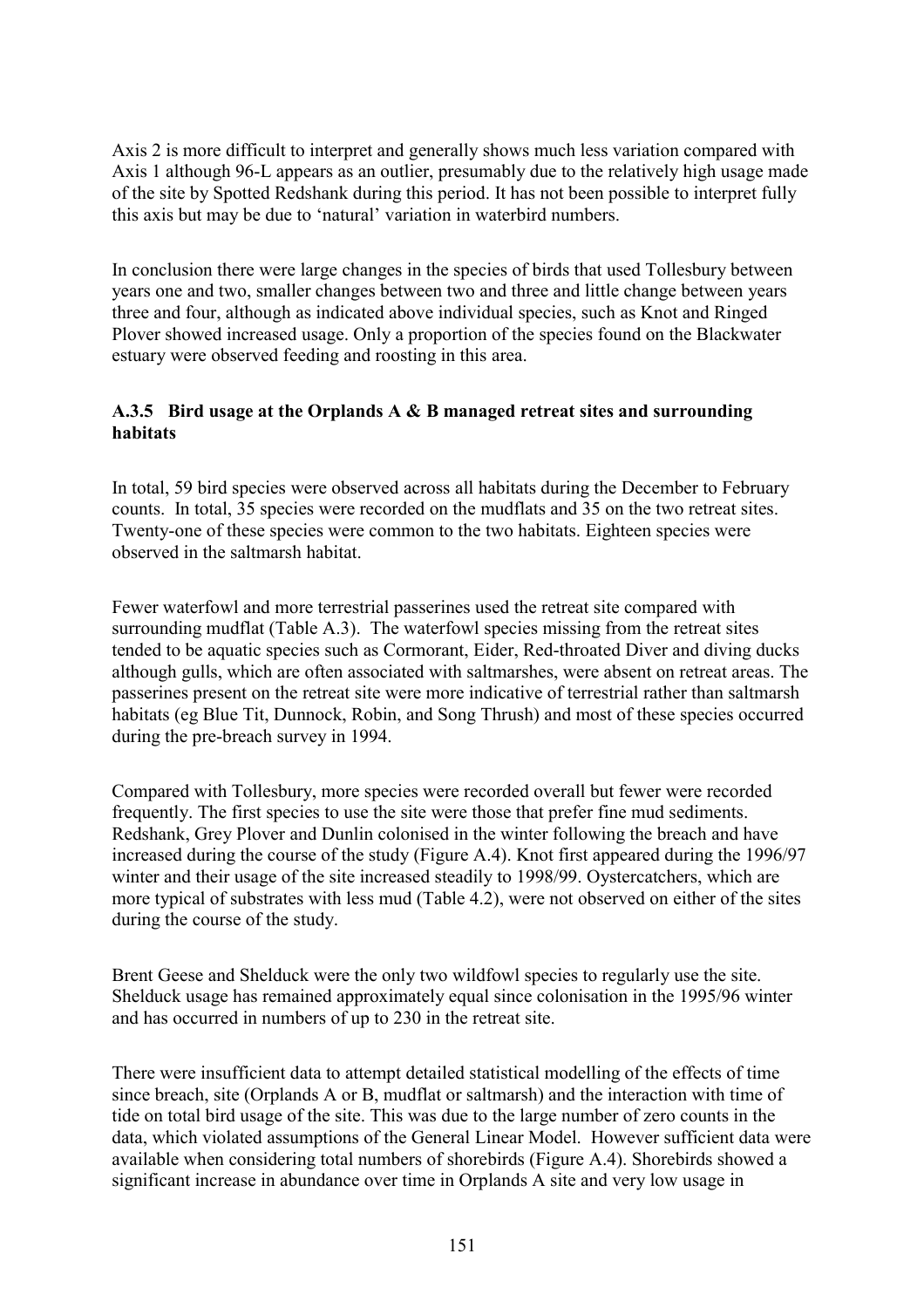Orplands B. Usage of the surrounding mudflats was lower during the first two winters of counts and higher during the last three winters. Tide and its interaction with site type (mudflat or retreat site) were a significant factor and indicated that the number of birds on the mudflat decreased with increasing time from low tide and the reverse occurred in the retreat sites. This indicates that the retreat sites provide extra time feeding at high tide and most usage occurred during the time when the surrounding mudflats were covered.

There was a significant increase in the total number of shorebirds using Orplands A from none pre-breach to an average of approximately 200 birds in 1998. A similar pattern was observed amongst wildfowl, with a general increase to 1997 followed by a fall in numbers in 1998. This was due predominantly to the decline in the number of Shelduck using the area. Comparatively few shorebirds and wildfowl used Orplands B which was higher in the tidal frame and quickly vegetated over.

#### **A.3.6 Changes in the bird communities at Orplands**

There is a clear habitat and temporal difference in the assemblage of birds occurring at Orplands (Figure A.5). Axis 1 of the bi-plot explains most of the variation in the assemblage and runs from a shorebird-dominated assemblage on the right hand side through to one dominated by terrestrial species on the left hand side.

There is a very clear grouping of habitat types. Saltmarsh sites (coded SM on Figure A.5) and the Orplands fields pre-inundation (A94, B94) had low axis scores and Yellowhammers, Blackbirds, Skylark, Linnets, Reed Bunting and Meadow Pipits are associated with them. During the following years, Orplands  $A(A)$  moved towards a similarity with the mudflats (M, MC) and Orplands B (B) maintained an intermediate position between terrestrial and waterbird dominated assemblages.

In the 1995/96 winter, the year following the breach, both retreat sites showed a large increase in Axis 1 score but Orplands B fell back the following winter as the site vegetated over. Orplands A continued to increase at a much slower rate to the end of monitoring in 1998/99. In terms of Axis 1, the two mudflat sites show similarities with each other and little consistent change between years. In 1994, the two retreat sites had very similar assemblages that were made up predominantly of passerines.

# **A.4 Discussion**

### **A.4.1 Temporal changes in the bird and invertebrate assemblages**

The trends in bird numbers have been remarkably similar at both Orplands and Tollesbury, which may not be surprising as they are located on the same estuary. Since the sea defences were breached, both sites have developed areas of both mudflat and pioneer saltmarsh. Orplands A and Tollesbury are low in the tidal frame (Reading *et al* 1999) and have experienced rapid accretion since the breach (Environment Agency 1999; Reading *et al* 1999). This has led to the build up of soft muddy sediments at the seaward edge of the retreat site, which have been colonised by invertebrates (Reading *et al* 1999). The increase in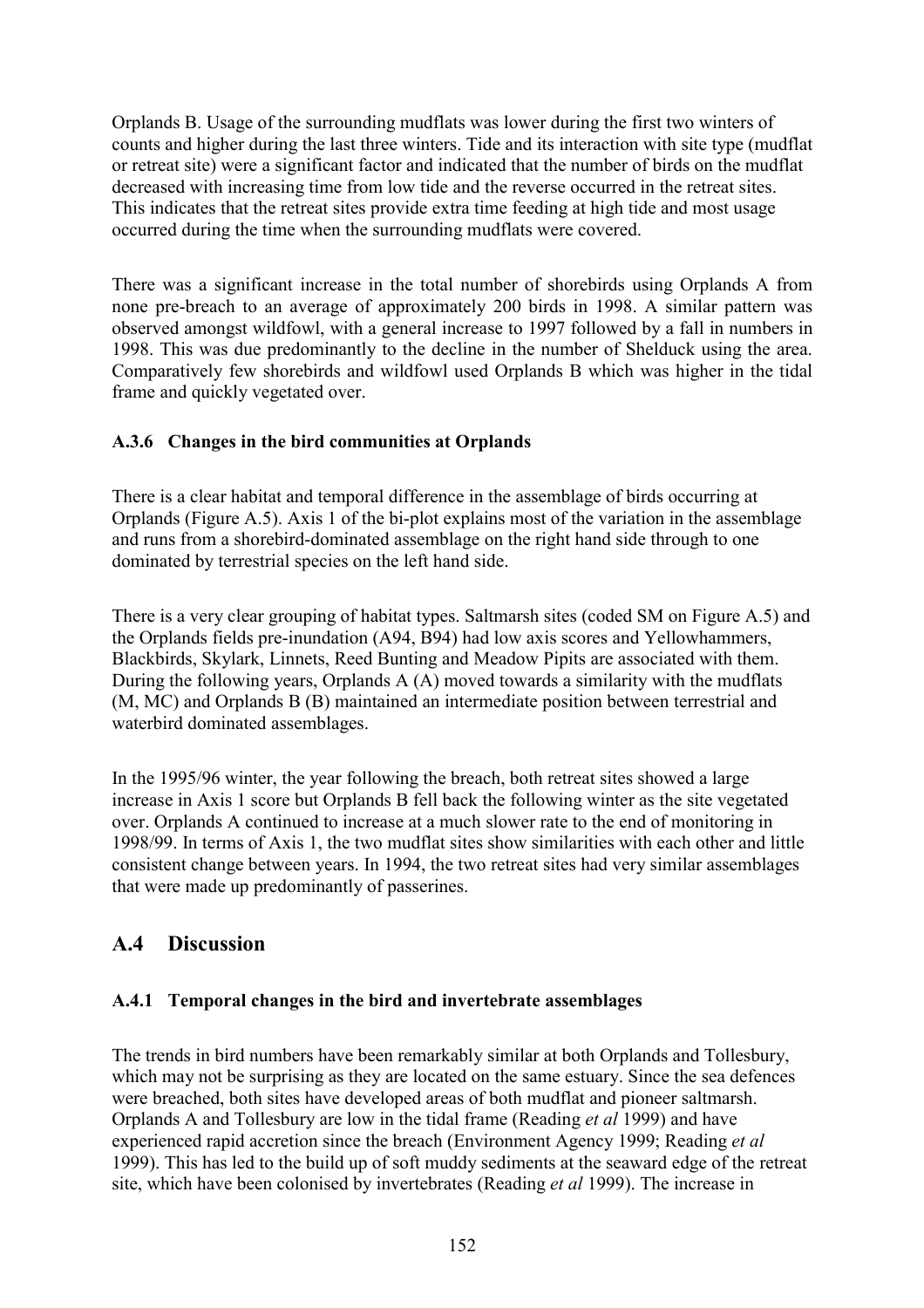invertebrate numbers in these sites has broadly been in line with the predictions made in Chapter 4. Mobile species, and those that have a planktonic larval phase such as *Nereis* and other polychaetes, and *Hydrobia* have colonised these muddy sediments and bivalves and other species that have no planktonic larval phase, such as oligochaetes, have either not colonised or did not appear for a number of years (Figures A.6 & A.7).

The first benthic invertebrates to colonise Tollesbury in appreciable numbers were *Hydrobia ulvae*, *Macoma balthica*, *Eteone longa*, *Nepthys hombergi, Nereis diversicolor*, *Pygospio elegans*, *Spio filicornis* and various unidentified oligochaetes. In following years, species such as *Mya arenaria* and *Abra tenuis* colonised. *Macoma* spread across the site and increased rapidly in numbers during the fourth winter after the breach. Fewer species occurred at Orplands but *Hydrobia* and *Nereis* continued to increase and were consistently the most common and widespread species in both sites. Small individuals of these two species initially colonised Tollesbury but increased in size during the following years (Reading 1999). However during the winter 1998/99, four winters after the breach, *Nereis* were still significantly smaller in the setback site compared with those in the surrounding control mudflat, whereas *Hydrobia* were significantly larger. Species diversity in the Tollesbury retreat site was initially low (14 species) in 1995 but increased to 19 in 1998. Compared with the surrounding mudflat (11-13 species), this is higher and probably reflects the greater diversity of sediment types within the set-back area as the control site was very small in area when compared with any of the realignment sites. For comparisons of bird assemblages, this is not a good control site. Control sites should ideally be larger and include a number of independent replicates.

The waterfowl that exploit these newly created retreat sites are typical of the sediments and invertebrates that have colonised the areas. There were five common species that used the two retreat sites in the years after breach. Brent Geese have exploited the build-up of algae on the sites whereas Shelduck, Dunlin, Grey Plover and Redshank are likely to have exploited the polychaetes and *Hydrobia* that initially colonised the sites. Common amongst the major prey items of Grey Plover, Dunlin and Redshank are *Nereis*, *Hydrobia* and *Macoma* which, by 1998 were in the top four most widespread intertidal invertebrates in the Tollesbury retreat site. Knot started to use the sites as bivalves, in particular *Macoma*, colonised. The large increase in Knot coincided with the large increase in *Macoma* in 1998. Other species such as Oystercatcher, which feed on larger bivalves, tended to show very low usage of the site.

Intertidal areas provide roosting as well as feeding areas and Tollesbury has been used by large numbers of Golden Plover and Lapwing. Although we are unable to comment on how critical the provision of a safe roosting area at Tollesbury is (birds may be able to roost elsewhere), large numbers of birds are using it.

There are often high densities of passerines breeding and wintering on United Kingdom saltmarshes although these vary seasonally, between saltmarsh habitats and between regions (Brown & Atkinson 1996; Kaljeta-Summers 1997). The community of passerine birds using the Tollesbury site in the first winter was atypical compared to two other United Kingdom saltmarsh sites in that Corn Bunting and Goldfinch were common and other species found on saltmarshes such as Twite, Snow Bunting, Greenfinch and Linnet were either absent or less common. In the following years, the passerine community diversity was lower and was dominated by Meadow Pipits and Skylarks, more typical of east coast marshes (Brown &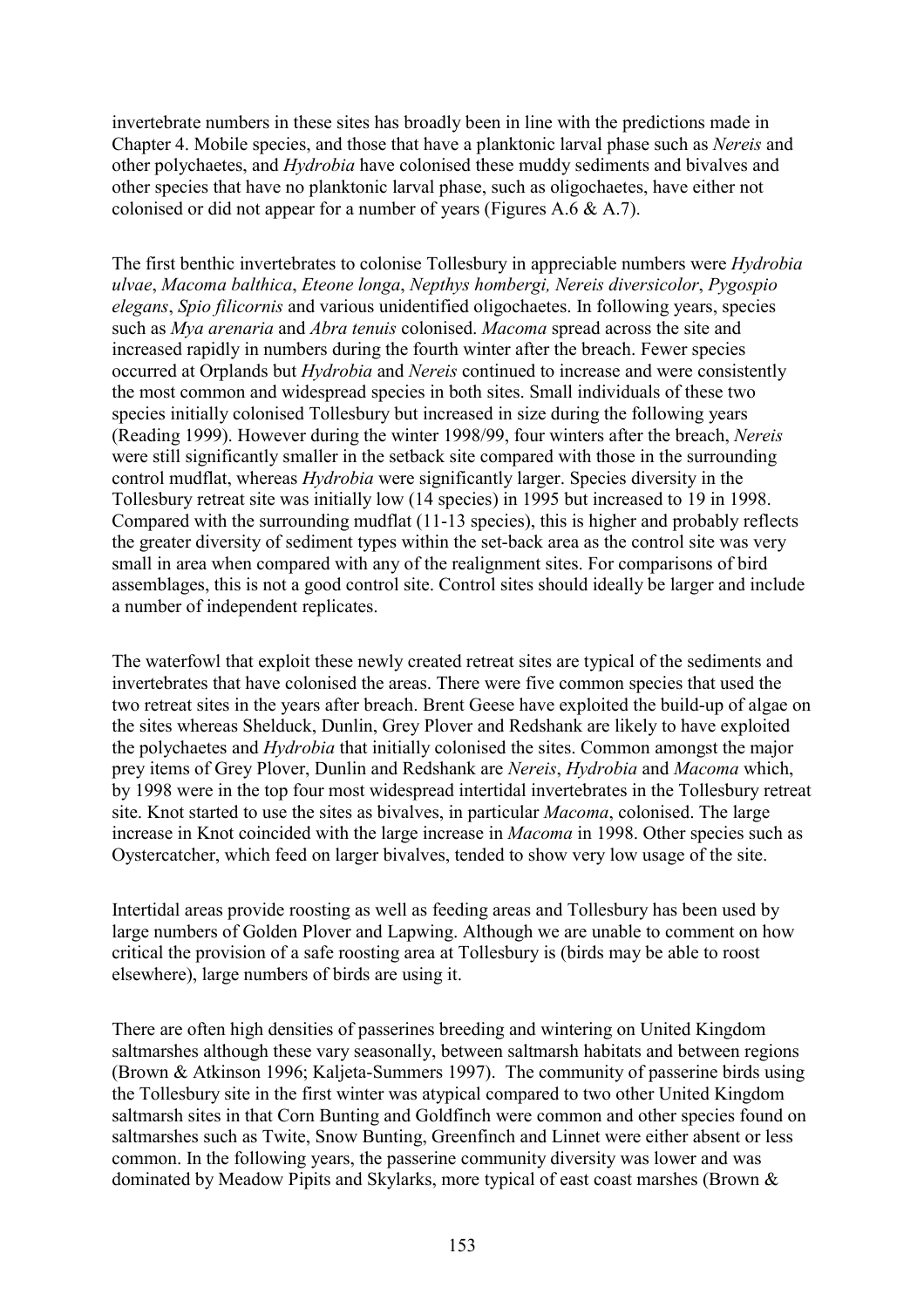Atkinson 1996). No initial influx of passerines during the first winter was observed at Orplands and the passerine assemblage was typical in that Skylarks and Meadow Pipits dominated. At this site, numbers of Meadow Pipits remained similar between winters but Skylarks increased in both Orplands A and Orplands B as the cover of *Salicornia* increased.

#### **A.4.2 Rates of change in bird species abundance in the retreat sites and implications for future mitigation schemes**

Both sites saw large changes in the bird species using the sites during the first year after breach and a general shift towards a fauna dominated by waterbirds. At Tollesbury, there were large numbers of passerines recorded in the first winter as seed-rich debris was washed up on the tide line. After the second winter, once a waterbird dominated assemblage had established, there were only smaller changes as species such as Ringed Plover and Knot started to colonise and increase in number. A remarkably similar pattern was seen at Orplands with the quick establishment of a waterbird community followed by smaller annual changes from the second winter onwards as sediments and the number and size of benthic invertebrates changed.

As far as can be told from these limited data from a small number of sites, the waterbird assemblage at both sites is similar to that using similar habitats in the surrounding estuary. The lack of sandy habitats in the retreat areas is likely to be responsible for the low usage of the areas by Oystercatchers and Knot. Although further work would be required the delayed usage of the Tollesbury site by Redshank (ie only used in mid- to late-winter) does suggest that habitats outside the retreat areas are preferred at other times. The relatively enclosed nature of the site may be associated with a higher perceived predation risk but further detailed comparisons would need to be made.

Despite four or five years of monitoring, the waterbird and invertebrate assemblage on these sites was still evolving. This has important implications for future mitigation projects in terms of timing, size and quality of area and extent of post creation monitoring. If a no-net-loss principle is applied then there is a strong argument for the provision of new habitats at least five years (and preferably longer) before existing habitat is removed and a case for long-term, although not necessarily constant, monitoring.

At both the retreat sites, saltmarsh and intertidal mud has formed as a result of the setback. Although small in area and not typical of more exposed mudflats, colonisation of new intertidal mud by invertebrates and birds can occur and the species that use the sites will depend on the substrate and the invertebrates found within it. Although both these sites are typical of muddy estuaries, there is no reason to believe that the general principles from these case studies can be applied to sandier systems although, due to their more dynamic nature, the time taken for stability to be reached may well be different. That the assemblage is different from the whole estuary indicates that the habitats in the retreat sites are less diverse than the surrounding estuary and that they can only support a proportion of the species found on the estuary. This concept is discussed further in Chapter 5.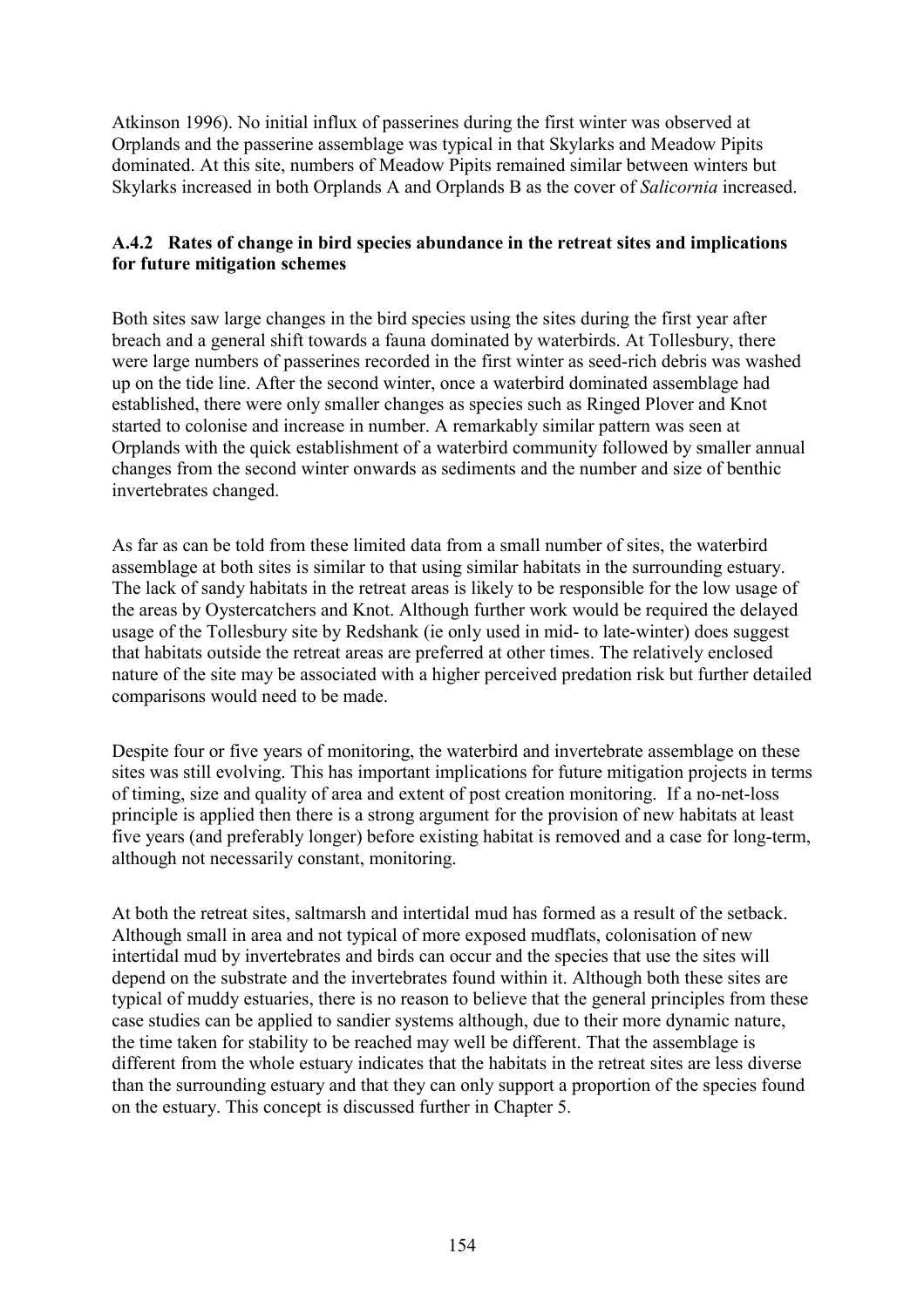**Table A-2** Total bird usage (measured as bird months) of the managed retreat site at Tollesbury by selected species and groups of species for the winter period (October to March). Values relate to the total usage, measured in bird months, for different states of tide and for each winter. Where a factor was significant in the GLM model this is denoted in the P column - \*\*\*  $P < 0.001$ , \*\*  $P < 0.01$ , \*  $P < 0.05$ , NS  $P > 0.05$ . Values that are not significantly different to each other are followed by the same superscript letter. Disturbance was modelled as a linear factor : + denotes a positive correlation with disturbance (a higher bird usage with disturbance); - denotes a negative correlation with disturbance. Further interpretation can be made from Figures A.1 and A.2. (Data source: C.J. Tyas)

|                                | <b>Tide</b>      |                    |                   |                   | Winter           |                   |                    |                   |                  | <b>Disturbance</b>        |        | Month     |
|--------------------------------|------------------|--------------------|-------------------|-------------------|------------------|-------------------|--------------------|-------------------|------------------|---------------------------|--------|-----------|
|                                | $\boldsymbol{P}$ | Low                | Neap              | <b>Spring</b>     | $\boldsymbol{P}$ | 1995              | 1996               | 1997              | 1998             | $\boldsymbol{P}$          |        |           |
| Little Grebe                   | <b>NS</b>        | 54                 | 53                | 75                | ***              | 111 <sup>a</sup>  | $53^b$             | $4^{\circ}$       | $14^{\circ}$     | $***$                     | $^{+}$ | ***       |
| Dark-bellied Brent Goose       | ***              | 140 <sup>a</sup>   | $1391^{b}$        | 381 <sup>ab</sup> | NS               | 405               | 834                | 379               | 294              | $\ast$                    |        | ***       |
| Shelduck                       | <b>NS</b>        | 77                 | 138               | 219               | <b>NS</b>        | 131               | 36                 | 110               | 157              | NS                        |        | <b>NS</b> |
| Golden Plover                  | ***              | 1809 <sup>a</sup>  | 868 <sup>a</sup>  | 0 <sup>b</sup>    | ***              | $2^a$             | $1494^b$           | $295^{\circ}$     | $886^{bc}$       | ***                       |        | ***       |
| Grey Plover                    | <b>NS</b>        | 232                | 240               | 149               | <b>NS</b>        | 95                | 263                | 132               | 131              | ***                       | $^{+}$ | $***$     |
| Lapwing                        | ***              | $533^a$            | $73^b$            | $38^b$            | ***              | $52^{\mathrm{a}}$ | 161 <sup>abc</sup> | 349 <sup>b</sup>  | $82^{ac}$        | ***                       |        | $***$     |
| Dunlin                         | ***              | $514^a$            | $587^a$           | $435^{\rm b}$     | $\ast\ast$       | 148 <sup>a</sup>  | $316^b$            | 440 <sup>b</sup>  | $632^b$          | $***$                     | $^{+}$ | $***$     |
| Curlew                         | ***              | 61 <sup>a</sup>    | 66 <sup>a</sup>   | 13 <sup>b</sup>   | <b>NS</b>        | 39                | 55                 | 14                | 32               | <b>NS</b>                 |        | <b>NS</b> |
| Redshank                       | <b>NS</b>        | 1243               | 1441              | 837               | ***              | $182^a$           | $955^{\rm b}$      | $1159^b$          | $1225^b$         | $_{\rm NS}$               |        | ***       |
| Total shorebirds               | ***              | 5448 <sup>a</sup>  | 4507 <sup>a</sup> | $1521^b$          | ***              | 447 <sup>a</sup>  | $4082^{b}$         | 3202 <sup>b</sup> | $3745^{b}$       | <b>NS</b>                 |        | $***$     |
| Total shorebirds               | $* *$            |                    |                   |                   | $***$            |                   |                    |                   |                  |                           |        | $***$     |
| (exc. Golden Plover & Lapwing) | ***              | $3106^a$           | $3566^a$          | $1483^{b}$        |                  | $393^a$           | $2427^b$           | $2558^b$          | $2777^b$         | $_{\rm NS}$<br>$\ast\ast$ |        | ***       |
| Total wildfowl                 |                  | $259^{\mathrm{a}}$ | $1869^{\rm b}$    | $902^{\circ}$     | <b>NS</b>        | 1041              | 970                | 518               | 501              |                           | $+$    |           |
| Total grebes                   | $_{\rm NS}$      | 54                 | 53                | 77                | ***              | 111 <sup>a</sup>  | $54^{\rm b}$       | $5^{\circ}$       | 14 <sup>c</sup>  | $***$                     | $+$    | $***$     |
| Total gulls                    | NS               | 514                | 587               | 435               | ***              | 148 <sup>a</sup>  | $316^{ab}$         | 440 <sup>b</sup>  | 632 <sup>b</sup> | <b>NS</b>                 |        | $***$     |
| Total granivorous passerines   | <b>NS</b>        | 713                | 597               | 736               | ***              | $1523^{\rm a}$    | $203^b$            | $105^{\rm b}$     | 209 <sup>b</sup> | <b>NS</b>                 |        | $***$     |
| Total insectivorous passerines | $_{\rm NS}$      | 74                 | 57                | 118               | ***              | 140 <sup>a</sup>  | 20 <sup>b</sup>    | $15^{\rm b}$      | $75^{\circ}$     | <b>NS</b>                 |        | $***$     |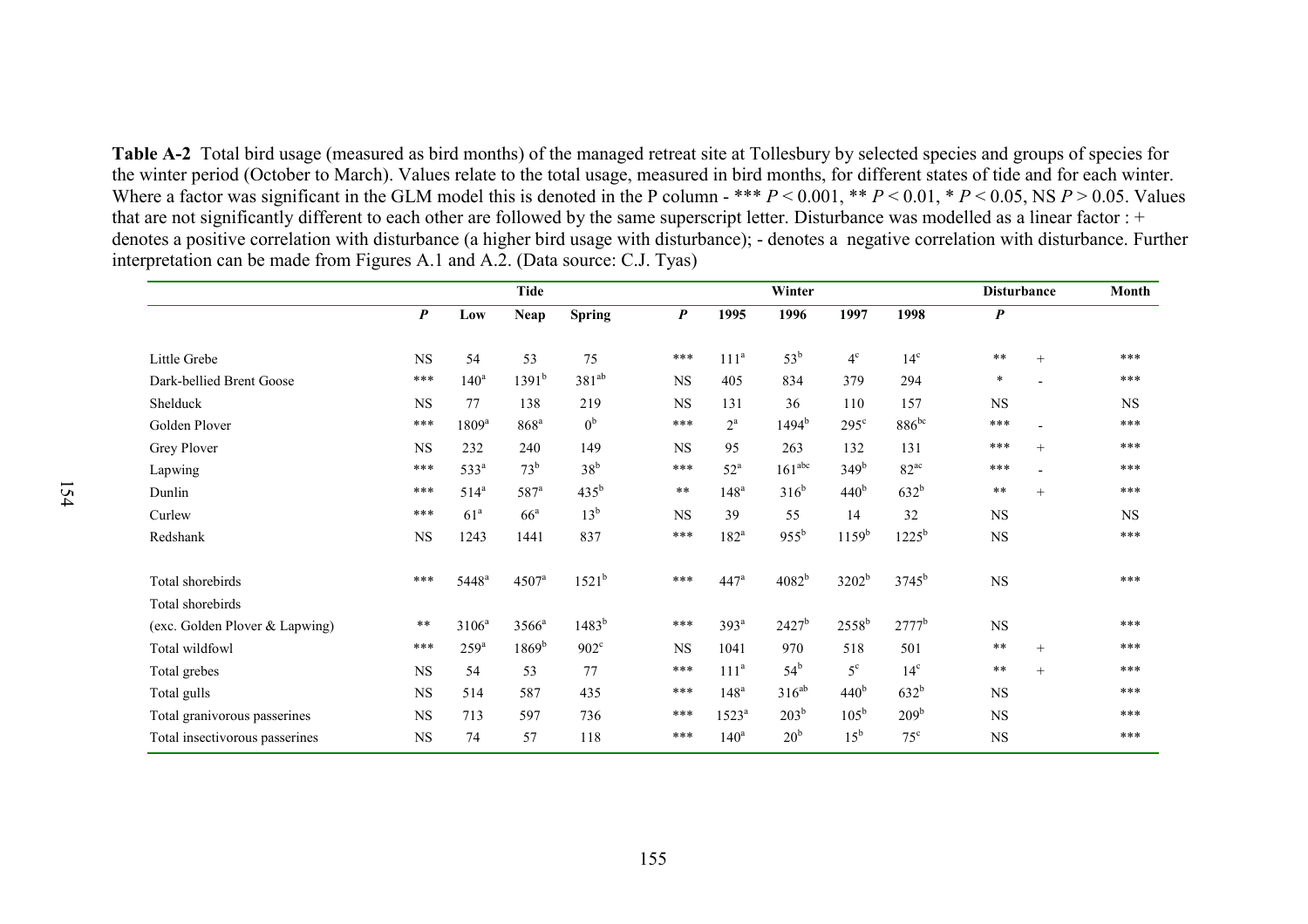**Table A-3** Species found during the 1994/95-1998/99 December to February counts at the Orplands A & B managed retreat and surrounding mudflat sites.

Data source: Environment Agency.

| Species common to mudflats &<br>retreat sites | Species found only on mudflat<br>habitats | Species found only in the retreat<br>sites |
|-----------------------------------------------|-------------------------------------------|--------------------------------------------|
| <b>Black-headed Gull</b>                      | Cormorant                                 | <b>Blue Tit</b>                            |
| <b>Black-tailed Godwit</b>                    | Common Gull                               | Chaffinch                                  |
| <b>Carrion Crow</b>                           | Eider                                     | Dunnock                                    |
| Curlew                                        | Great Black-backed Gull                   | Green finch                                |
| Dark-bellied Brent Goose                      | <b>Great Crested Grebe</b>                | Goldfinch                                  |
| Dunlin                                        | Goldeneye                                 | Linnet                                     |
| Golden Plover                                 | Herring Gull                              | Magpie                                     |
| <b>Grey Plover</b>                            | Oystercatcher                             | Robin                                      |
| Grey Heron                                    | Rook                                      | Skylark                                    |
| Knot                                          | Red-throated Diver                        | Snipe                                      |
| Lapwing                                       | Sparrowhawk                               | Song Thrush                                |
| Little Grebe                                  | Shoveler                                  | Wren                                       |
| Mallard                                       | Wigeon                                    | Yellowhammer                               |
| Meadow Pipit                                  |                                           |                                            |
| Reed Bunting                                  |                                           |                                            |
| Redshank                                      |                                           |                                            |
| Red-breasted Merganser                        |                                           |                                            |
| <b>Ringed Plover</b>                          |                                           |                                            |
| Shelduck                                      |                                           |                                            |
| Teal                                          |                                           |                                            |
| Turnstone                                     |                                           |                                            |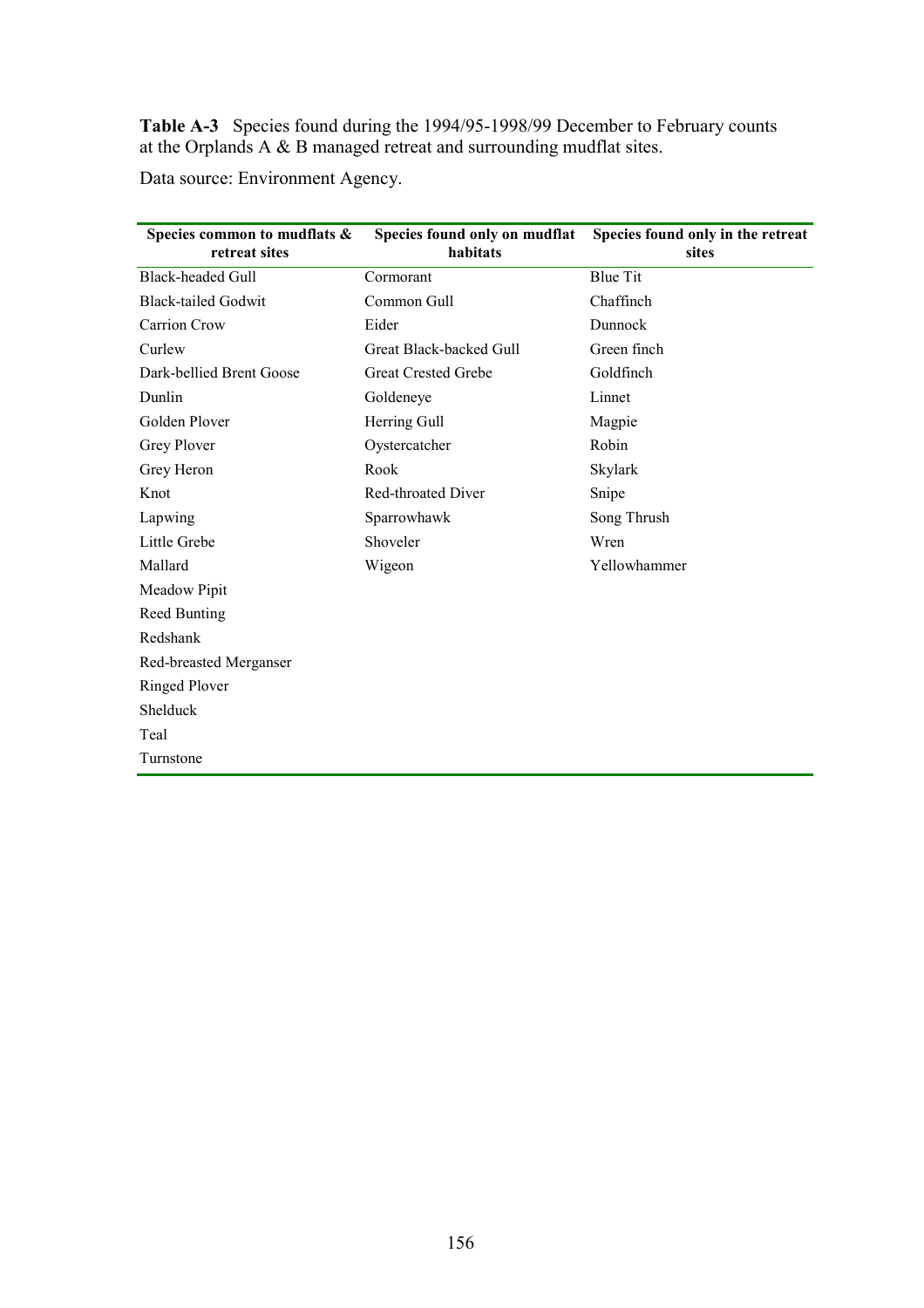**Figure A.1** Changes in the total usage of the Tollesbury managed retreat site by shorebirds between 1995 and 1998. Usage is measured as the total number of birds seen on each of the surveys each year or month. Data source Changes in the total usage of the Tollesbury managed retreat site by shorebirds each year or month. Data source: C.J. Tyas. between 1995 and 1998. Usage is measured as the total number of birds seen on each of the surveys





Oystercatcher 6000



J ASONDJ FMAMJ



1996 1997 1998

 $\Gamma$ 120000

1996 1997 1998

 $\Omega$ 

Dunlin



12000

Knot





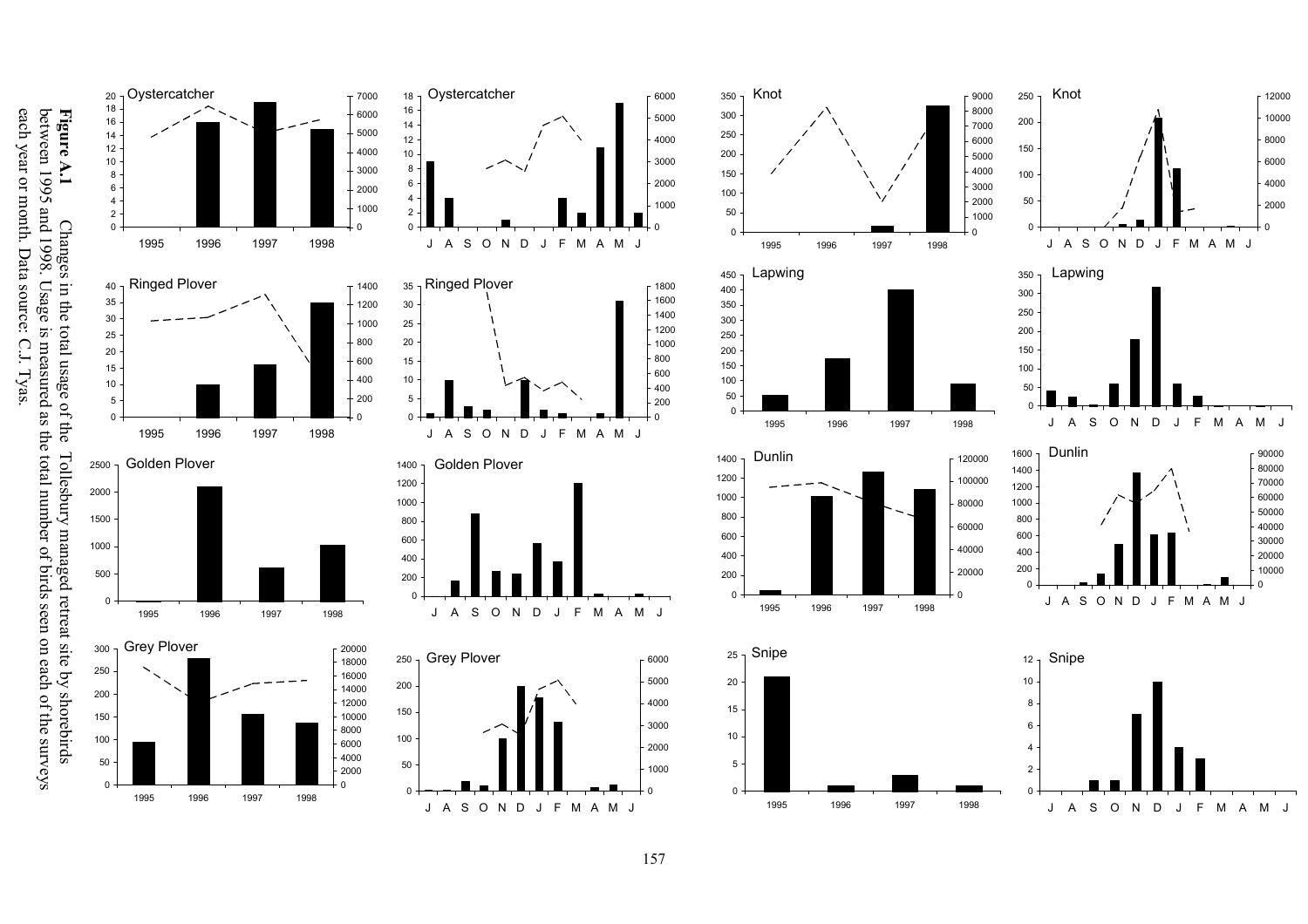











2 4 6









1996 1997 1998

 $\mathbf{0}$ 



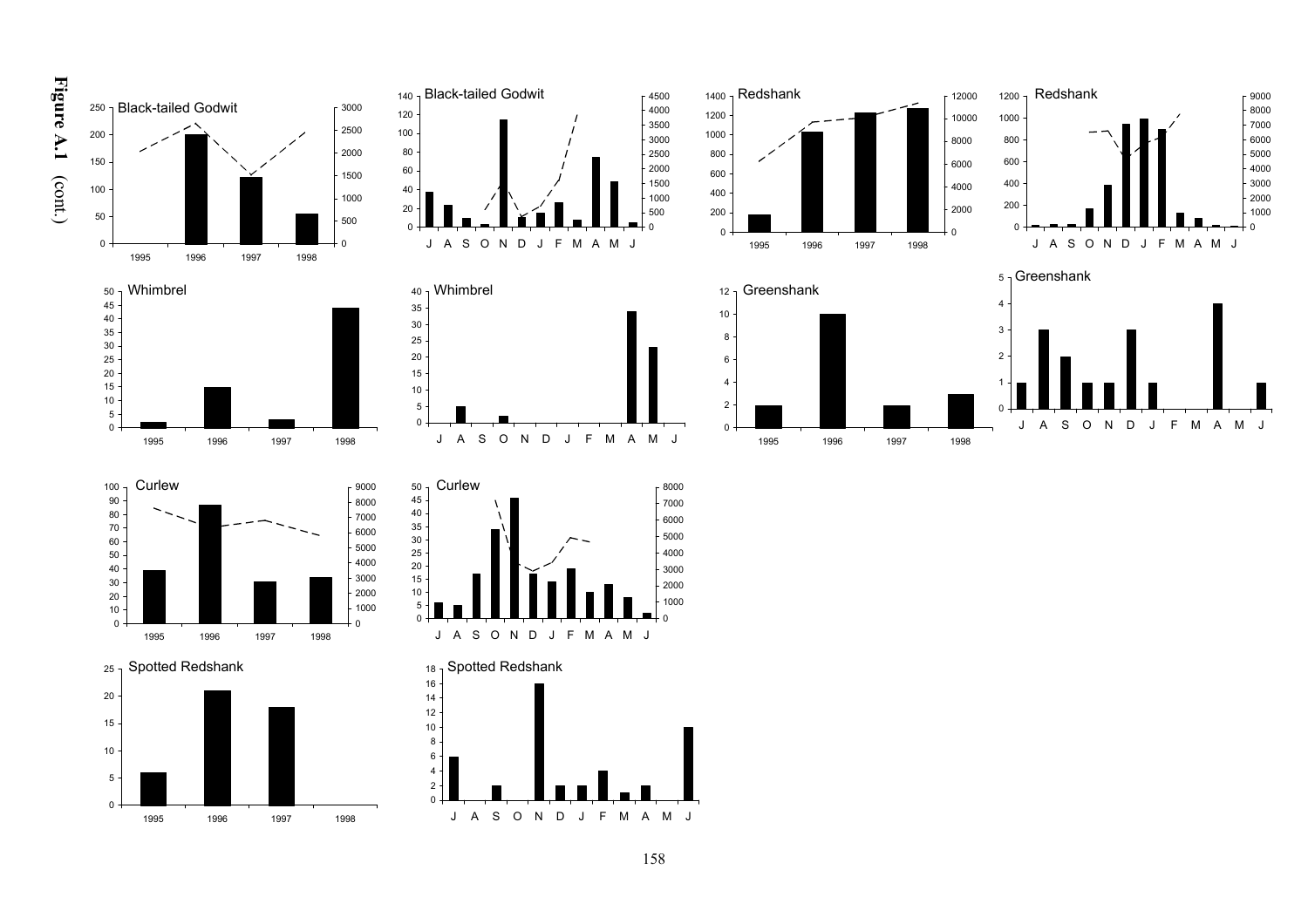

























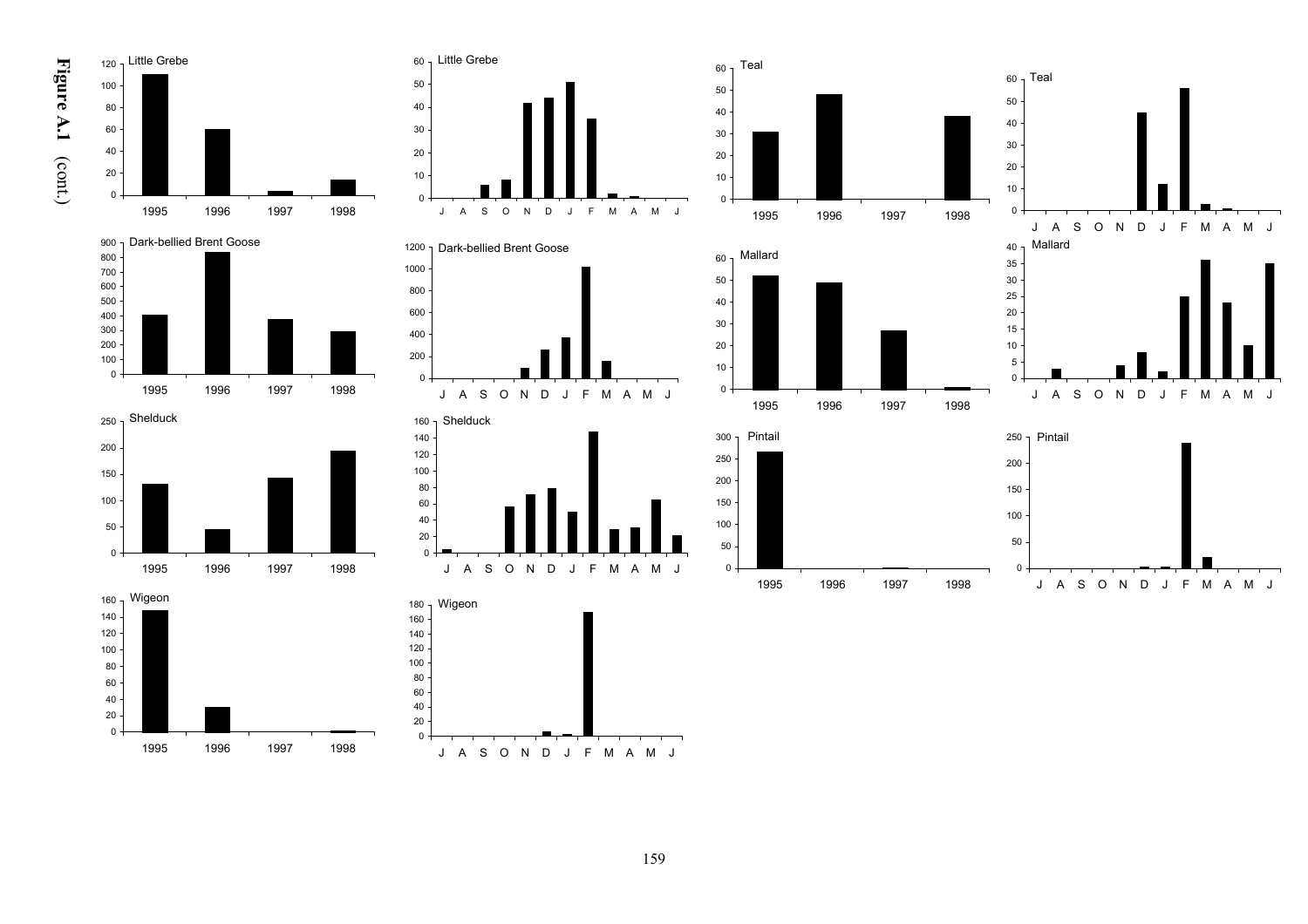





Total Waders













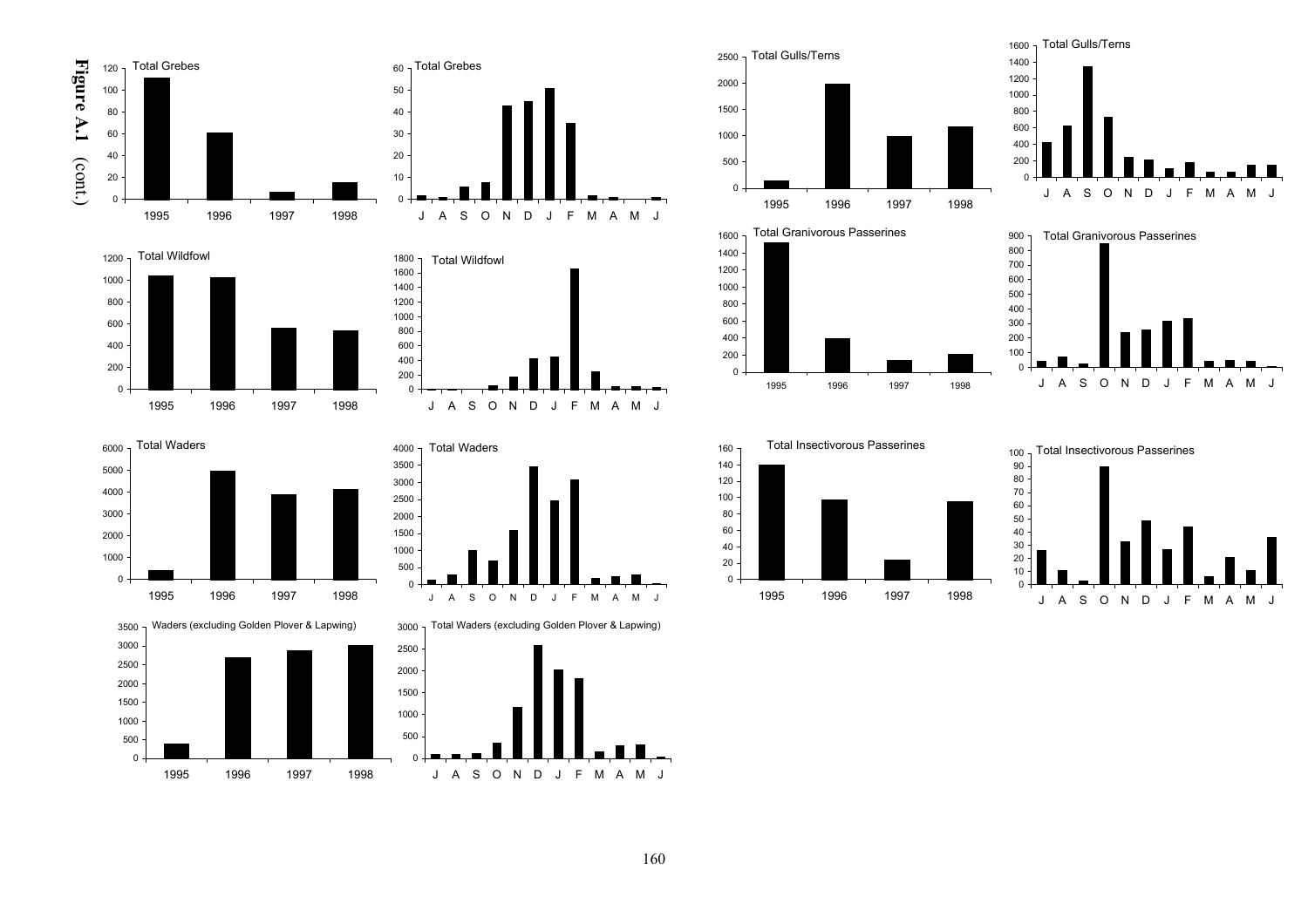

**Figure A.2** Changes in the number of passerines at the Tollesbury managed retreat site between 1995 and 1998. Data source: C.J. Tyas.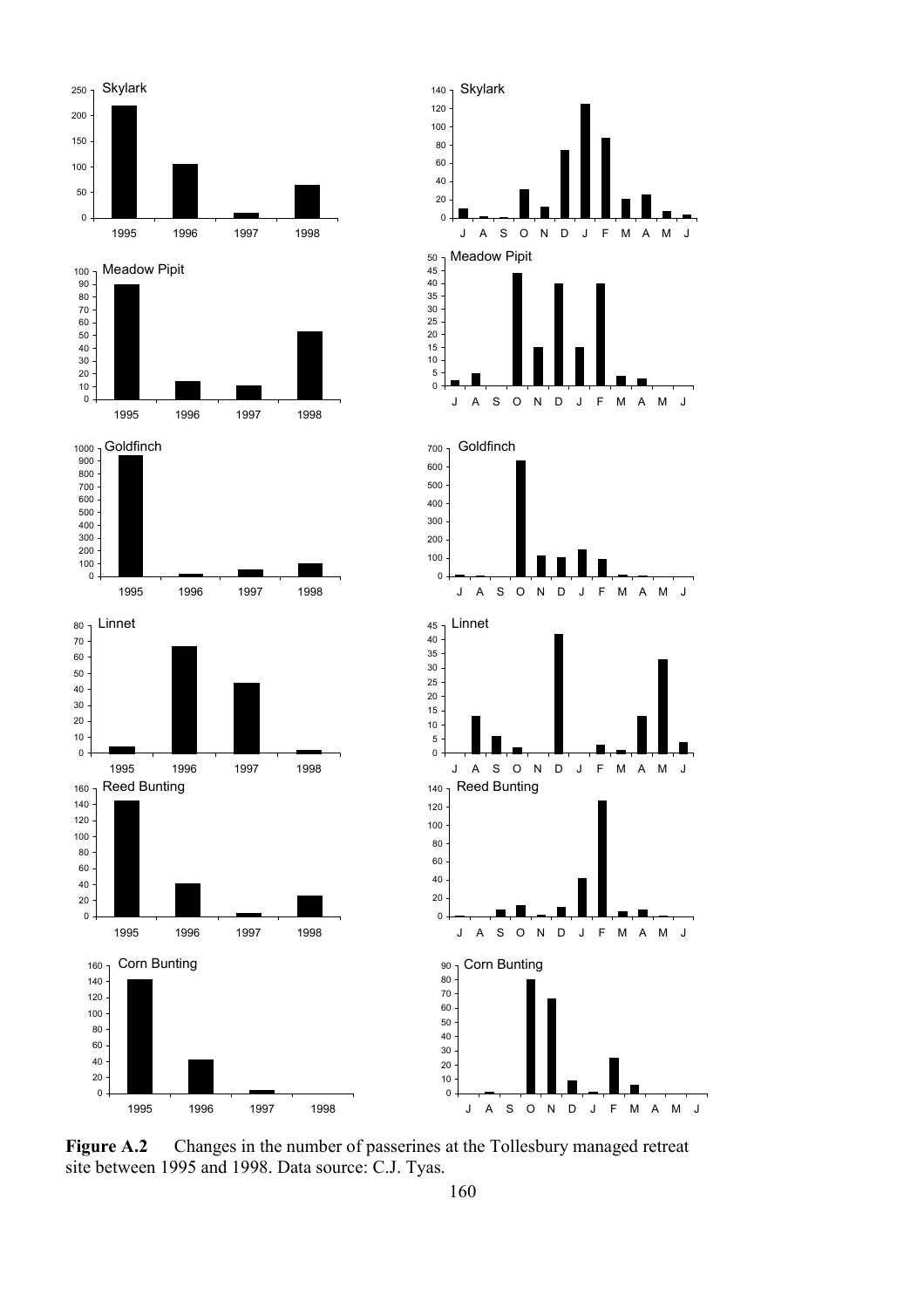

Figure A.3 Correspondence Analysis species and site bi-plot of axis 1 and axis 2 scores from Tollesbury species data. N=neap tide, S=spring tide, L=low tide. The two digit numbers correspond to each winter - 97= 1997/98 winter.

Species Codes: KN - Knot; HG - Herring Gull; RP - Ringed Plover; BW - Black-tailed Godwit; GP - Golden Plover; GB - Great Black-backed Gull; LB - Lesser Black-backed Gull; WP - Woodpigeon; DN - Dunlin; GV - Grey Plover; L. - Lapwing; LI - Linnet; RK - Redshank; BH - Blackheaded Gull; Y. - Yellowhammer; SU - Shelduck; CG - Canada Goose; DB - Dark-bellied Brent Goose; C. - Carrion Crow; SR - Spotted Redshank; GH - Grey Heron; GK - Greenshank; GN - Goldeneye; LG - Little Grebe; MA - Mallard; S. - Skylark; RB - Reed Bunting; GO - Goldfinch; MP - Meadow Pipit; T. - Teal; CB - Corn Bunting; SN - Snipe; WN - Wigeon; GF - Geenfinch; RC - Ringed Plover; KF - Kingfisher; MH - Moorhen; PW - Pied Wagtail; SH - Sparrowhawk; PT - Pintail;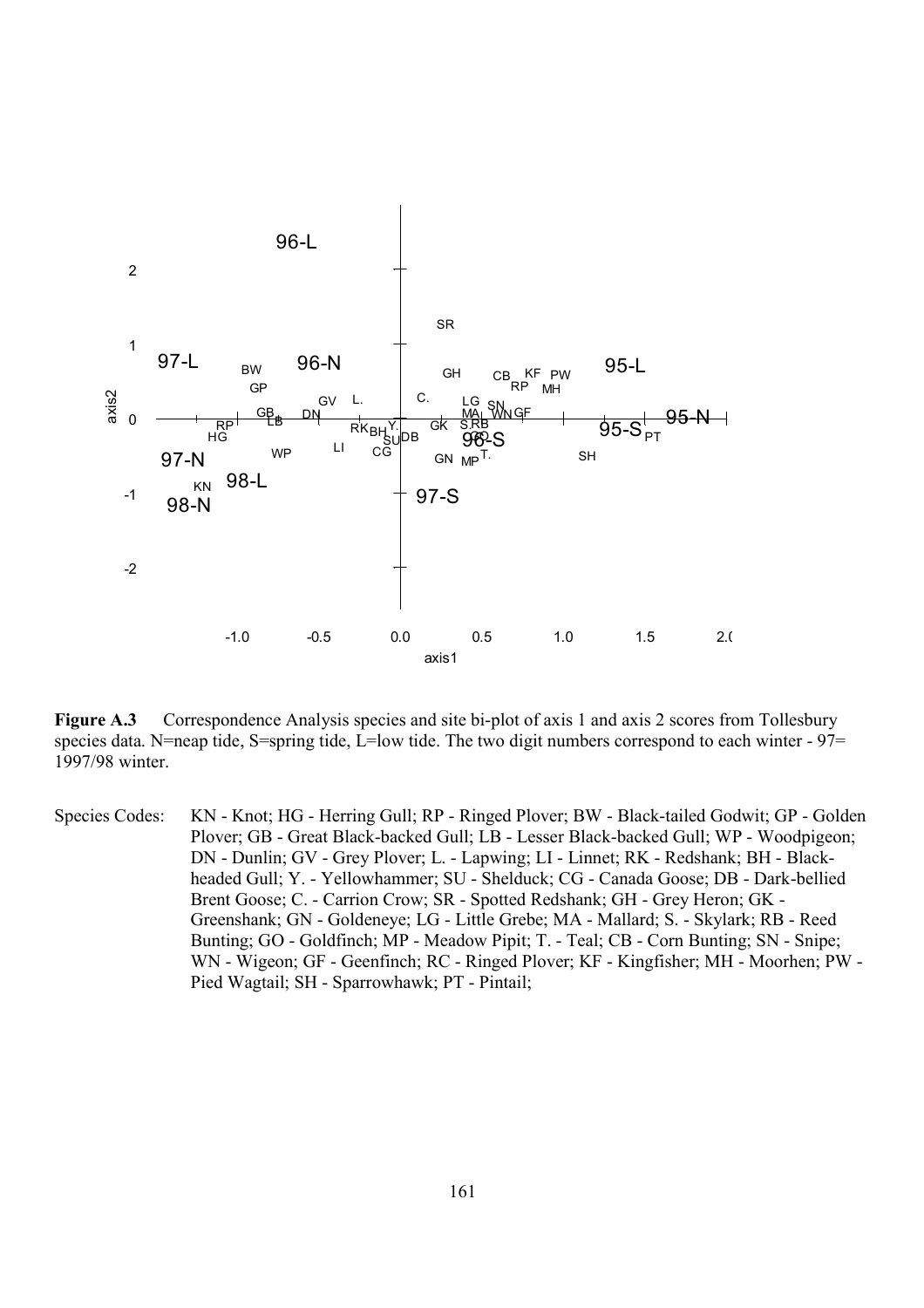

Figure A.4 Mean ( $\pm$  SE) number of birds recorded on both Orplands managed retreat sites and the surrounding mudflats. Data source: Environment Agency.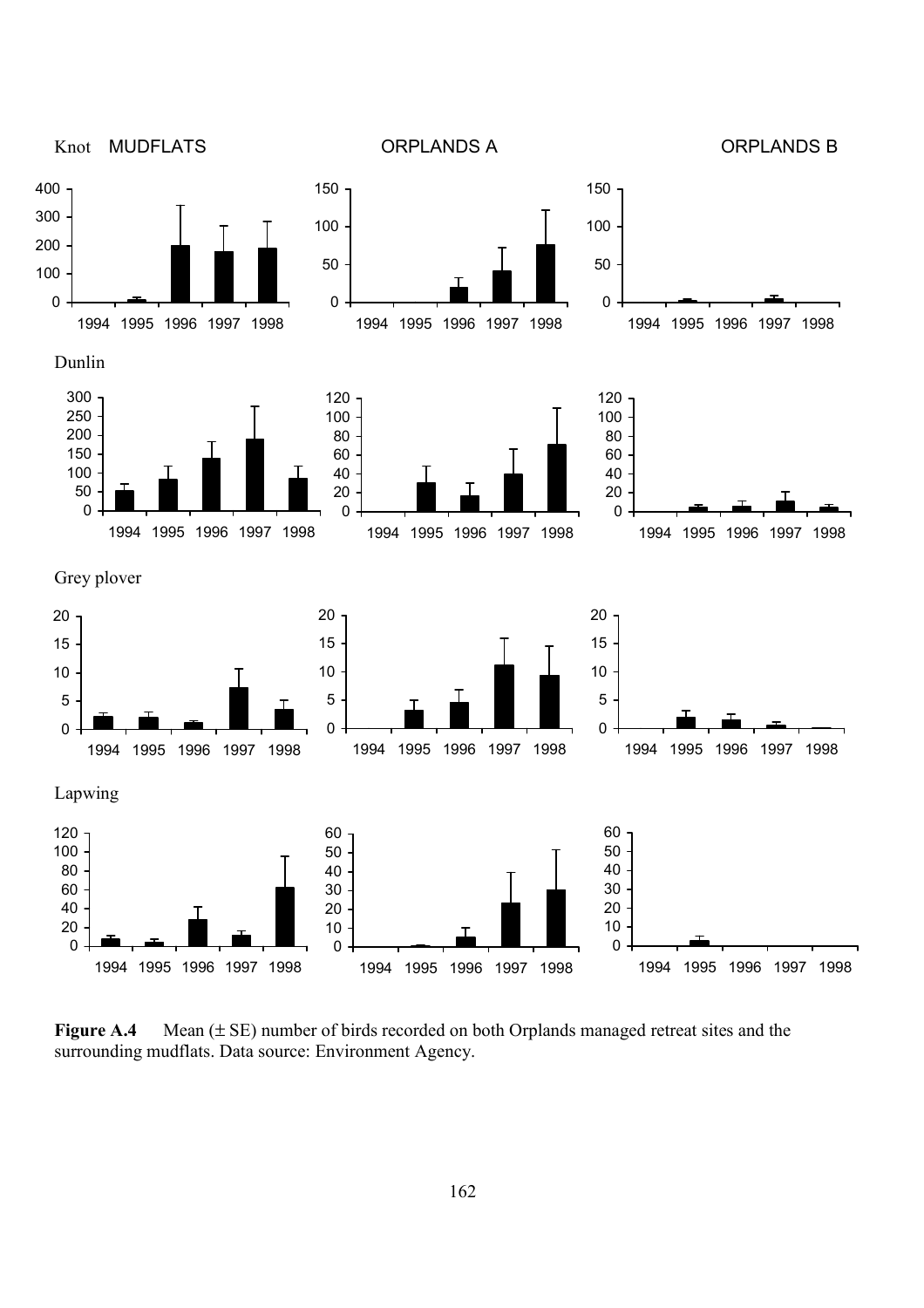

Brent Goose

1994 1995 1996 1997 1998



1994 1995 1996 1997 1998

1994 1995 1996 1997 1998

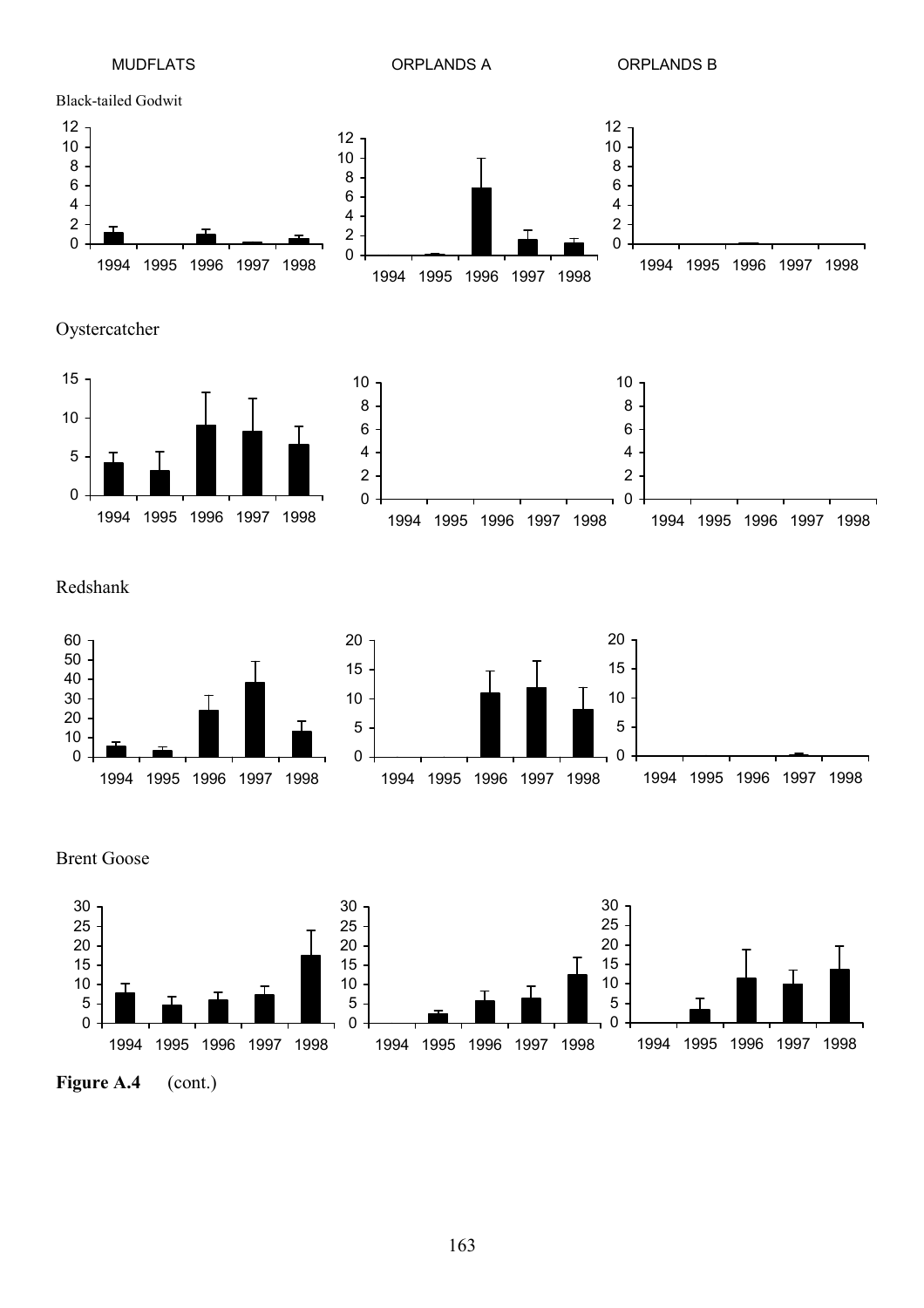MUDFLATS ORPLANDS A ORPLANDS B





Skylark



Total shorebirds



Figure A.4 (cont.)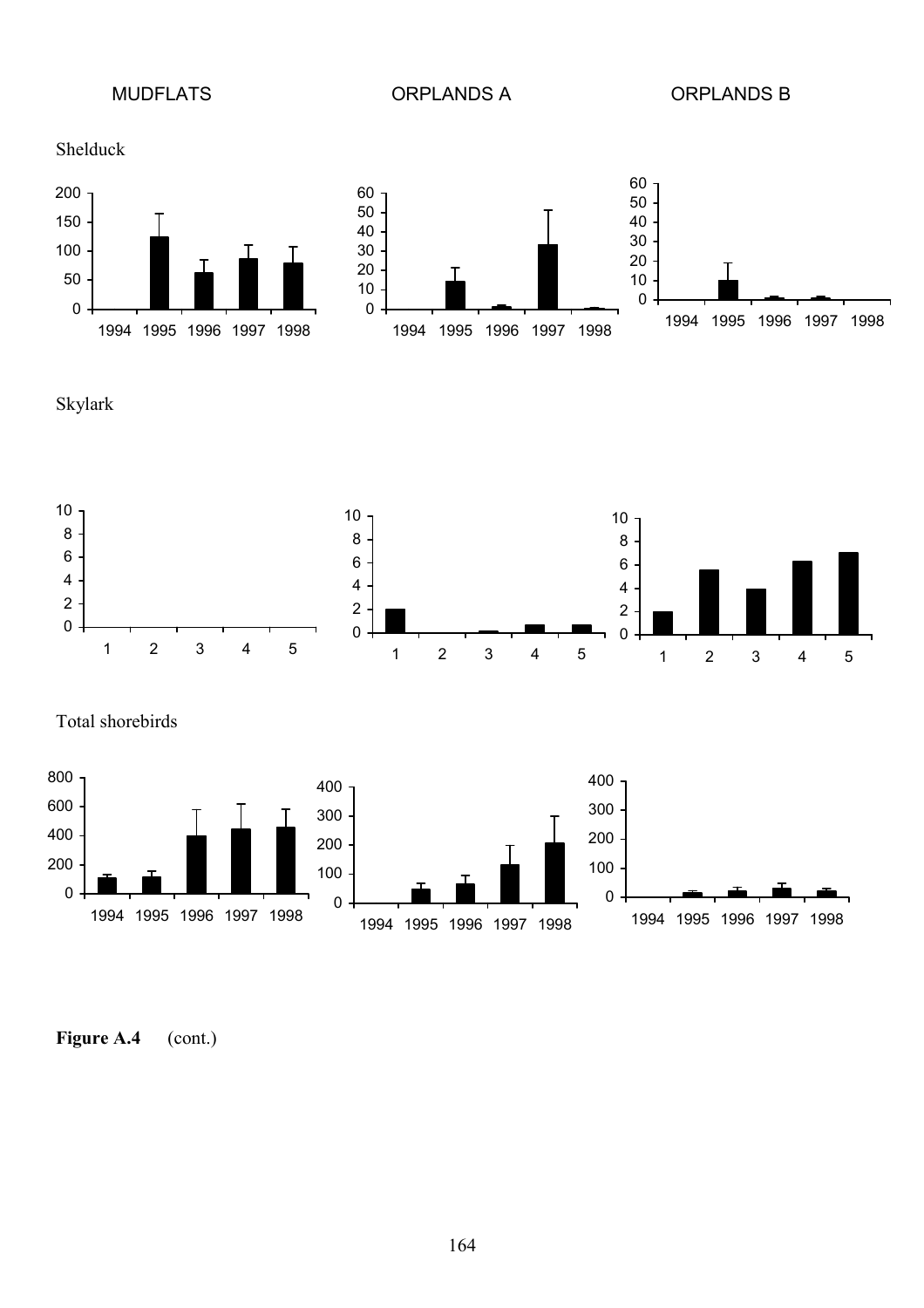

Figure A.5 DCA bi-plot of species and year and site axis 1 and axis 2 scores. Axis 1 describes both a change in time and in habitat. Detrended Correspondence Analysis species and site bi-plot. SM - Saltmarsh; A - Orplands A; B - Orplands B; M - Mudflat; MC - control mudflat. Species codes appear in Figure A.3 legend.